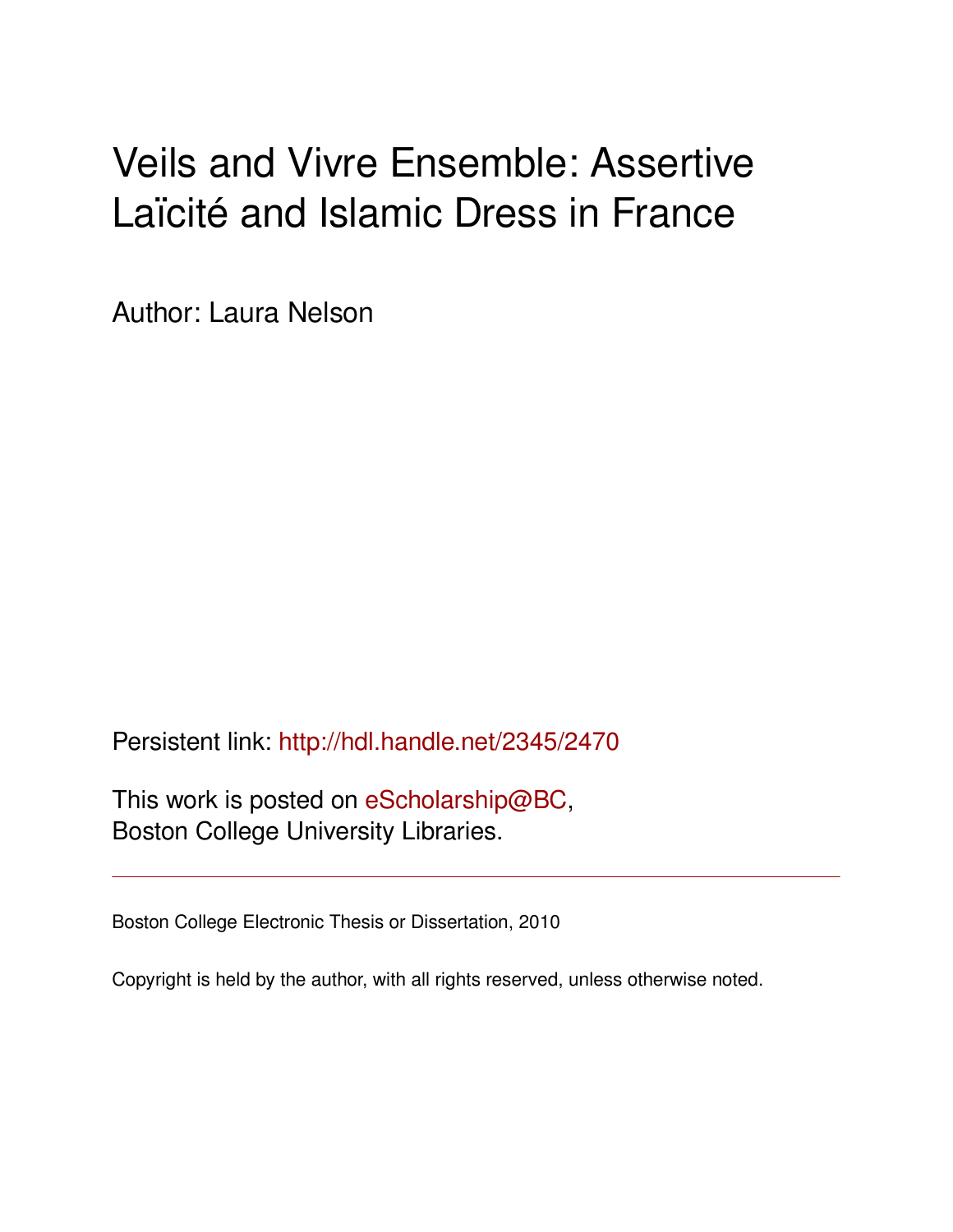

BOSTON COLLEGE

# **VEILS AND** *VIVRE ENSEMBLE***:**

# **Assertive** *Laïcité* **and Islamic Dress in France**

A Senior Honors Thesis

Submitted to

The College of Arts and Sciences

Department of Political Science

By

LAURA KATHLEEN NELSON

April 12, 2010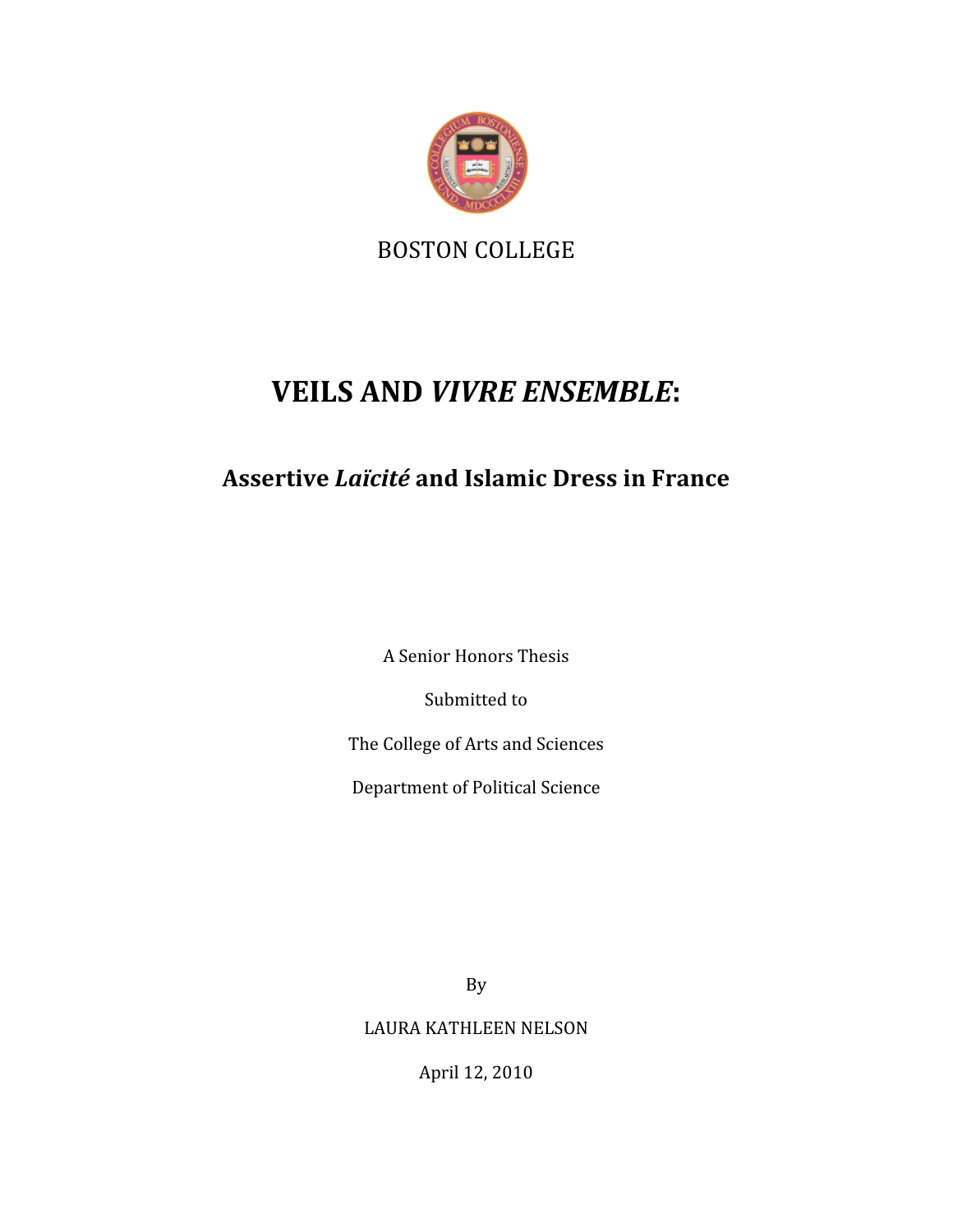© copyright by LAURA KATHLEEN NELSON 2010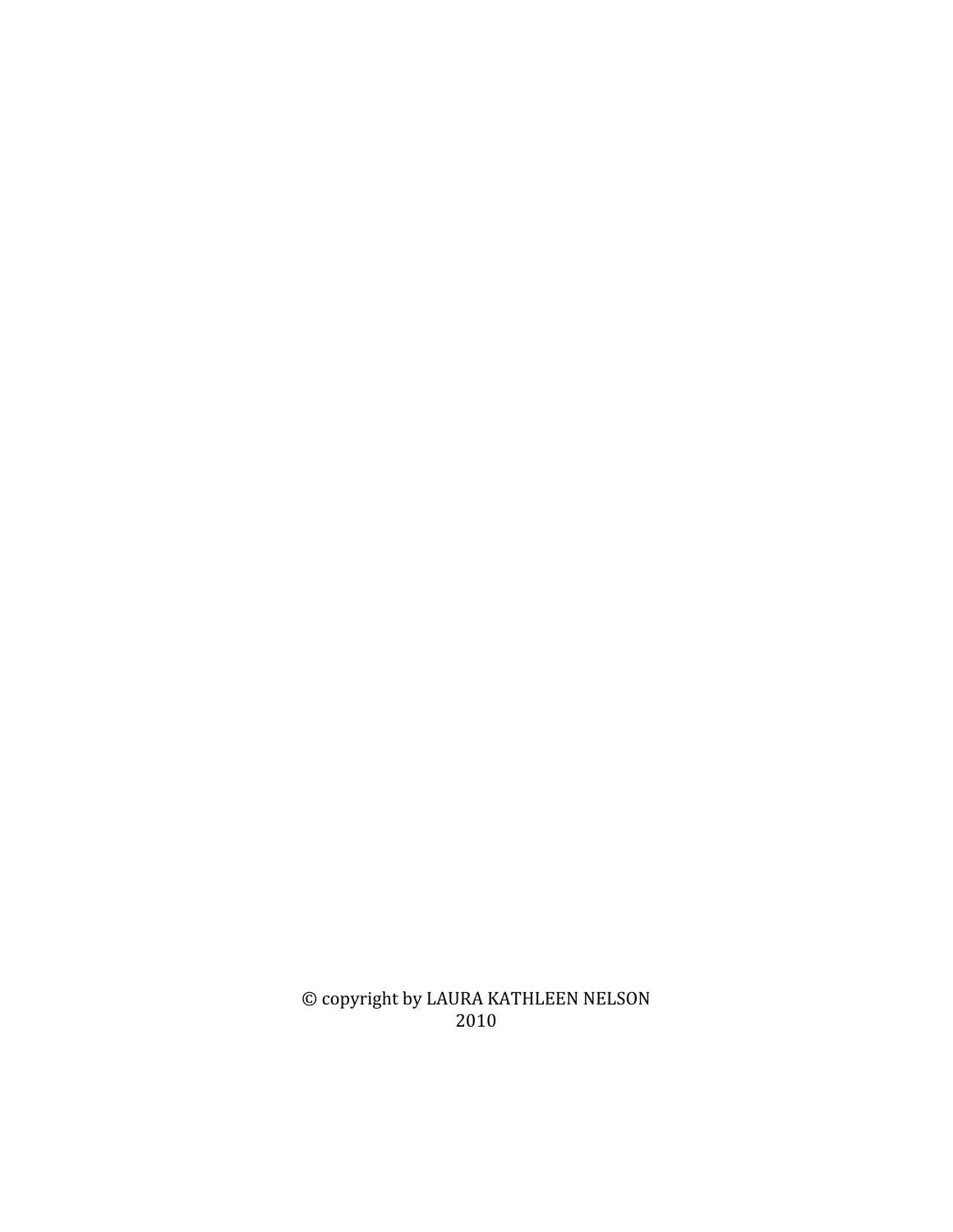## **ACRONYMS:**

| <b>ABBREVATION</b> | <b>FULL NAME / TRANSLATION</b>        |  |
|--------------------|---------------------------------------|--|
| <b>FN</b>          | Front National (National Front)       |  |
| <b>UMP</b>         | Union pour un Mouvement Populaire     |  |
|                    | (Union for a Popular Movement)        |  |
| <b>PACA</b>        | Provence-Alpes-Côte d'Azur            |  |
| <b>PVV</b>         | Partij voor de Vrijheid               |  |
|                    | (Party for Freedom)                   |  |
| <b>PDL</b>         | Il Popolo della Libertà               |  |
|                    | (People of Freedom Party)             |  |
| <b>CFCM</b>        | Conseil Français du Culte Musulman    |  |
|                    | (French Council of the Muslim         |  |
|                    | Religion)                             |  |
| <b>DFES</b>        | Department for Education and Skills   |  |
| <b>ECHR</b>        | <b>European Convention on Human</b>   |  |
|                    | Rights                                |  |
| <b>ECtHR</b>       | <b>European Court of Human Rights</b> |  |
| <b>ECmHR</b>       | European Commission on Human          |  |
|                    | Rights                                |  |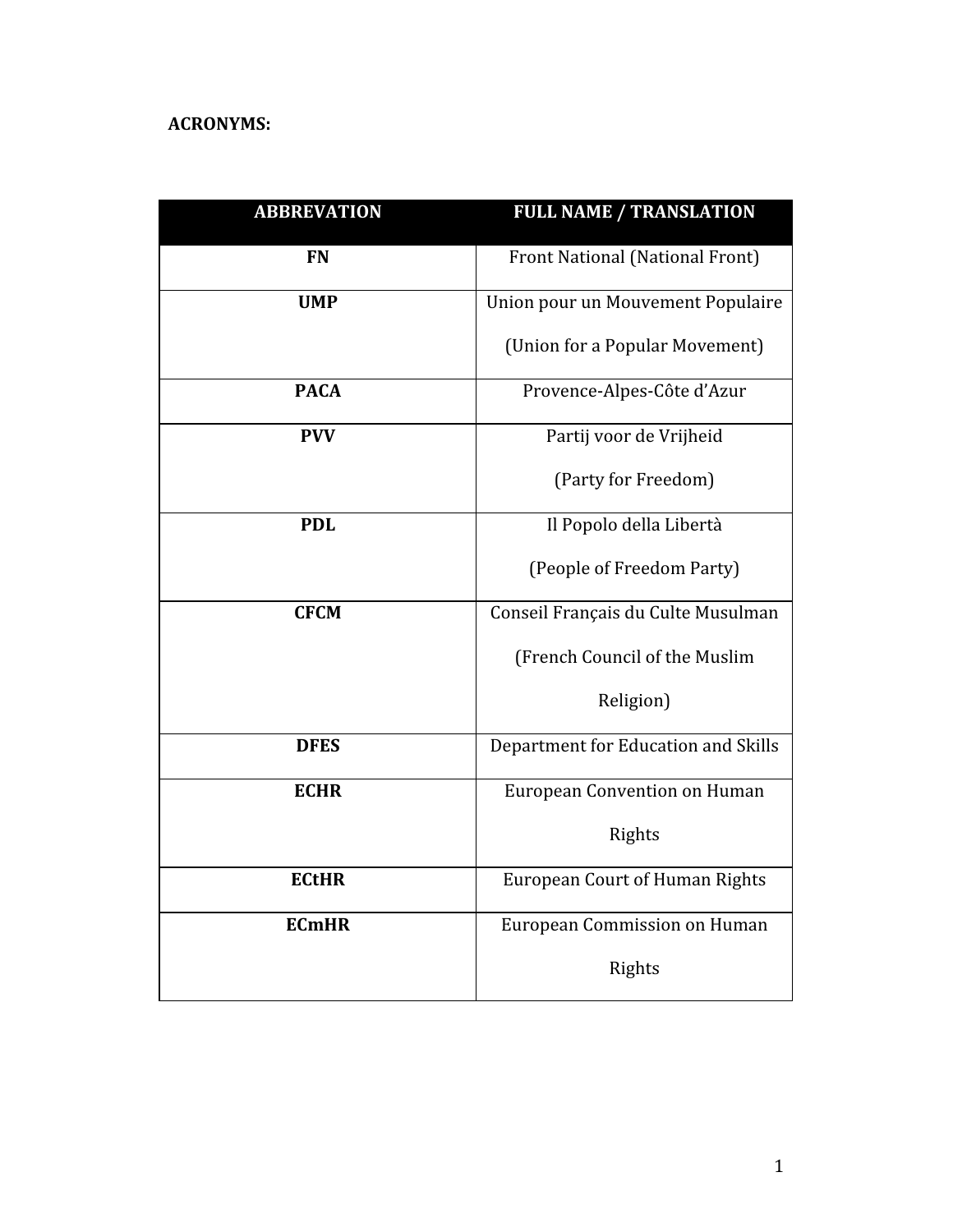## **TABLES AND ILLUSTRATIONS:**

| <b>FIGURE</b> | <b>TITLE</b>                              |  |
|---------------|-------------------------------------------|--|
| $1 - 1$       | <b>Types of Muslim Headcoverings</b>      |  |
| $1 - 2$       | French Veil Affairs (1989-2010)           |  |
| $2 - 1$       | Results from the 2 <sup>nd</sup> Round of |  |
|               | <b>Regional Elections</b>                 |  |
| $2 - 2$       | French Political Parties and the Veil     |  |
| $2 - 3$       | Hijabs, Nigabs, and Burgas                |  |
| $3-1$         | Ipsos MORI Public Opinion Poll            |  |
| $4 - 1$       | <b>Policy Exchange Study</b>              |  |
| $4 - 2$       | British and French Opinions on a          |  |
|               | Veil Ban                                  |  |
| $4 - 3$       | Percent of Women Who Wear Muslim          |  |
|               | <b>Headscarves Every Day</b>              |  |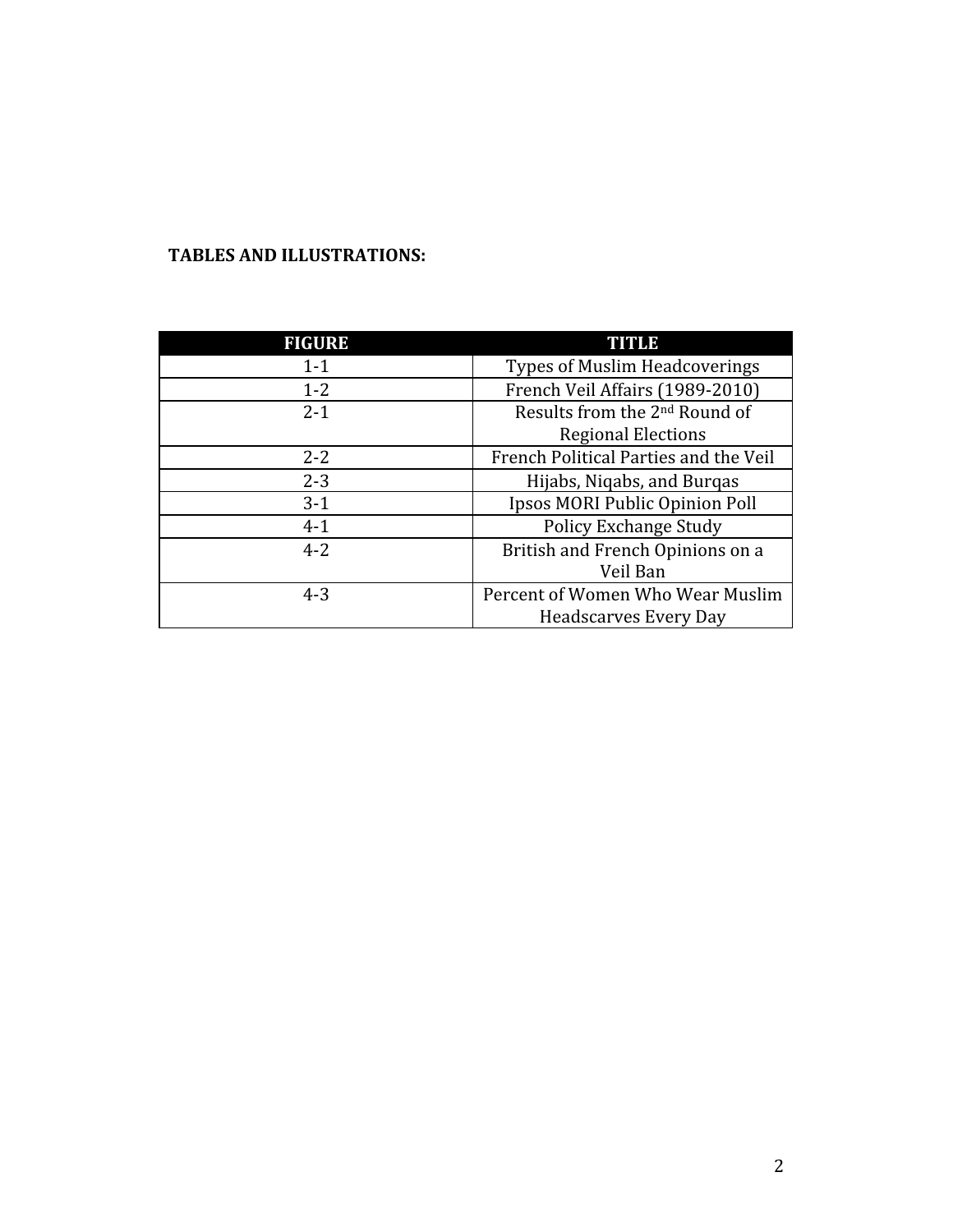## **CHAPTER ONE: Introduction**

#### **A Brief History of French** *laïcité* **and religious symbols**

Religious symbols in France are routinely viewed as threats to the *laïcité* and *vivre ensemble* that characterize the ideal French Republic. However, unlike displays of religious identification such as necklaces bearing small crosses or stars of David, the presence of Muslim headcoverings in the public sphere has prompted significantly harsher criticism and increasingly restrictive measures within France. Some of the *voile*'s critics argue that such headcoverings are not only more visible, but are also indicative of a more brazen defiance of traditional republican ideals. While the perceived threat of religious symbols is far from a recent development in France, the particularly fierce reaction to the *voile* is indicative of a greater trend: the increasingly assertive interpretation and application of *laïcité* with respect to headscarves.

The object of this study is to understand why French *laïcité* is moving in this increasingly authoritarian direction as well as to understand why a full ban of the "burqa" is being considered in France at this particular moment in time. The earlier *affaires du foulard* (headscarf affairs) offer good background context for the traditional applications of this principle towards the Muslim veil, and comparing the current dispute with the 2003‐2004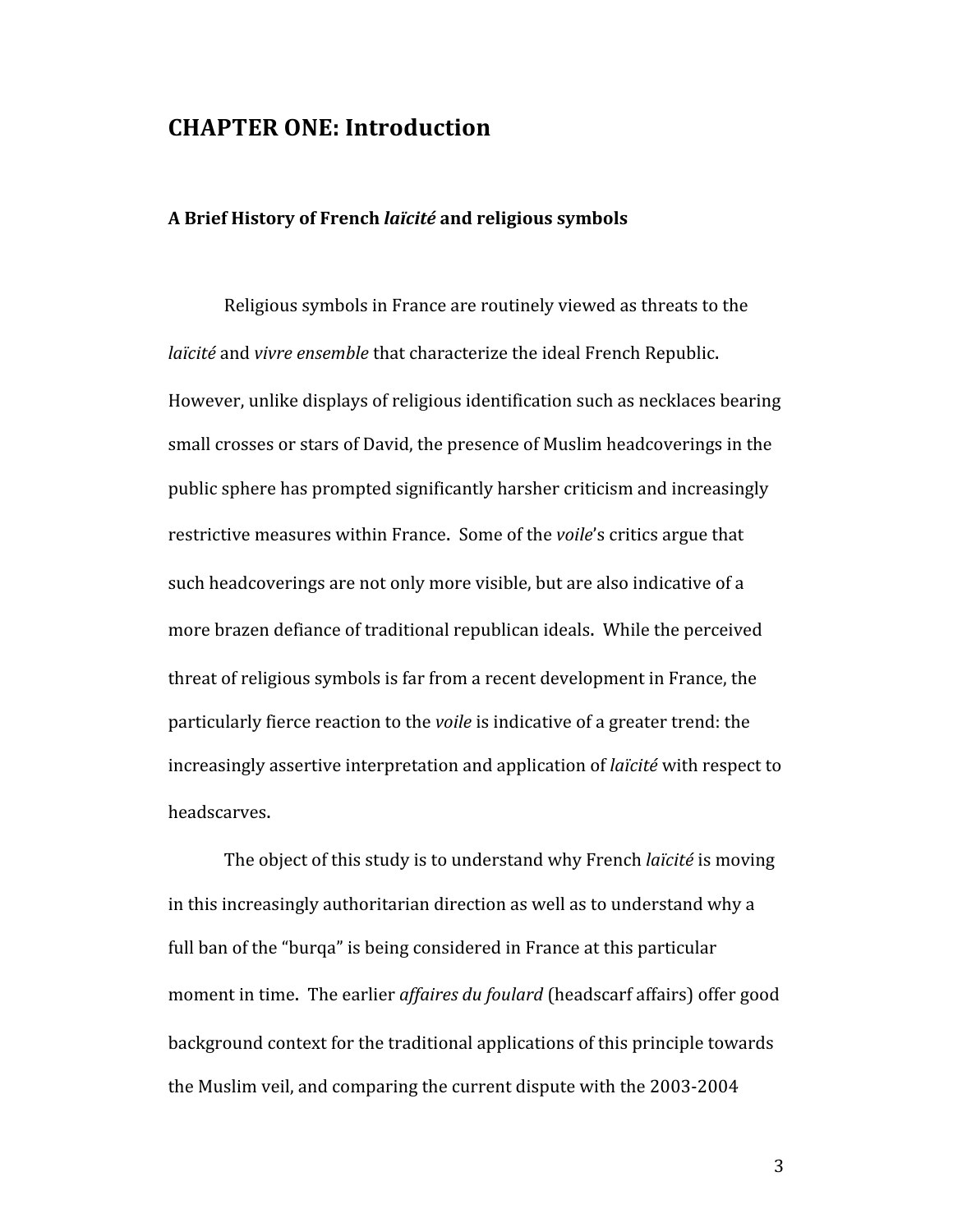affair offers a number of points of assessment that are useful for understanding the ways in which the interpretation and application of *laïcité* have shifted.

The 2006‐2007 veil affair in the United Kingdom also provides excellent analytical contrast that will help to situate the French affairs in a larger European context, serving as an analytical foil in many ways to the French understanding of secularism. The British case study also highlights the ideological and logistical differences between the two nations in terms of the ways in which the "problem" of the veil is framed and the solutions proposed—notably, the security lens used by the British and the human rights lens used by the French.

Understanding the evolution of the ideological orientation of French *laïcité* is not only significant for the future of headscarves in France, but also for appreciating the complexities facing "visible Islam" in Europe as a whole. The tension between policy decisions at the national level and the supranational judicial authorities of Europe, as demonstrated in this study, will be particularly significant in determining the course of future attempts to limit or ban the veil. Based on the political and legal barriers to limiting freedom of religious expression in liberal democracies, France will likely have to follow the example of the United Kingdom and incorporate security concerns into their justification of increasingly restrictive measures if they wish to continue to pursue an assertive application of *laïcité*.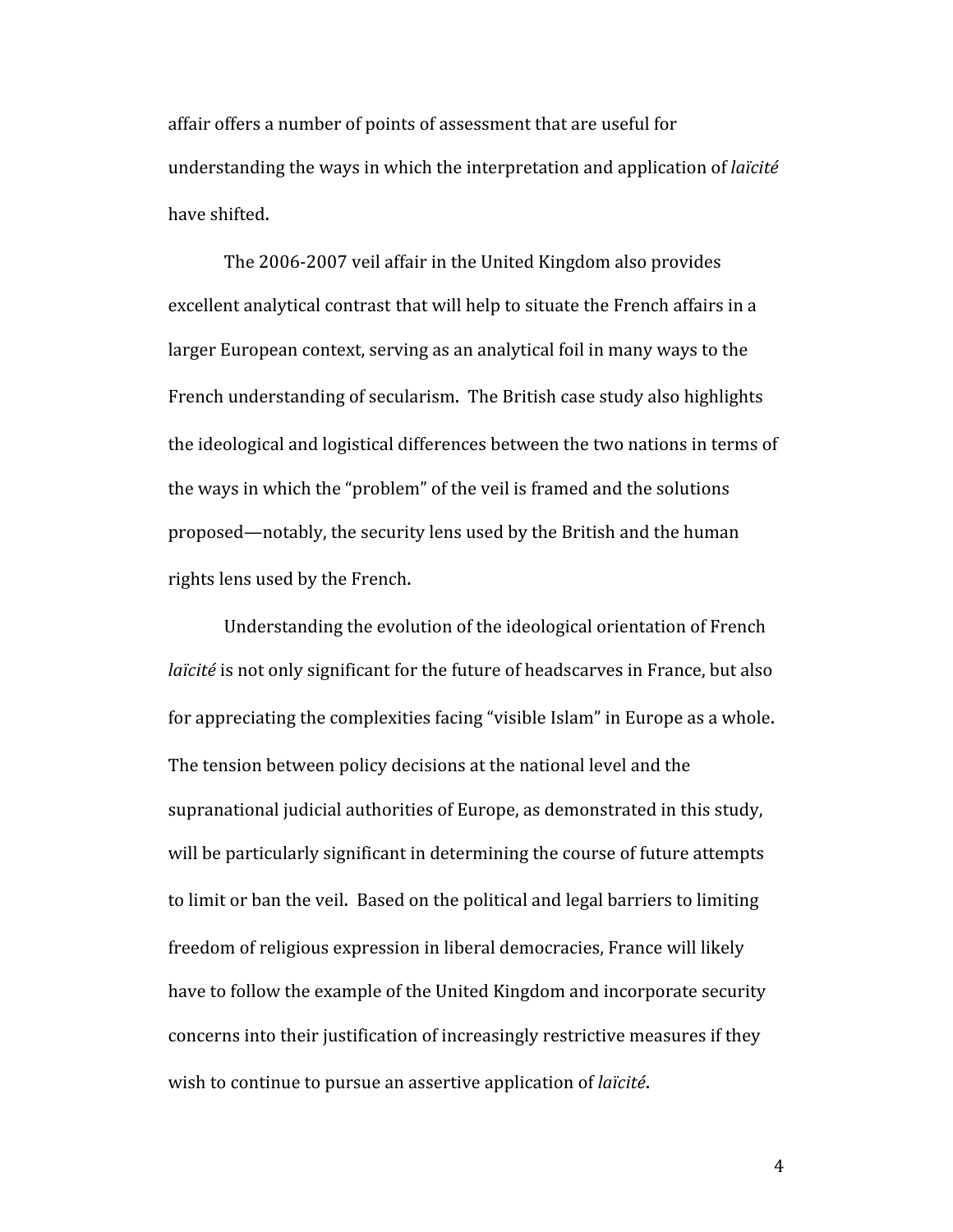Britain and France of course have extremely different citizenship models, which undoubtedly influences their individualized responses to the perceived threat of the Islamic veil. The British model is largely founded on the idea of multiculturalism, which can be defined as "the preservation of different cultures or cultural identities within a unified society, as a state or nation."<sup>1</sup> This model—also often referred to as the "Anglo-Saxon" model corresponds to the "salad bowl" analogy that many use to illustrate the formation of the American national identity.

The French, on the other hand, have traditionally adhered to a model based on universalism. This doctrine states that the preservation of particular identities in a national setting undermines the cohesion of the national society as a whole and threatens the peaceful coexistence—referred to in French as *vivre ensemble*: literally, "living together"—that a functional liberal society demands.

The ultimate fear of this model is a phenomenon known as *repli communautaire*—a phrase that refers to communities "folding in" on themselves. At its core, the universalist model believes that particularistic identities necessarily result in *communautarisme*—roughly translated as "communalism" in English. "Communalism" in this case is based on the definition: "strong allegiance to one's own ethnic group rather than to society

<sup>1 &</sup>quot;Multiculturalism," *Dictionary.com*, < http://dictionary.reference.com /browse/multiculturalism>.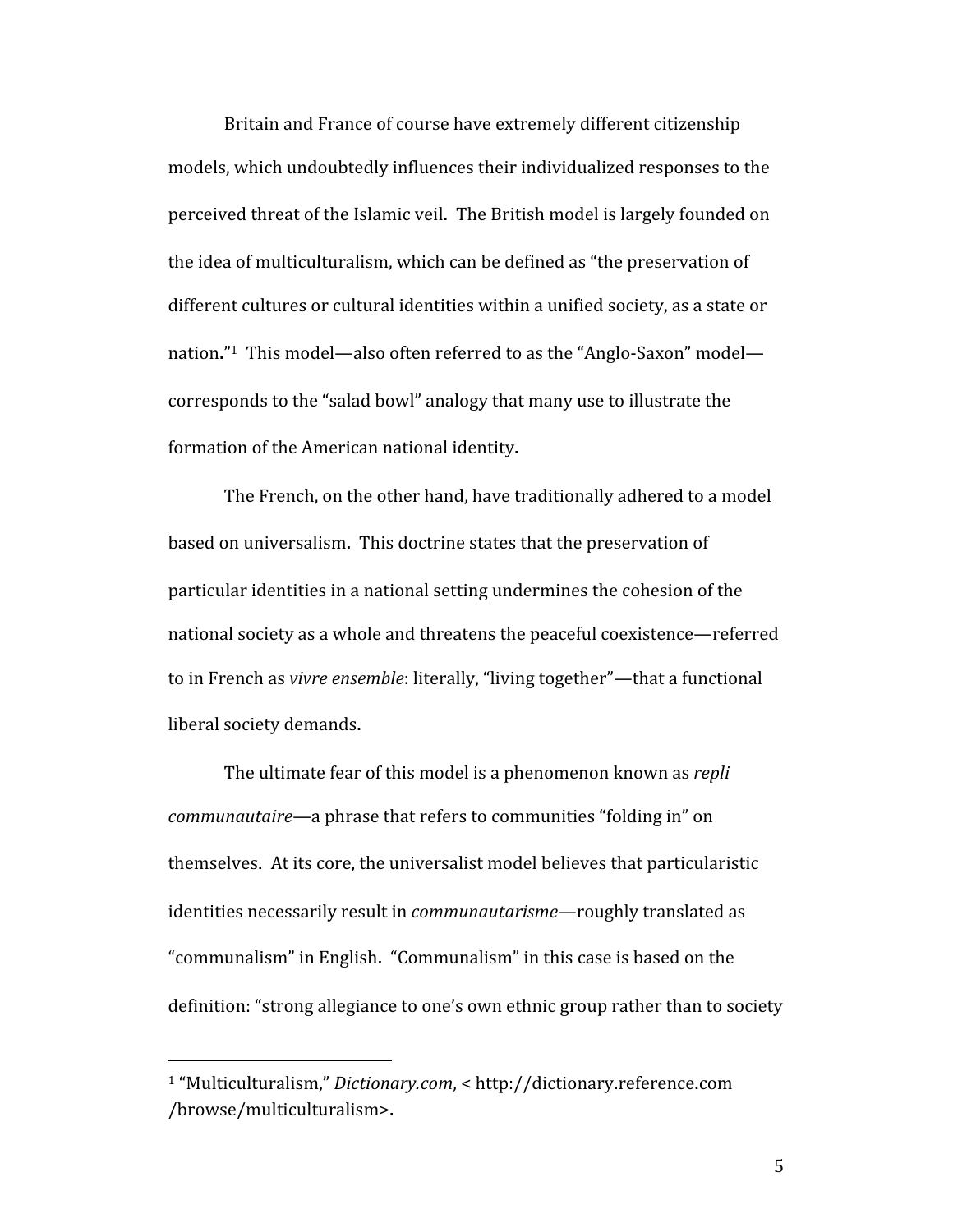as a whole," although the understanding of this occurrence in the French case is not limited to ethnic identities, but all identities that should otherwise be subservient to the national one. 2

It is with this backdrop in mind that France has seen the emergence of yet another national debate on the propriety of headcoverings in French society. In this most recent instance; however, the issue at hand was not the *foulard* but what has been referred to as the *voile intégral*—the *full veil.* This terminology is meant to signify veils that cover not only the hair, but also the face. While the specific distinctions between the various forms of Muslim headcoverings will be addressed in greater detail in the second chapter of this work, it is important to understand the basic differences between the terms as they play an important role in understanding a distinction between prior debates and the existing one.

To reiterate the distinction using the vocabulary of the debates, the "full veil" refers to veils that cover the face in any way—i.e. niqabs and burqas—while the "veil" or "simple veil" refers to those covering the hair. Figure 1‐1 will briefly elaborate the characteristics of the individual veils with the help of corresponding graphics.

<sup>2 &</sup>quot;Communalism," *Dictionary.com*, < http://dictionary.reference.com/browse /communalism>.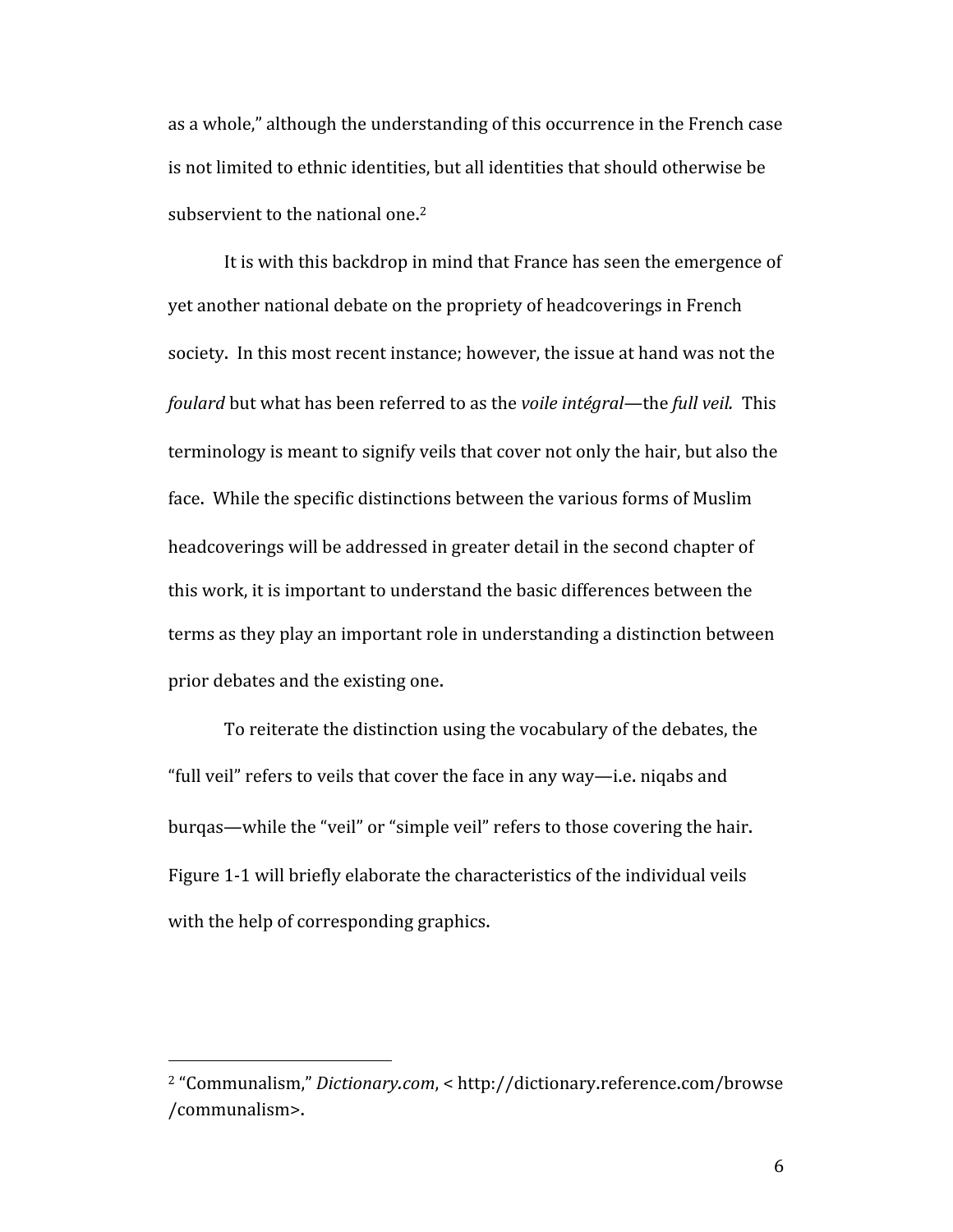| <b>TYPE</b>   | <b>DESCRIPTION</b>                                                                                 | <b>IMAGE</b> |
|---------------|----------------------------------------------------------------------------------------------------|--------------|
| Hijab/Foulard | Covers the hair<br>but does not<br>cover the face or<br>the body                                   |              |
| Niqab         | Covers the hair<br>and the face but<br>does not cover<br>the eyes.<br>Sometimes<br>covers the body |              |
| <b>Burqa</b>  | Covers the hair,<br>face, and body.<br>Eyes are covered<br>with a mesh<br>panel                    |              |

# **FIGURE 11:** *Types of Muslim Headcoverings*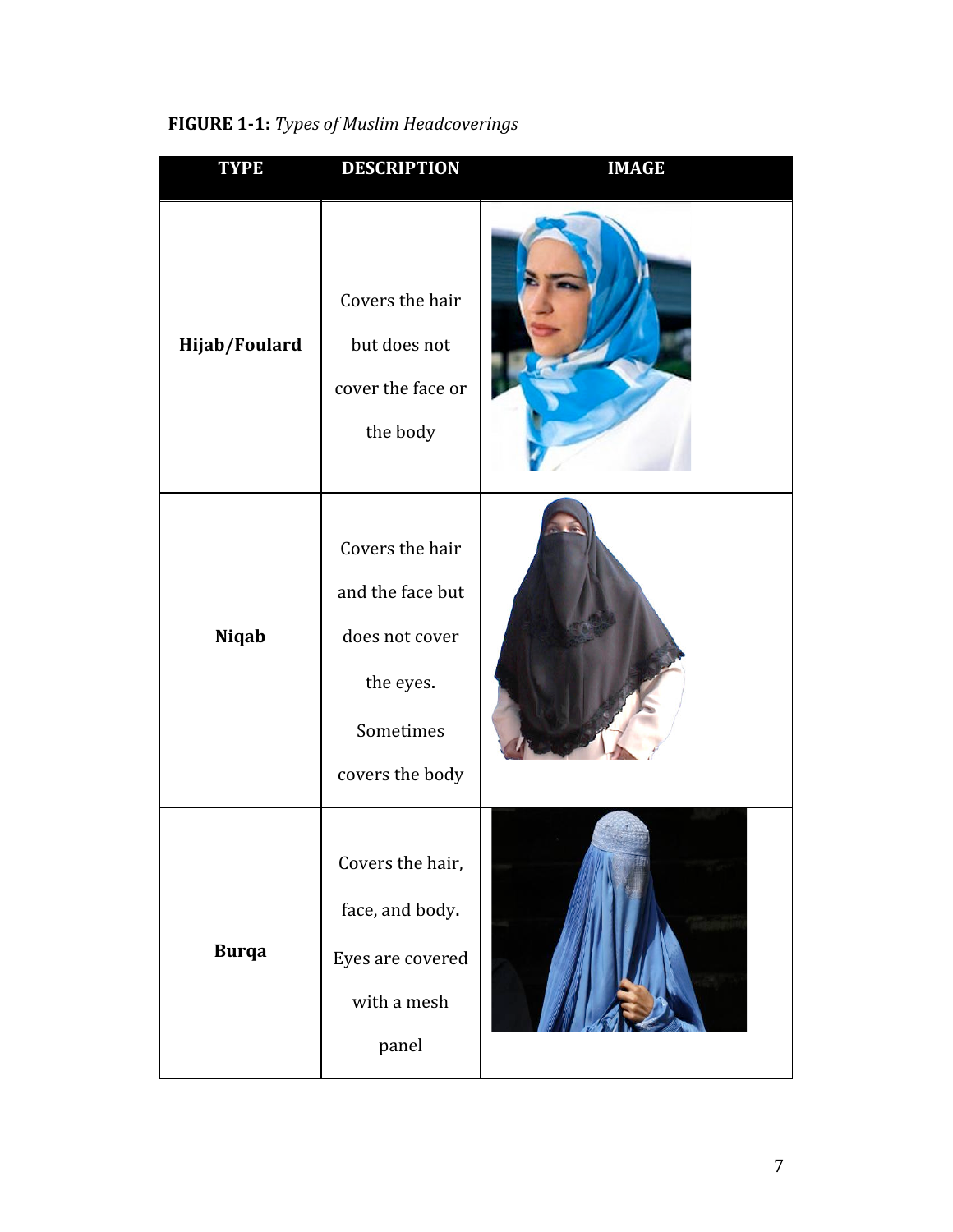| Jilbab                | Covers the entire<br>body except for<br>the hands and<br>face. Worn in |  |
|-----------------------|------------------------------------------------------------------------|--|
|                       | conjunction with<br>a scarf to cover                                   |  |
|                       | the hair and neck                                                      |  |
| <b>Shalwar Kameez</b> | Loose fitting<br>trousers worn<br>with a tunic                         |  |

## **Understanding the** *affaire du voile intégral*

As was the case in 2003, the current debate and parliamentary inquiry

was preceded by a speech by Nicolas Sarkozy. On June 22, 2009, the

President delivered a speech at Versailles to a joint session of Congress. His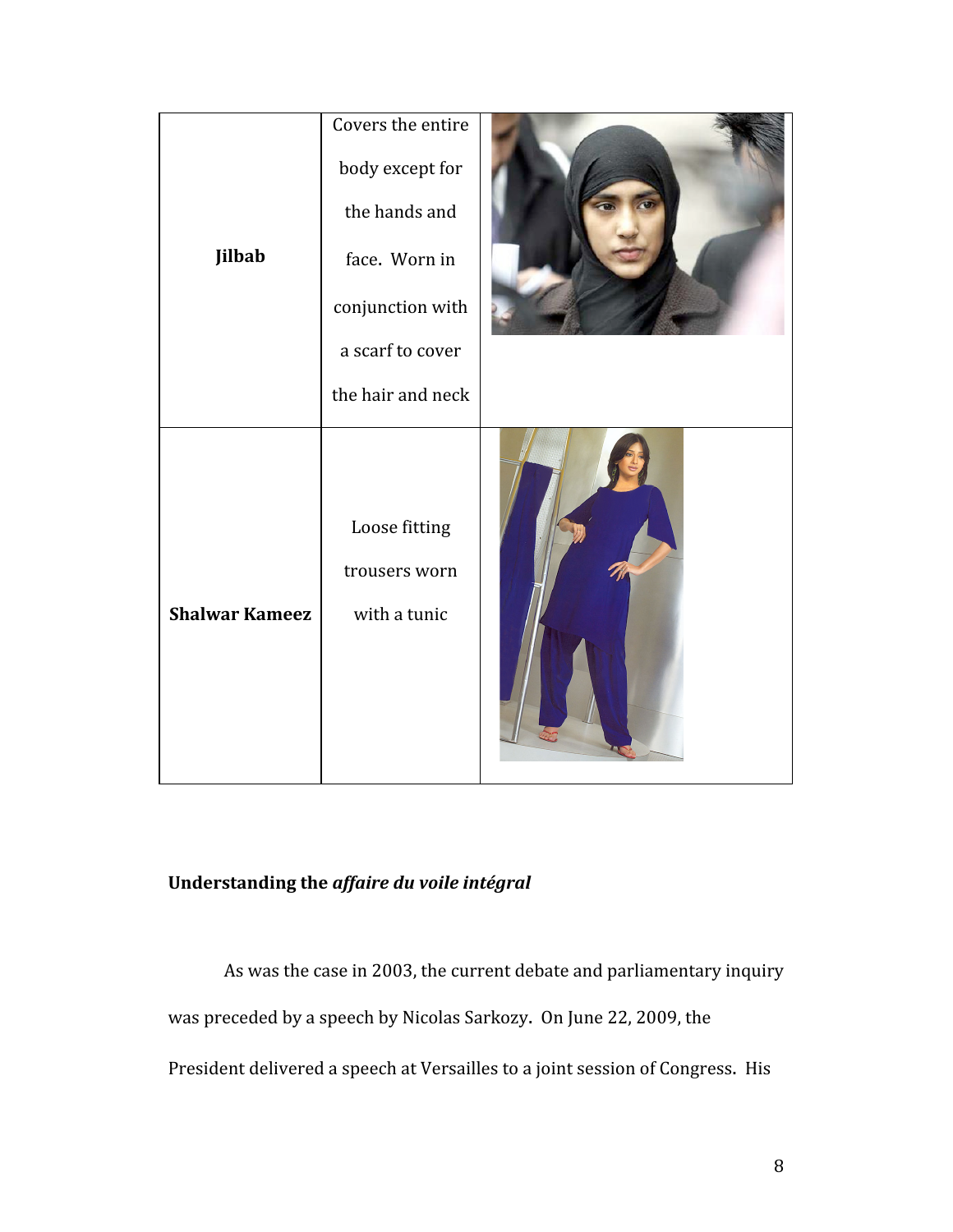speech quickly turned to the subject of the *burqa*, at which point his comments were repeatedly interrupted by raucous applause. He referred to the *burqa* as both a "problem of liberty" and a "problem of female dignity" that would not be welcomed:

"The burqa will not be welcomed in our French Republic…the Parliament wished to seize upon this question, it is the best way to proceed… We must not be afraid of our values, we must not be afraid to defend them."3

On June 23, 2009, the Conference of Presidents established a

parliamentary *mission d'information* (fact‐finding mission) on the practice of

wearing of the full veil in France.<sup>4</sup> Headed by communist National Assembly

deputy André Gerin, the *mission* was charged with creating a report on the

practice of the wearing of the so‐called *full veil*, specifically detailing the

"origins of this phenomenon, its scope, and its evolution."5 In addition, the

*mission* was to determine the concrete consequences of this occurrence on

society and to reflect on how it affects the "principles of the French

<sup>3 &</sup>quot;*La burqa ne sera pas la bienvenue dans notre République française… Le Parlement a souhaité de saisir de cette question, c'est la meilleure façon de procéder… Nous ne devons pas avoir peur de nos valeurs, nous ne devons pas avoir peur de les défendre,*" translated from President Nicolas Sarkozy, speech before the joint Congress, June 22, 2009, Versailles,

<sup>&</sup>lt;http://www.youtube.com/watch?v=hbzdpKi\_TSY&feature =player\_embedded>.

<sup>4 &</sup>quot;*Mission d'information sur la pratique du port du voile intégral sure le territoire national,"* and "*Conférence des Présidents.*"

<sup>5</sup> "Mission d'information sur la pratique du port du voile intégral sur le territoire national," *Assemblée Nationale,* < http://www.assemblee‐ nationale.fr/13/dossiers/voile\_integral.asp#ETAPE255661>.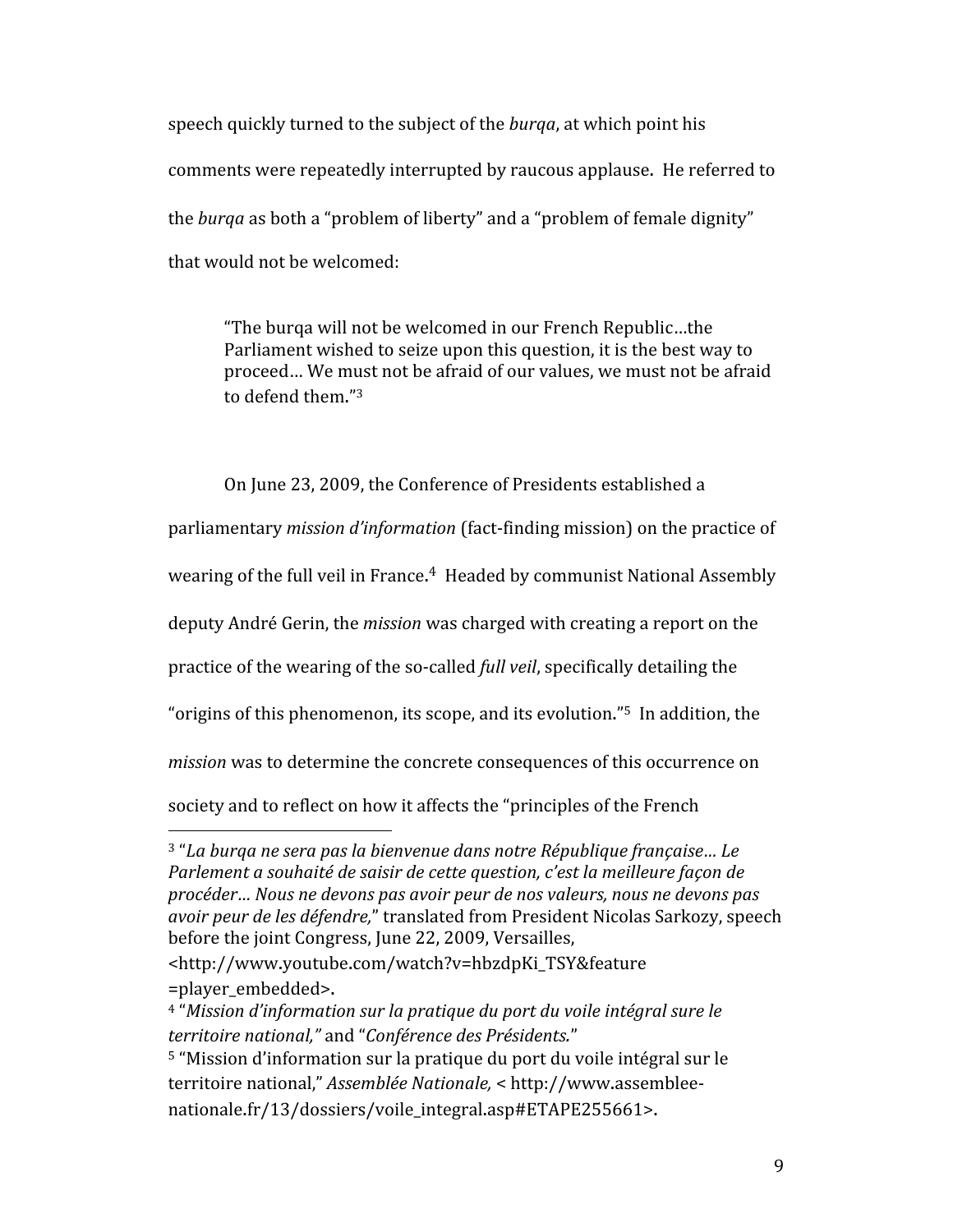Republic…and, in particular, that of liberty and of the dignity of women."6 The *mission* began hearings and interviews on July 1, 2009, and deliberated for six months before releasing its recommendations in late January of 2010.

The final recommendations of the commission, released on January 26, 2010, proposed a number of concrete areas of French society in which to ban the full veil. The proposed areas focused on areas in which public services are rendered including hospitals, administrative buildings, and public transportation.<sup>7</sup> The report explained that this would "force people not only to show their face at the entrance to public service [buildings] but also to keep their face uncovered for the entirety of their presence."8

Although the Gerin Commission did not officially recommend a general ban of the full veil, its recommendations echo the assertive trend established in this paper. In the context of prior legal outcomes of veil affairs, as evidenced in Figure 1‐2, the recommendations of this most recent commission offer a significantly more authoritarian interpretation of the tradition definition of the "public sphere."

 $6$  Ibid.

<sup>7</sup> Cécilia Gabizon, "Ce que dit la mission parlementaire sur la burqa," *Le Figaro,* January 26, 2010, < http://www.lefigaro.fr/actualite‐ france/2010/01/22/01016‐20100122ARTFIG00532‐les‐conclusions‐de‐la‐ mission‐parlementaire‐sur‐la‐burqa‐.php>.

<sup>8 &</sup>quot;*Ce dispositif contraindrait les personnes non seulement à montrer leur visage à l'entrée du service public mais aussi à conserver le visage découvert tout au long de leur présence au sein du service public,"* translated from ibid.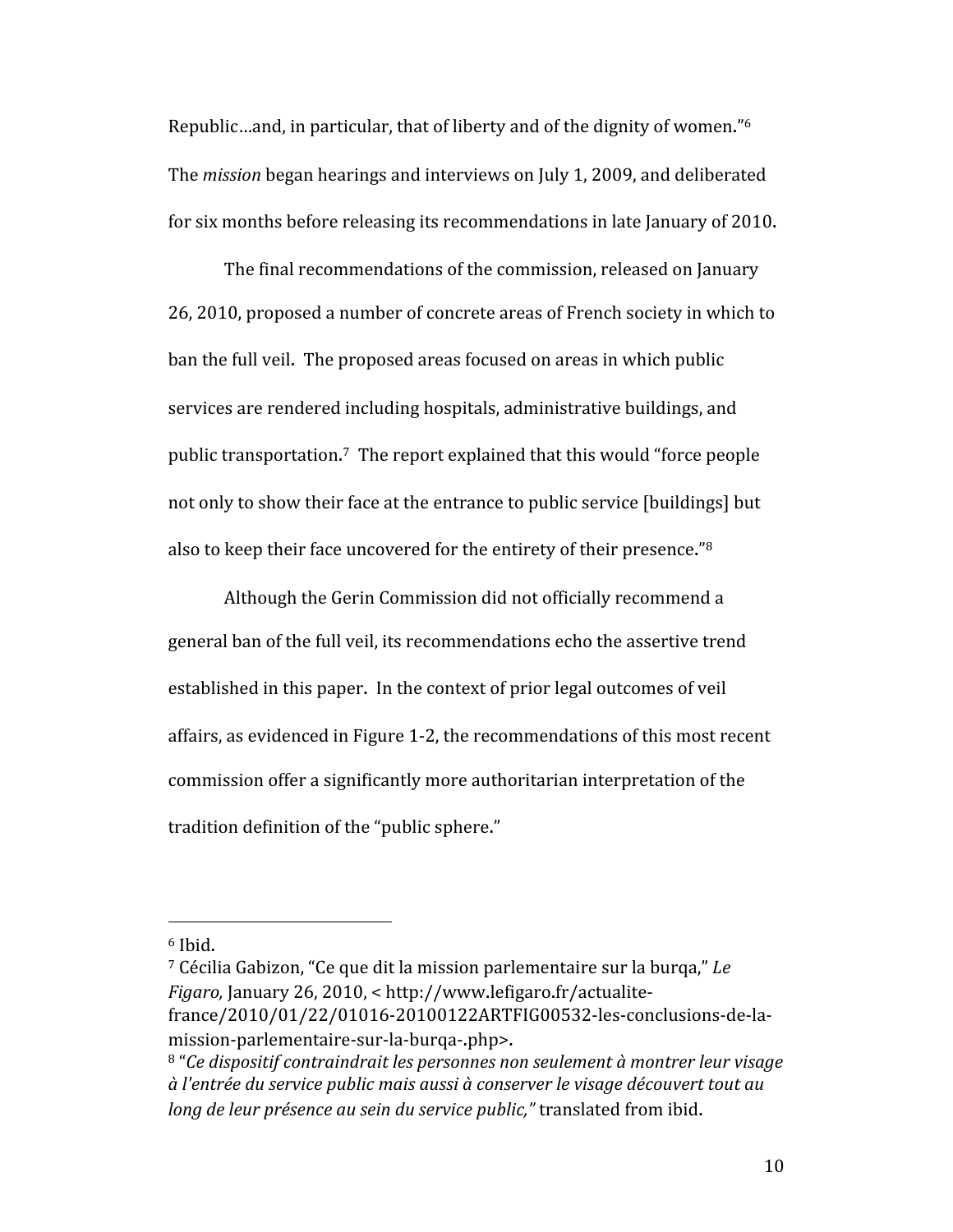| <b>TIMING</b> | <b>LOCATION</b>     | <b>OUTCOME</b>                                                                                                                                                                                                                 |
|---------------|---------------------|--------------------------------------------------------------------------------------------------------------------------------------------------------------------------------------------------------------------------------|
| 1989          | Creil               | Conseil d'Etat:<br>Wearing headscarves<br>"not in itself<br>incompatible with the<br>principle of laïcité"9                                                                                                                    |
| 1993-1994     | Nantua, Grenoble    | <b>Bayrou Directive:</b><br>Headmasters should ban<br>all "ostentatious" signs<br>from schools<br>Conseil d'Etat:<br>Clear and consistent<br>jurisprudence-should<br>only expel if missing<br>classes or provoking<br>protests |
| 2002-2004     | Lyon, all of France | Stasi & Debré<br>Commissions:<br>March 15, 2004 law<br>banning "conspicuous"<br>religious symbols in<br>public schools                                                                                                         |
| 2009-2010     | all of France       | Gerin Commission:<br>Ban full veils in public<br>service areas including<br>transportation<br>Parliament:<br>Seeking to implement as<br>general a ban of the full<br>veil in public as possible<br>(Spring 2010)               |

## **FIGURE 1-2:** *French Veil Affairs 1989-2010*

<sup>9</sup> John R. Bowen, *Why the French Don't Like Headscarves: Islam, the State, and Public Space* (Princeton, New Jersey: Princeton University Press, 2007), 86.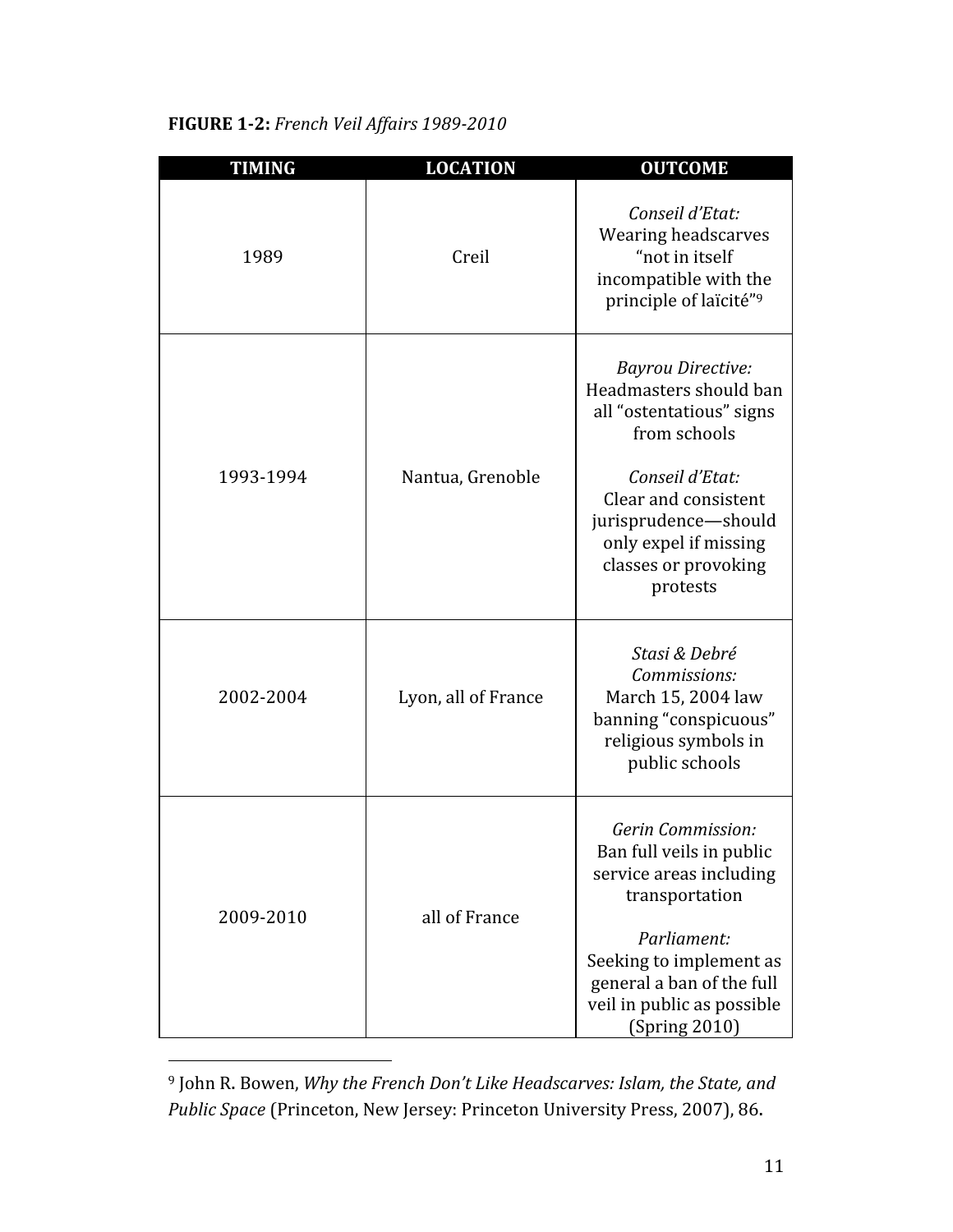## **Before the law:** *laïcité*

The theory of *laïcité* has been thoroughly researched and expanded in academic writings. These foundational texts, which will be reviewed in this section, serve as the theoretical basis for the deliberations of the commissions on the veil*.* With philosophical underpinnings dating back to the writings of Jean‐Jacques Rousseau, *laïcité* can perhaps most easily be defined as a particularly French variety of secularism heavily entrenched in French social, cultural, and political ideology. Although the 1905 Law is often stated as the origin of the principle of *laïcité,* there is in fact a rich philosophical tradition that extends back to the French Revolution that influenced this important statute. In particular, the evolution of secular state education helped institutionalize the importance of neutral public spaces dedicated to the formation of a cohesive, French civic identity.

While the concept of a separation between church and state is hardly *sui generis*, the interpretation and application of this ideology is particular to the French case. The essential difference between the American understanding of secularism and France's doctrine of *laïcité,* as one recent book put it, is the difference between freedom *of* religion, and freedom *from*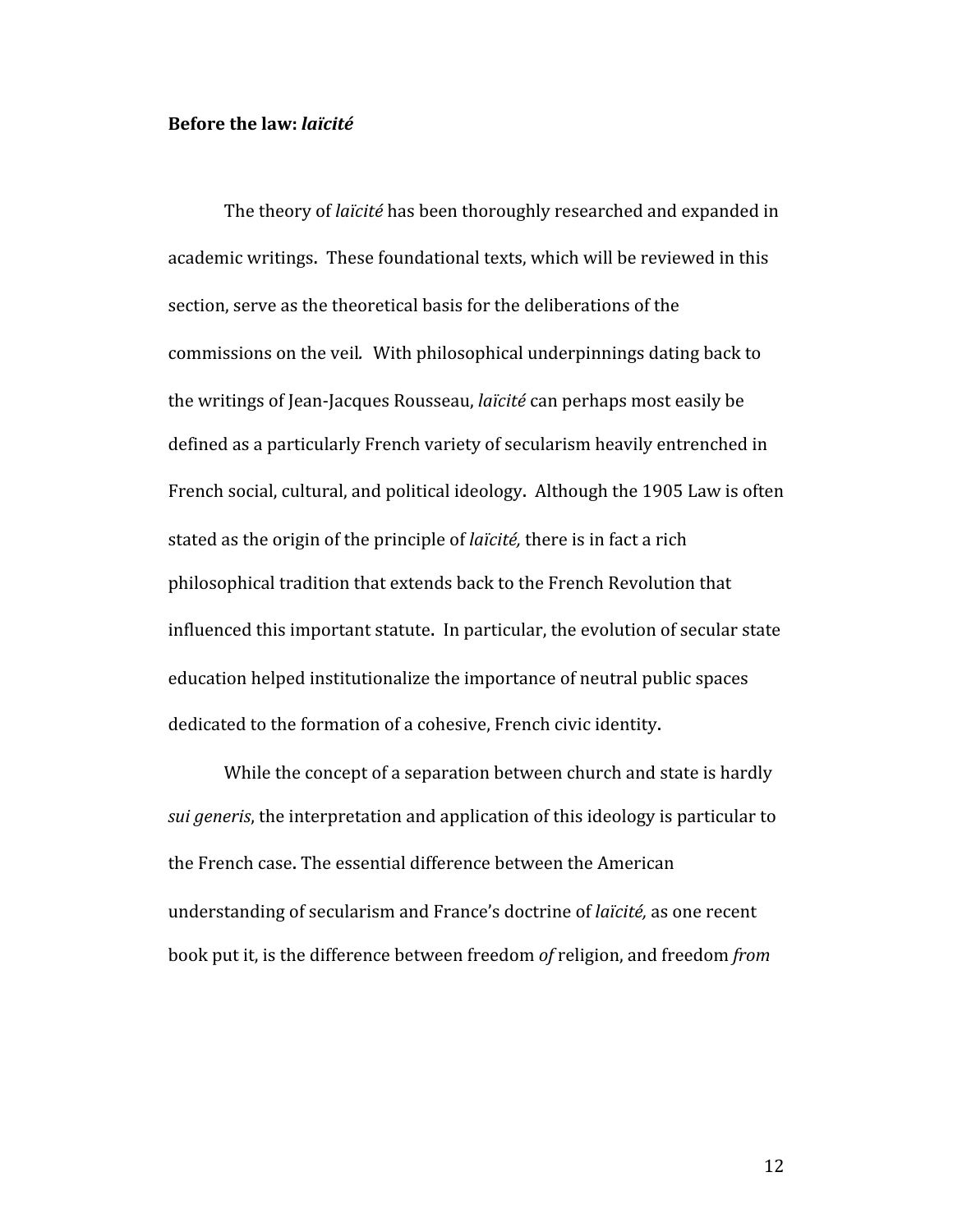religion.<sup>10</sup> Furthermore, "it denotes the active intellectual affirmation of secular values and secular forms of reasoning, argument, and explanation."<sup>11</sup>

*Laïcité* is predicated upon the important distinction between the public and private spheres of society. While a French citizen is perfectly free to identify with whatever religion he or she sees fit in the private sphere, the public sphere is reserved for the sacred neutrality and universality of French citizenship, and must therefore be secular by nature. It is precisely in this public sphere that "the state sets itself the task of creating citizens who are properly prepared to participate in public life…by educating them in schools and by exemplifying what it means to be a French citizen."12

Public schools have long been included in the traditional definition of the public sphere, dating back to the ideals of the French Revolution and the Jules Ferry Laws of the early 1880s, which mandated that public schools be free, compulsory, and secular.<sup>13</sup> Although public elementary and secondary schools are now widely accepted as part of the public sphere, other areas of society are far less clear-cut. In an interview in late July with Yasmine Bouagga of *Nonfiction.fr*, John Bowen spoke about the difficulty of legislating

<sup>10</sup> Jonathan Laurence and Justin Vaisse, *Integrating Islam: Political and Religious Challenges in Contemporary France,* (Washington, D.C.: Brookings Institute Press, 2006), 10.

<sup>11</sup> Anne Sa'Adah, *Contemporary France: A Democratic Education,* (USA: Rowman & Littlefield Publishers, 2003), 92.

<sup>12</sup> Bowen, *Headscarves*, 12.

<sup>13</sup> Sa'Adah, 30.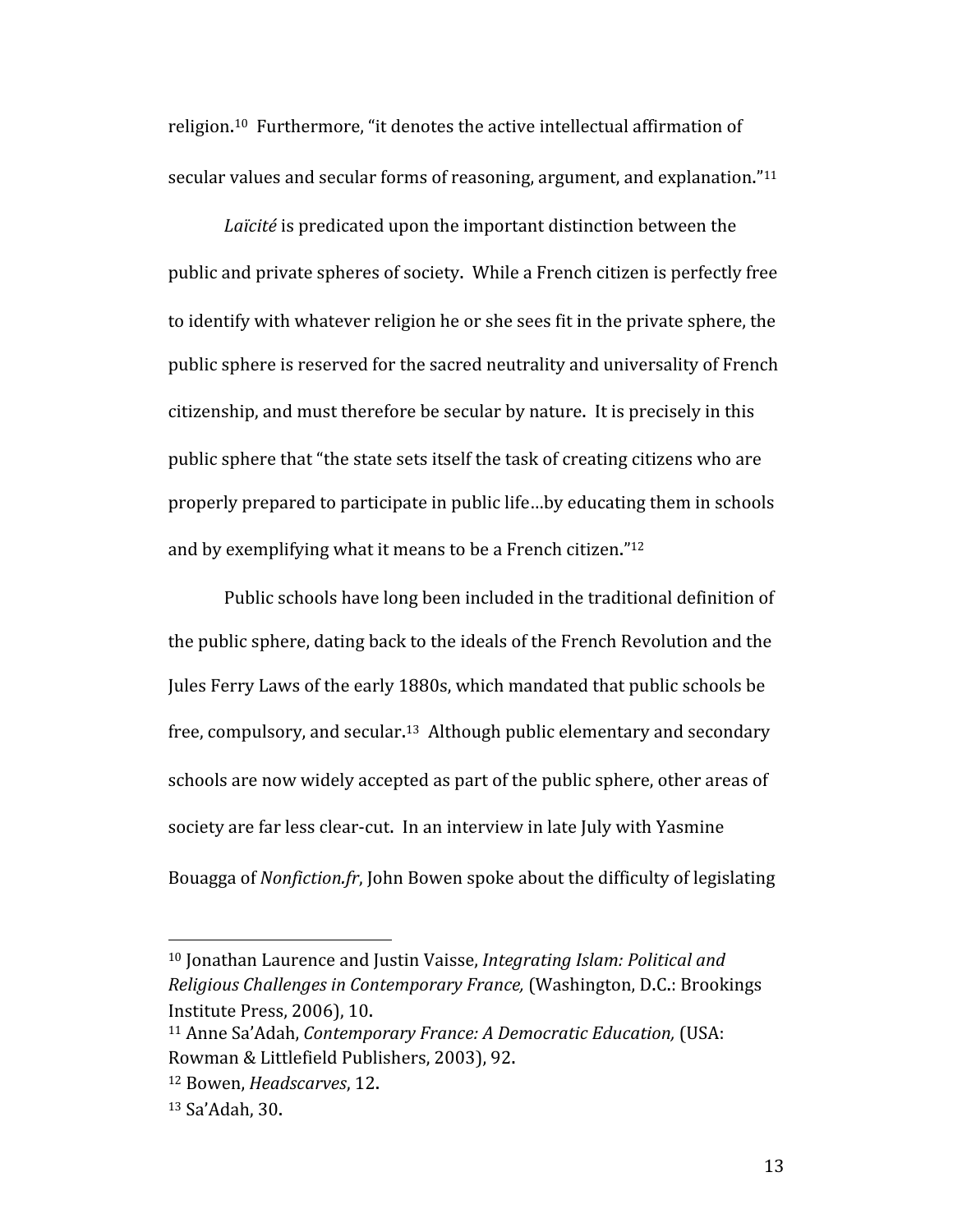the public sphere due to the "blurry" nature of its limits.<sup>14</sup> When trying to determine the exact boundaries of these individual spheres, politicians and intellectuals often call upon the history of *laïcité* to clarify matters.

*Laïcité,* although "an ongoing process of negotiation,"15 is a firmly entrenched aspect of French political, cultural, and social philosophy thanks to a veritable corpus of French laws. In addition to the aforementioned Jules Ferry laws, the turn of the 20<sup>th</sup> century bore witness to a series of laws institutionalizing the reduction of the Church's influence in France. A few decades later the 1901 Law of Associations sought to further diminish Church influence by requiring religious sects to obtain parliamentary permission for formation. 16

Another law—the 1905 law—at once recognized freedom of religion, and prohibited the French state from "recogniz[ing]…pay[ing] the salaries of…or subsidiz[ing] any religion," thereby further solidifying the tradition of church-state separation in French law.<sup>17</sup> This law is considered an important foundation of the legal tradition of *laïcité*, and is frequently referenced by

2715pourquoi\_les\_francais\_veulent\_interdire\_la

16 Bowen, *Headscarves*, 23.

<sup>14</sup> John R. Bowen, "Pourquoi les Français veulent interdire la burqa ? : entretien avec John Bowen," interviewed by Yasmine Bouagga, *Nonfiction.fr,*  28 July 2009, <http://www.nonfiction.fr/article‐

\_burqa\_\_entretien\_avec\_john\_bowen.htm>.

<sup>15</sup> Ahmet T. Kuru, *Secularism and State Policies Toward Religion,* (New York City: Cambridge University Press, 2009), 117.

<sup>17</sup> Ibid.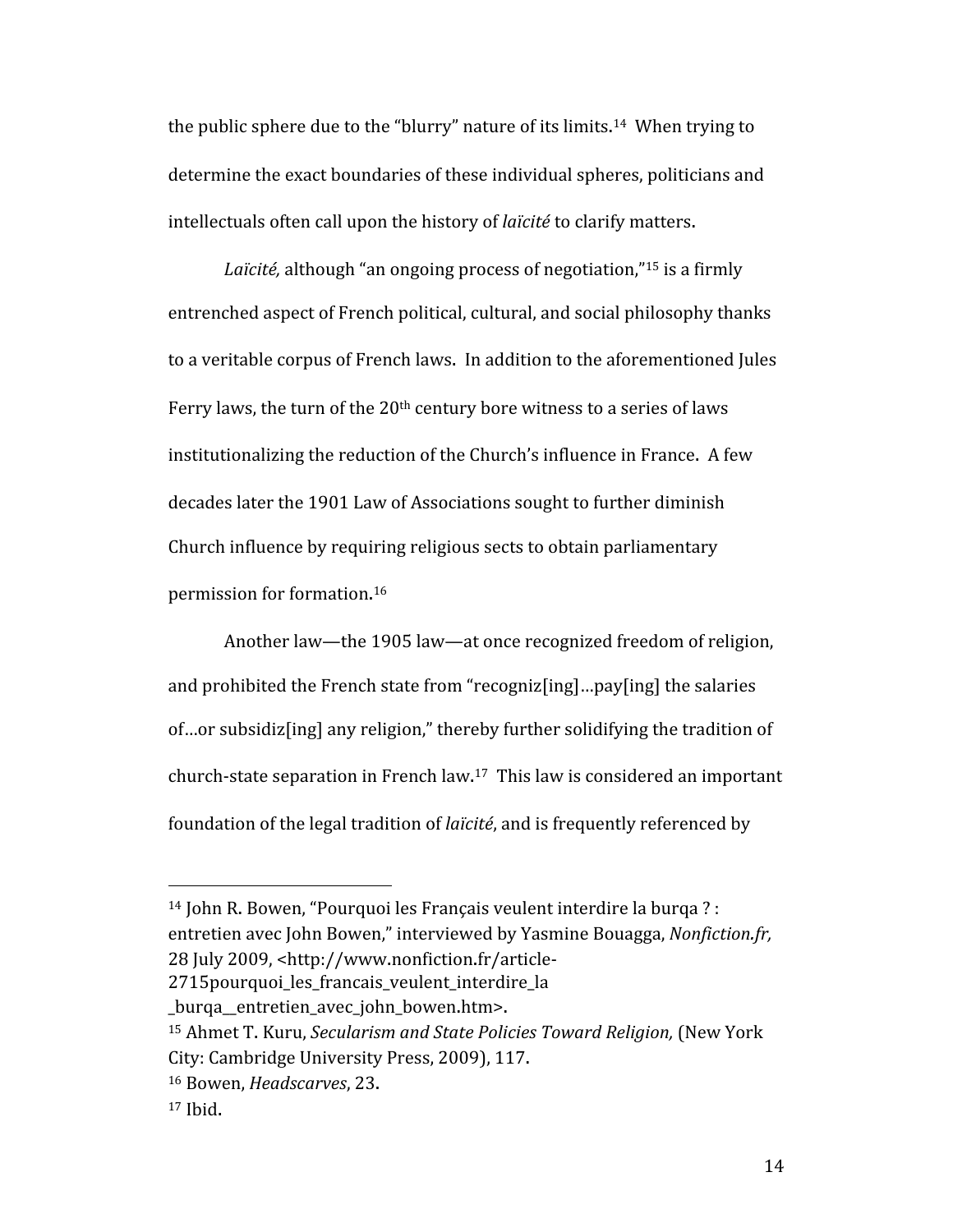those seeking to emphasize the importance of convention and continuity in French policy.

Despite the traditional emphasis on continuity; however, there are disagreements amongst *laïcité* scholars. Ahmet Kuru's comprehensive analysis of state policies of secularization highlights two main philosophical trends within the larger scope of French *laïcité* which he terms assertive secularism and passive secularism—terms which he acknowledges to be similar to the French distinction between *laïcité de combat* (combative secularism) and *laïcité plurielle* (pluralistic secularism*.*)18 This typology will serve as the analytical basis of the section on the evolution of *laïcité* in Chapter 4. As Kuru summarizes, "combative secularism aims to exclude religion from the public sphere whereas passive secularism allows the public visibility of religion," making the argument that France has historically been dominated by assertive secularism, with significant resistance on the part of passive secularists. 19

An important idiosyncrasy of French politics, keenly observed by Bowen in *Why the French Don't Like Headscarves,* is the "tendency of French public figures to frame the discussion of nearly any important social issue in terms of its long-term history."<sup>20</sup> In this sense, understanding the historical

<sup>18</sup> Kuru, 106.

<sup>19</sup> Ibid.

<sup>20</sup> Bowen, *Headscarves,* 5.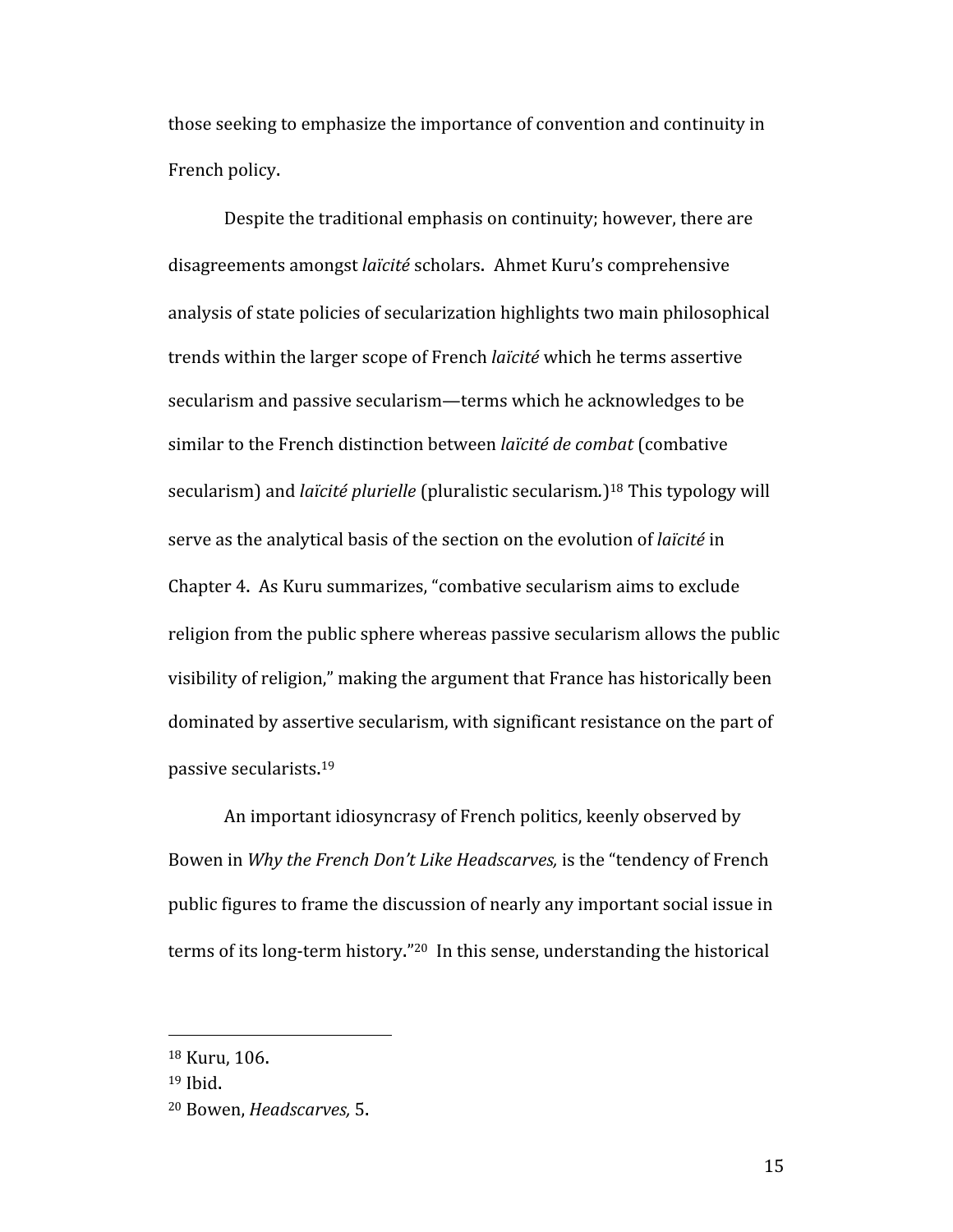evolution of *laïcité*—real or perceived—is crucial to understanding the series of debates concerning headscarves.

But, of course, there are always competing views of history, as is clearly shown by a quote of Emile Poulat: "Our secularism has one history and two memories."21 Kuru equates the "two memories" that Poulat spoke of with two distinct schools of interpretation of the evolution of *laïcité.* The first school, personified by sociologist and founder of *laïcité* Jean Baubérot, views it as a "gradual process."22 However, the second school—as exemplified by Henri Pena‐Ruiz—"stresses that there were several moments of back and forth, rather than continuity in the French history of secularism."23 While these two perspectives may appear to be irreconcilable, Kuru finds analytic usefulness in both perspectives. The evidence amassed for this study suggests that, at least with respect to the headscarf, there has been a general trend towards a stricter interpretation of *laïcité*. The veil affairs have; however, inspired two important "tipping points" in this general trend—namely, the 2003‐2004 and 2009‐2010 commissions on which this study will heavily focus.

As Bowen reminds us, one must avoid the analytical pitfalls of thinking of *laïcité* as a fixed, concrete political philosophy. Bowen writes:

<sup>21</sup> Cited in Kuru, 136.

<sup>22</sup> Ibid.

<sup>23</sup> Ibid.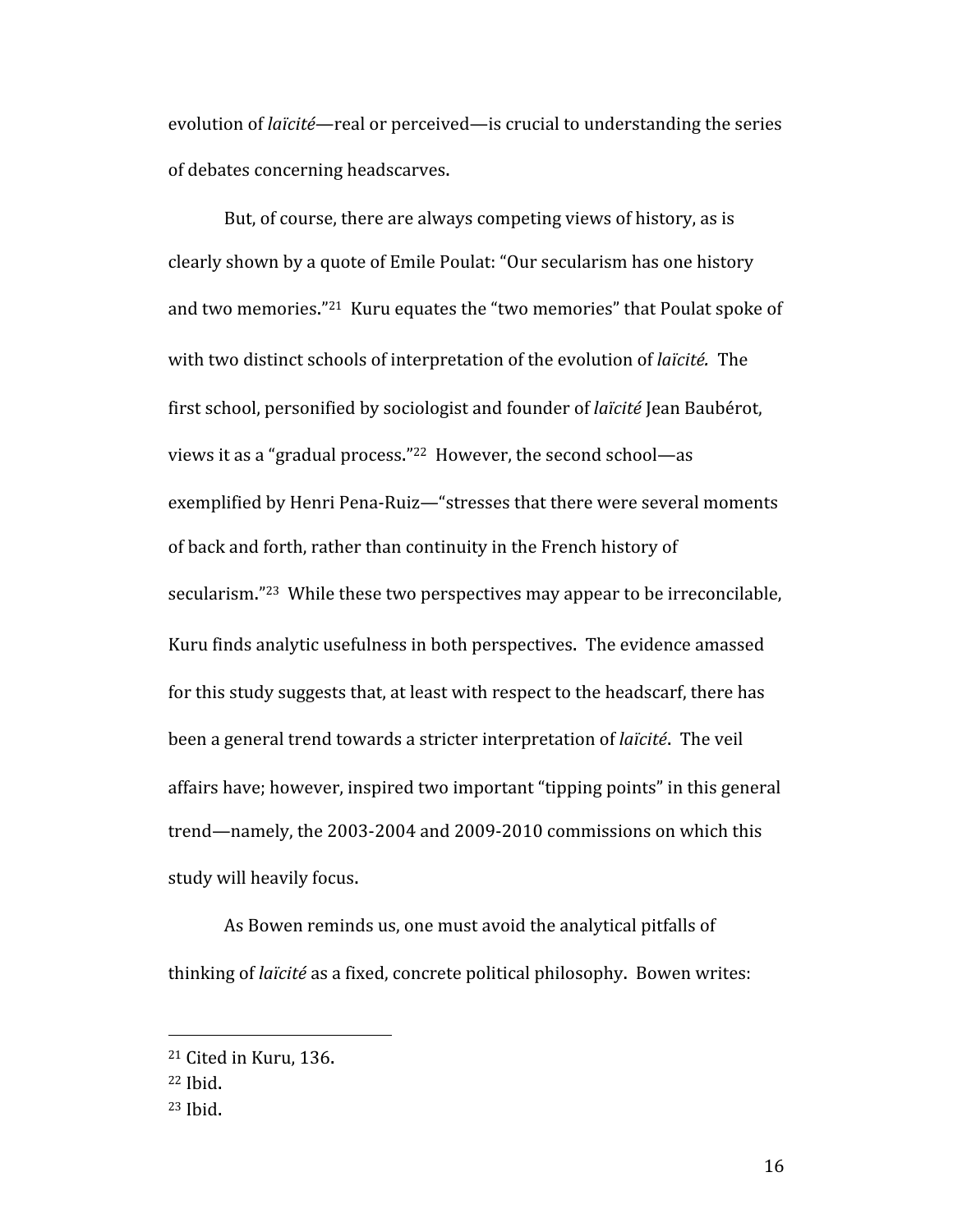"Laïcité remains one of those 'essentially contested concepts' that is politically useful precisely because it has no agree‐on definition. Or rather it is useful for political debates because its use conveys the double illusion that everyone knows what *laïcité* means and that this meaning has long been central to French republicanism….Not only has there never been agreement on the role religion should play in public life…there is no historical actor called "laïcité": only a series of debates, laws and multiple efforts to assert claims over public space."24

Therefore, for the analytic purposes of this paper, *laïcité* will be defined in terms of these "debates, laws, and multiple efforts" as opposed to the conflicting philosophic understandings of it. While these opposing interpretations are extremely helpful in understanding the progression of *laïcité* as it pertains to headscarves, ultimately the evidence that will illustrate this evolution must rely upon the debates and recommendations of the government commissions. These in turn will demonstrate the philosophic underpinnings of the discussion. It is this combination of examining *laïcité* in practice, as well as in theory, that will provide the best understanding of the evolution of the interpretation and application of *laïcité*  with respect to headscarves through the present day.

Talal Asad writes that the public sphere is "a space of continuous debate and diverse interpretation."25 As the concept of the public sphere has evolved over time, the French state has traditionally relied upon its strong

 24 Bowen, *Headscarves,* 32‐33.

<sup>25</sup> Talal Asad, "Reflections on Laïcité & The Public Sphere," Keynote address at the "Beirut Conference on Public Spheres," October 22‐24, 2004.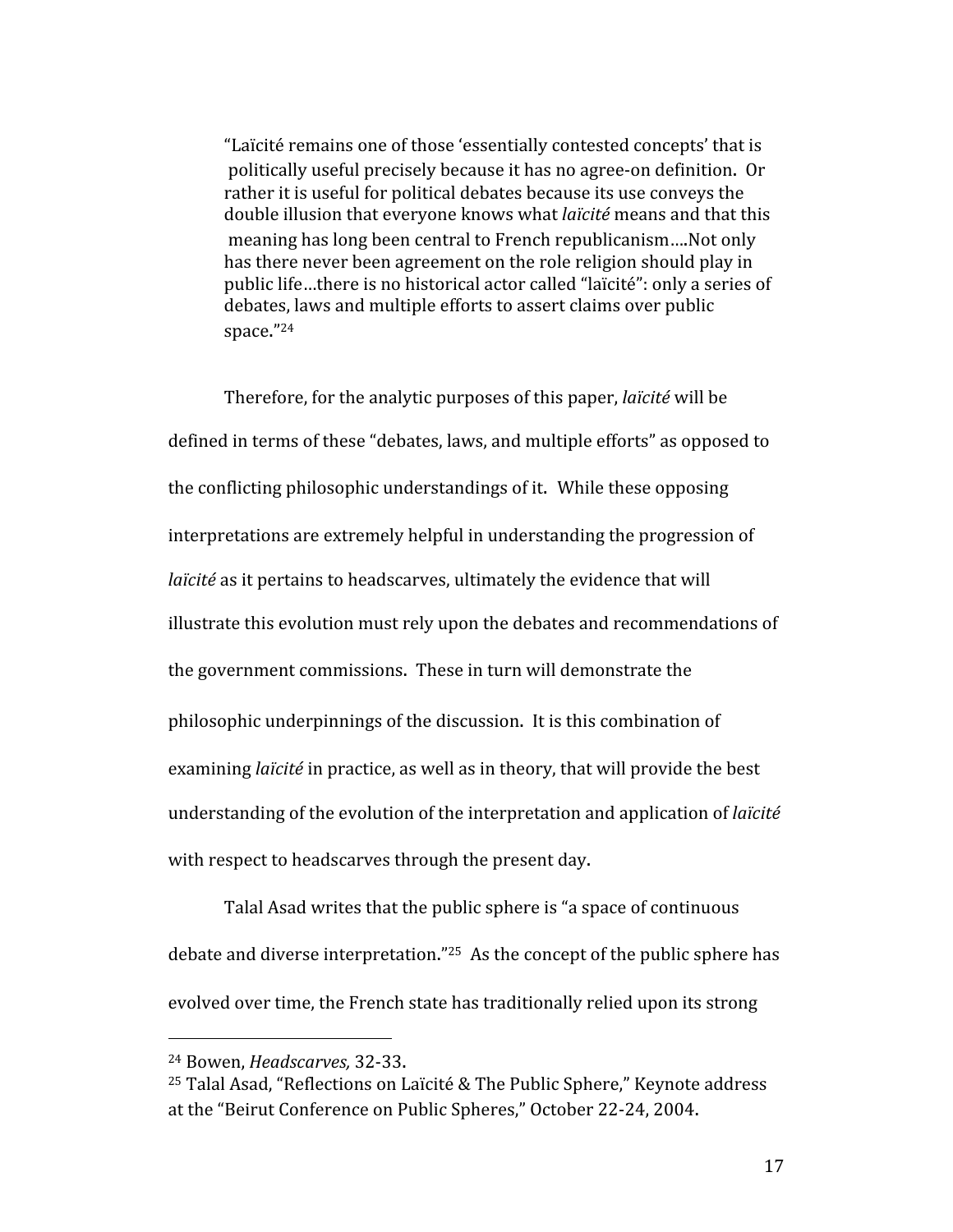legal tradition to specify what particular items pose a threat to the *vivre ensemble* of the Republic. According to the principle of *laïcité*, it is then the responsibility of the state to protect the public sphere from any perceived threats—thereby creating the necessity for a "*legal* distinction…[that] is itself a governmental construct."26 Prior cases concerning the wearing of headscarves clearly demonstrate what Bowen referred to as this "*manie Française*"—French obsession—with making laws. 27 While some may view this tendency as merely an amusing French jurisprudential eccentricity, in his book Bowen explains that laws are "relatively inexpensive, and in France sometimes provide a collective catharsis, with a hope for an eventual real change."28

It is therefore with this brief background in mind that the following chapters will seek to explore the history and modern interpretation of *laïcité* with respect to the Muslim veil. Although the current debate surrounding the *voile intégral* has not yet progressed into actual law at the time this was written, this moment in the process offers a unique chance to compare and better understand its placement in the general evolution of *laïcité* vis‐à‐vis headscarves.

<sup>26</sup> Asad, 4.

<sup>27</sup> Bowen, interview.

<sup>28</sup> Bowen, *Headscarves,* 98.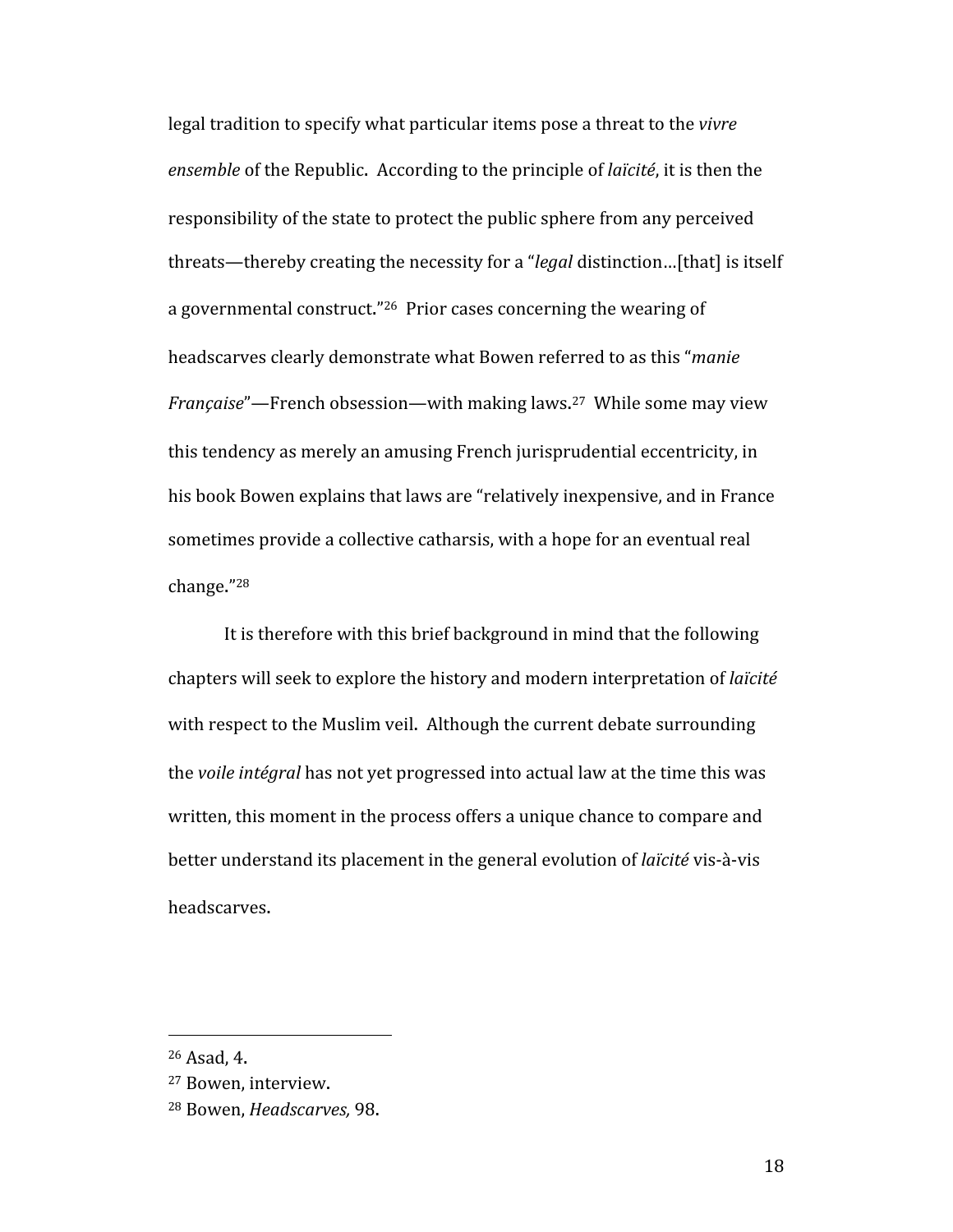#### **Layout**

Chapter 2 will serve as an empirical chapter highlighting the history of headscarves in France, focusing on the court cases, public debates, and legal statues that have surrounded them. In addition, the historical elements of this paper will be heavily based on the vast array of work already available on *laïcité* politics and prior headscarf affairs. I believe it is also important to include these resources as a literature review as they will provide an important empirical backdrop for any discussion of shifts seen during the current debate. This chapter will chronicle the major developments of the various headscarf affairs in France, beginning in 1989 but focusing on the 2003‐2004 and 2009‐2010 debates and commissions. This will serve as important factual background that will permit the analysis of the development of *laïcité* towards the veil in Chapter 4. An analysis of these two commissions in particular will provide grounds for comparison between the interpretations of *laïcité* during these two periods. The hearings and especially the recommendations of the commissions provide great insight into the understanding and desired application of *laïcité* of the members, and by extension, the French state.

Chapter 3 will introduce a case study on the British veil affair of 2006‐ 2007, detailing the public debate as well as the eventual directive of the Ministry of Education. The background provided by this chapter will allow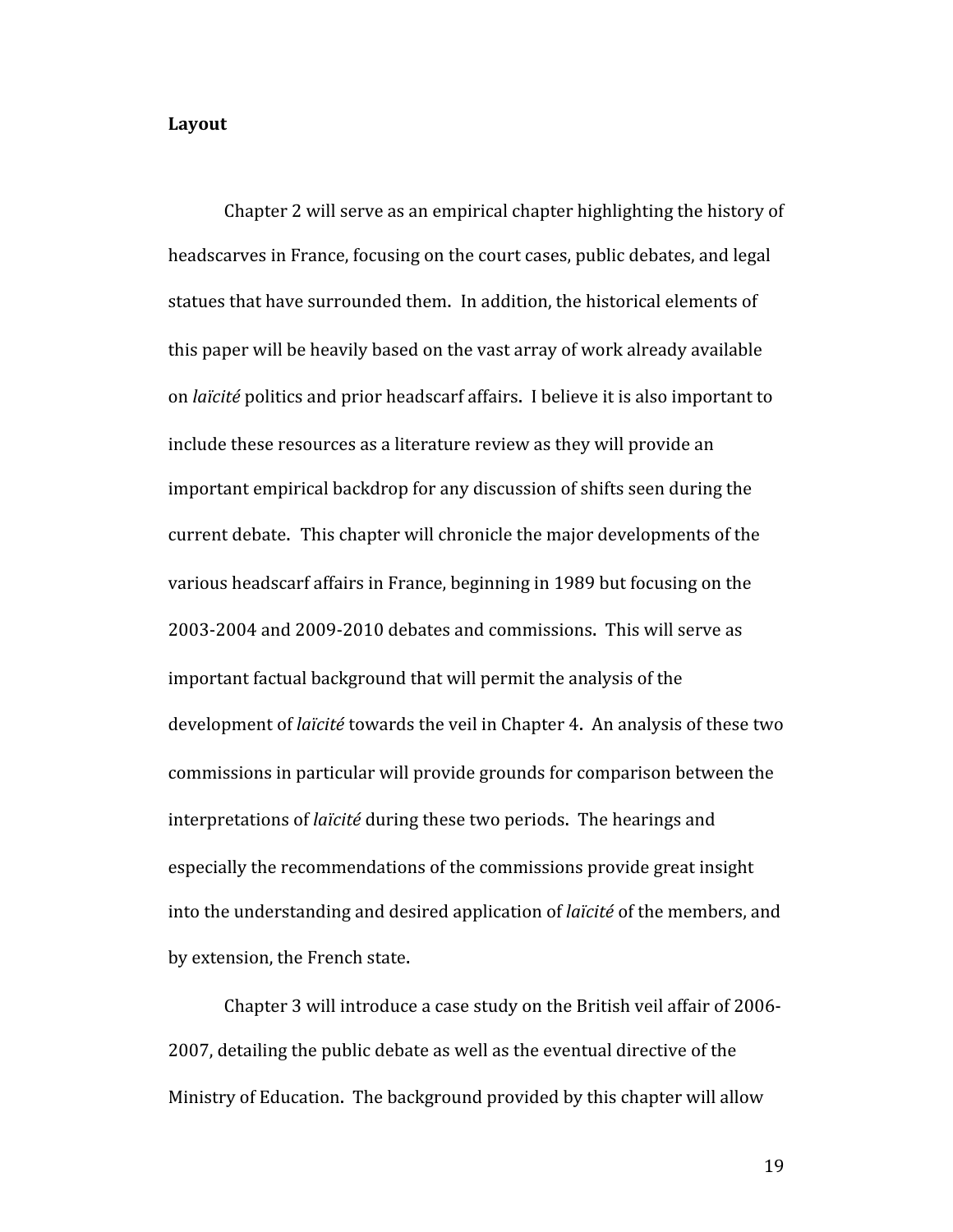for comparison and contrast with the French affairs, which will help place French *laïcité* in a larger context of secularism. This chapter will reveal the important differences in the framing of the issue of the veil in Great Britain, which will be further explored with respect to the French example in the next chapter.

Chapter 4 will highlight the areas of useful analysis in the British case study. The chapter will also explore a selection of public opinion polls that will help to identify the different attitudes both *about* Muslims and *of*  Muslims in Great Britain and France, which in turn can help to explain the different attitudes espoused in their respective veil affairs. The chapter will next discuss the different ways in which Great Britain and France both perceive and discuss the threat of the veil, as well as the larger political and legal implications of these differences. The British case study will support the conclusion that French *laïcité* is substantially more assertive that British secularism.

Chapter 5 will summarize the conclusions made about the 2009‐2010 affair with respect to the 2003‐2004 affair and the British case study, highlighting the evolution in the understanding and application of *laïcité* within France herself toward a stricter interpretation of this principal. Finally, the last part of the chapter will address the role of national and supranational legal‐judicial entities in the debates and their outcome and hypothesize on the future of the complicated relationship between the veil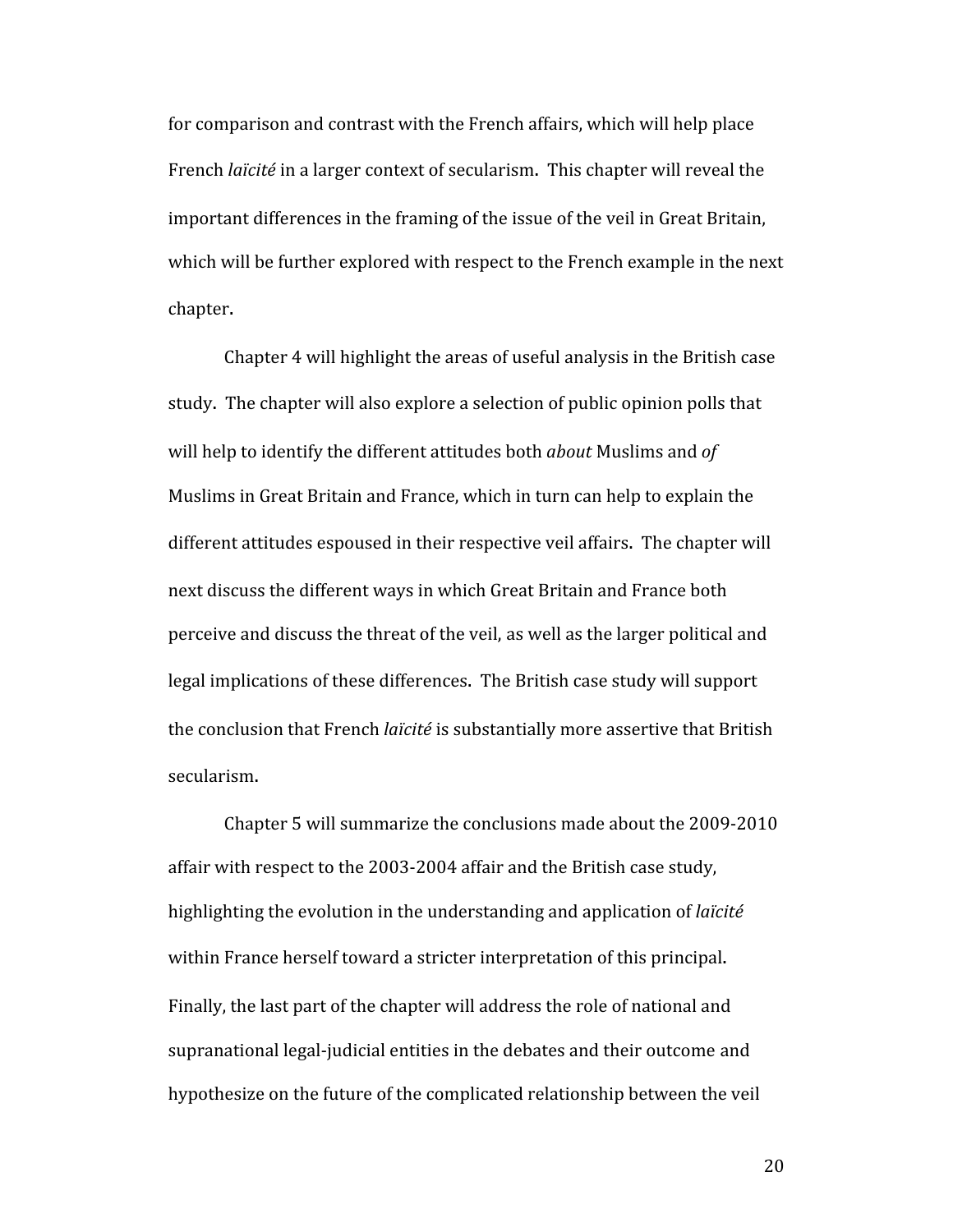and *laïcité* in France. The larger implications of these findings will also offer some insight into the repercussions for the future of headscarves in European communities.

The relationship between Islam and Europe, while longstanding in historical terms, is still in the process of evolving socially and politically particularly as increasingly large segments of the populations of European nations trace their heritage to the Muslim world. The differing ways in which states deal with the challenges posed by the incorporation of a "new" religion are crucial for understanding the evolving relationship between the state and it's foreign‐born/foreign‐origin population. As the nation host to the largest Muslim population in Europe, examining and analyzing this complex process in France is of tremendous usefulness—particularly given the growing number of European nations considering legislation against various Muslim headcoverings.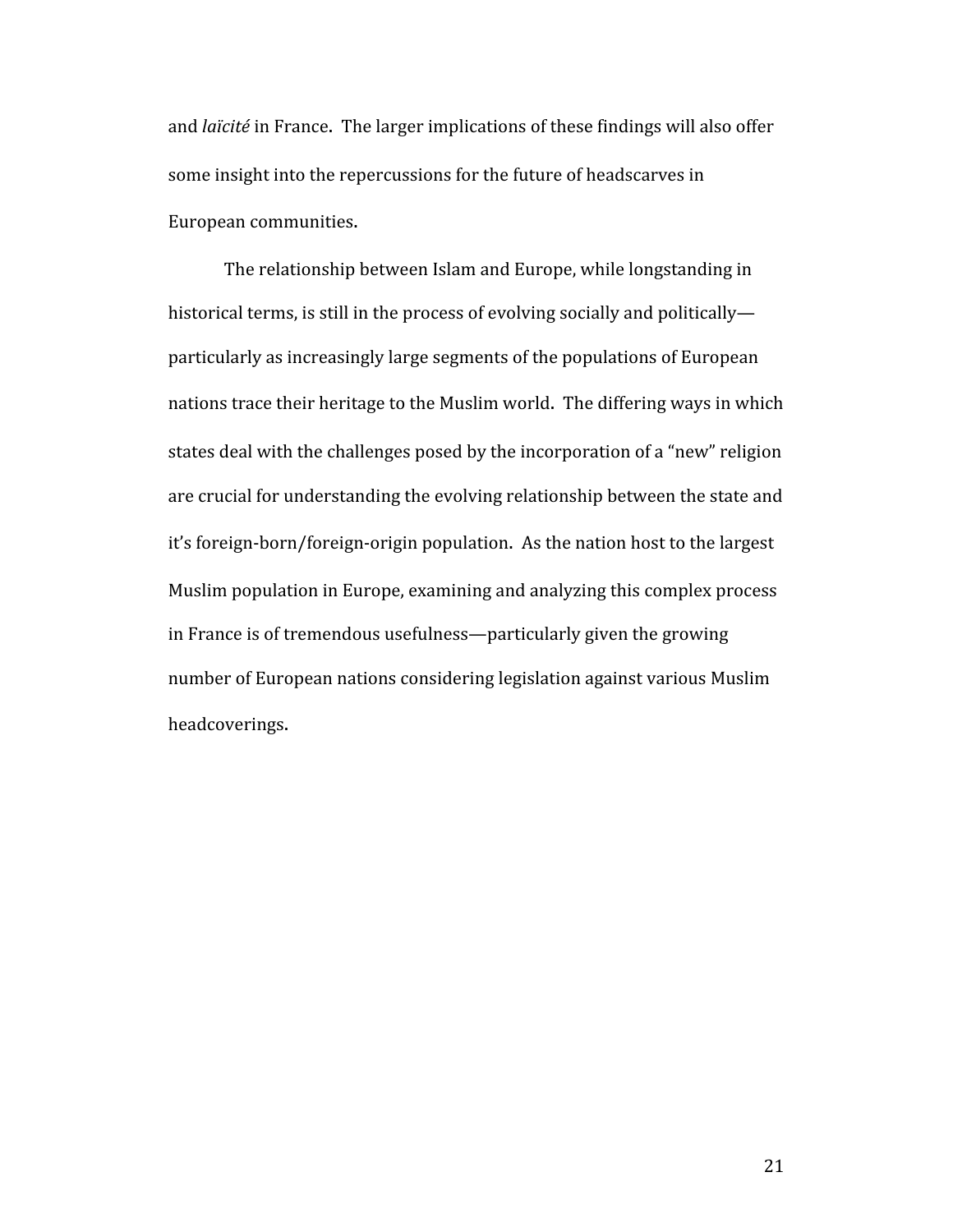# **CHAPTER TWO: Empirical Chapter / Literature Review**

## **The** *affaire du foulard***: 20 years in the making**

Throughout the periods of "crisis" in France surrounding headscarves, questions about *laïcité*, the public sphere, and the prudence of new legislation as a weapon against much‐feared "communalism" have resurfaced again and again, with increasing gravity and anxiety. Twenty years ago these concerns were debated in the public intellectual and political arenas before being decided by the *Conseil d'Etat*: the same is true today, though in the 2000s they have fallen under the purview of presidential and parliamentary commissions. Regardless, the tradition of the French legal-political system having the final say is firmly intact.

However, as the following sections will illustrate, the ways in which the various apparatuses of the French State have resolved the conflict have changed over time. The transition from case‐by‐case *Conseil d'Etat* rulings to fact‐finding commissions is significant in and of itself as it represents the generalization of the "problem" of the veil in the minds of French politicians. Instead of addresses the specific, concrete threats posed by the veil in individual cases, the question became about the veil as a whole.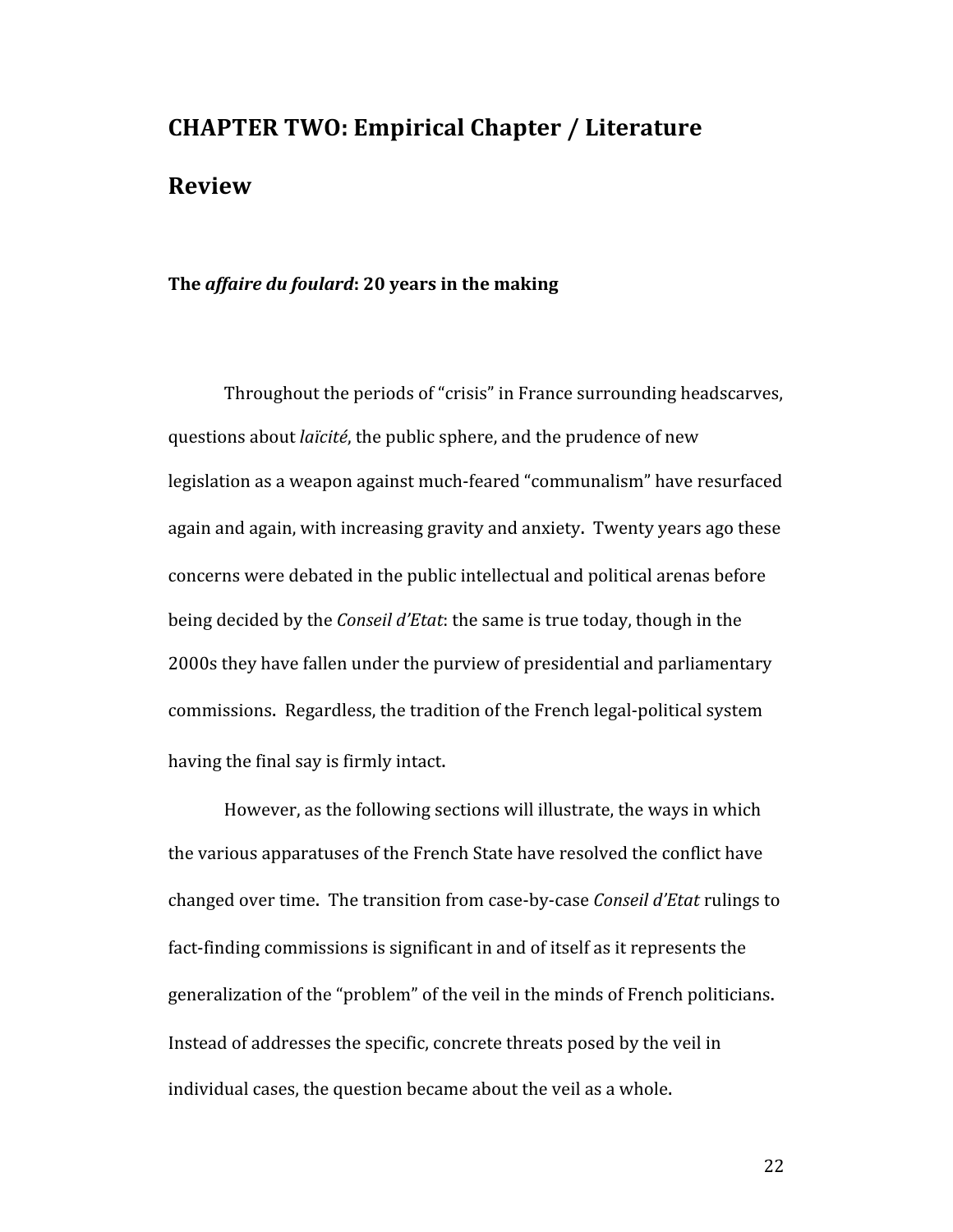This transition from individual judicial solutions to nation‐wide legislation further underscores the increasing assertiveness of the interpretation and application of French *laïcité*. As Chapter 4 will establish in greater depth, there are no indications that the increased severity of the French State's responses to the veil correspond in any meaningful way to an increase in the number of women wearing veils. And yet, the evolution of the state responses suggests that the threat is, then, at least *perceived* to be particularly great—a revelation that raises the question: what about these particular moments in time prompts the emergence of such controversial debates and policies targeting the veil? While the range of possible answers to this question lie mainly in Chapter 4, the work of Bowen following the 2004 law is also extremely useful.

Indeed, this is precisely one of the larger questions that Bowen seeks to answer in his book—specifically: why do certain periods of time in France's history provoke *affaires de foulard* (headscarf affairs) above others? Bowen points to the importance of political conditions in the periodic reemergence of this debate since the late 1980s.

"This part of the story is largely about politics: about how anxieties over domestic and international threats combined at certain times to produce a set of opportunities for politicians. At three such moments…the headscarf became a convenient, and prominent, symbol of external and internal dangers to France."29

<sup>29</sup> Bowen, *Headscarves*, 4.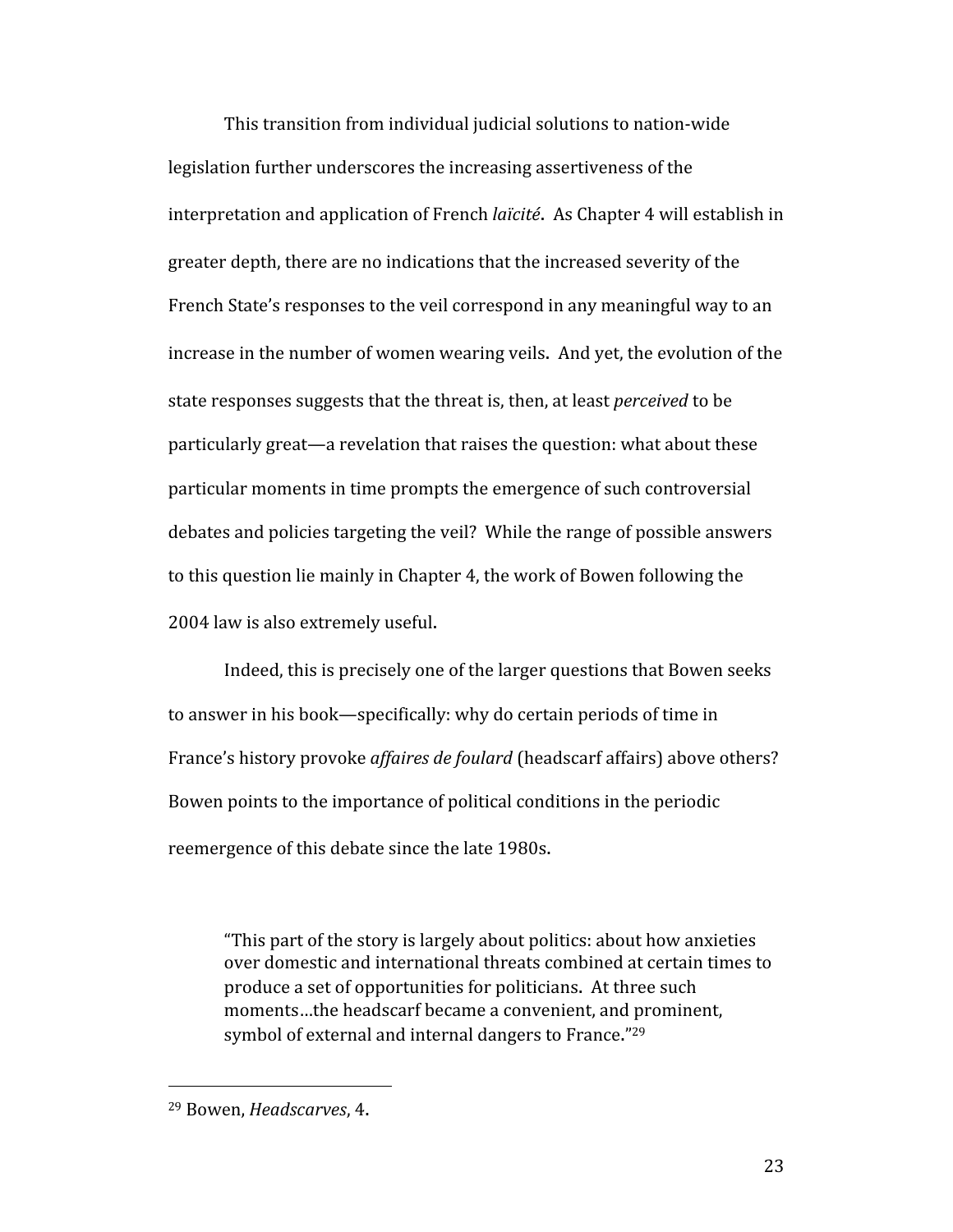These so-called "headscarf affairs" in France date back to 1989, when three Muslim girls were expelled for from a secondary school in the town of Creil, north of Paris. The principal of the *collège* believed headscarves amounted to "an outward manifestation of submission to religious authority...[and] had no place in the classroom."<sup>30</sup> The girls had apparently spent part of the summer with relatives in Morocco, where they started routinely wearing headscarves.<sup>31</sup> Upon the return to school in the fall, they resisted removing their headscarves during gym class, at which point they were expelled.

The suggestion that their vacation time spent with family in the Maghreb was the root of their so-called radicalization highlights a couple of important dimensions of the argument for banning headscarves, which will also be present in the British case study. Namely, a relatively widespread suspicion that 1) women wearing the veil are doing so because of outside pressures—be they political, religious, familial, etc.—regardless of whether or not the girls in question claim to be doing so of their own volition; and that 2) the veil is necessarily a reference to a non‐French Islam, and is therefore a mark of failed (or failing) integration. Understanding the nature of the perceived assault on republican values that the veil represents will be crucial

<sup>30</sup> Sa'Adah, 220.

<sup>31</sup> Christopher Caldwell, *Reflections on the Revolution in Europe: Immigration, Islam, and the West,* (USA: Doubleday, 2009), 232.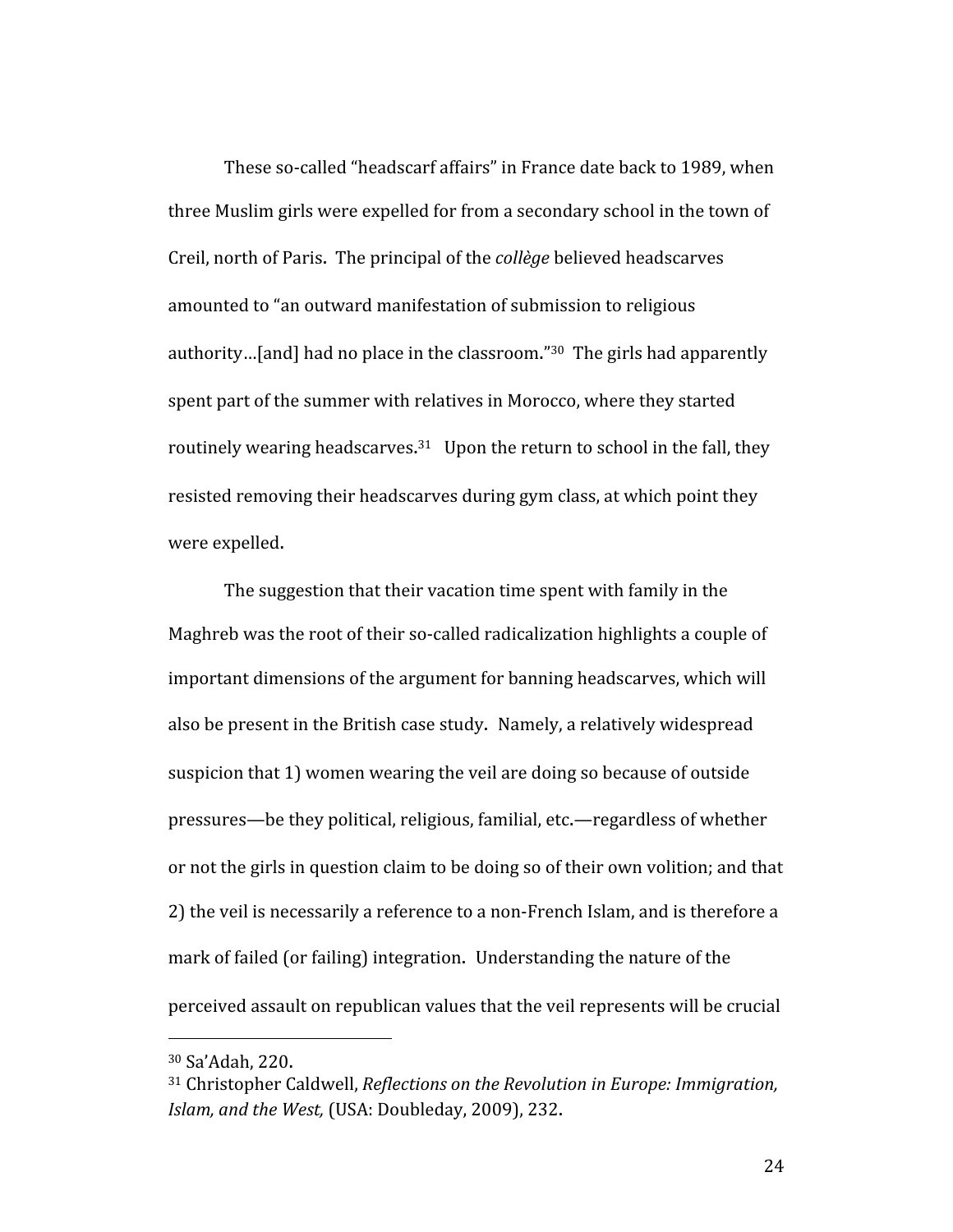to comprehending the state responses in both the UK and French cases, and will be elaborated upon in later chapters.

The ensuing debate quickly spread to the national level, with public intellectuals and politicians alike trading blows in a series of opinion pieces in *Le Nouvel Observateur.* The question was ultimately put to the *Conseil d'Etat* (Council of State)*,* which ruled that these girls' wearing of the headscarves was "not in itself incompatible with the principle of *laïcité*," according to the spirit of the laws of the French Constitution and the European Convention on Human Rights. 32 Despite this ruling, there were other expulsions around France, and only two of the three originally expelled girls—the two that eventually agreed to remove their headscarves—were allowed back to the school. 33

Dozens of similar cases were brought before the *Conseil d'Etat* in the early 1990s, and the Ministry of Education continued to allow the cases to be treated on an individual basis. The *Conseil* almost always ruled in favor of the individual student, with the exceptions often based on specific safety concerns in gym or chemistry classes, truancy, or proselytism. 34 The traditional hesitancy of the *Conseil d'Etat* to actively ban girls from wearing the veil will be a recurring theme during the aftermath of the 2009‐2010

<sup>32</sup> Ruling of the Conseil d'Etat, November 1989, quoted in Bowen, *Headscarves*, 86.

<sup>33</sup> Bowen, *Headscarves,* 86.

<sup>34</sup> Ibid., 87.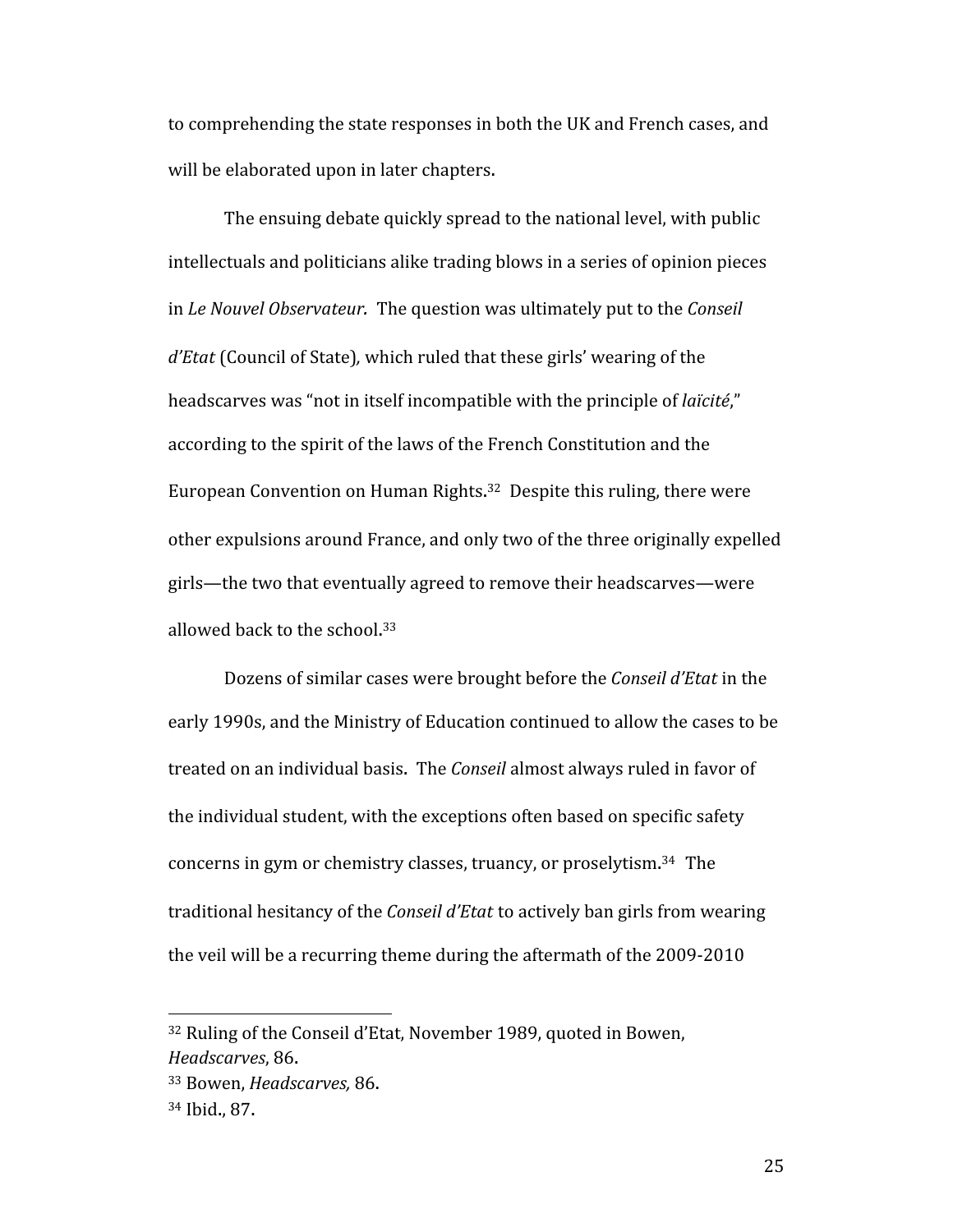Commission's recommendation. Its role will be further discussed in Chapter 5.

The debate was reignited in 1993‐1994 when two separate sets of expulsions—one in Nantua and one in Grenoble—created another media frenzy. While the four students in Nantua appeared to be from devout, male‐ dominated families, the girl in Grenoble was a self‐convert. Nonetheless, National Assembly deputy Ernest Chénière—the ex‐principal of the school in Creil who expelled the three girls in 1989—"warn[ed] that laïcité was being compromised."35 A directive by education minister Francois Bayrou mandating that headmasters "ban all 'ostentatious' signs from schools" only heightened the tension and increased the number of cases brought before the *Conseil d'Etat*. 36 The specific use of the term "ostentatious" was particularly significant as it implied a particular intention on the part of the wearer to make a statement. Though the eventual legislation in 2004 would utilize the term "conspicuous" in lieu of "ostentatious," the wording of Bayrou's directive set the tone for the debate through the remainder of the 1990s.

Despite some successful appeals on the part of expelled students, "by the end of the 1990s the Council had developed a clear and consistent jurisprudence on the issue: schools could expel girls if they failed to attend all their classes of if their case led to protests, but not merely for wearing

<sup>35</sup> Ibid., 88.

<sup>36 &</sup>quot;*Ostentatoire,"* translated from ibid.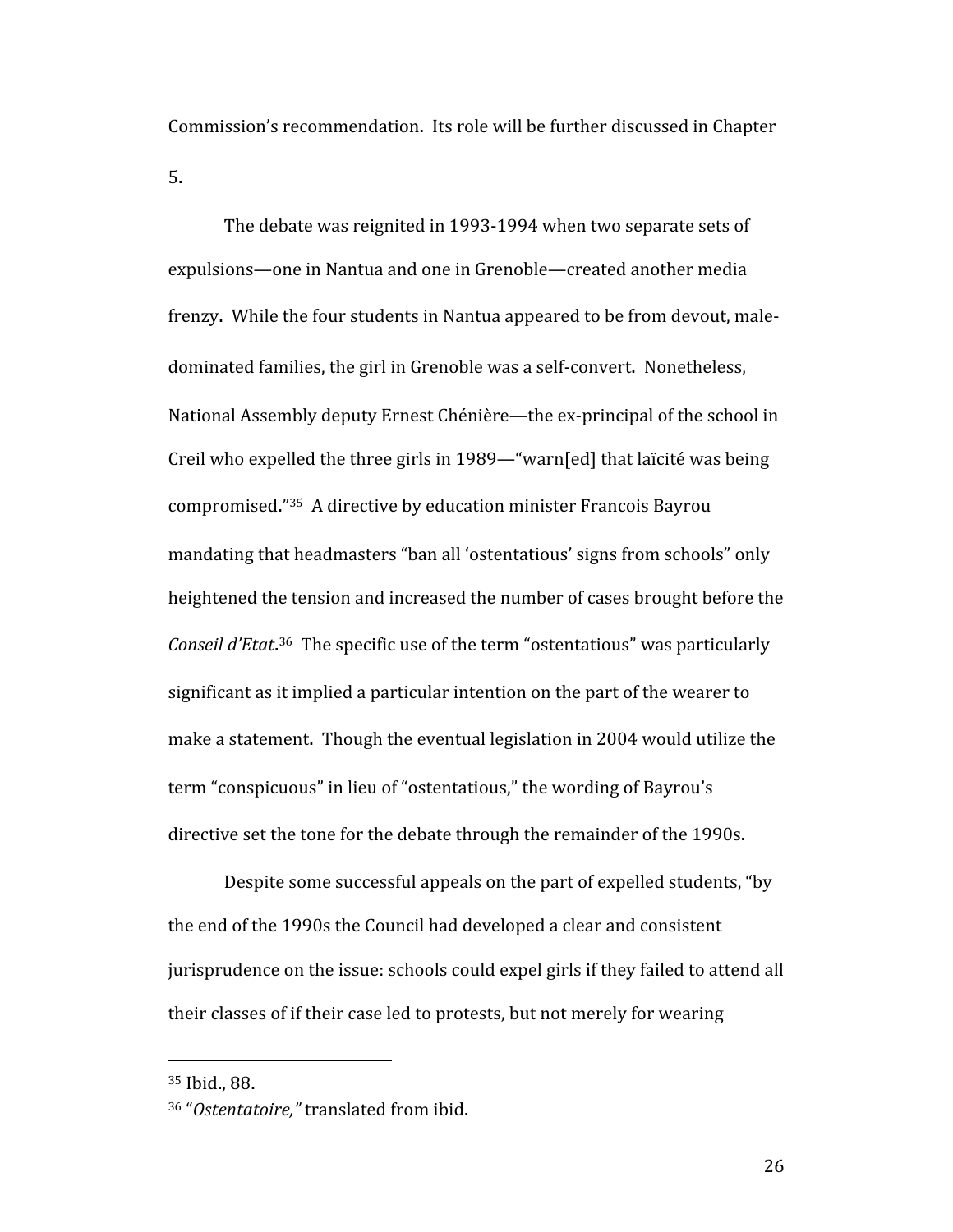scarves."<sup>37</sup> By 2003; however, it would appear that a "consistent" jurisprudence" was not satisfactory, and a clearer legal solution was to be proposed.

## *Mission d'information*: One-hundred years after the 1905 law

The storm that would ultimately lead to this important shift in French jurisprudence came in 2003‐2004. For the analytical purposes of this project, the *enjeux* (issues or stakes) surrounding this *affaire du foulard* are of particular importance. Bowen suggests that the elevated sensitivity to Islam post‐9/11 contributed to an increased media focus on cases involving the *voile* in the early 2000s. Indeed, a 2003 study by the *Commission Nationale Consultative des Droits de l'Homme* (National Advisory Commission on Human Rights) reported, "an increasing 'irrational fear and total rejection of Islam as a religion, lifestyle, community‐building project, or culture.'"38 Although often given as an easy explanation for restrictive measures vis‐à‐vis Islam, the link between fundamentalist terrorism and Islam in the West undeniably plays an important role in both the French and UK case studies.

<sup>37</sup> Ibid., 92.

<sup>38</sup> CNCDH 2003 report, quoted in Jonathan Laurence and Justin Vaisse, *Integrating Islam: Political and Religious Challenges in Contemporary France,*  (Washington, D.C.: Brookings Institute Press, 2006), 65.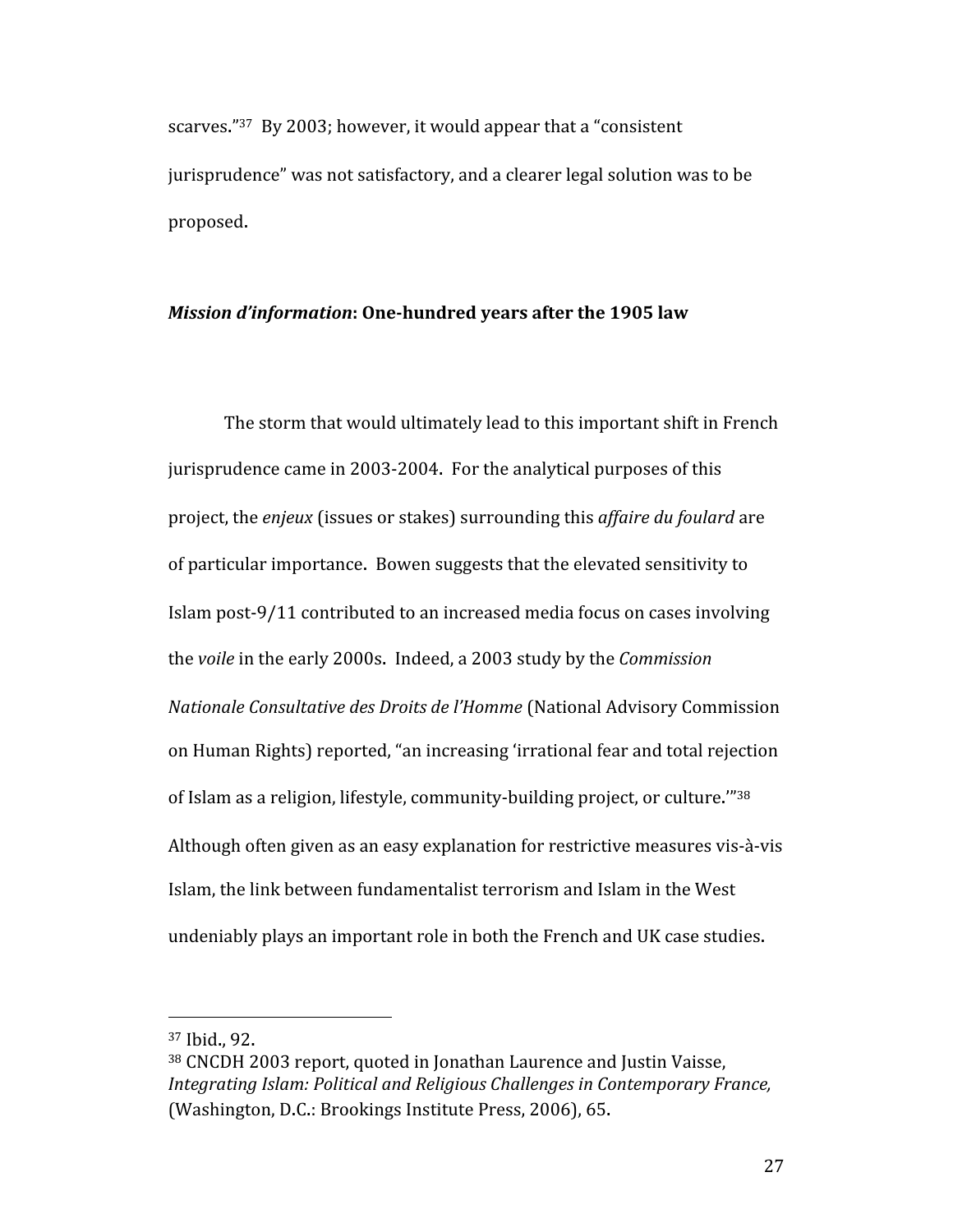The suspension of a Muslim student in Lyon in December of 2002 prompted a battle between the high school teachers and the district superintendent, which lasted until March of 2003, when the teachers went on strike. The superintendent opposed the expulsion of the student, fearing an overruling by the *Conseil d'Etat.* A handful of the teachers; however, fervently believed that she should be excluded from the school on principle. Ministry of Education mediator Hanifa Chérifi intervened and eventually brokered a meeting between the superintendent and the teachers, thereby ending the strike.<sup>39</sup> Despite the peaceful resolution, the disproportionate media attention served to underline the irrefutable fact that "some groups of teachers were willing to disrupt the school for everyone in order to prevent the presence of a girl in a headscarf."40

According to Bowen, the final catalyst that provoked a legislative response came from a speech in April of 2003 by then Interior Minister Nicolas Sarkozy. Bowen writes:

"The law in question [that Sarkozy referenced in his speech] was not about schools; it concerned removing head covering for identity photos, but it drew a link between the Muslim woman in a scarf and the failure of Muslims to embrace the Republic. The link clicked with many in France. Although defending laïcité remained the ostensible reason for the debates, commissions, studies, and proposals that followed, the enthusiasm and momentum pushing all those debates

 39 Bowen, *Headscarves,* 92‐96.

<sup>40</sup> Ibid., 96.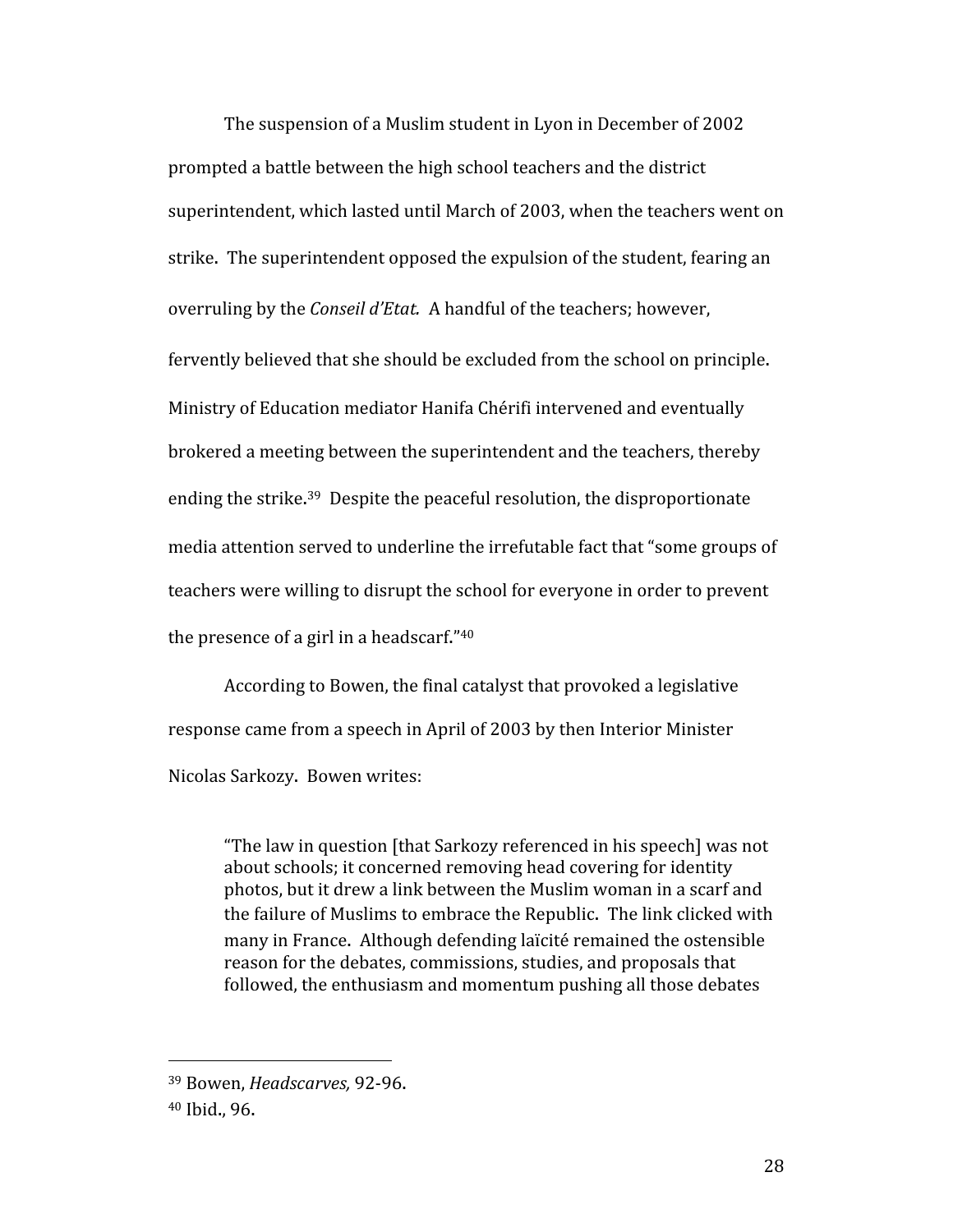forward came from the diffuse sense that the scarves were the key to a whole host of problems."41

Finally, in the summer of 2003, two separate commissions were set up in response to the growing concern—one originating in the parliament, the other established by President Jacques Chirac. In June, Jean‐Louis Debré, then Assembly Speaker, put himself at the helm of a bipartisan *mission d'information* on religious signs. A month later, President Chirac established his own commission on *laïcité* in France. 42 The Stasi Commission, as it would come to be popularly known, was headed by Bernard Stasi and "drew its members (including two Muslims) from the school system, universities, the civil service, the National Assembly, and the private sector."43 A familiar face on the presidential commission was that of Hanifa Chérifi, the Ministry of Education's mediator during the 1993‐1994 *affaire du foulard*. 44

After months of interviews and hearings, the Debré and Stasi commissions released their findings. While the two reports differed in the scope and strictness of the types of measures they proposed, both came out in favor of a law banning religious symbols in public schools, along with numerous other proposals that would not be put into effect. The eventual recommendations of these commissions would lead to the adoption of the

<sup>41</sup> Ibid., 99.

<sup>42</sup> Ibid., 106.

<sup>43</sup> Laurence and Vaisse, 166.

<sup>44</sup> Kuru, 130.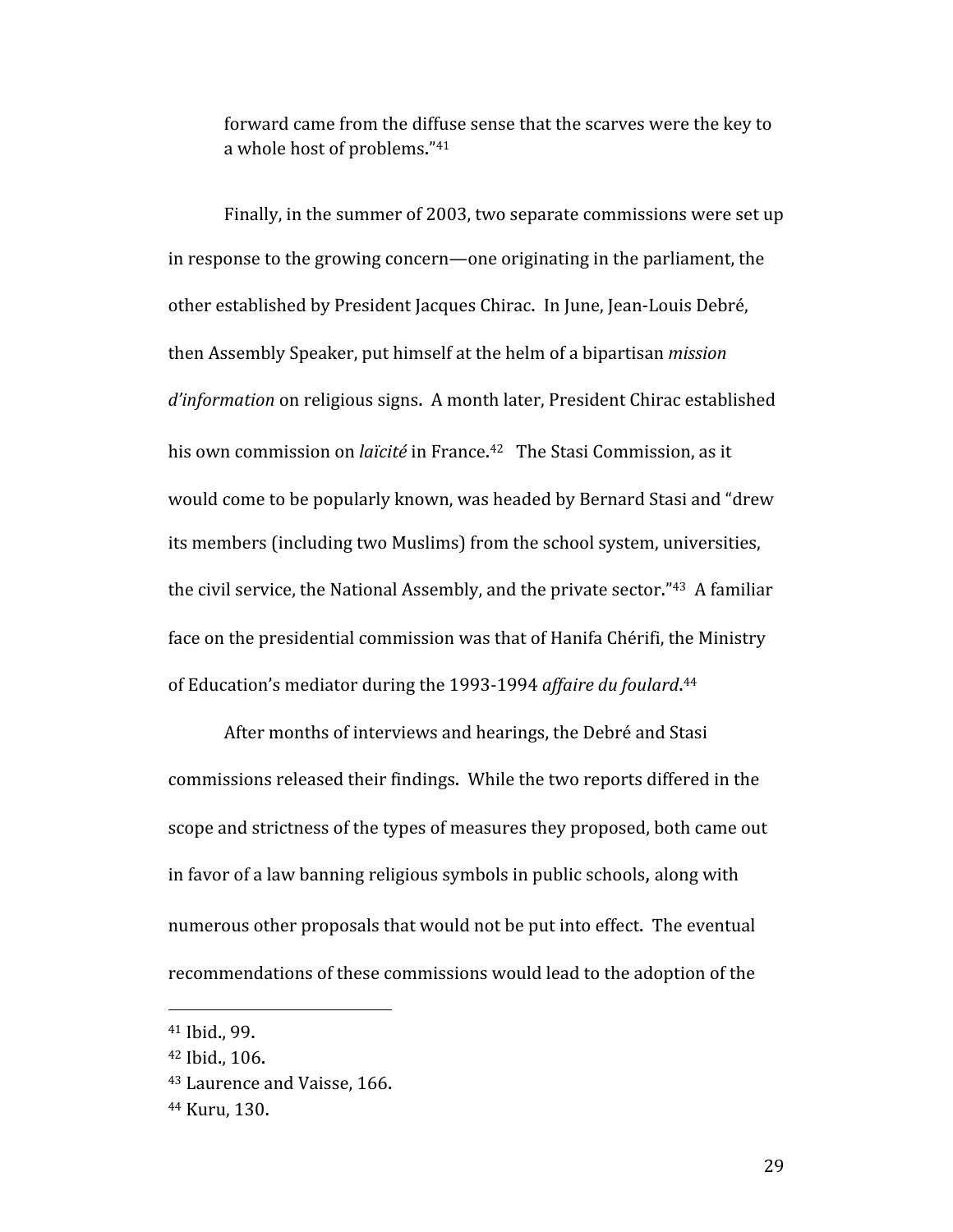March 15, 2004 law, banning "conspicuous" religious symbols from the public school system:

"In public elementary schools, junior highs, and high schools, the wearing of signs or outfits by which students *conspicuously* demonstrate a religious belonging is prohibited." 45 [emphasis added]

The March 15, 2004 law would come to have a series of interesting reactions and consequences on a global scale in the year that followed. The views of the media as well as extremists on both sides of the issue made the events surrounding the 2003‐2004 *affaire du foulard* a fascinating case study of French responses to perceived threats against the social fabric and philosophical ideal of peaceful *vivre ensemble*.

## **The views of the opposition**

Such an explicit law limiting religious expression was bound to inspire criticism—the most extreme example being the kidnapping of two French journalists in Iraq in August of 2004. However, a number of coherent

<sup>45 &</sup>quot;*Dans les écoles, les collèges et les lycées publics, le port de signes ou tenues par lesquels les élèves manifestent ostensiblement une appartenance religieuse est interdit*," translated from Article 1 of the March 15, 2004 Law, *Legifrance,* <http://www.legifrance.gouv.fr/affichTexte.do;jsessionid=E25912E9EB6A1 781F72CCAF584A99180.tpdjo11v\_2?cidTexte=JORFTEXT000000417977&c ategorieLien=id>.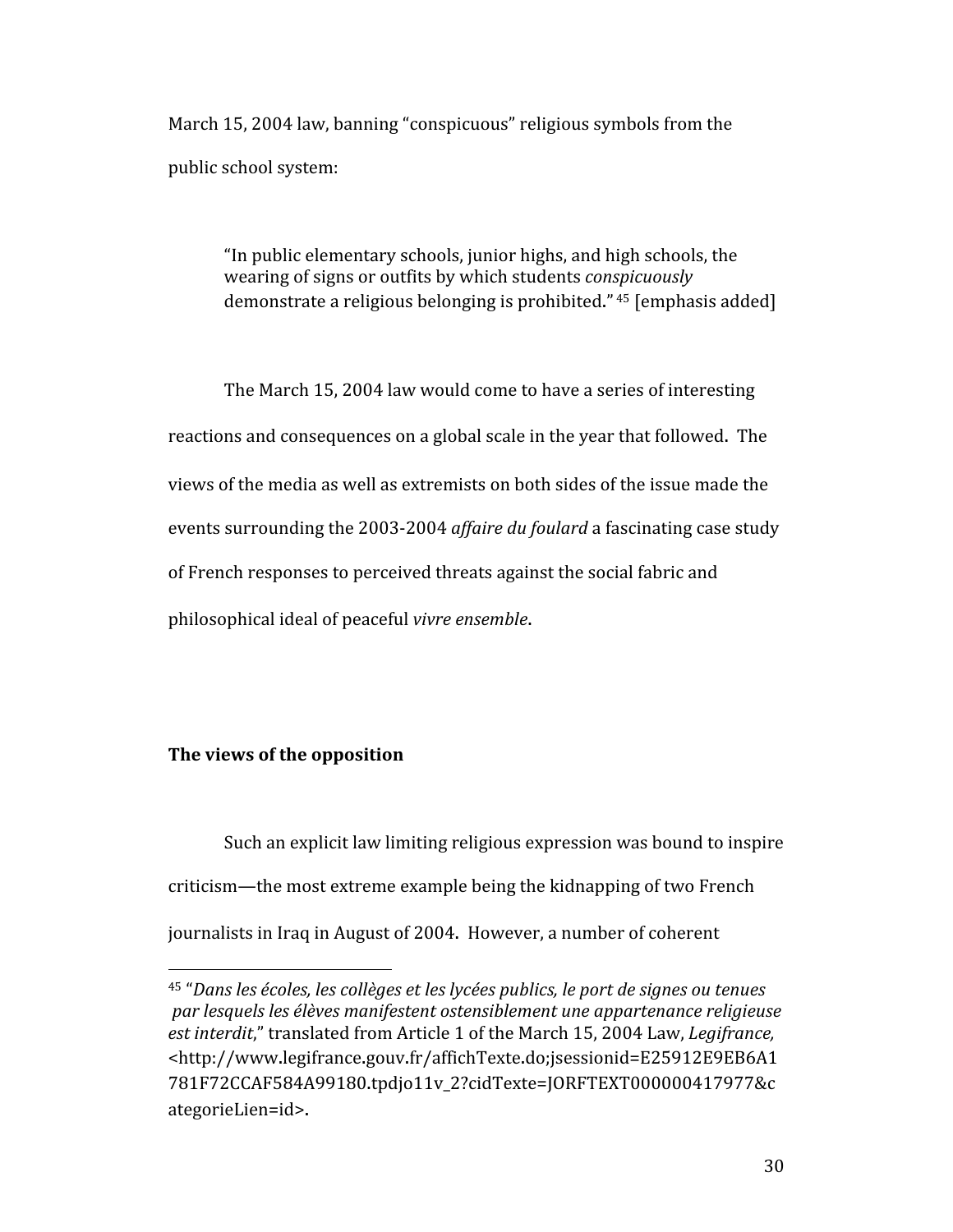objections to the ban were also raised in editorials, blogs, and assorted scholarly works. Interestingly enough, as Laurence and Vaisse argue, the kidnapping was actually one of the reasons that the return to school after the passing of the headscarf ban went as smoothly as it did.<sup>46</sup>

Of course, there were a number of demonstrations and anecdotes of protest on an individual level, but the widespread violence that many had predicted did not, in fact, come to pass—a result that will also hold true in the aftermath of the UK veil debate outlined in Chapter 3. The three major demonstrations against the ban took place on December 21<sup>st</sup>, January 17<sup>th</sup>, and February 14th—all before the actual legislation was passed. Rather, they were in response to the speech by Chirac in December of 2003 calling for a proposal for "a law against signs that 'clearly show' a religious affiliation."47

Once of the most interesting arguments against law, as advanced by Joan Wallach Scott in *The Politics of the Veil*, highlighted the ideological hypocrisy of using the rational of integration to support the ban. The idea that women might effectively be forced to leave the public school system because they were no longer allowed to wear the veil essentially made already being integrated a prerequisite to participating in a institution historically aimed at integrating.<sup>48</sup>

 46 Laurence and Vaisse, 171.

<sup>47</sup> Bowen, *Headscarves,* 127.

<sup>48</sup> Joan Wallach Scott, *Politics of the Veil,* (Princeton: Princeton University Press, 2007.)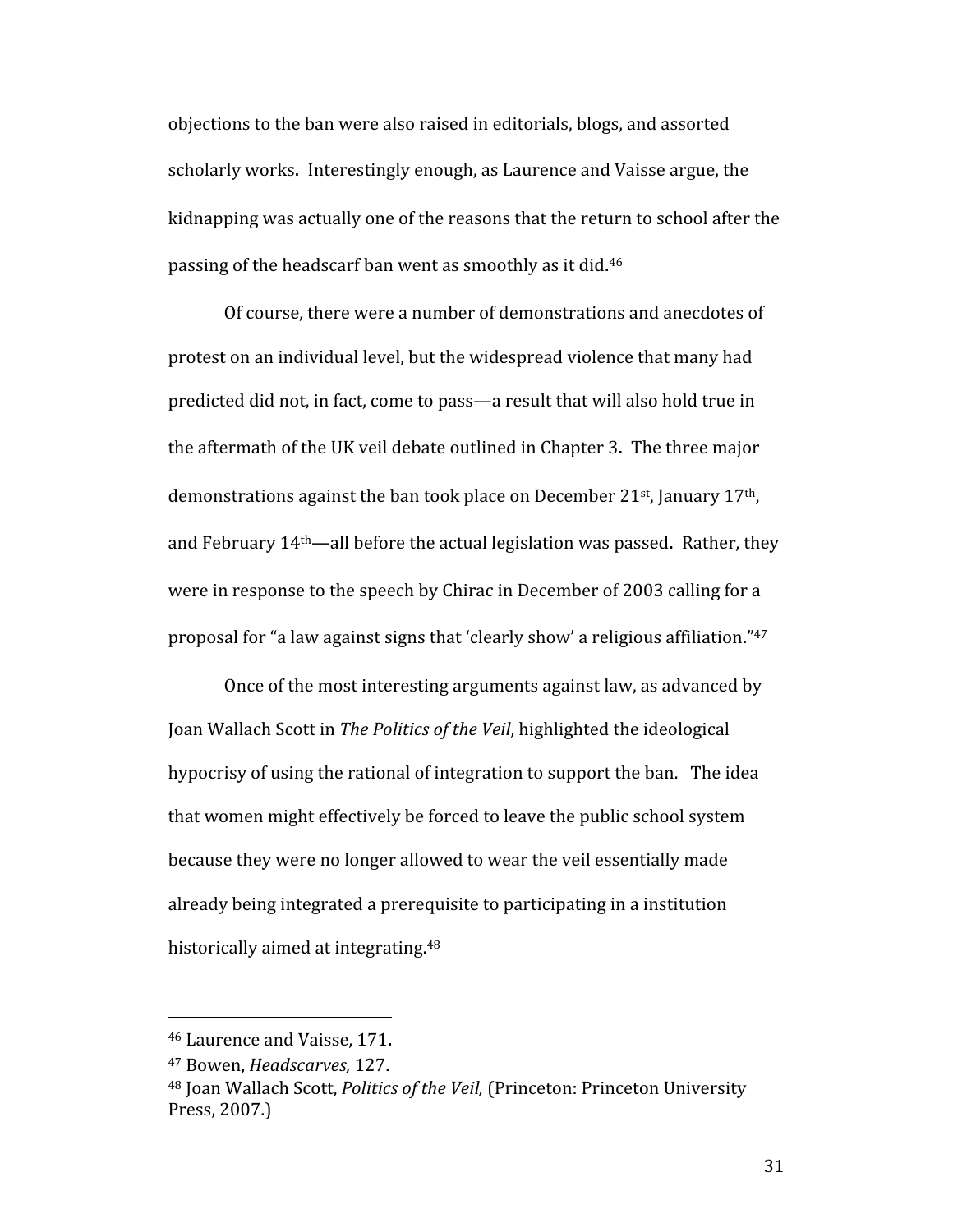The media also weighed in on the ban, with *Le Monde* published what Bowen described as "a strong position…charging that such a law would 'stigmatize, marginalize, and exclude a part of the population when the country has more than ever a need for integration.'"49 Most interestingly; however, is the fact that this editorial included a prophecy that "some Muslim women soon would no longer be allowed to wear their scarves in the street."50 In light of the 2009‐2010 debates, perhaps *Le Monde* was not so far off base.

## **The 2009 debate: A perfect storm?**

Unlike the Stasi Commission, this new *mission d'information* was made up of only deputies—though they did interview a wide range of authorities on the matter of *laïcité* and the *voile intégral.* The Gerin Commission—as it will be called from now on—interviewed over 200 people, ranging from politicians to religious leaders to prominent intellectuals. 51 Also like the Stasi Commission, this commission was to reflect on *laïcité,* and more specifically, to determine whether or not the full veil was incompatible with

 49 Bowen, *Headscarves,* 128.

<sup>50</sup> Ibid.

<sup>51 &</sup>quot;Principales dispositions du texte," *Assemblée Nationale,* 

http://www.assemblee-nationale.fr/13/dossiers/voile\_integral.asp>.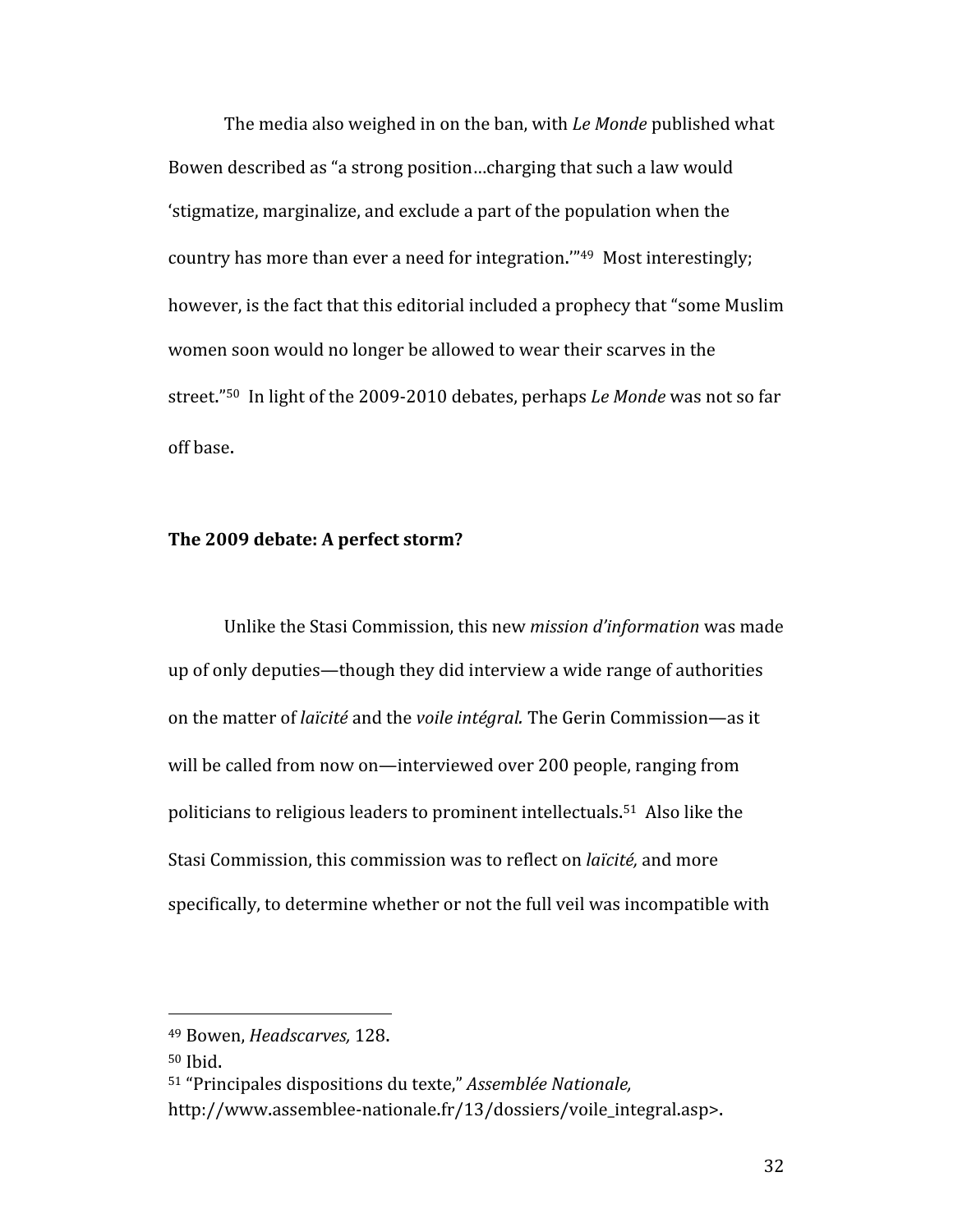French republican values to a degree that would justify banning it to one extent or another.

Likewise, the events surrounding the emergence of this latest debate correspond with interesting internal and external factors. Though it was officially the June 22, 2009 speech by President Nicolas Sarkozy that served as a catalyst for the formation of the most‐recent formal parliamentary investigation of the full veil and the possibility of a law banning it, his speech came less than three weeks after a speech delivered by President Barack Obama in Cairo, Egypt which chastised Western nations' attempts to constrain Muslim practices.

"It is important for Western countries to avoid impeding Muslim citizens from practicing religion as they see fit—for instance, by dictating what clothes a Muslim woman should wear. We can't disguise hostility towards any religion behind the pretense of liberalism…I reject the view of some in the West that a woman who chooses to cover her hair is somehow less equal."52

The tone of President Obama's speech stands in stark contrast to that of President Sarkozy. President Obama's respect for the veil also differs from the sentiments of many member of the current *mission d'information* including André Gerin, president of the commission*,* who has on more than one occasion—including in the text of the proposal he drafted and submitted 

<sup>52</sup> President Barack Obama, speech at Cairo University, "Remarks by the President on a New Beginning," *The White House Office of the Press Secretary,*  June 4, 2009, <http://www.whitehouse.gov/the\_press\_office/Remarks-bythe‐President‐at‐Cairo‐University‐6‐04‐09/>.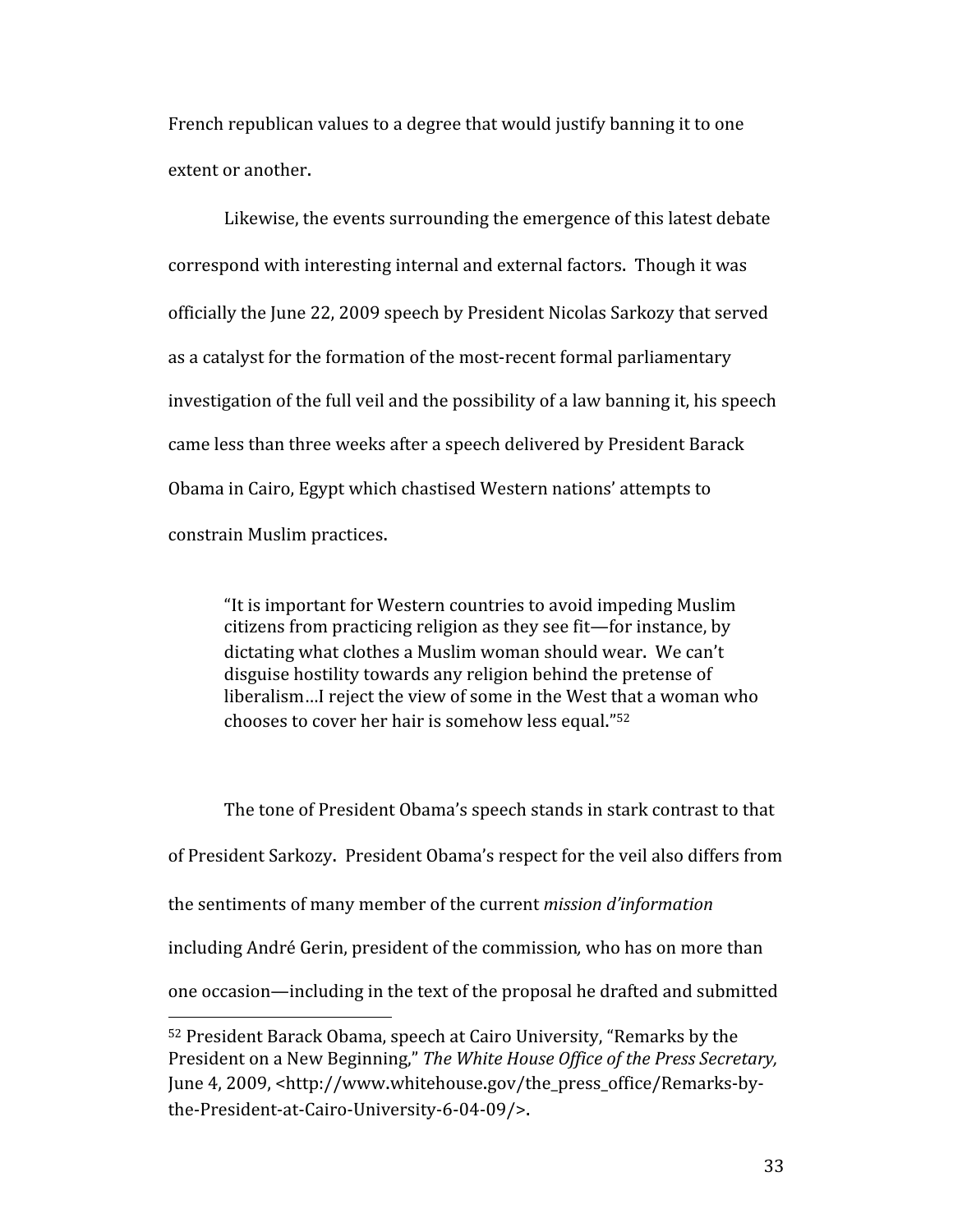to the National Assembly in order to prompt a parliamentary inquiry referred to such veils as "veritable walking prisons."53 Furthermore, Gerin was quoted as saying that the *voile intégral* is "the iceberg covering a black tide"54—no doubt referring to the "growing phenomenon" of fundamentalism represented by veiled women that fellow deputy and *mission* member Jacques Myard has also warned against.<sup>55</sup>

Other important events surrounding the hearings of the Gerin commission include a very controversial Swiss referendum banning the construction of new minarets on mosques, which was passed by a 57% majority at the end of November 2009. *The Economist* has stated that this referendum represents "the most dramatic move any nation has made to limit the visibility of Islam."56 Indeed, Tariq Ramadan referenced this referendum during his testimony before the current French commission on the veil as a way of warning French deputies about the admissibility of this

54 André Gerin quoted in "La burqa: un phénomène marginal en France," *Le* 

*Figaro,* July 30, 2009, <http://www.lefigaro.fr/actualite‐

<sup>53</sup> "…*véritables prisons ambulantes",* translated from "Proposition de résolution n 1725 de André Gerin pour une commission d'enquête sur le port de la burqa," June 6, 2009, <http://www.andregerin.com/ evenement\_detail.pl?id\_evenement=1834>.

france/2009/07/30/01016‐20090730ARTFIG00202‐la‐burqa‐un‐ phenomene‐marginal‐en‐france‐.php>.

<sup>55</sup> Jacques Myard, "Le port du voile intégral en France," vidéo de *France 3*, le 30 juillet 2009, <http://www.dailymotion.com/video/xa0mw2\_le‐port‐du‐ voile-en-france-france-3\_news>.

<sup>56 &</sup>quot;Islam and Switzerland: the return of the nativists," *The Economist,*  December 3, 2009, <http://www.economist.com/world/international /displaystory.cfm?story\_id=15017128>.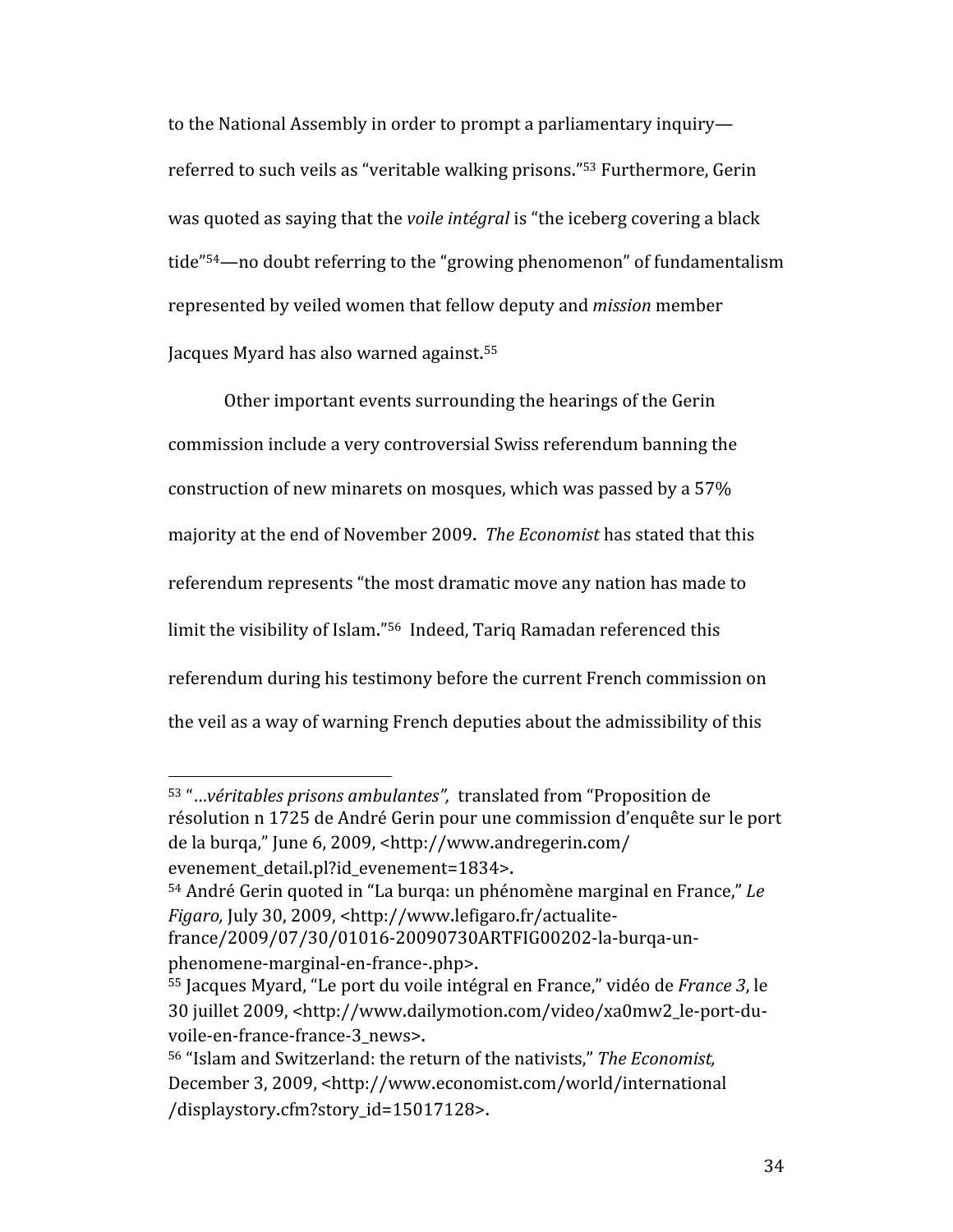nature of bans in the European Court of Justice—a valid concern that will be addressed in a Chapter 4. Of course, each country has their own unique history where state-church separation is concerned, and a restrictive law targeting Islam in one country does not necessarily translate to the same in another country. However, the climate of growing hostility towards Islam in European host countries, and the growing tendency of these nations to use legal means to control its expression places the French veil affair in very interesting context.

November of 2009 also saw the inauguration of a "great debate on French national identity," which has raised a number of questions and polemics. In particular, President Sarkozy's advocacy of the addition of a clause about "diversity" into the Constitution, as well as his earlier mention of the potential utility of traditionally abhorred ethnic statistics, despite more recent flip-flopping, has provoked a great deal of controversy, 57 notably because of the 1978 law prohibiting the "keeping of official racial and ethnic records…[and the collective memory of] the crimes of Vichy France."58 The fact that the debates surrounding the veil and French national identity coincide certainly raises the question in many minds of whether or not visible Islam is compatible with today's conception of French identity.

<sup>57</sup> Philippe Bernard, "De la diversité à l'identité, le virage de Nicolas Sarkozy," *LeMonde.fr,* January 20, 2009, <http://www.lemonde.fr/opinions /article/2010/01/20/de‐la‐diversite‐a‐l‐identite‐le‐virage‐de‐nicolas‐ sarkozy-par-philippe-bernard 1294241 3232.html>. 58 Laurence and Vaisse, 175.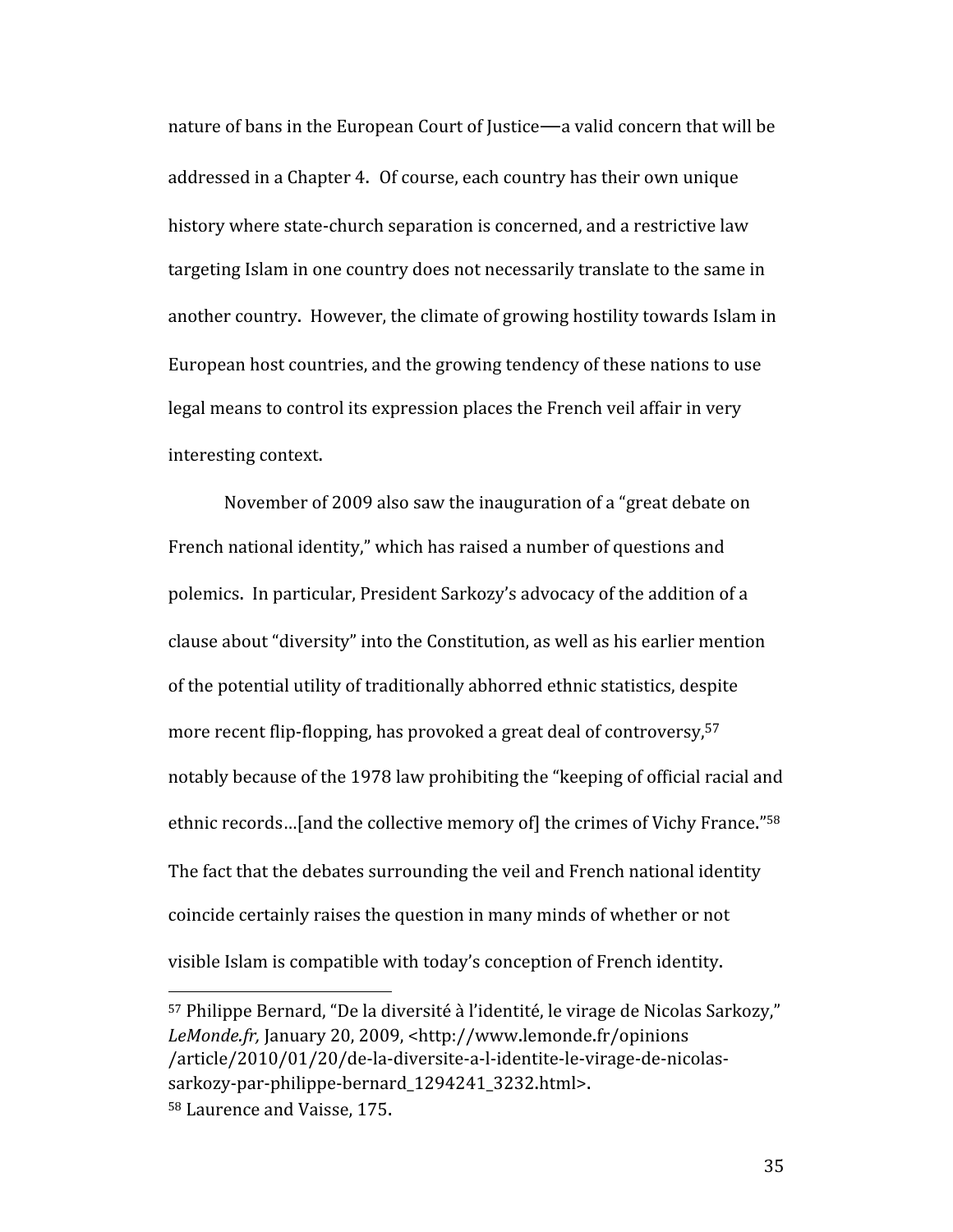#### **Ulterior motives?**

Given the myriad of discussions concerning identity or the place of religion in society within France within the last six months or so, some people of the more cynical persuasion believe that the conglomeration of debates about national identity, veils, ethnic statistics, and the like are mere distractions concocted to divert voters' attention away from a declining economic situation and growing unemployment in France.<sup>59</sup> Indeed, an editorialist at Le Monde wrote in an opinion piece in late January 2010: "the controversies pursued by Eric Besson and Jean‐François Copé clearly take up more space in the press than the additional 450,000 unemployed persons registered in France in 2009."60 Bernard followed this statement with a couple of powerful historical examples of a similar trend.

During the economic depression of the 1930s, France implemented a quota on foreign workers in various businesses. Again, in 1973 during the oil crises, the government as well as the Front National often spoke of replacing North African workers with Frenchmen.<sup>61</sup> Indeed, following the March 15, 2004 law, a *Le Monde* editorial accused the government of distracting citizens from "the real 'social debates' over unemployment and the bankruptcy of

<sup>59</sup> Bernard.

<sup>&</sup>lt;sup>60</sup> "Les polémiques suscitées par Eric Besson et Jean-François Copé occupent *nettement plus de place dans les medias que les 450.000 chômeurs supplémentaires enregistrés en France en 2009*," translated from ibid. 61 Ibid.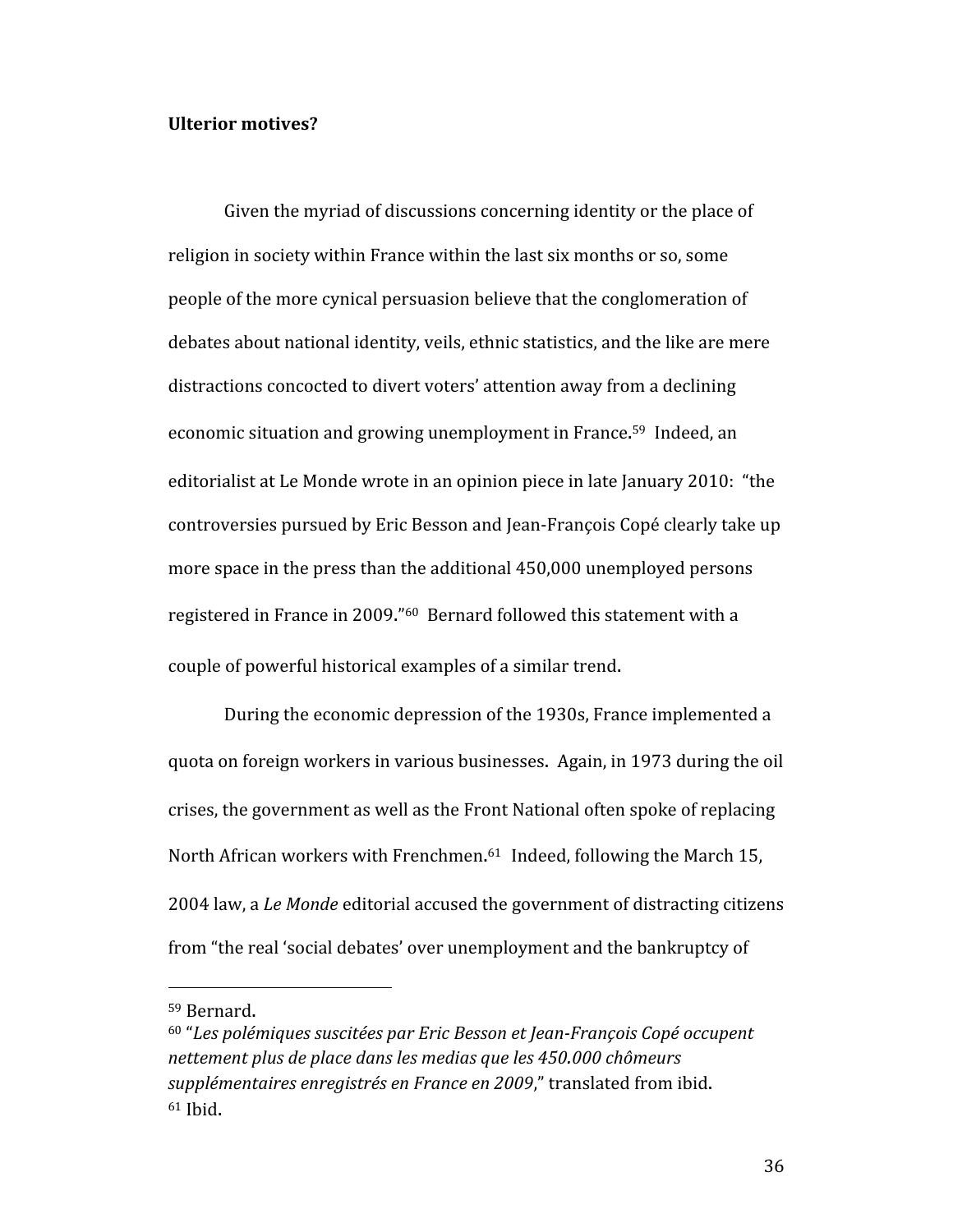Social Security."62 Perhaps, as Bowen suggested, this current debate is once again the product of a perfect storm of perceived threats on the part of the French, with economic threats adding to the already‐present geopolitical concerns.

It is also far from a coincidence that French regional elections were to be held mid-March 2010—nor that the last regional elections took place mid-March of 2004. A controversial New York Times editorial from January 26, 2010 admonished the French government's exploitation of anti‐Muslim xenophobia for political ends:

"With regional elections scheduled for March, Mr. Sarkozy and his allies are desperately looking for ways to deflect public anger over high unemployment. It is hard to produce jobs and far too easy to fan anti‐Muslim prejudices....Muslim‐bashing has been a potent vote‐ getter for French far‐right politicians, most notably Jean‐Marie Le Pen. In a clear bid to peel off some of those votes, Mr. Sarkozy's center‐ right government has spent months promoting a sometimes foolish, sometimes menacing "national debate" on French identity. No political gain can justify hate‐mongering."63

Despite accusations of "offensiveness" by *Le Monde*, the editorial raises a

skepticism that is no doubt shared by many on both sides of the Atlantic.<sup>64</sup>

<sup>62</sup> Bowen, *Headscarves*, 128‐129.

<sup>63 &</sup>quot;The Taliban Would Applaud," *NYTimes Editorial,* January 26, 2010, < http://www.nytimes.com/2010/01/27/opinion/27wed2.html>.

<sup>64 &</sup>quot;Burqa : le "New York Times" accuse Sarkozy d'"attiser la haine,"

*LeMonde.fr,* January 27, 2010, < http://www.lemonde.fr/societe/article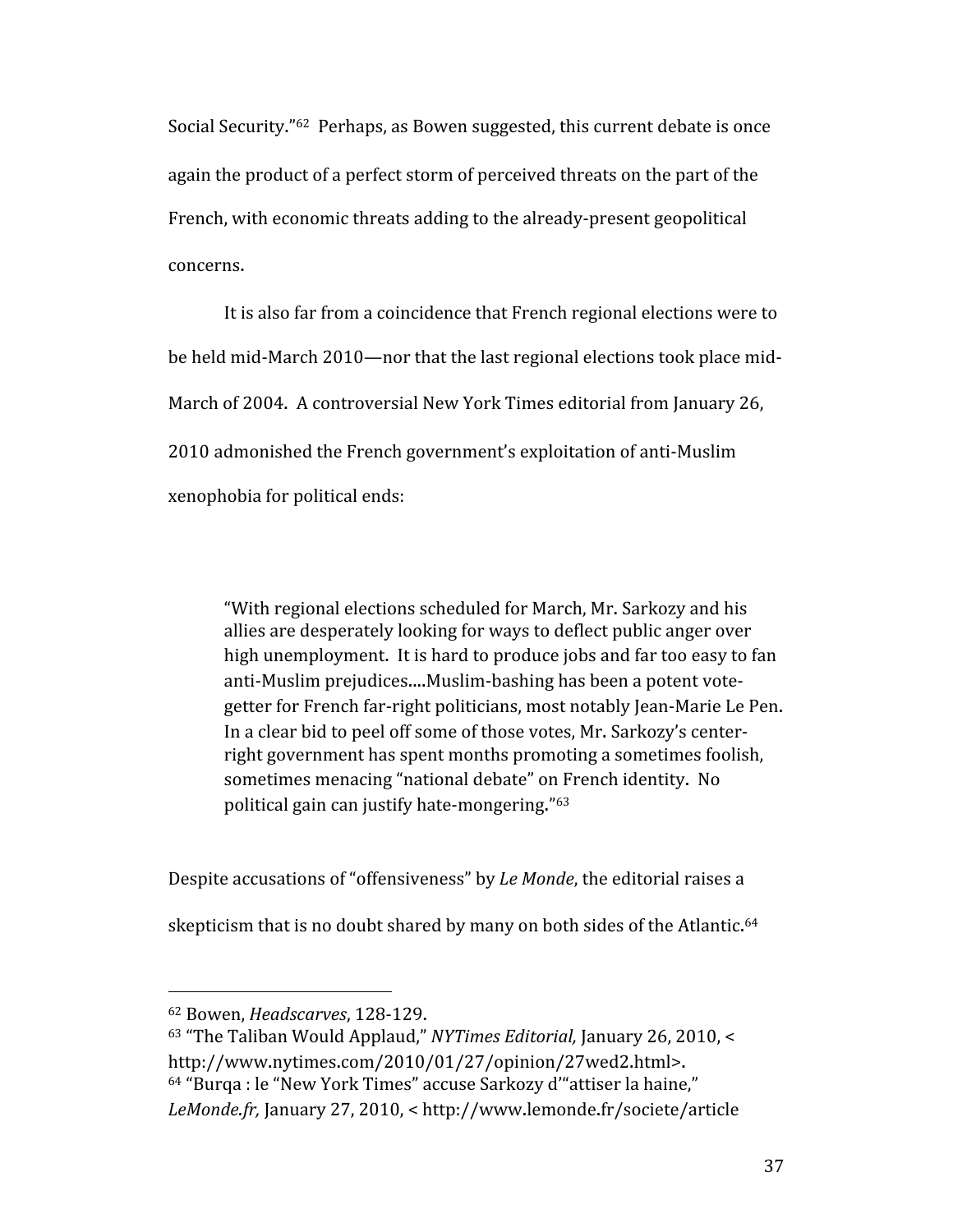Many critics of the 2004 headscarf ban have linked the rise in popularity of the *Front National* (FN: National Front Party) with the adoption of stricter stances on integration and *laïcité* on both the right and left of the French political spectrum. Joan Wallach Scott, one of the ban's harsher critics, wrote:

"In 1989 the expulsions at Creil followed Le Pen's strong showing in the presidential election the year before; Bayrou's ministerial circular and the sixty‐nine expulsions in 1994 followed the National Front's winning seats in the European parliament; and Chirac's law came shortly after he defeated Le Pen in the second round of the presidential election of 2002. In each case, the fear of Le Pen's party pushed more moderate parties father to the right."65

 Of course, this accusation is not entirely unfounded. As Scott argues, the timing of various disciplinary or legislative maneuvers seemingly aimed at Islam has coincided with the growing popularity of Jean‐Marie Le Pen's anti‐immigrant, nationalistic movement. While this explanation alone is clearly not sufficient to explain why the headscarf became the emblem of the "immigrant problem," it does pose an interesting question in light of the results of the 2010 regional elections in France: what does the poor showing of the *Union pour un Mouvement Populaire* (UMP: Union for a Popular

<sup>/2010/01/27/</sup>burqa‐le‐new‐york‐times‐accuse‐sarkozy‐d‐attiser‐la‐ haine 1297660 3224.html>. <sup>65</sup> Scott, 39.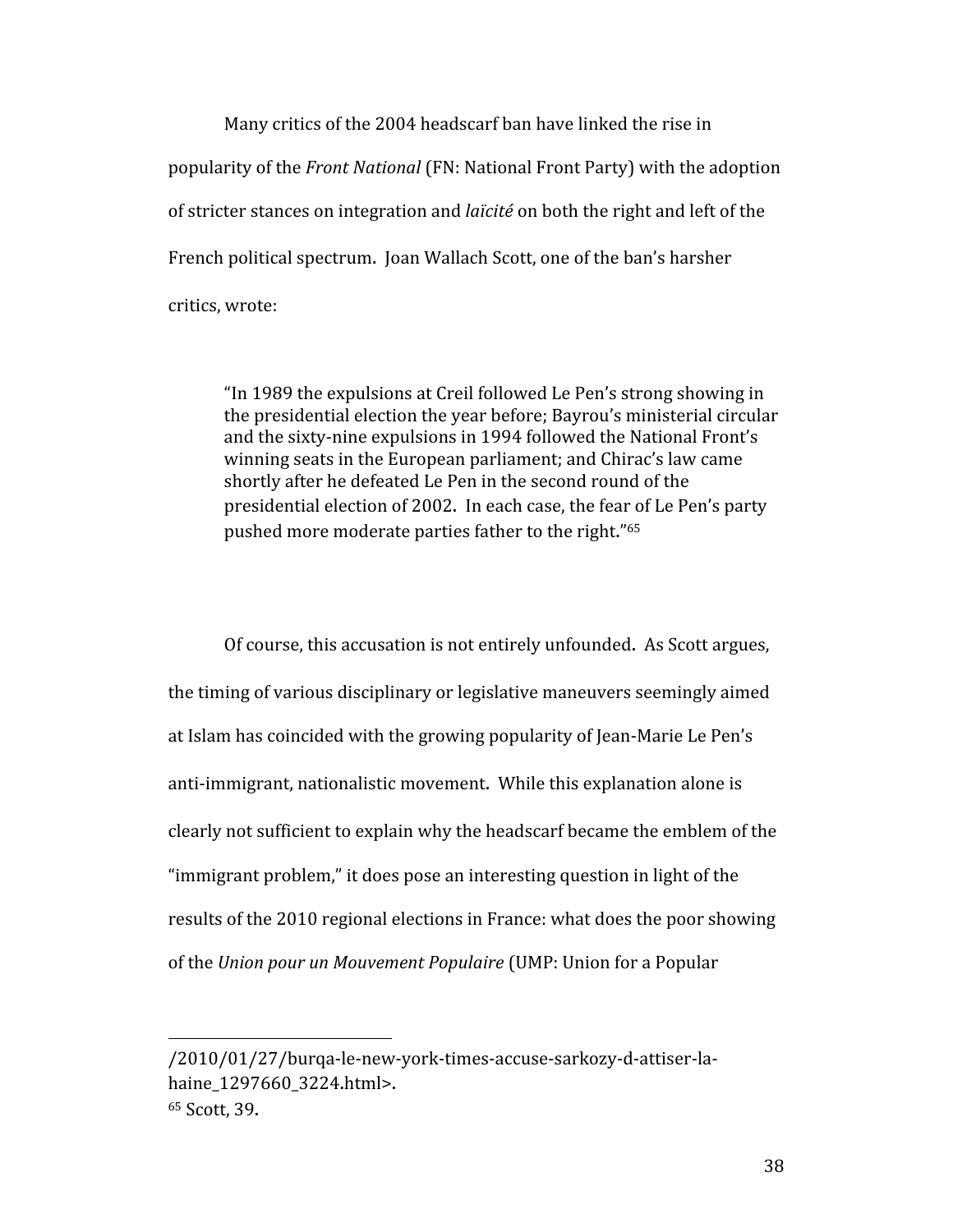Movement) and the success of the Front National in several regions mean for the platform of the center‐right in 2012?

Preliminary results of the second round of the regional elections on March 21, 2010 suggest that the ruling UMP took a veritable electoral beating. Parties on the left won an estimated 54.3% of votes, versus 36.1% for the right.<sup>66</sup> Although the UMP floundered, the Front National performed very well across the two rounds. While Le Pen gained 11.7% of the national vote in the first round on March 15th and only 9.7% in the second, his strong showing in the first round allowed him to remain on the ballot for the second round in a number of regions. <sup>67</sup> *Le Figaro* also reported that the Front National gained over 20% in several regions with Le Pen receiving 23.8% in PACA (Provence‐Alpes‐Côte d'Azur) and his daughter Marine Le Pen getting almost 22% in the Nord-Pas-de-Calais region.<sup>68</sup>

The 2010 results were fairly in line with the results of the 2004 regional elections, again highlighting the likelihood of a continuing trend towards cooption of much of the FN rhetoric by the UMP—which indeed appears to lead toward increasing authoritarian stances on Islam. Whether

<sup>66</sup> Jim Jarrassé, "Large victoire de la gauche, mais pas de Grand Chelem," *Le Figaro,* March 21, 2010, < http://www.lefigaro.fr/elections‐regionales‐ 2010/2010/03/21/01034‐20100321ARTFIG00175‐la‐gauche‐l‐emporte‐ largement‐le‐fn‐se‐maintient‐.php>.

<sup>67 &</sup>quot;France's regional elections: First round knock‐down," *The Economist,*  March15, 2010, <http://www.economist.com/world/europe/displaystory. cfm?story\_id=15708873>.

<sup>68</sup> Jarrassé.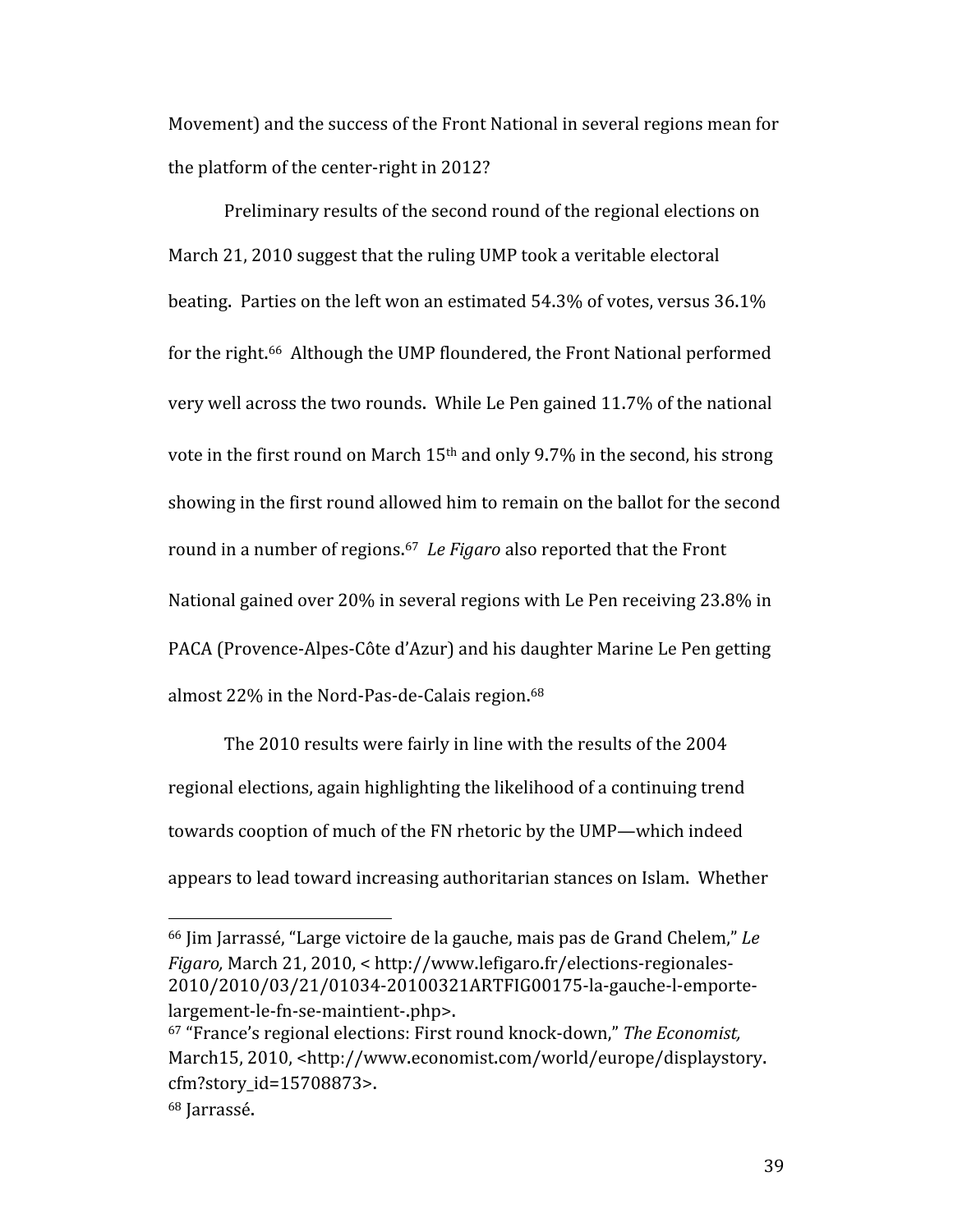or not 2010‐2012 will see the same degree of ideological realignment as 2004‐2007 did remains to be seen.

**FIGURE 21:** *Results from the 2nd Round of Regional Elections (March 22,* 

*2010)*



# **National Results69**

<sup>69 &</sup>quot;La carte des résultats," *Le Monde,* March 22, 2010, < http://www.lemonde.fr/elections‐regionales/infographie/2010/03/14/la‐ carte‐du‐rapport‐gauche‐droite\_1318393\_1293905.html>.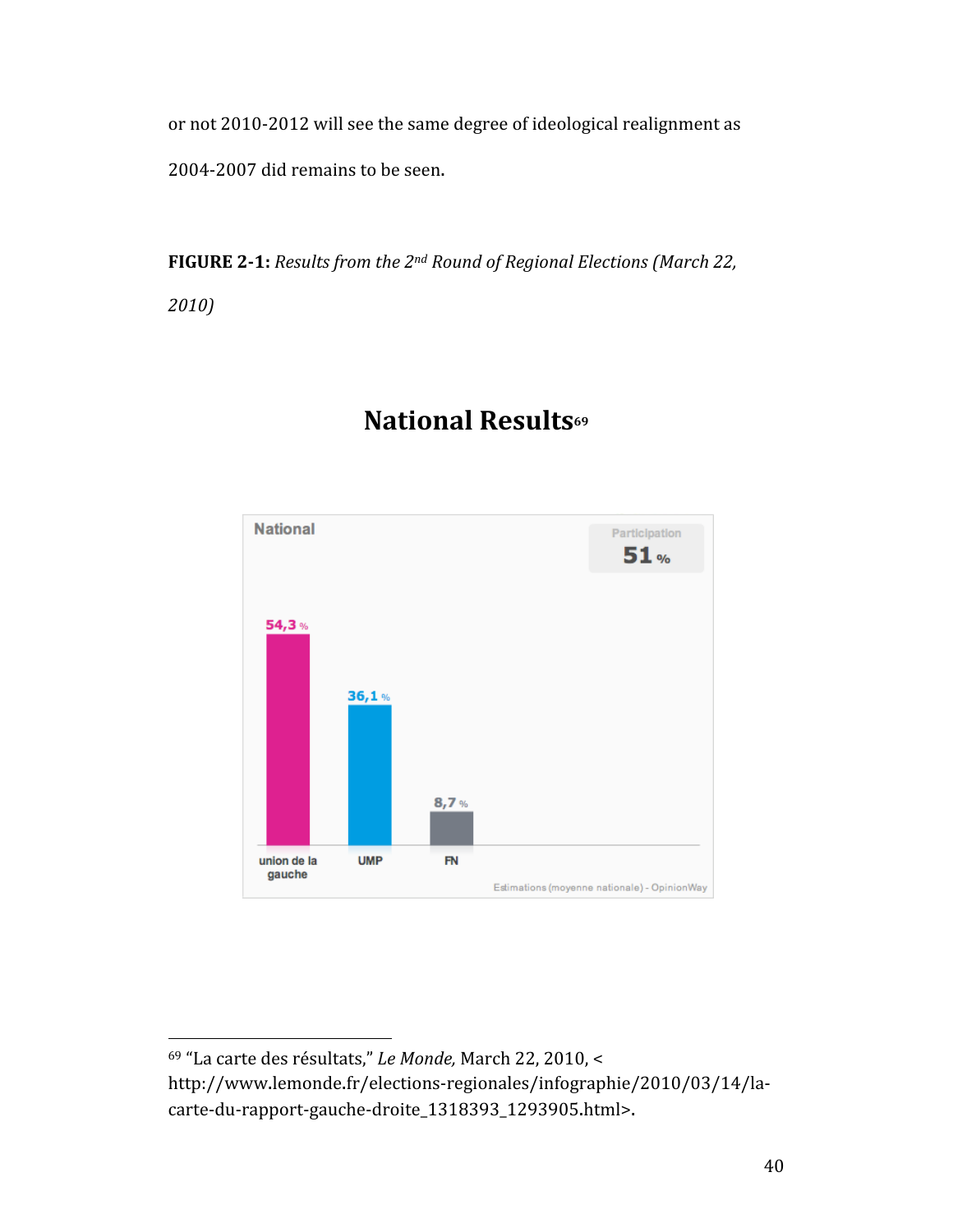# Provence-Alpes-Côte d'Azur Results<sup>70</sup>



# **Nord-Pas-de-Calais Results<sup>71</sup>**



<sup>70 &</sup>quot;Provence‐Alpes‐Côte d'Azur," *Le Monde,* March 22, 2010, < http:

<sup>//</sup>www.lemonde.fr/provence‐alpes‐cote‐d‐azur>.

<sup>71 &</sup>quot;Nord‐Pas‐de‐Calais," *Le Monde,* March 22, 2010, <http:// www.lemonde.fr/nord‐pas‐de‐calais>.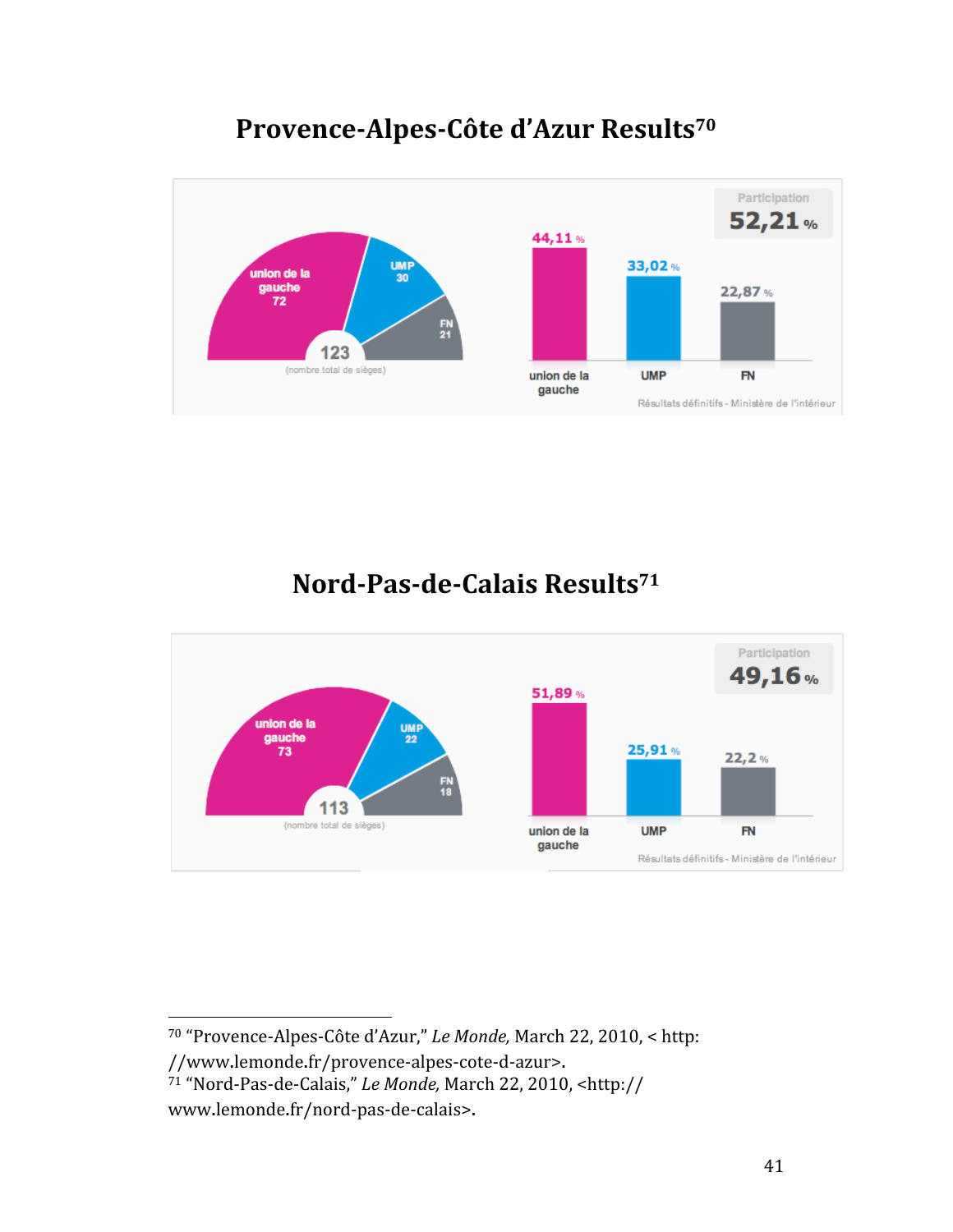Of course, votes for the FN are sometimes more accurately votes *against* the UMP, but the implications of the regional elections for the 2012 elections are a political reality. As a far‐right group, the FN unquestionably represents an electoral menace for the UMP: this was true in 2002 and will still be true in 2012. If the same political development repeats itself, the UMP can be expected to continue to take a harsh stance on immigration and by extension, French Muslims. Indeed, Bowen acknowledges this method of political calculation in Chirac's decision to speak out in favor of a ban in December of 2003: "[Chirac] would reduce the capacity of the National Front to make electoral hay out of the issue in the spring 2004 regional election."72 Whether or not veils will again be the symbol of French "Big Tent" politics remains open to debate. The answer will arguably depend more on whether or not legislators manage to pass a veil ban between now and campaigning time.

The issue of the restriction of religious symbols and indeed secularism in general is often linked with politics. It is easy to see the issue as a question of "right versus left" politics, but, Ahmet Kuru argues that political and ideological divisions are not always one and the same.

"In France, leftist parties generally defend the confinement of religion to private life, whereas rightist parties largely support the public visibility of religion. Nevertheless, French political parties, unlike their American and Turkish counterparts, have not fully represented

 72 Bowen, *Headscarves,* 127.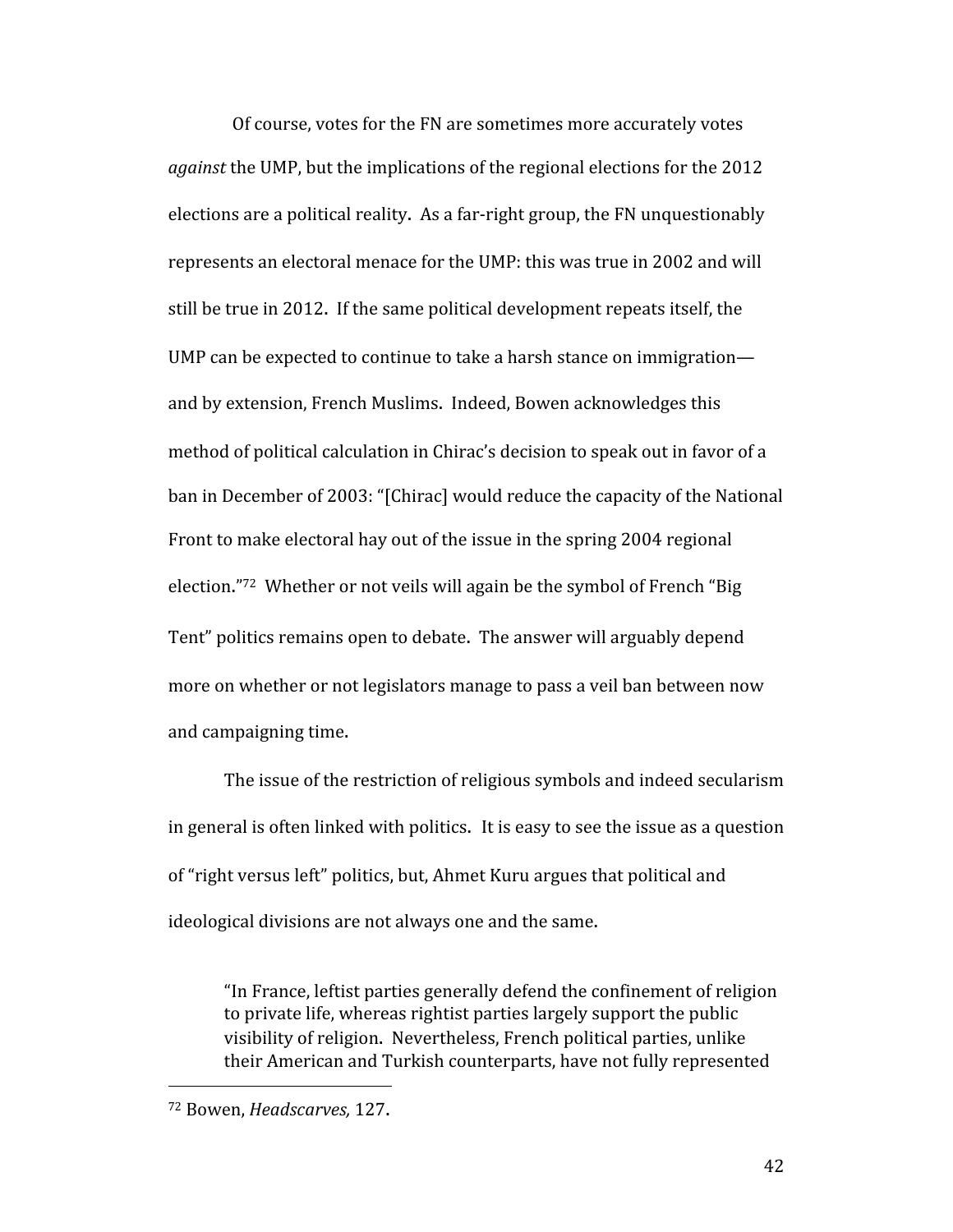the opposing sides in the debates on secularism, mainly because of their internal splits on this issue."73

The assertive secularism that he argues dominates France "has led to a coalition of two old enemies—secularist leftists and anti‐immigrant conservative rightists."74 But even if the political ideologies of the various camps were entirely in line with Kuru's estimation, this argument underestimates much of the political maneuvering of center‐rightists that have promoted various forms of headscarf legislation or other acts perceived as "anti‐Muslim." Again, even if the arguments of Scott and others oversimplify headscarf legislation as a clear response to the rise of the FN, it remains a fact that the UMP has actively engaged in political cooption of certain FN views in order to coax its more conservative base of voters back to the "middle."

Indeed, an article published by *Le Monde* in early April of 2010 surveyed the political landscape of the full veil in a number of European countries and found a common pattern of pressure from the parties on the far right, typically of the populist persuasion, behind government attempts to ban it. The article looked at the cases of Denmark, the Netherlands, and Italy—and while all had slightly different methods of going after the veil, the common thread was political pressure from their respective populist far‐

<sup>73</sup> Kuru, 112.

<sup>74</sup> Kuru, 107.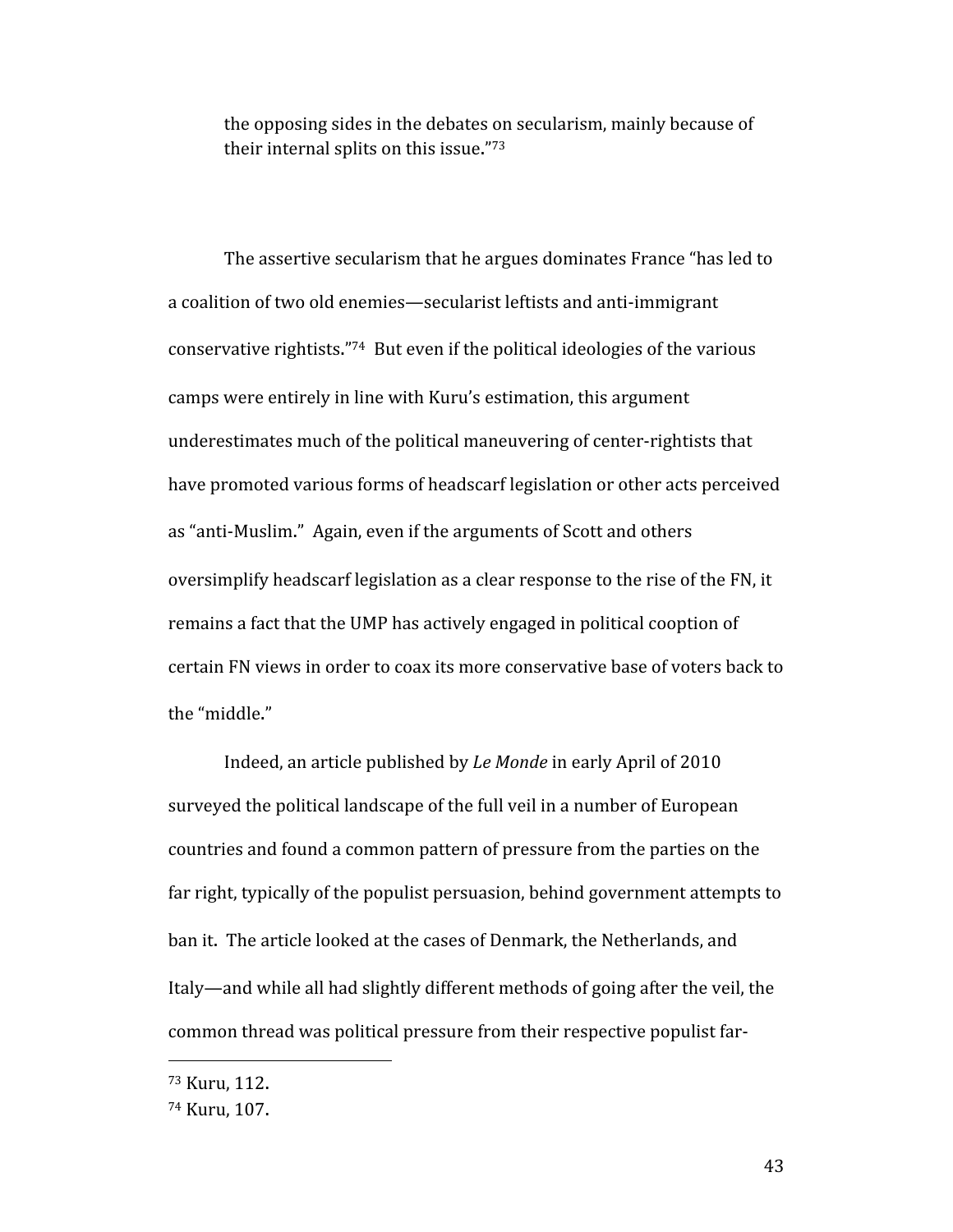right parties. In Denmark, the fragile leading coalition is beholden to the extreme right, who keeps their otherwise minority coalition in power.<sup>75</sup> In the Netherlands, pressure from the Party for Freedom (PVV: Partij voor de Vrijheid)—headed by controversial politician Geert Wilders—has lead to proposals for general bans as well as specific bans pertaining to public schools. The fact that Mr. Wilders has put immigration and questions about Islam at the center of his party's political platform for the June 9th, 2010 legislative elections is another source of pressure on more moderate or leftist parties. 76

Finally, for Italy, the more populist Lega Nord party is viewed as pressuring the ruling center‐right People of Freedom Party (PDL: Il Popolo della Libertà) to seek the explicit addition of the full veil to an existing law prohibiting the covering of one's face in public.<sup>77</sup> While each country's political dynamics and opinions concerning visible Islam may vary, the common trend of political pressure from far‐right parties, resulting in one way or another in the co-option of stricter stances on issues pertaining to Islam and/or immigration, shows that this phenomenon is not unique to French politics. The pressure from far-right parties is a reality for many of

<sup>75 &</sup>quot;Plusieurs pays sont tentés de légiférer sur la pression de la droite populiste," *Le Monde,* April 2, 2010, < http://www.lemonde.fr/cgi‐ bin/ACHATS/acheter.cgi?offre=ARCHIVES&type\_item=ART\_ARCH\_30J&objet \_id=1119525>.

<sup>76</sup> Ibid.

<sup>77</sup> Ibid.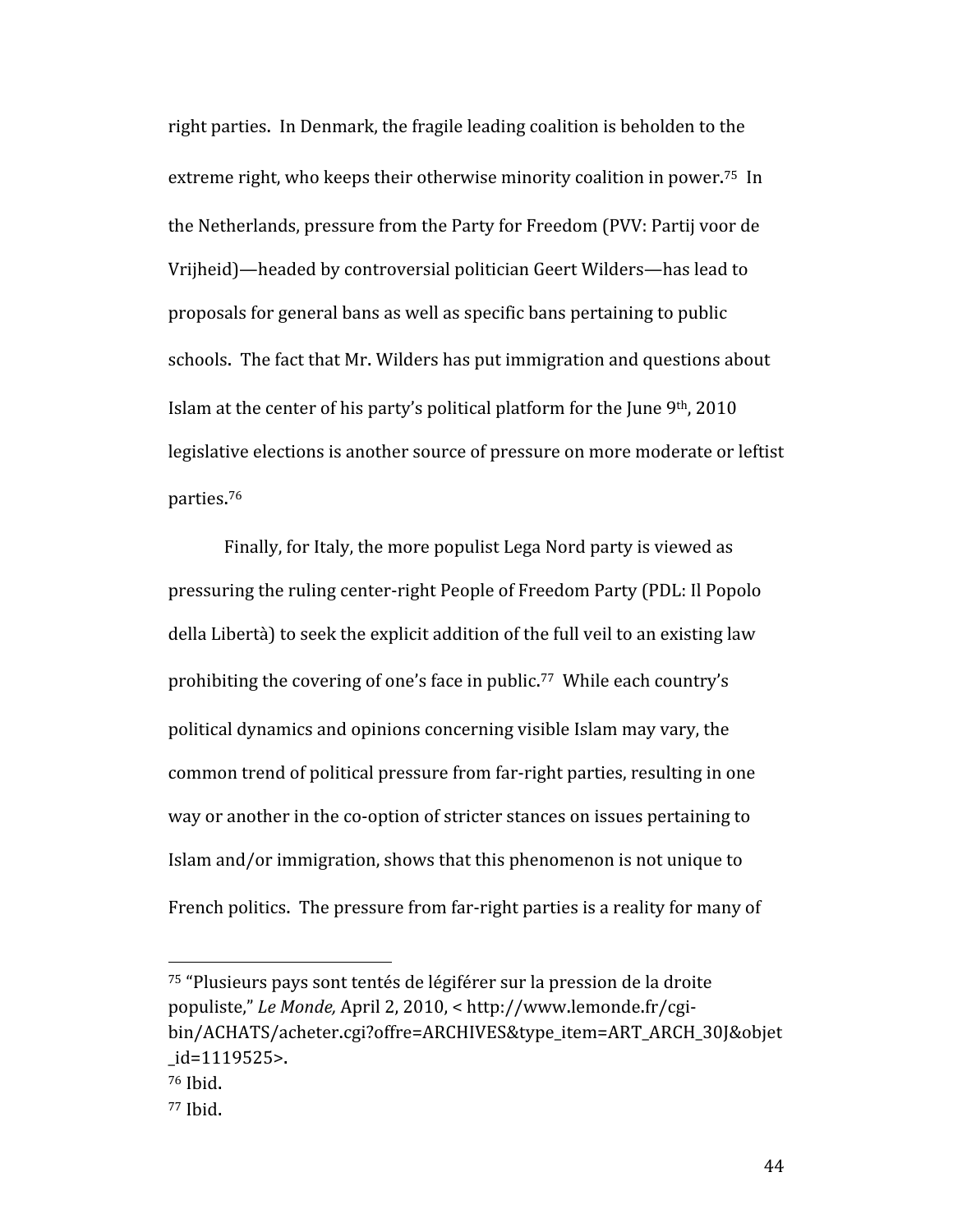the ruling center‐right parties or coalitions in Europe that are seeking to stay in power.

Interestingly; however, the assumed stance on the veil that the UMP is trying to co‐opt from the FN may not be in line with the party's actual views on the *voile intégral*. Of course, the FN is unabashedly nationalist and xenophobic, but as Figure 2‐2 shows, Jean‐Marie Le Pen is not, in fact, an avid supporter of the proposed ban. *Le Figaro* summarized Le Pen's view with the following quote: "It does not seem necessary to me to make a law. The police rules suffice."78

This revelation can in fact be seen as further proof of the UMP's efforts to woo voters from the extreme right. While the FN may be the champion of anti-immigrant rhetoric, through the 2009-2010 Commission the UMP has managed to distinguish itself as the anti-burqa party. Only time will tell if this electoral gamble will pay off for the UMP. As of the 2010 regional elections, this was not yet the case, though if the UMP does manage to steamroll an aggressive version of the ban through Parliament, it may very well work. While outright speculation is not the aim of this study, Chapter 5 will include some predictions for the future of the veil—particularly in terms of French political and legal discourse.

<sup>78</sup> Cécilia Gabizon, "Ce que dit la mission parlementaire sur la burqa."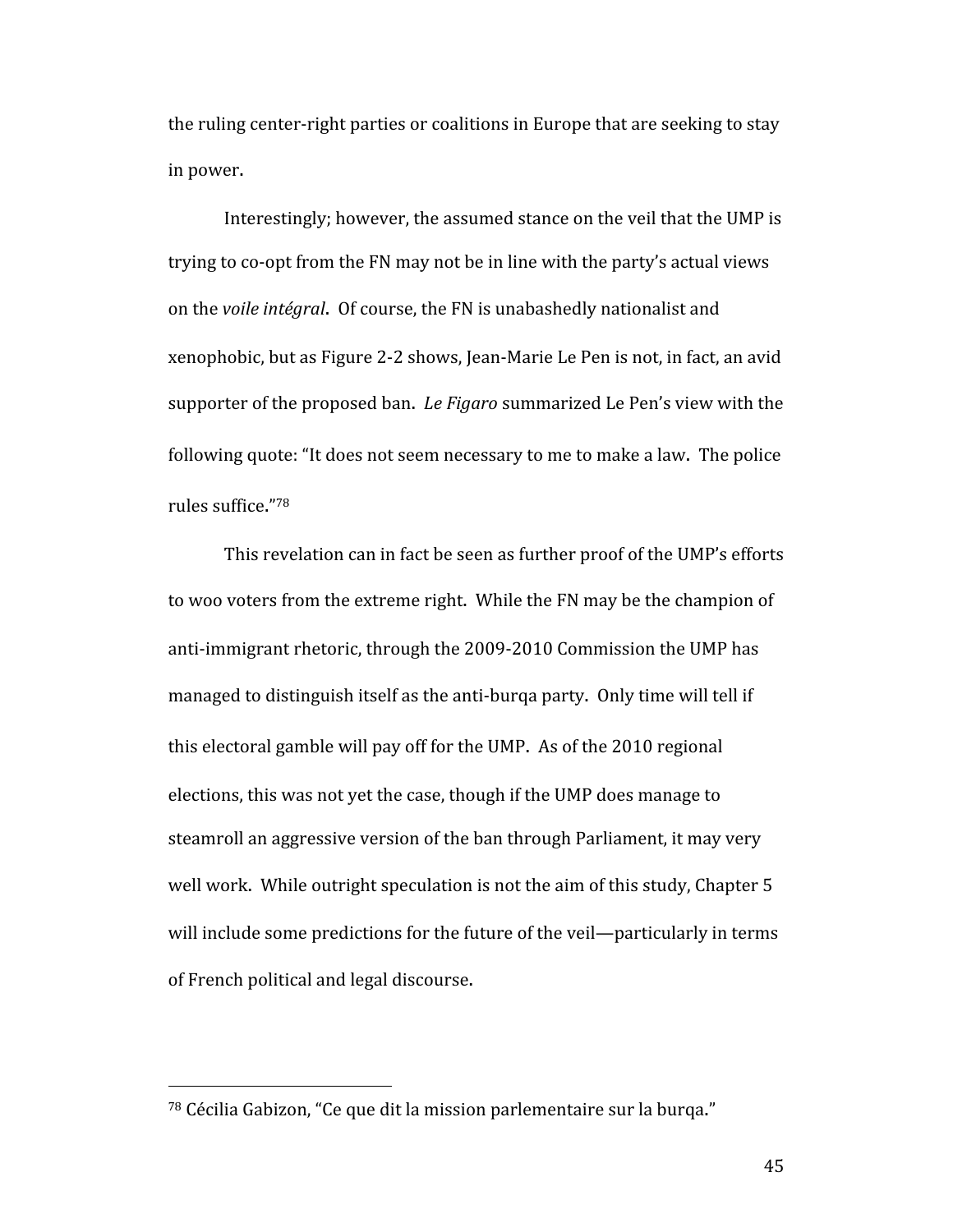### **FIGURE 22:** *French Political Parties and the Veil 79*

.<br>Partis politiques ayant adressé une contribution<br>à la Mission d'information parlementaire sur la burqa



que condamner le voile intégral est une excellente manière de lutter contre l'islamophobie» XAVIER BERTRAND



«Une loi contre le port de la burga ne ferait que stigmatiser une communauté dont les femmes seraient encore celles par qui le mal arrive » MARIE-GEORGE BUFFET

«Le PS n'est pas favorable à une loi de circonstance, inapplicable, qui n'aurait pas d'efficacité et pourrait s'avérer contraire aux principes constitutionnels » MARTINE AUBRY le nouveau centre

«Nous proposons une résolution parlementaire ayant pour objet la définition du "vivre ensemble francais" dans un contexte global et apaisé » HERVÉ MORIN



 $\ll$ Il ne me semble pas nécessaire de faire une loi. Les règlements de police suffisent » JEAN-MARIE LE PEN

Les Verts **o** 

L'ÉCOLOGIE « Cela me heurte humainement. en tant que

femme et en tant que féministe. Mais comment on résout cette difficulté, je ne sais pas » **CÉCILE DUFLOT** 

MO<mark>UVEMENT</mark> «Il y a dans l'orbite<br>DEM<mark>OCRATE"</mark> (de Nicolas Sarkozy) des gens qui rêvent qu'on se serve de ces sujets pour des bénéfices électoraux » FRANCOIS BAYROU

.<br>Partis politiques n'ayant pas adressé de contribution<br>1 la Mission d'information parlementaire sur la burqa

<sup>79</sup> Ibid.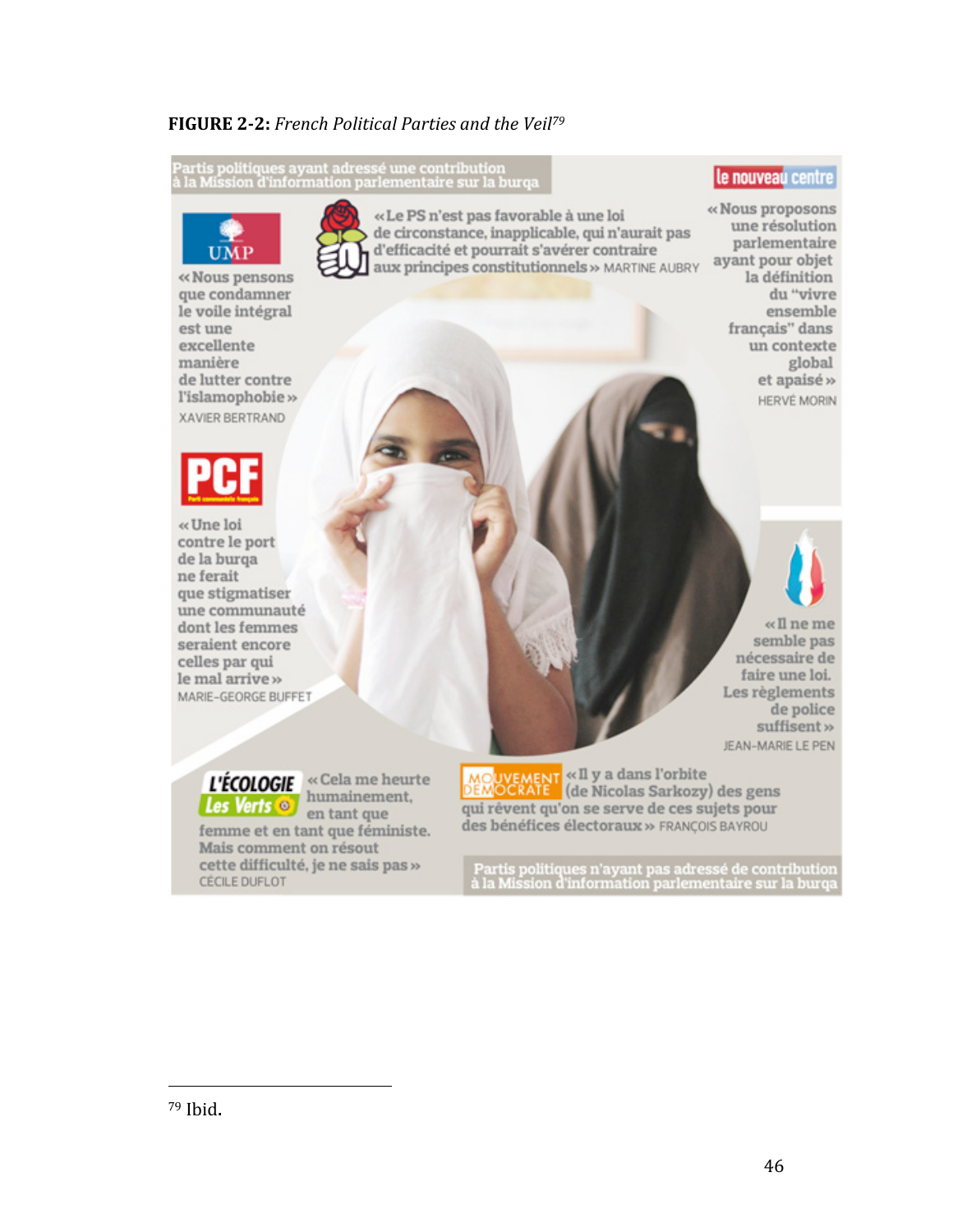**The religious perspective: Voices of Christianity, Judaism, and Islam in France**

The same forces can be seen within French religious groups as well. Kuru writes: "the proban coalition [during the 2003‐2004 debate] included certain pro‐Catholic rightist politicians allied with assertive secularists, while the antiban coalition involved the Catholic Church and other passive secularist Catholic forces."<sup>80</sup> However, during the current debate, the high authorities of Catholic Church in France have remained silent, at least officially, on the issue.

In a meeting with President Sarkozy at the *Élysée* on January 21, 2010, the archbishop of Paris, André Vingt‐Trois declined to offer an official position, though admitted that as a French citizen he was "reticent about the idea that the political powers were concerning themselves with the way in which people dress, or that they should concern themselves as well with the way in which people *un*dress," making reference to various billboard advertisements around Paris featuring of scantily-clad women.<sup>81</sup> Likewise, Gilles Bernheim, head rabbi of Paris, also declined to offer his official position, explaining that he had no more right to comment upon the religious

<sup>80</sup> Kuru, 129.

<sup>81</sup> François‐Xavier Maigre, "Les responsables religieux s'expriment sur le voile intégral," *La Croix,* January 21, 2010, < http://www.la‐croix.com/Les‐ responsables‐religieux‐s‐expriment‐sur‐le‐voile‐ integral/article/2411786/55350>.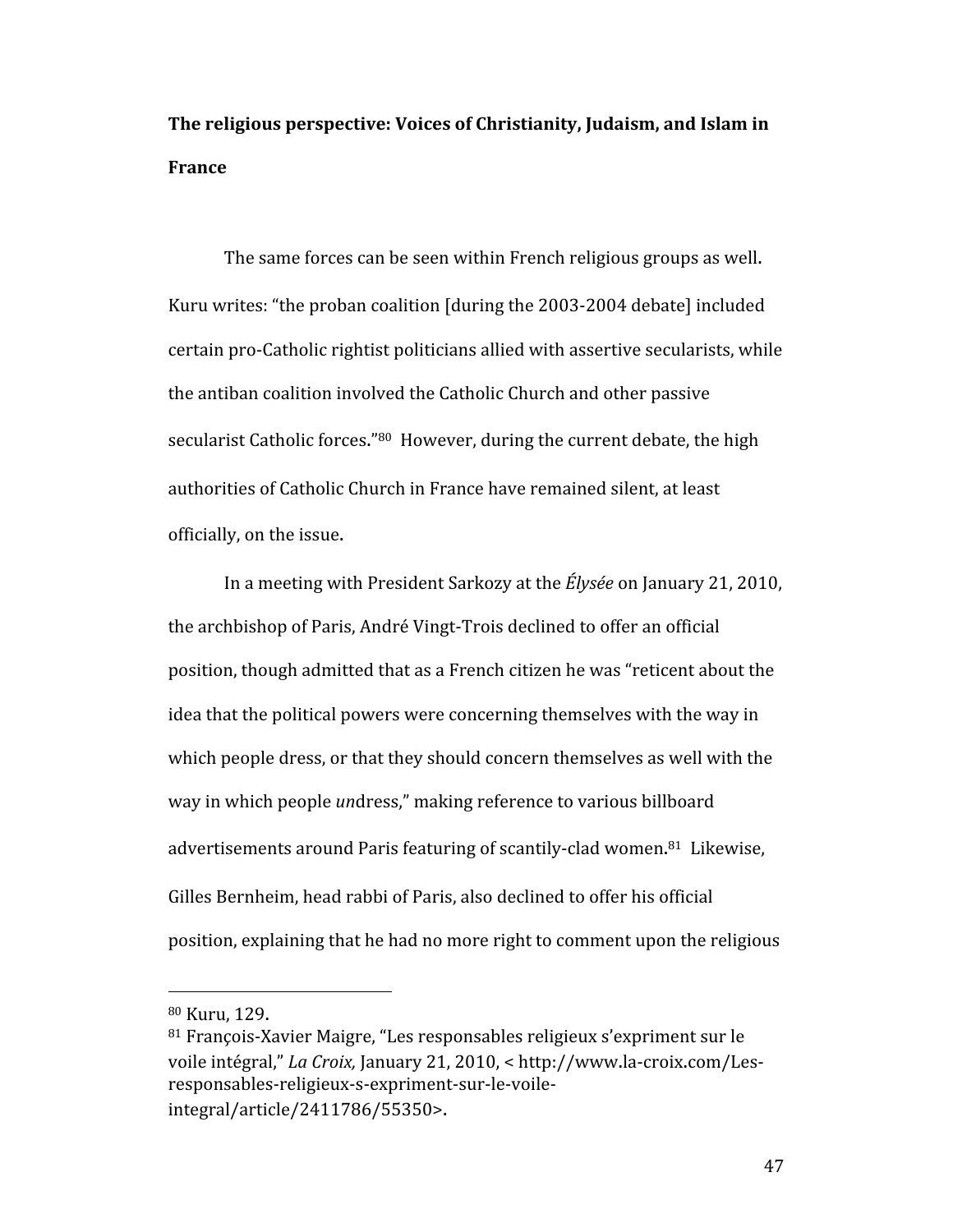prescription of the veil than an imam had to comment upon rabbinical questions. 82

An article in the journal *La Croix,* published the day before the recommendations of the commission were released, suggested that the general opinion of the assembled religious authorities in the meeting with President Sarkozy was unfavorable to legislative solution, though again emphasized that the Catholic and Jewish representatives would only express their opinions as citizens and not as religious leaders.<sup>83</sup>

 Mohammed Moussaoui—the president of the *Conseil français du culte musulman* (CFCM : French Council of the Muslim Religion)—did; however, offer the official opinion of the Council. He reiterated the CFCM's desire to reduce the scope of the wearing of the *voile intégral*, but expressed firm reservations about any law that would ban the veil in the public domain in any kind of "general or absolute way."84 This position contrasts with the position of the CFCM on the *foulard* during the 2003‐2004 debate. Although not officially deposed by the Stasi Commission as an entity, during the hearings of 2003, the CFCM did publicly state that the *foulard* was a "religious prescription," meaning that it was something more than a

<sup>82</sup> Ibid.

<sup>83</sup> François‐Xavier Maigre, "Les religions réticentes à une loi sur le voile intégral," *La Croix,* January 25, 2010, <http://lacroix.com/article /index.jsp?docId=2411966&rubId=4078>. 84 Ibid.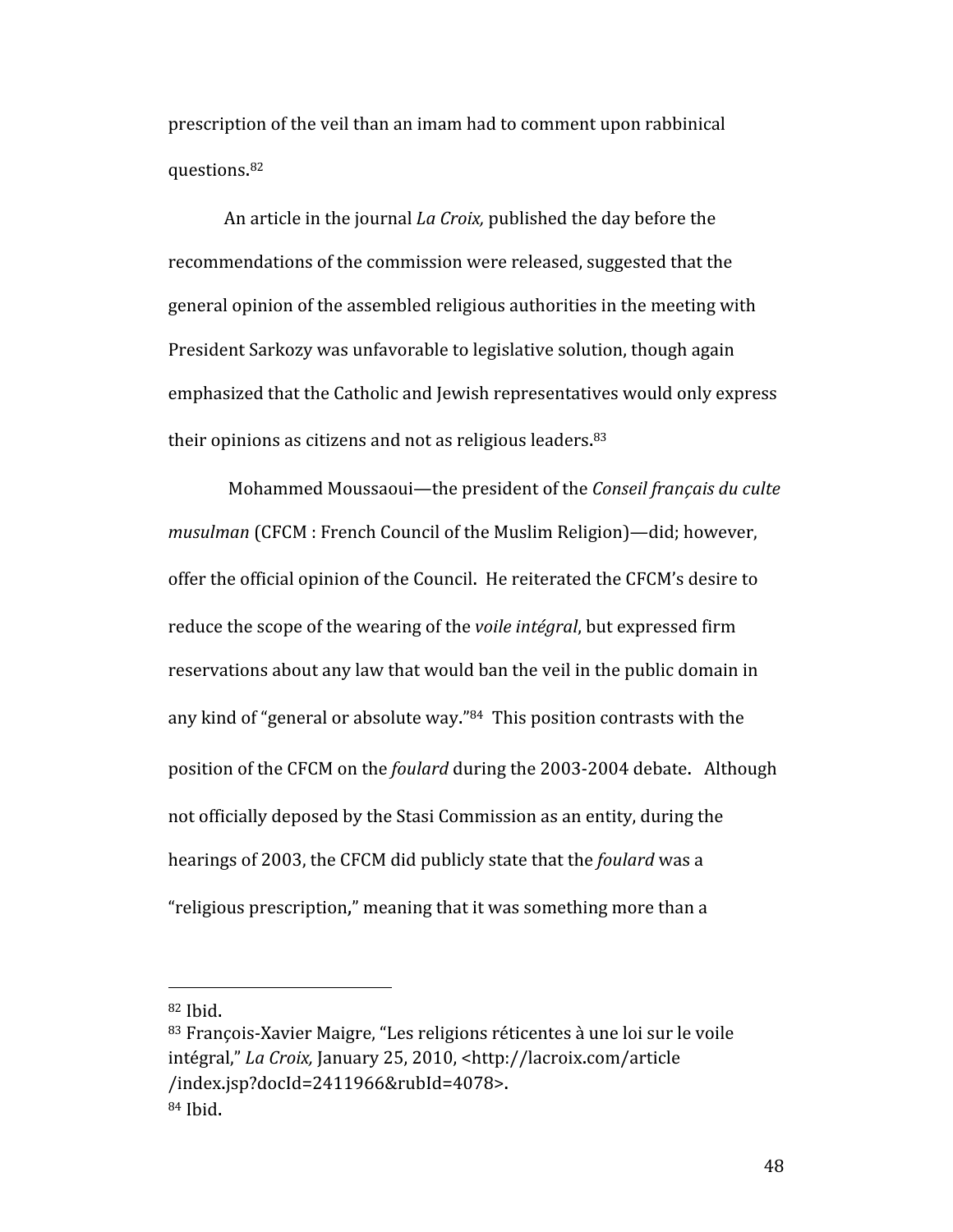recommendation and something less than a requirement.<sup>85</sup> This difference of opinion is no doubt due more to the significant difference between the *foulard* and the *voile intégral* from the religious perspective than to a shift in the ideological orientation of the CFCM. In both scenarios the CFCM appeared reticent about any firm legislation.

#### *Hijabs, burqas,* **and** *niqabs,* **Oh my!**

Indeed, there are significant and politically underdeveloped distinctions to be made among the various forms of headcoverings that drastically change how they should be interpreted, particular in terms of a debate framed around the question of "religious symbols." Respected anthropologist and former CFCM board member Dounia Bouzar was among those deposed by the Gerin Commission*.* Perhaps best known for her work, *L'une voilée, l'autre pas—*which highlights the divergent perspectives of those who choose to wear the veil and those who do not—Bouzar presented a coherent typology of the three most‐discussed headcoverings: the *foulard* or *hijab,* the *burqa,* and the *niqab.* In addition, an online article by the BBC provided useful images and descriptions of the various types of Islamic veils. The images of *hijabs, niqabs*, and *burqas* can be found below in Figure 2‐3. This Figure will be particularly useful for the purposes of this paper, as the

 85 Laurence and Vaisse, 166.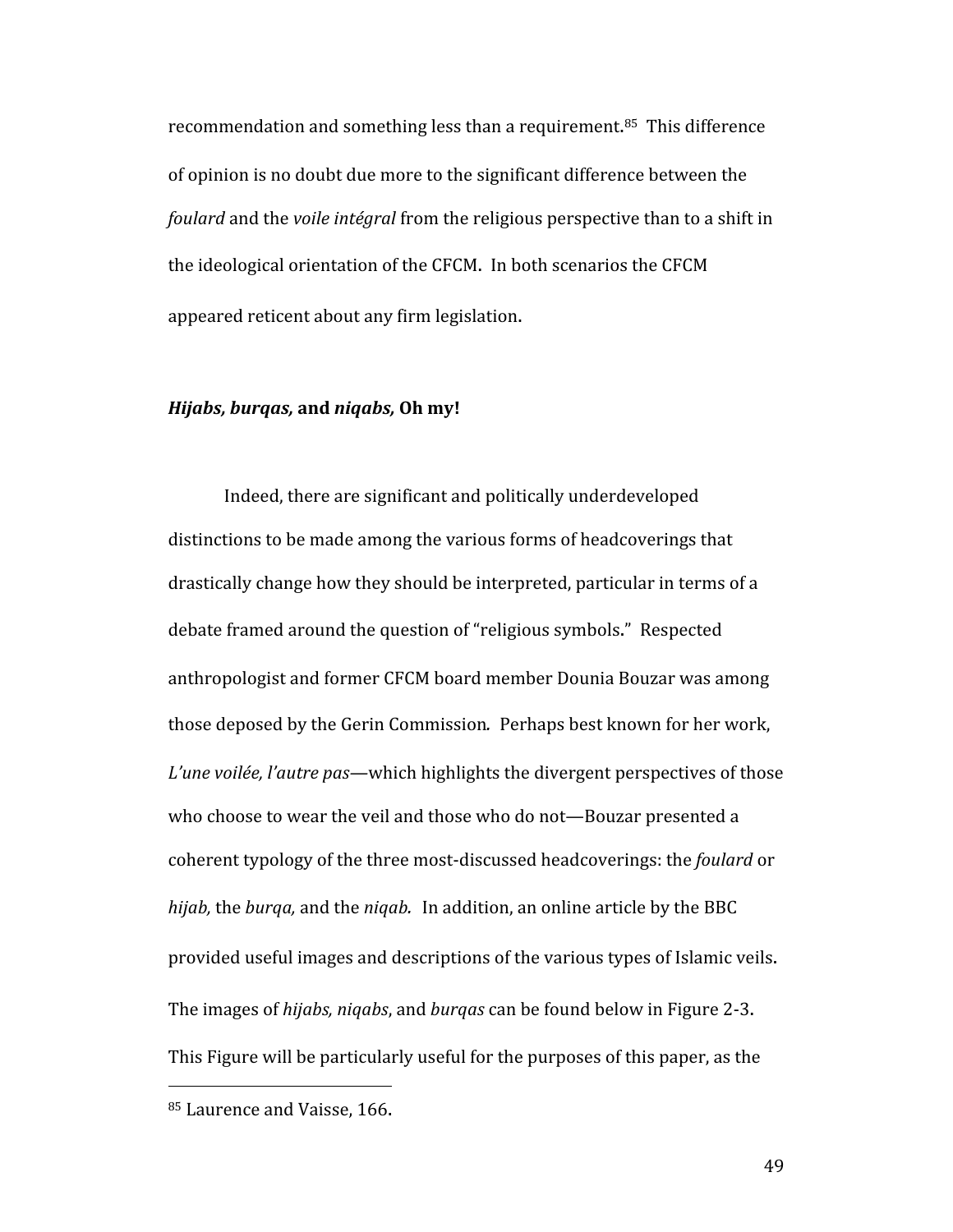distinctions to be made between the 2003‐2004 and 2009‐2010 debates, as well as the British case study, depend heavily upon an understanding of the nuances of the various veils, as different arguments and levels of danger will be attached to the various veils throughout the different cases examined.

According to Bouzar, the *hijab—*a scarf that covers the hair, which the French have typically referred to as the *foulard*—is inscribed in "Muslim history...[and] does not correspond to any one discourse, to any one vision of the world."86 It can be worn for various reasons, ranging from a demonstration of personal faith to submission to family or neighborhood pressure. The *burqa,* in contrast, is simply a pre‐Islamic, traditional article of clothing from the Pashtun tribes of Afghanistan which covers the both the hair and the face, with some type of grill covering the eyes. Bouzar explains that this type of veil has yet to be seen in the West, despite the frequent, popular use of the term. 87 Finally, Bouzar explains the evolution of the *niqab,* which like the *burqa,* started as a traditional article of clothing that later developed politico-religious significance. She emphasizes that it is the *niqab,* not the *burqa,* which is worn in Saudi Arabia and which is presumably the actual subject of the commission's inquiry.

<sup>86</sup> Dounia Bouzar, "Compte rendu n˚ 2," *l'Assemblee Nationale,* July 8, 2009, <http://www.assemblee‐nationale.fr/13/cr‐miburqa/08‐ 09/c0809002.asp#P9\_222>, 5. 87 Ibid.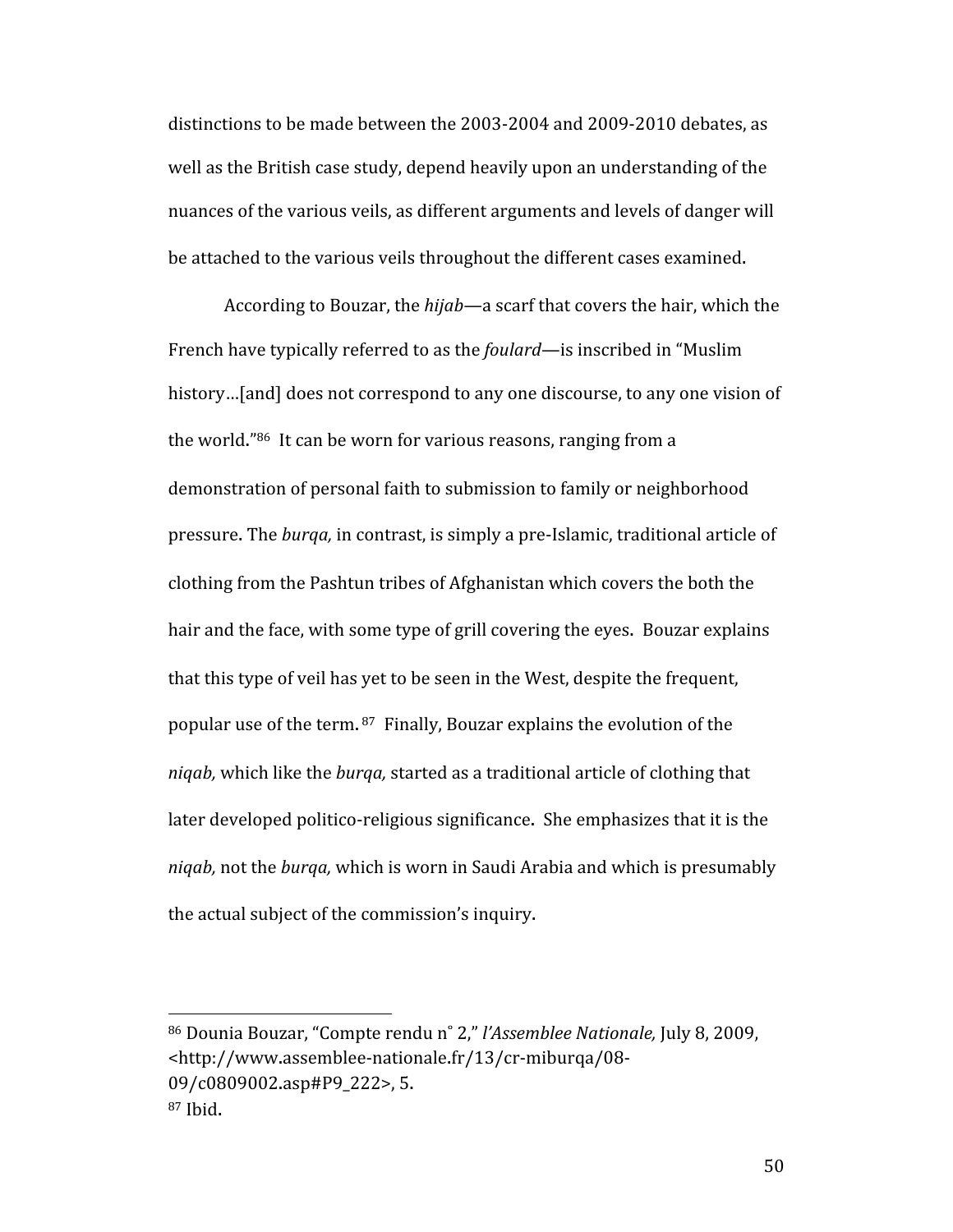According to Bouzar, the *niqab* is relatively new to Islam: it "entered into the history of Islam a little more than seventy years ago, while [Islam] has existed for fourteen centuries."<sup>88</sup> She also highlights the indelible connection between the *niqab* and so-called modern salafist groups. Here Bouzar makes a distinction between the groups of the 1930s who sought to return Islam to the time of the *al-Salaf al-Salih* ("pious ancestors"—origin of the term *Salafiyya<sup>89</sup>*), and groups who originated in the 20<sup>th</sup> century in response to the declining Muslim world who have usurped this term for their political ends. 90

 Like many of those interviewed by the commission, Bouzar stressed how a negative light would be cast upon any law promulgated in the name of women's rights: "to base the debate on the question of women's rights would be seen as another way of giving lessons to the Muslim world."91 Instead, she expressed the increasingly popular opinion that the "problem" of the *voile intégral* should be viewed through the lens of security—an idea that highlights one of the major differences between the debates in France and Great Britain that will be explored later in Chapters 3 and 4.

<sup>88</sup> Ibid.

<sup>89</sup> Christopher M. Blanchard, "The Islamic Traditions of Wahhabism and Salafiyya," *Congressional Research Service Report for Congress,* January 17, 2007, available from <*fpc.state.gov/documents/organization/81366.pdf>.* 90 Bouzar, 5‐7.

<sup>91</sup> *"…fonder le débat sur la question des droits des femmes serait vécu comme une nouvelle façon de donner des leçons au monde musulman,"* ibid., 9.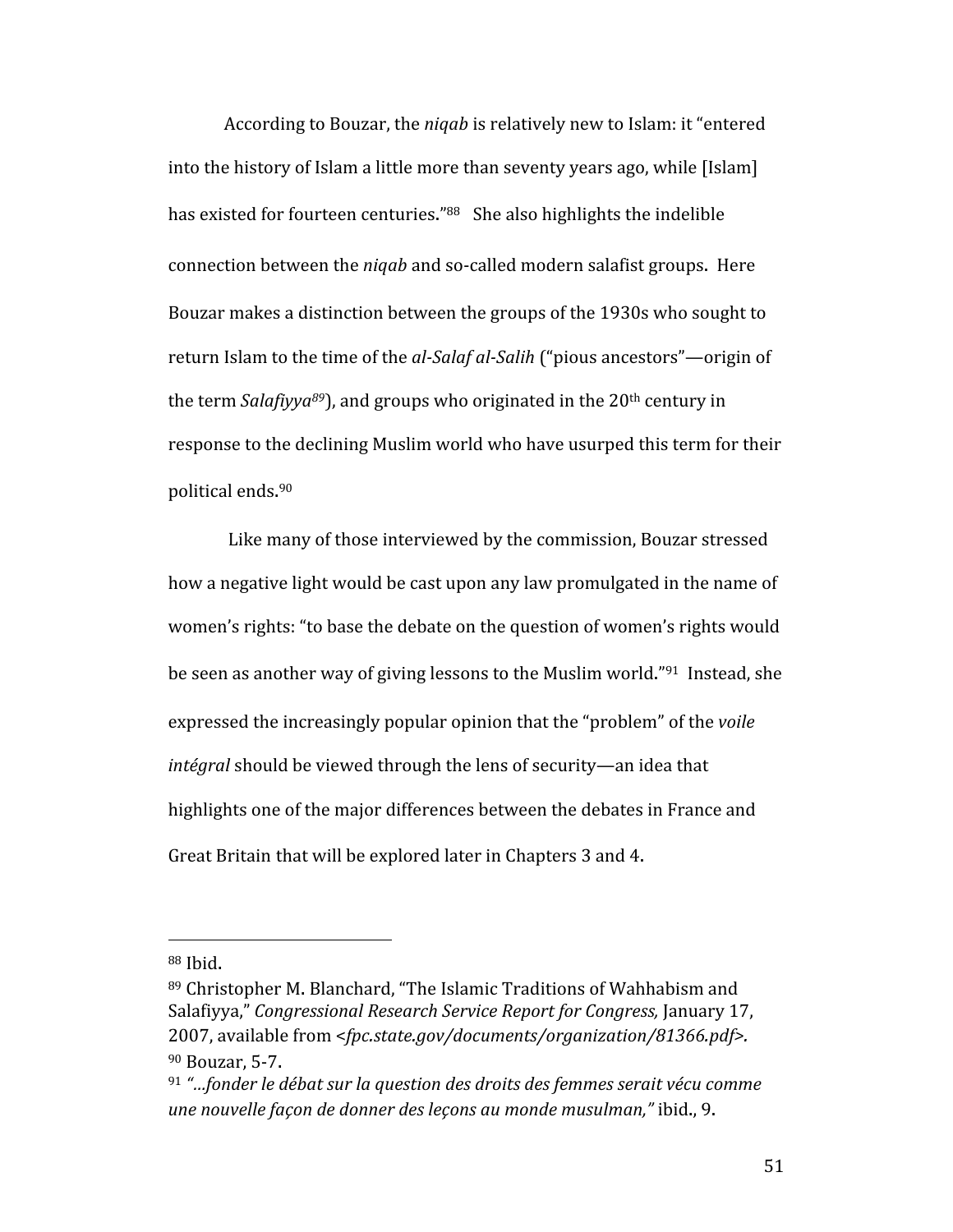### **FIGURE 23:** *Hijabs, Niqabs, and Burqas92*



<sup>92 &</sup>quot;In graphics: Muslim veils," *BBC News,* <http: //news.bbc.co.uk/2/shared/spl/hi/pop\_ups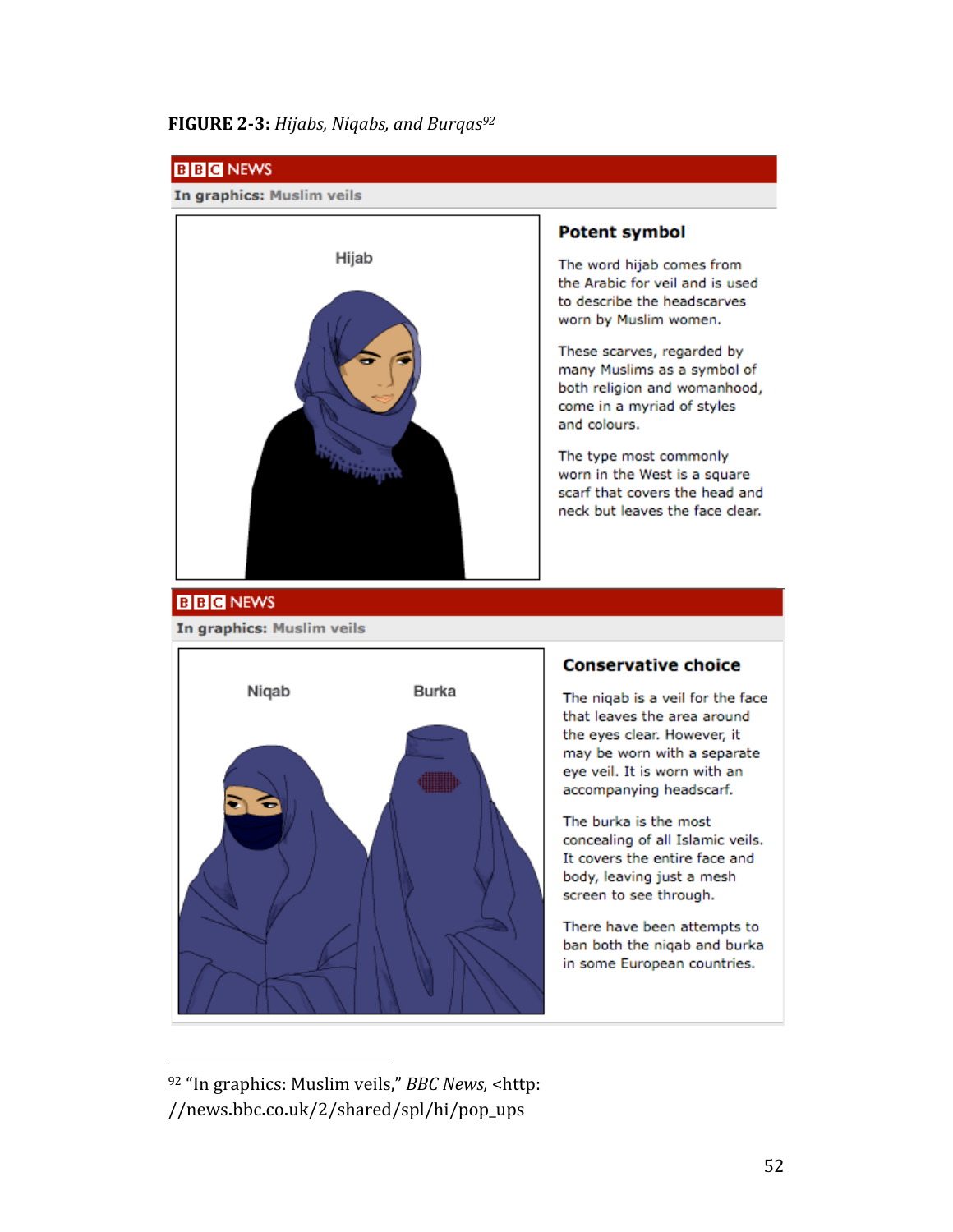## **CHAPTER THREE: A British Case Study**

This chapter will explain the analytical usefulness of the British case study in understanding the current state of *laïcité* in France, vis‐à‐vis the *voile integral.* It will also serve to provide the necessary background on the British case that will allow for the more in‐depth analysis of the similarities and differences with respect to the French case in Chapter 4. The following sections will outline the origins of the polemic surrounding the *niqab* in the fall of 2006, tracing the development of the discussion through the spring of 2007 when the Ministry of Education issued a decree that would henceforth allow UK schools to enforce uniform codes, at the expense of religious expression, if they so chose.

#### **Why care about Britain's veil affair?**

Great Britain provides a particularly interesting point of comparison with the issue of *laïcité* and headcoverings in France that helps to shed light on the evolution of the headscarf debate within France herself. While the British model of citizenship falls closer to that of the United States due to its multiculturalist foundations, the 2006‐2007 debate in the UK concerning *niqabs* nicely parallels both the 2003‐2004 and 2009‐2010 French debates.

<sup>/05/</sup>europe\_muslim\_veils/html/1.stm>.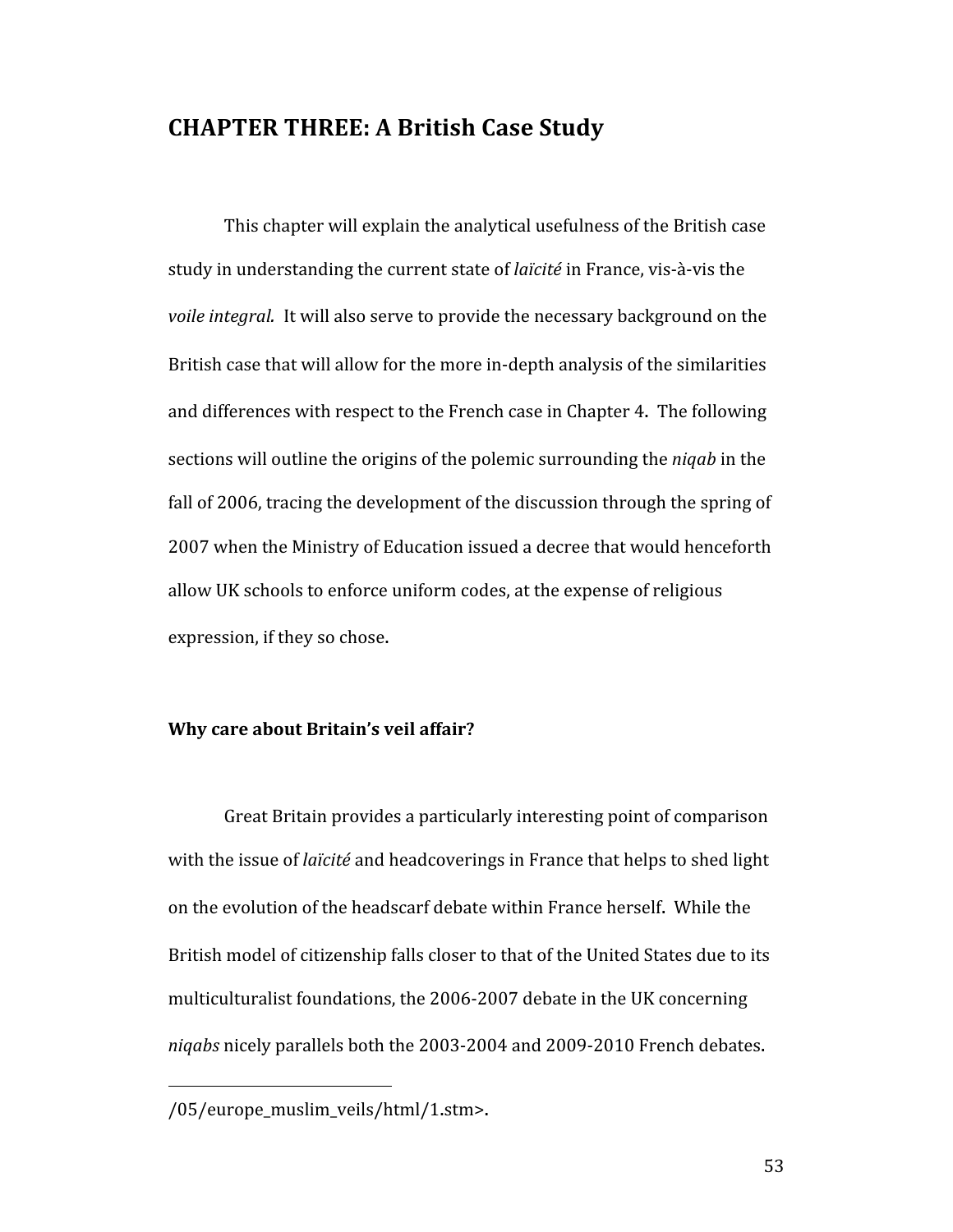There are of course numerous differences between the British and French cases that must be acknowledged—and which will be addressed in the following section. Despite these differences; however, the British case is crucial in establishing a theoretical distinction between what is perhaps more inherent to multiculturalist European state confrontations with Islam, and what is more particular to the French case. In addition to the comparison with the 2003‐2004 debates, the analysis enabled by the British case study will allow for conclusions to be drawn about the understanding and application of *laïcité* in France today—as embodied by the 2009‐2010 debate—as well as the possible trend in the evolution of *laïcité* that can be expected in the future.

### **Important difference between the British and French cases**

For one, the immigrant or Muslim populations in question originate from different time periods—France's immigration boom having occurred about a decade before Britain's, and lasting longer. Furthermore, the regions of origin of the two countries' Muslim populations are not the same: France's Muslims mainly originate from the Maghreb or West Africa, while the majority of Britain's Muslims are South Asian in origin, coming from the Kashmir region. While neither of these facts negates the analytical usefulness of the British case study, it is important to acknowledge the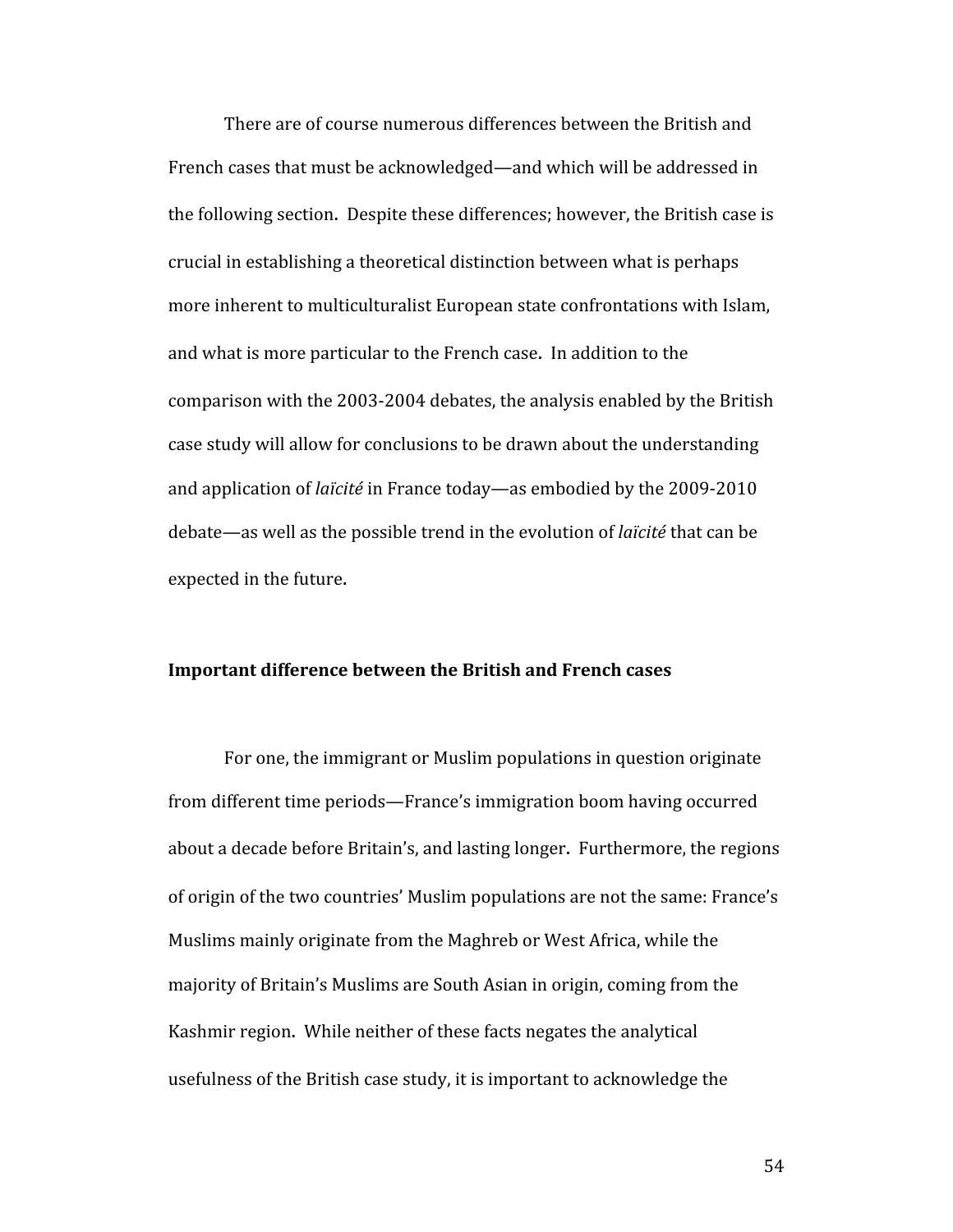possible differences in terms of integration that may stem from these chronological and regional variations.

From a more institutional standpoint, Britain's relationship with religion starkly contrasts with that of France. While France's history of secularization focuses on the reduction of the Catholic Church's influence, the English state is quite literally in the business of religion. The leadership of the Church of England is fused with leadership of the British state—a fact that no doubt influences Britain's attitude towards religion and secularism.

Another important distinction to make between the British and French cases, particularly in light of the links that numerous authors have drawn between 9/11 and the various meanings attached to the Muslim headscarf, is the different experiences that they have had with terrorism. While France successfully dealt with their own terrorist threats in the 1990s—stemming largely from the Algerian GIA—Britain's much more recent experience with terrorism no doubt influences their views on Islam. The fact that the 7/7 bombings in 2005 were the work of homegrown terrorists of Muslim origin does not help to distinguish British Islam from a more foreign menace, either.

Despite some of the differences between Britain and France in terms of their immigrant/Muslim populations, relationship with institutionalized religion, and experience of terrorism, there is still a large degree of analytical usefulness in a discussion of the British veil affair. The British case study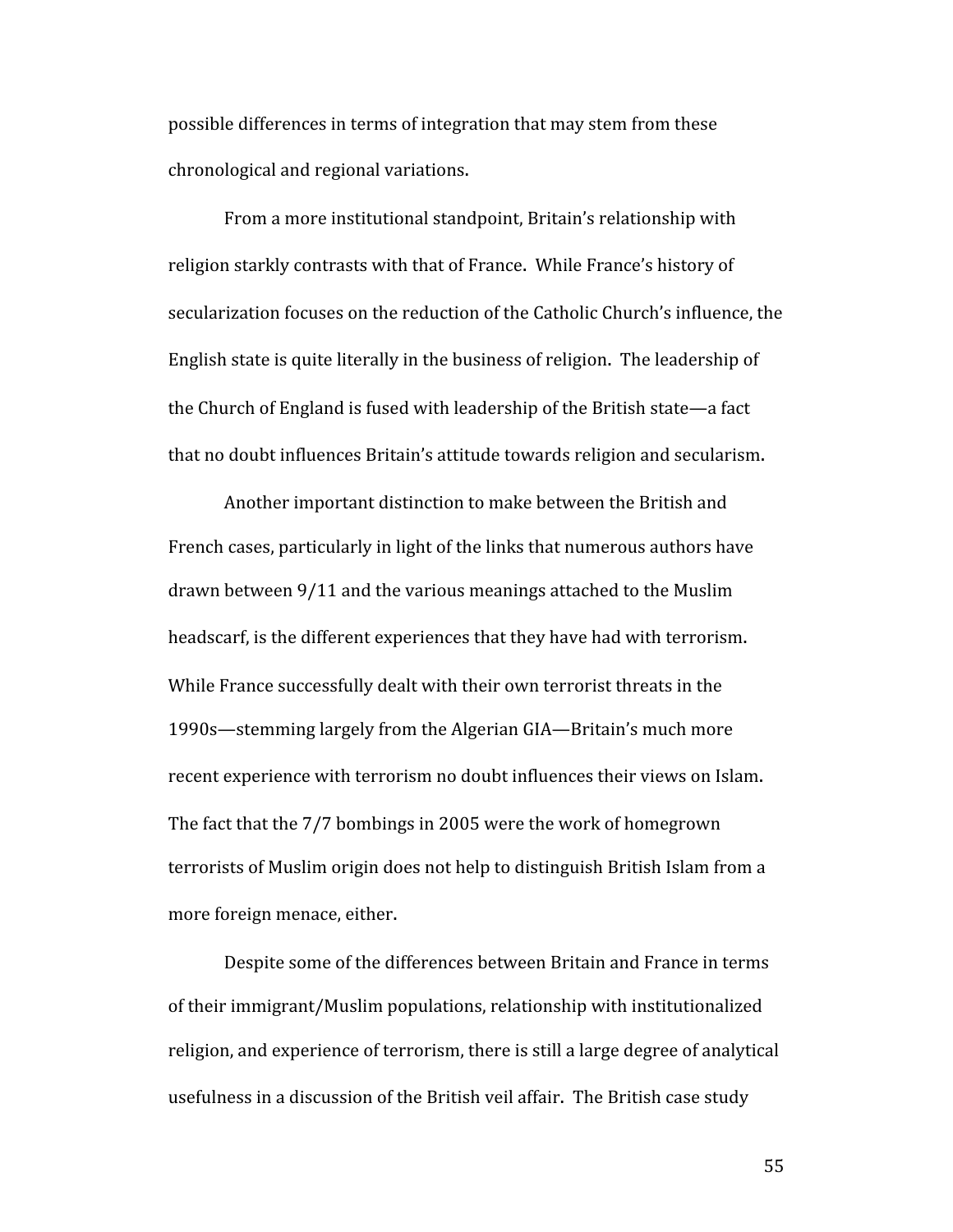provides a useful foil for France's republican model of citizenship and nationality, which provides a better understanding of the perceived or declared requirements of living in each society, and the ways in which the headscarf is perceived to challenge said prerequisites. Furthermore, the British case helps to contextualize the 2009‐2010 debate not only in terms of the earlier 2003‐2004 affair, but also in terms of another European society dealing with issues of the integration of a Muslim community. The British case study is particularly useful when addressing questions concerning the French's choice of framing of the issue and the scope of the proposed legislation, which will be discussed in Chapter 4.

#### **The beginnings of the veil controversy in the United Kingdom**

Much like the French veil affairs, the British case began with an inflammatory remark by a political figure about the presence of veils in the public. This remark then sparked a larger debate within society, government, and the media that ended up focusing on a handful of recent court cases in the United Kingdom pertaining to the expulsion or suspension of Muslim women from either from schools or from their profession. In response to this general dilemma, the Ministry of Education came out with a directive that essentially gave schools permission to expel or suspend students for not adhering to established school uniform policies.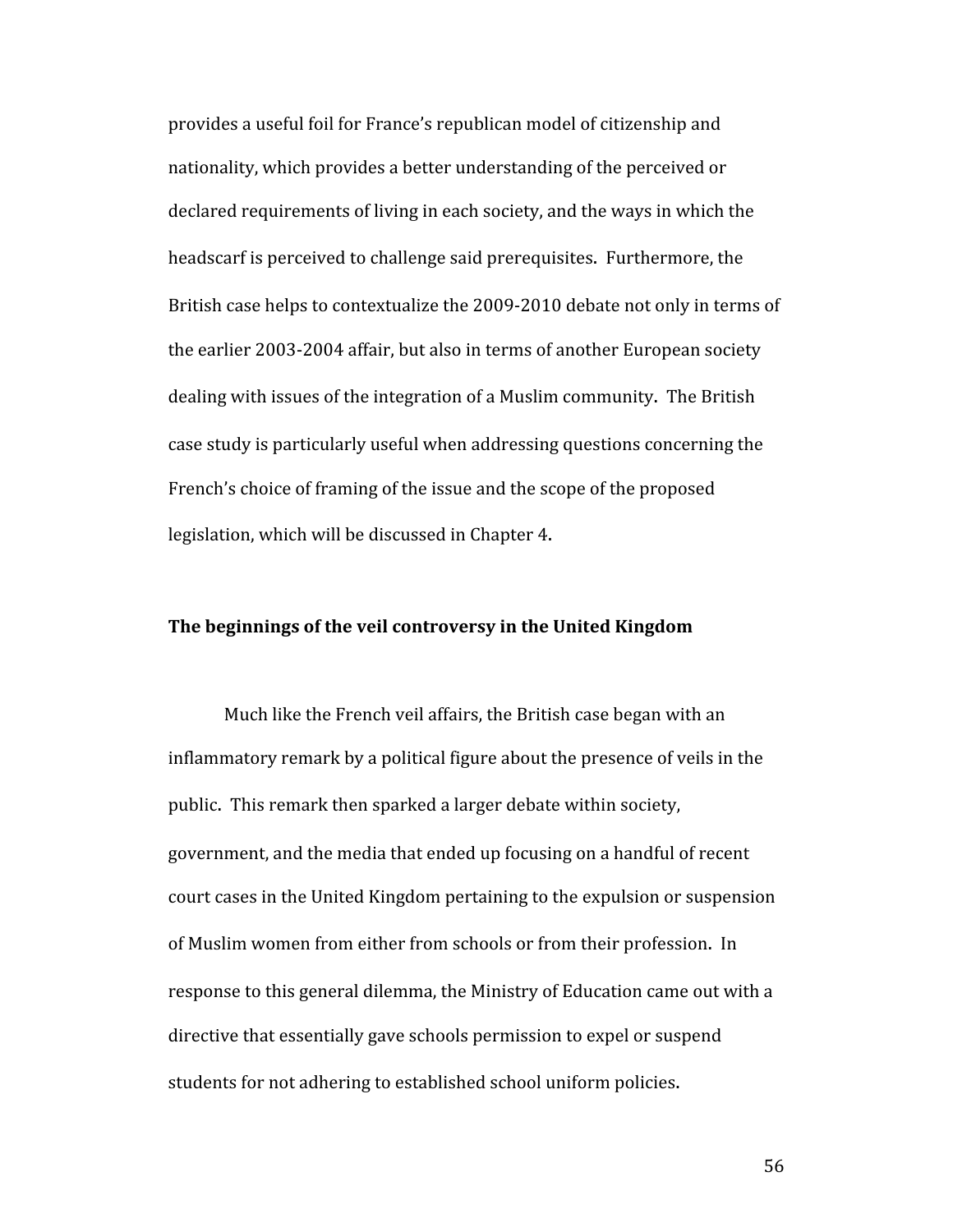The details of the British case—in particular the ways in which the debate and directive framed the threat posed by the veil—offer great insight into the distinct human rights approach traditionally employed by the French State. These differences in framing of the issue of the full veil offer a useful comparison in terms of legal tensions at then national and supranational levels—particularly in terms the importance of the European Court of Human Rights and the French *Conseil d'Etat* in determining the permissibility of headscarf bans with respect to their chosen frames.

#### **And so it begins…**

The UK veil debate essentially started in October of 2006 when Member of Parliament and former Foreign Secretary Jack Straw made a series of comments in his weekly column for the *Lancashire Telegraph* concerning veiled female employees and his personal discomfort with their attire, particularly during face‐to‐face interactions. As an MP from Blackburn, Mr. Straw's constituency included a large proportion of Muslims relative to other geographic areas. For this reason, Mr. Straw's comments sparked more outrage amongst British Muslims than similar remarks would have perhaps otherwise warranted. Regrettably, some incidents of violence against women wearing the veil made their way to the press in the wake of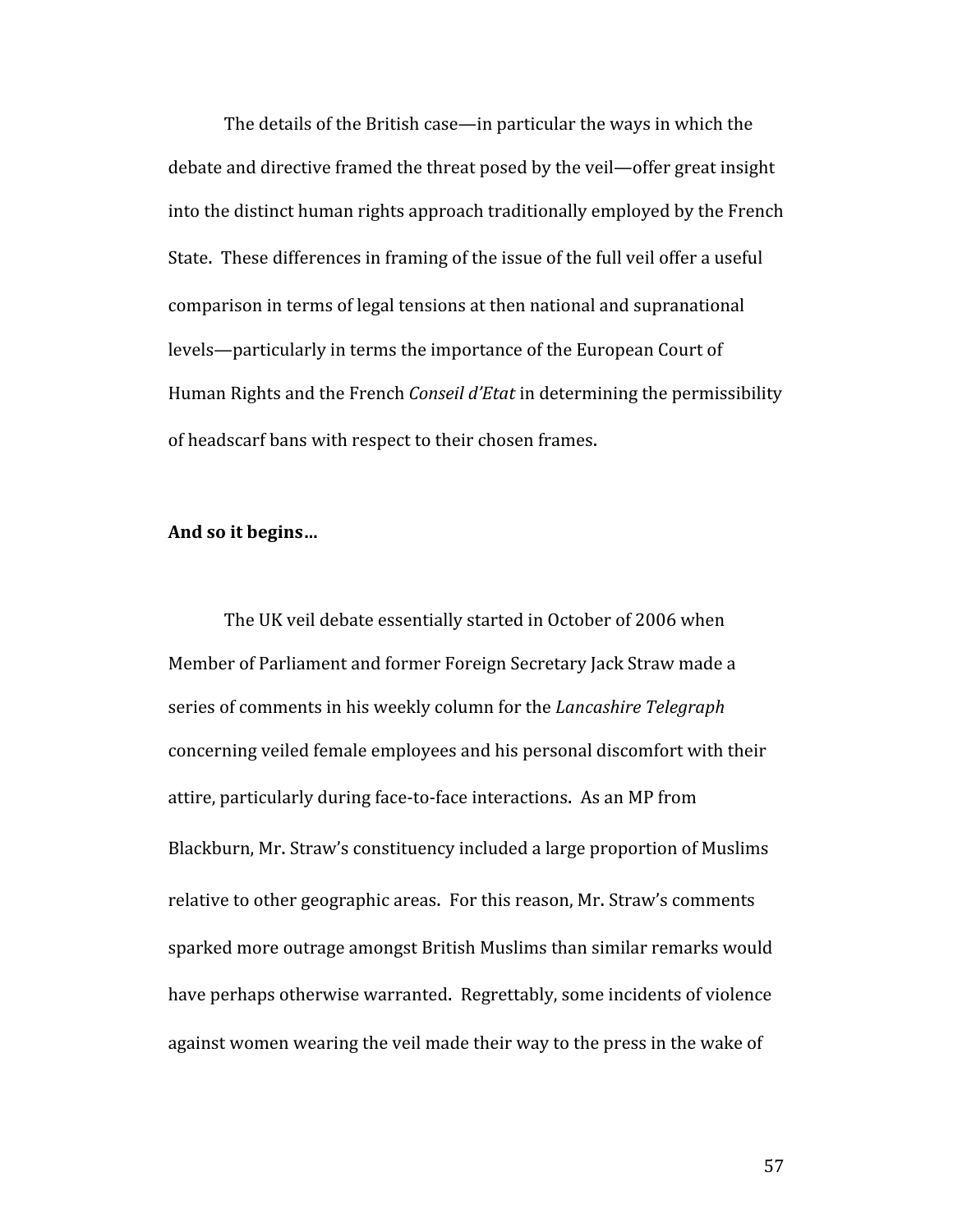Mr. Straw's interview, calling into question for some his responsibility for inciting said violence.

An attack in Liverpool was perpetrated against a woman wearing a veil on October 7th of 2006, only one day after Mr. Straw's comments to the *Lancashire Evening Telegraph.* The BBC News Service published several quotes from a couple of Muslim community leaders. One of the men quoted—Mohammed Akbar Ali—was a former chairman of the Liverpool Islamic Institute, and saw a clear connection between Mr. Straw's comments and the subsequent attack:

"I put the blame squarely and without any hesitation on Jack Straw…he's a responsible member of the government and is in a constituency of Muslims—he should have known better than [to] make such a statement."93

The same BBC article quoted the chairwoman of the Manchester Stop the War Coalition, Nahella Ashraf, who said that "the idea that after representing Muslims for 23 years, he's now come out and said that a cloth over someone's face is stopping him from interacting, is just absurd."94 The Stop the War Coalition was among those who protested outside the Bangor Street Community Center where Mr. Straw was holding office hours the

<sup>93 &</sup>quot;Straw words 'spark veil attack'," *BBC News,* October 7, 2006, < http://news.bbc.co.uk/2/hi/uk\_news/england/merseyside/5415478.stm>. 94 Ibid.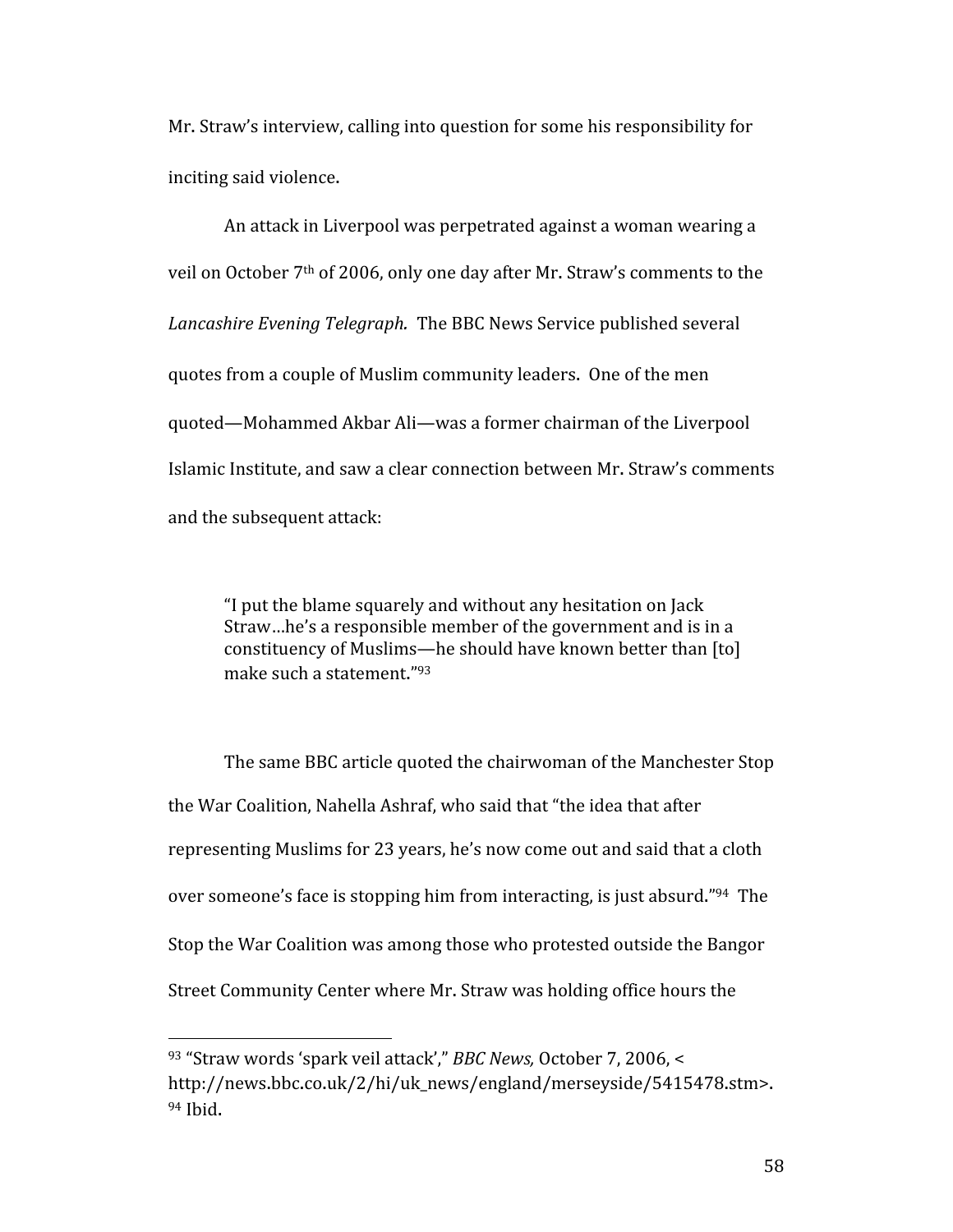Saturday after his comments were published. Although only 100 or so turned out for the protest—8,000 having apparently been expected—a man from the Blackburn Mosque Forum, Moulana Hanif, stated that the protesters were there "to demand a full apology from Mr. Straw for insulting Muslims and insulting Islam."95

Given the public and media reactions to Mr. Straw's comments, one might think that he had made some rather unsavory or even bigoted comments, yet a look at the actual article published by the *Lancashire Telegraph* on October 5, 2006 reveals what *Radio Netherlands Worldwide* has described as "a moderate, non‐provocative tone…intended to invite dialogue."96 Indeed, the few paragraphs that sparked such a heated debate were thoughtfully written, with careful consideration of their implication. Straw wrote: "I thought a lot before raising this matter a year ago, and still more before writing this. But if not me, who?"97

In the column, Shaw shared a couple of personal anecdotes about interactions with women wearing the "full veil" and his respectful requests—

<sup>95</sup> Sally Henfield, "Straw heckled by angry veil women," *Lancashire Telegraph,* October 16, 2006, <http://www.lancashiretelegraph.co.uk /news/blackburn/970864.Straw\_heckled\_by\_angry\_veil\_women/>. 96 Michel Hoebink, "Debate on the Muslim veil ignites in Britain," *Radio Nederland Wereldomroep,* October 13, 2006, <http://static.rnw.nl /migratie/www.radionetherlands.nl/currentaffairs/vei061013‐redirected>.  $97$  Jack Straw, "I felt uneasy talking to someone I couldn't see," column from the *Lancashire Telegraph,* reprinted in *The Guardian,* October 6, 2006, < http://www.guardian.co.uk/commentisfree/2006/oct/06/politics.uk>.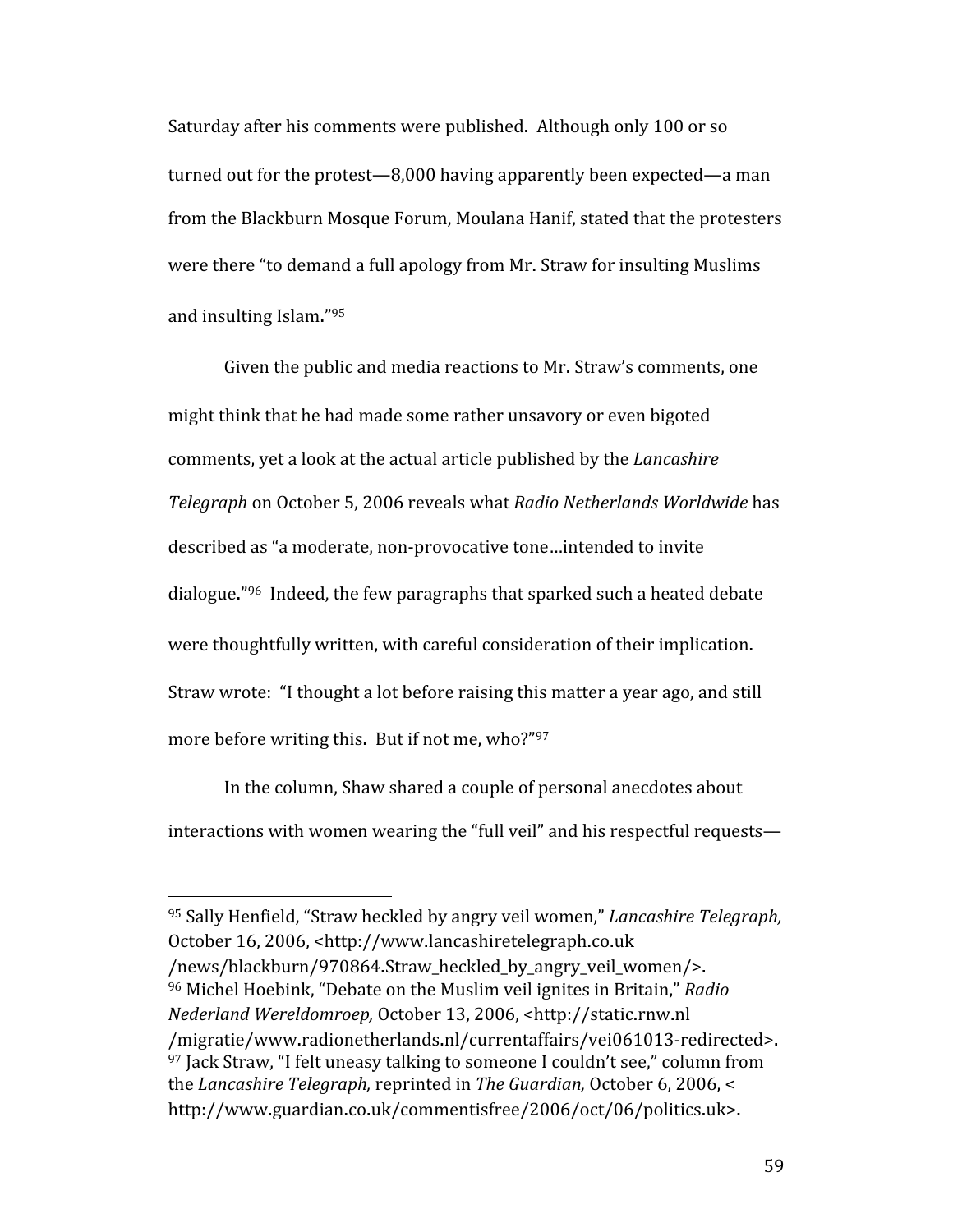always in the presence of a female staff member—that they remove it during their conversations so that he could benefit from reading their facial expressions and getting the most out of their conversation—"as opposed to a letter or phone call."98 Straw admitted that while he was worried about the reactions of women to his requests, that he couldn't "recall a single occasion when the lady concerned refused to lift her veil; and most…seemed relieved."99 The visions painted by the column of the calm reactions of the women asked to remove their veils and the respectful discussions about veil‐ wearing between Mr. Straw and said women contrasts starkly with the publicized reactions of protestors and other Muslim organization spokespeople.

Clearly foreseeing backlash, Mr. Straw concluded by acknowledging the possibility that his concerns are "misplaced," but that he feels that there is nevertheless an issue to discuss. The "issue" being the concern that the full veil, which he called "a visible statement of separation and of difference," is a danger to positive relations between communities in British society.

98 Ibid 99 Ibid.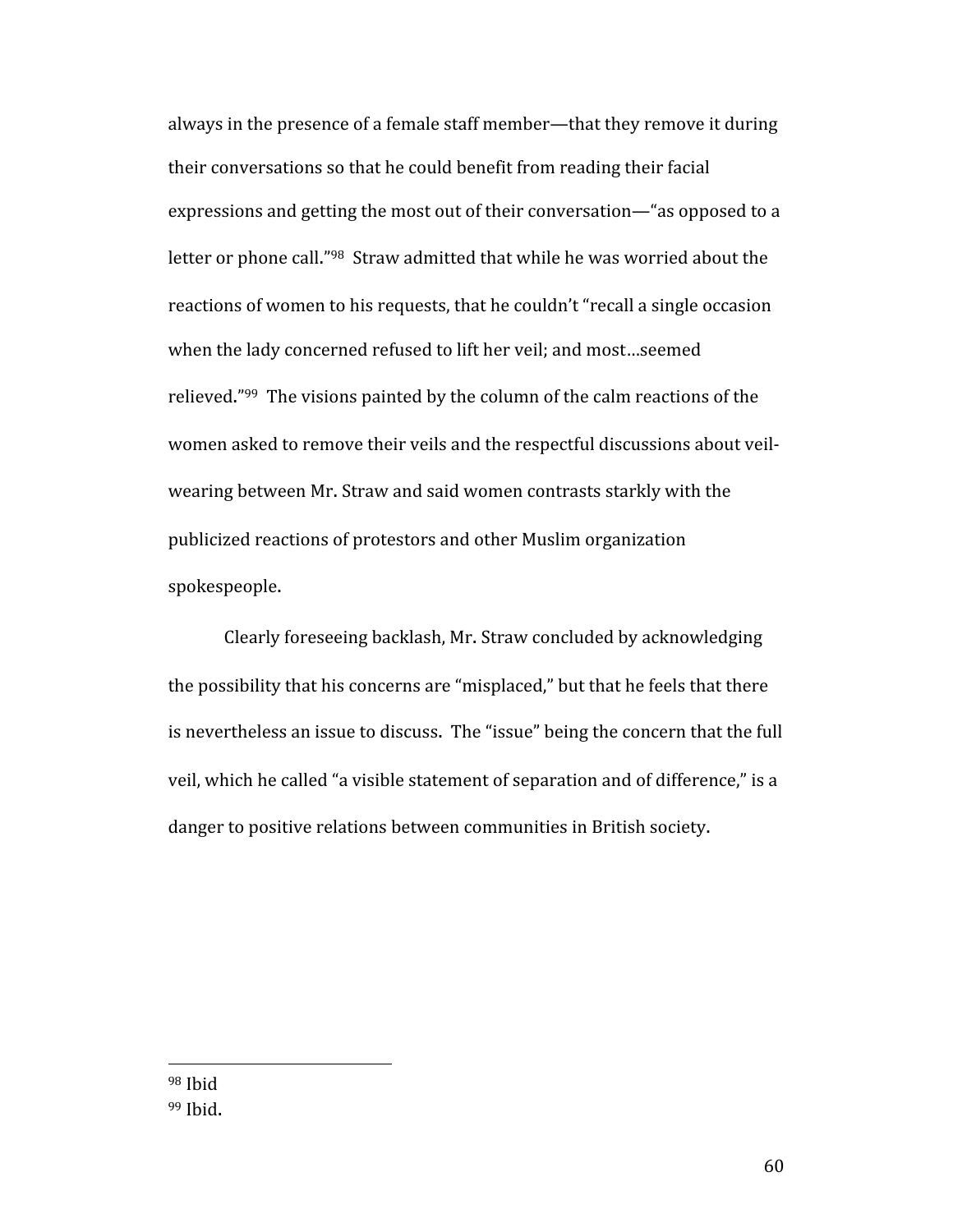#### **Other public figures chime in…**

While the media focused on the audacity of Mr. Straw in making such claims—particularly, as was stressed again and again, as a representative of a heavily Muslim constituency—he was not alone in his position on the veil in British society. Then‐Prime Minister Tony Blair came out publicly against the veil, stating that it was a "mark of separation…that makes other people from outside the community feel uncomfortable."100 Another politician, shadow home secretary David Davis, accused Muslim leaders of potentially allowing a sort of "voluntary apartheid" to come about in Britain.<sup>101</sup>

Novelist Salman Rushdie also publically made known his feelings about the veil—saying that that it "sucks" and that he believes it to be "a way of taking power away from women."102 Rushdie, of course, is not only a devoutly secular Muslim, but also the controversial author of *The Satanic* 

100 Alan Cowell, "Behind the veil debate: the British debate over full-face veils worn by some Muslims women raises a bigger issue: how well are Muslims assimilating in Great Britain and the rest of Europe?," *The New York Times Upfront,* reprinted on *BNET,* November 27, 2006, < http://findarticles.com /p/articles/mi\_m0BUE/is\_6\_139/ai\_n17215661/>.

<sup>101 &</sup>quot;Veil row teacher sacked," *The Guardian,* November 24, 2006, < http://www.guardian.co.uk/education/2006/nov/24/schools.uk>. 102 Riazat Butt, "Rushdie backs Straw in row over Muslim veils," *The Guardian*, October 11, 2006, <http://www.guardian.co.uk/uk/2006/oct/ 11/religion.immigrationpolicy>.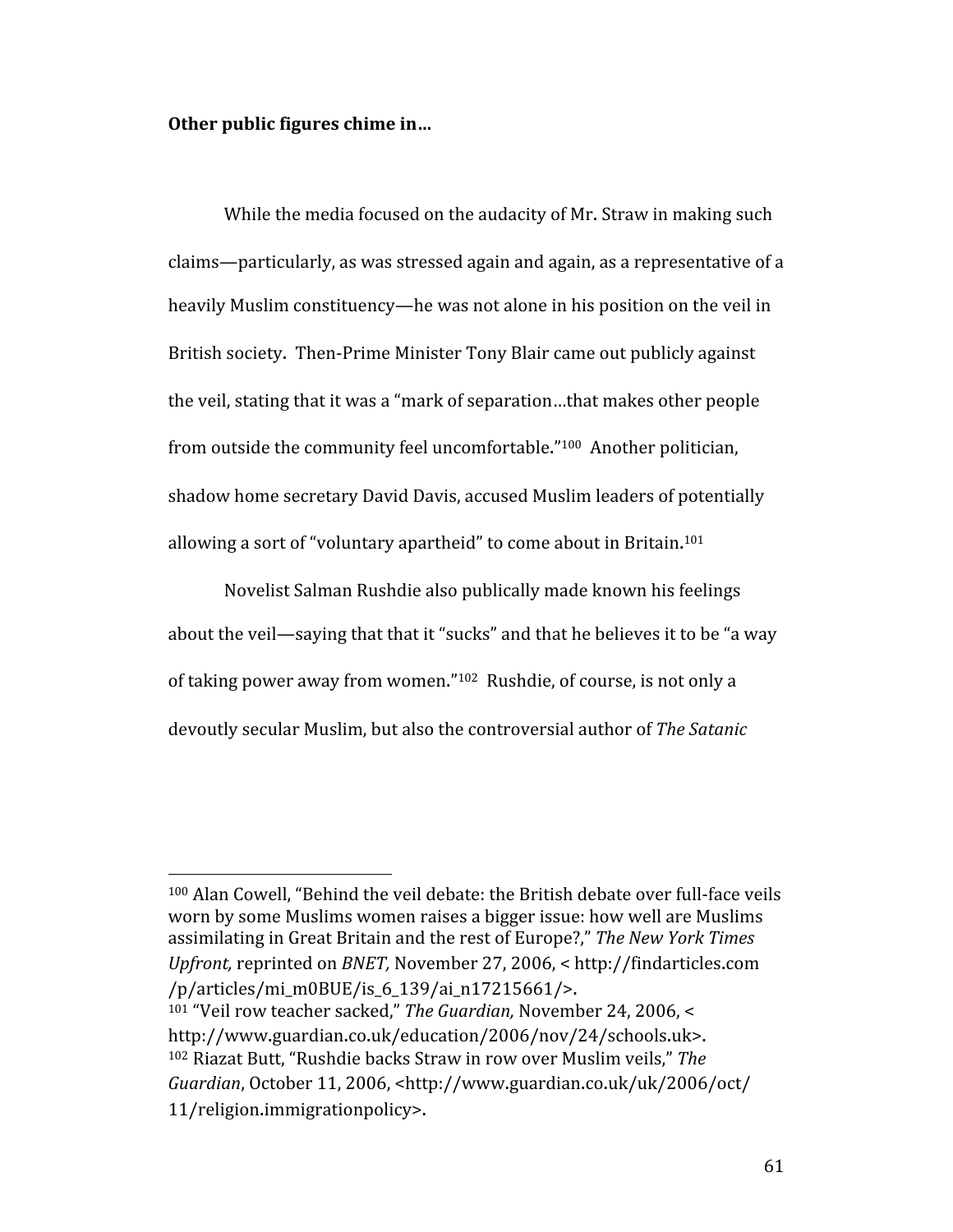*Verses*, which prompted the Ayatollah Khomeini to issue a *fatwa* against him in1989, thereby landing him in protective police custody in exile. 103

#### *Niqabs, Jilbabs,* **and the Courts**

The years surrounding 2006 also saw a couple of highly publicized court cases involving veiled women, which contributed to the debate in Britain. Aishah Azmi, a Muslim teaching assistant, was suspended for wearing a full‐face veil in the classroom and refusing to remove it in the presence of male colleagues. The school argued that her students were having difficulty understanding her lessons, particularly as a number of them were not native-speakers. Azmi fought the decision, sighting discrimination on the part of the Headfield Church of England school where she was employed, but the tribunal dismissed these charges, only awarding her damages for what it felt was "victimization" due to the poor handling of the case. 104

The discussion was further complicated when it emerged that Mufti Yusuf Sacha, a Muslim cleric in West Yorkshire, had issued a fatwa which Azmi was following, stating that the full veil was "obligatory for women to

<sup>103</sup> Ibid.

<sup>104</sup> Martin Wainwright, "Tribunal dismisses case of woman ordered not to teach in veil," *The Guardian,* October 20, 2006, <http://www.guardian. co.uk/uk/2006/oct/20/politics.schools1>.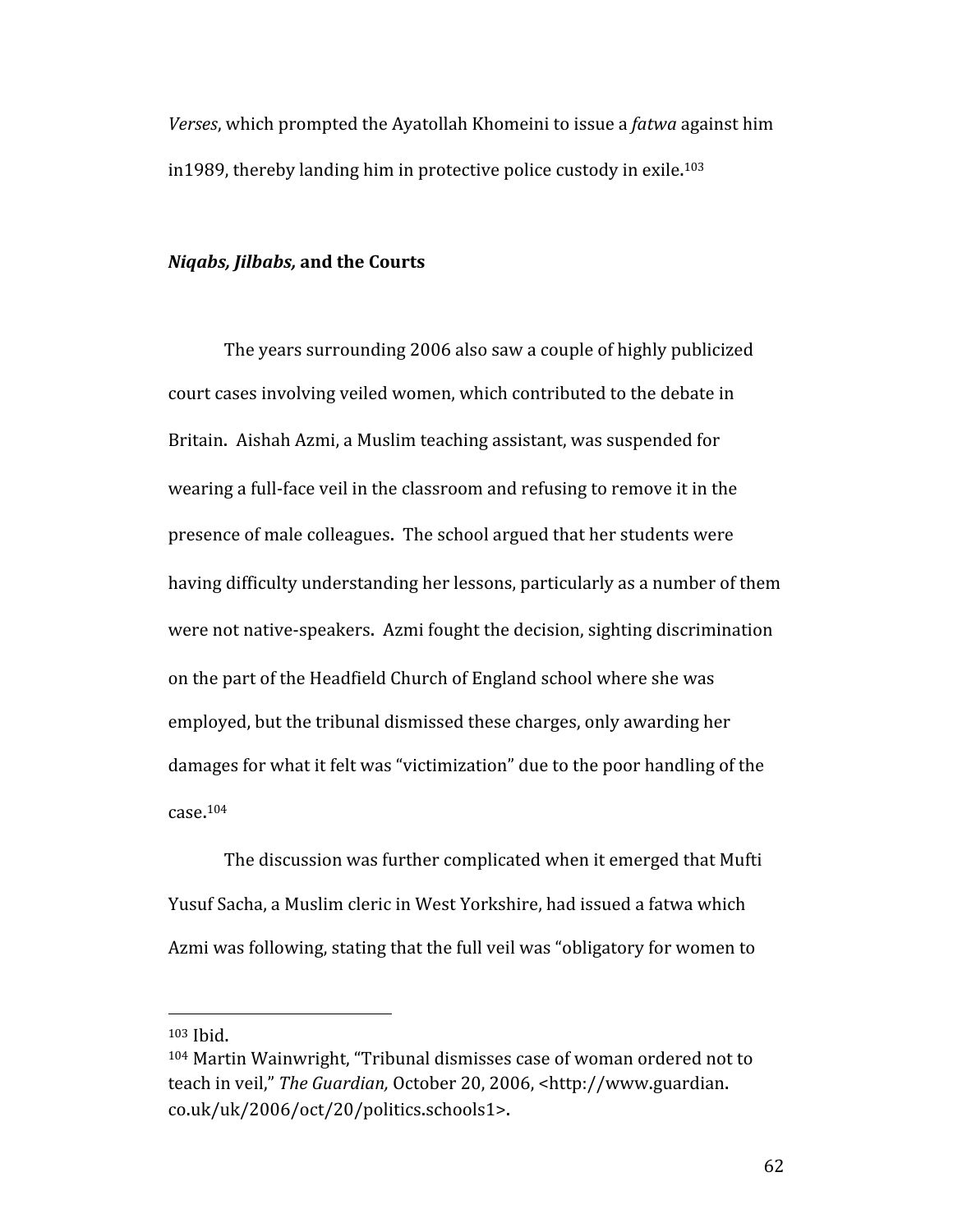wear…in the presence of men who were not blood relatives."105 *The Sunday Times* report mentioned that Sacha was a follower of Tablighi Jamaat, which it characterized as a hardline group with purported links to terrorism, despite a generally moderate following.<sup>106</sup> Irrespective of suggestions of terrorist connections circulating in the British press, the implication that women such as Azmi—who claimed to have made the determination to wear the full veil of her own volition—were acting on the orders of religious or community leaders, was no doubt startling to the British public and politicians alike.

Another pertinent case involved Shabina Begum, a 15‐year‐old Muslim student who was expelled from her high school in 2005 for wearing a *jilbab*—a full body covering that hides the hair, but not the face. Denbigh High School, which required uniforms, felt that the *jilbab* was not appropriate and did not conform to school guidelines. Furthermore, after the school asked Begum to return home to change into the appropriate uniform, she returned with her brother and another male chaperone, which the assistant head teacher described as "unreasonable and threatening."107

<sup>105</sup> Abul Taher, "Veil teacher was obeying a fatwa," *The Sunday Times,* October 29, 2006, <http://www.timesonline.co.uk/tol/news/uk/article616692. ece?print=yes&randnum=1151003209000>. 106 Ibid.

<sup>107</sup> Chris Johnston, "Muslim girl wins battle to wear tradition dress in school," *Times Online,* March 2, 2005, <http://www.timesonline.co.uk /tol/news/uk/article417269.ece>.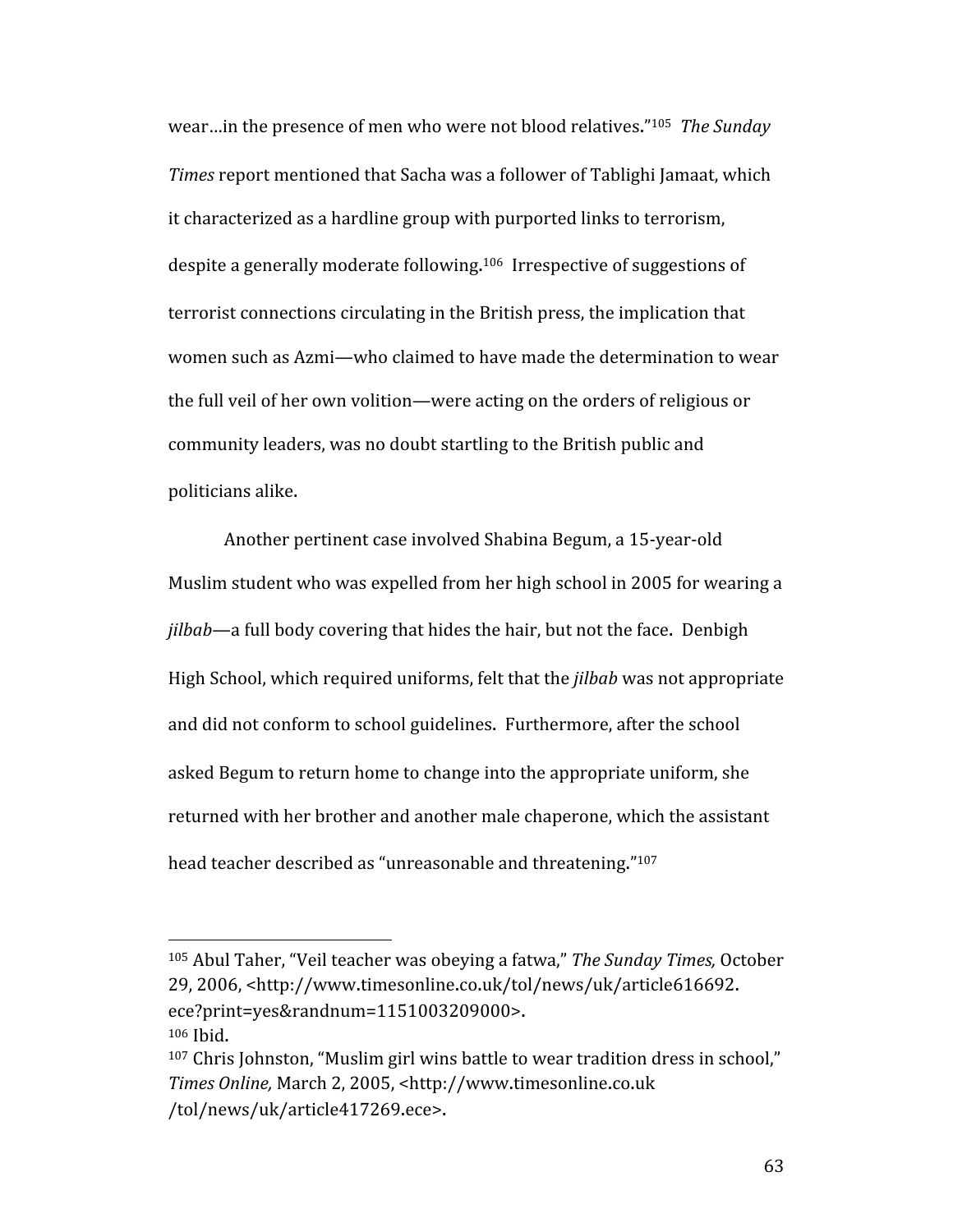Begum sued the school on the grounds that they had impeded her "right to education and to manifest her religious beliefs."<sup>108</sup> In an interesting turn of events, Cherie Booth—wife of then Prime Minister Tony Blair represented her in court. While Begum won the initial suit in the Court of Appeals, the House of Lords ultimately ruled in favor of the school. According to the judges, the high school had been very upfront about it's uniform policy and had informed parents about the specifics in advance, such that Begum could not have reasonably expected an exception.<sup>109</sup> During the trial, it was revealed that the school had "reached its policy after consulting the Department for Education and Skills, leading Muslim groups , parents and pupils."110 Furthermore, given a 79% Muslim student body, the Denbigh High School had long permitted pious students to wear a *shalwar kameez*  (loose pants and a tunic) along with a headscarf—items that Muslims leaders had approved as satisfying religious obligation.<sup>111</sup>

The secretary‐general of the Muslim Council of Britain—considered by many to be the most representative of Muslim organizations in the United Kingdom—voiced his opinion, stating that the Begum case was "a very

<sup>108</sup> Ibid.

<sup>109 &</sup>quot;School wins Muslim dress appeal," *BBC News,* March 22, 2006, < http://news.bbc.co.uk/2/hi/uk\_news/education/4832072.stm>. 110 Ibid.

<sup>&</sup>lt;sup>111</sup> Johnston.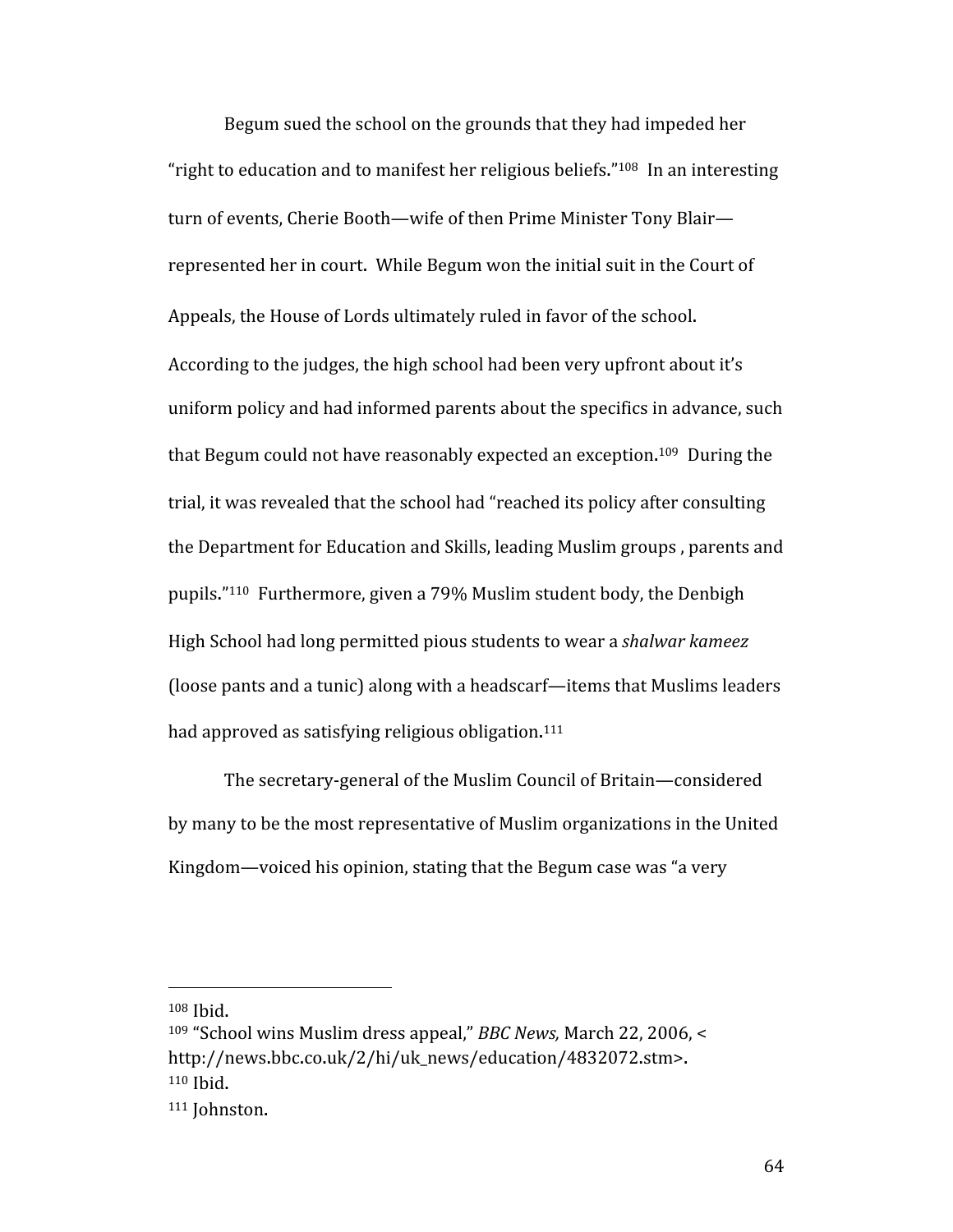important ruling on the issue of personal freedoms."112 In addition, Mr. Sacranie referred to the fact that other schools had been more accommodating and that people like Begum who chose to wear the *jilbab* should have their religious rights respected. 113 Ultimately, Begum chose to attend a different school, which allowed her to wear the *jilbab*. In a turn of events similar to that of Aishah Azmi, it surfaced that Begum's brother and legal guardian was a purported radical with links to the extremist group Hizb ut‐Tahrir. Muslim MP Khalid Mahmood described Begum as a "political football" being used by the group for their own ends.<sup>114</sup> Indeed, a female representative of Hizb ut‐Tahrir admitted to counseling Begum on the matter. Again, the insinuation that women were being used as political puppets by extremist groups within British society and/or being coerced by male family members did not sit well with many involved in the debate.

#### **Public Opinion Polls**

Opinion polls conducted in the Great Britain provide some insight into the actual opinions of the public—which always risk being obscured by

<sup>112</sup> Ibid.

<sup>113</sup> Ibid.

<sup>114</sup> Robert Mendick and Kiran Randhawa, "Muslim girl's brother linked to radicals," *The Evening Standard,* March 4, 2005, <http://www. thisislondon.co.uk/news/article‐17038092‐muslim‐girls‐brother‐linked‐to‐ islam‐radicals.do>.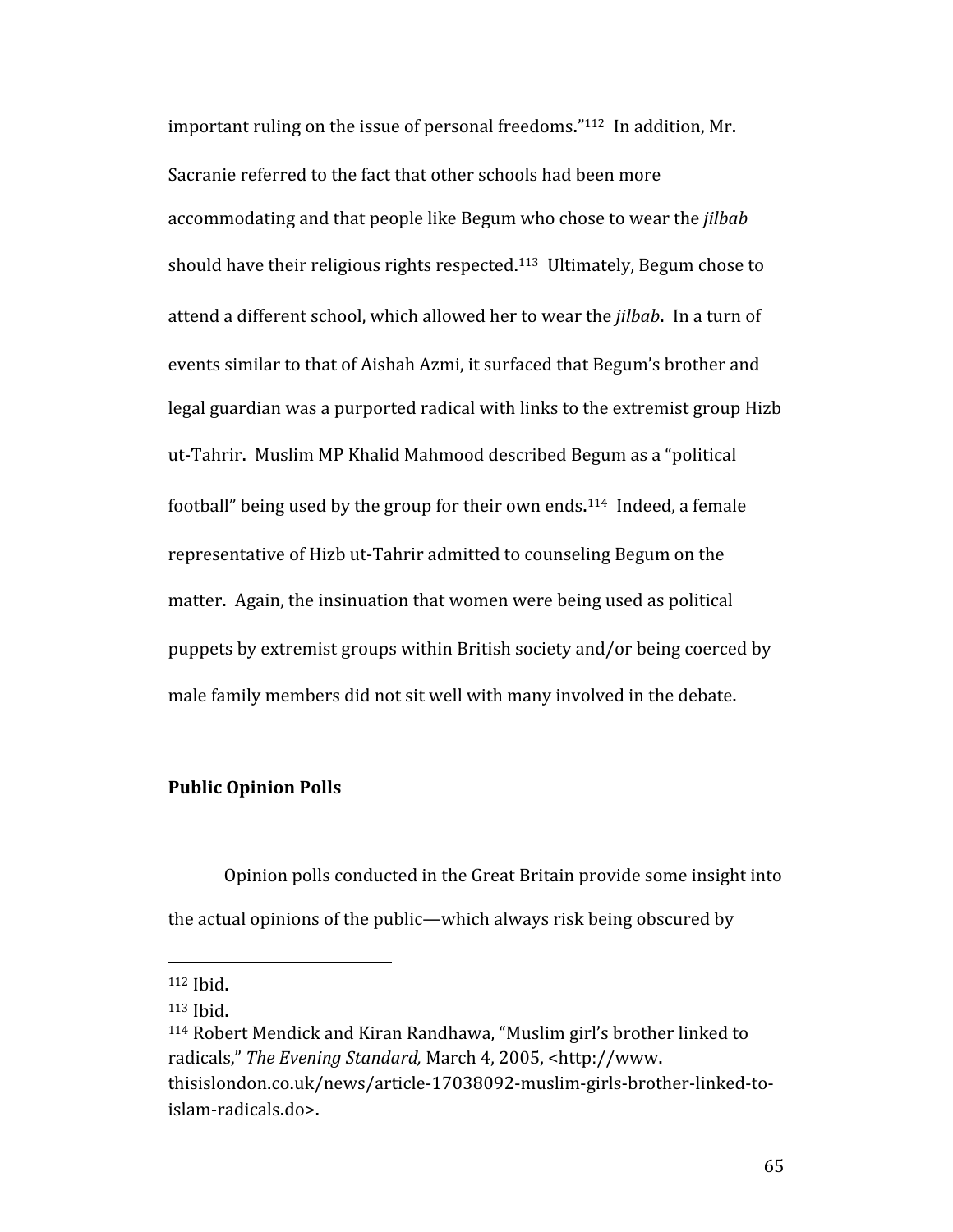political rhetoric and media exaggeration, particularly during high‐profile debates such as this. In October of 2006, a poll conducted by the *Daily Express*—a conservative British tabloid—found that 98% of its readers supported an eventual ban against the veil.<sup>115</sup> Of course, as Christopher Caldwell points out when discussing this polling result, the *Daily Express* is hardly the most credible of sources.<sup>116</sup> Nevertheless, even the suggestion that a subsection of British society felt this strongly about the veil supports Mr. Straw's assertion that there was a genuine need for public and political debate on the issue.

A far more scientific poll, conducted by Ipsos MORI on October 11, 2006, revealed that "the British public believe Muslim women have a right to wear a veil—but not in the classroom, on television or on the beat."<sup>117</sup> Figure 3‐1 shows the specific breakdown of respondents to a selected variety of the questions included in the poll, highlighting how this trend played out in the data. Respondents generally agreed that police officers, television newsreaders, and teachers should not be permitted to wear the veil while performing their official duties. While the section on court cases concerning

<sup>115</sup> Matthew Tempest, "Blair backs school in veil row," *The Guardian,* October 17, 2006, <http://www.guardian.co.uk/politics/2006/oct/17/ immigrationpolicy.schools>, cited in Caldwell, *Reflections on the Revolution in Europe,* 235.

<sup>116</sup> Caldwell, 235.

<sup>117 &</sup>quot;Muslim Women Wearing Veils," *Ipsos MORI,* October 17, 2006, < http://www.ipsosmori.com/researchpublications/researcharchive/poll.asp x?oItemId=315>.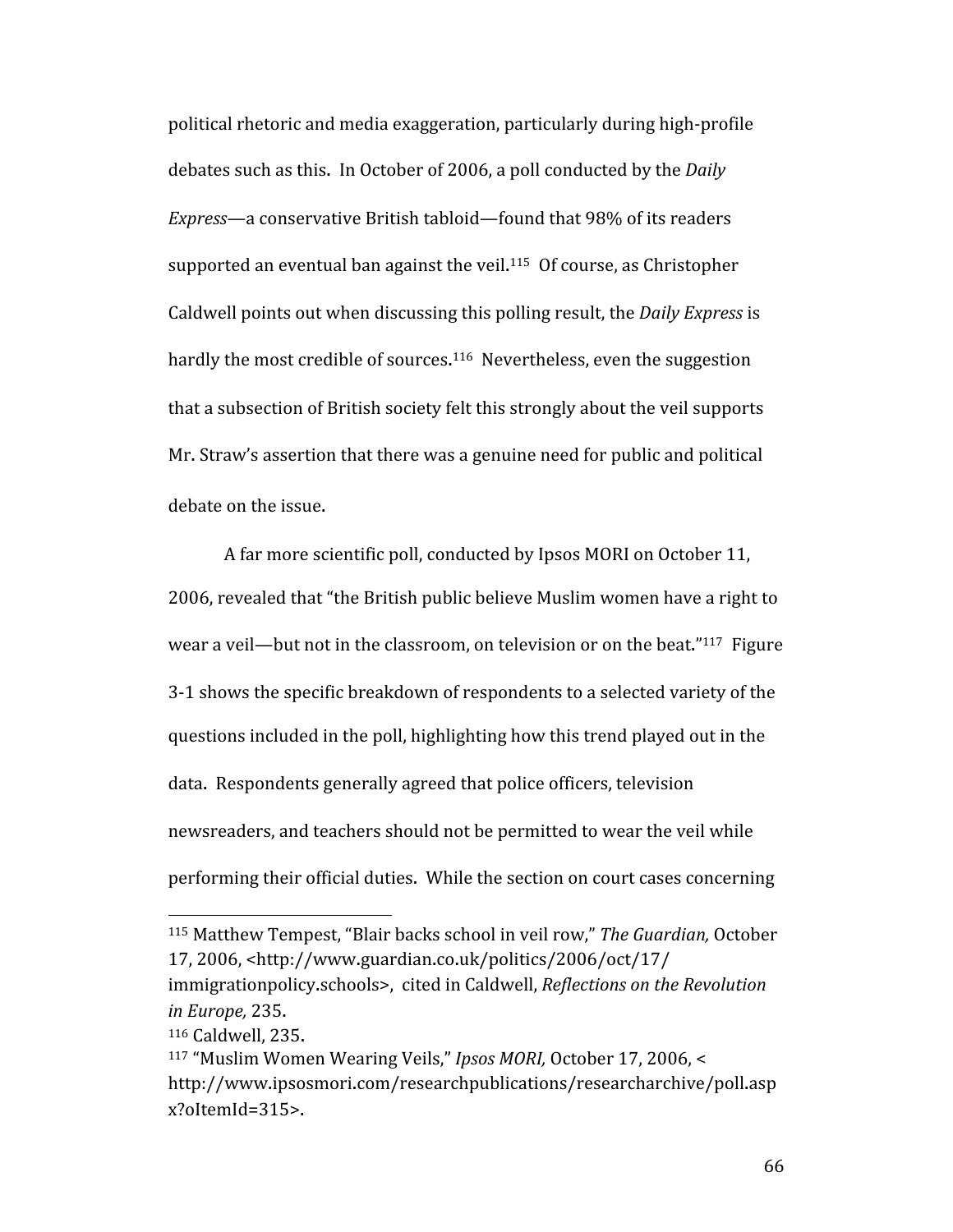the veil shows that teachers wearing veils had raised concerns before, police officers and newsreaders in the UK were of course still permitted to wear religious headcoverings if they so chose. In fact, Scotland Yard has an "Islam‐ friendly" headcovering designed to allow women under religious obligation to conform to the police uniform.<sup>118</sup>

When it came to students; however, the Ipsos MORI respondents made an interesting distinction—60% of those polled agreed with the statement: "children at schools in the UK should be allowed to wear Islamic dress. For example, headscarves and other religious headgear." This figure is particularly interesting given the eventual legal outcome of the UK veil debate, which targeted schools.

|                                                                           | <b>Strongly</b><br><b>Agree</b> | <b>Agree</b> | <b>Neither</b><br>agree<br>nor<br>disagree | <b>Disagree</b> | <b>Strongly</b><br><b>Disagree</b> | <b>Refused</b> | Don't<br>know  |
|---------------------------------------------------------------------------|---------------------------------|--------------|--------------------------------------------|-----------------|------------------------------------|----------------|----------------|
| Veils are a<br>visible<br>statement of<br>separation<br>and<br>difference | 33                              | 25           | 9                                          | 16              | 13                                 | $\mathbf 1$    | $\overline{2}$ |

**FIGURE 31:** *Ipsos MORI Public Opinion Poll (October 11, 2006)119*

118 Christian Joppke, "Limits of Integration Policy: Britain and Her Muslims," *American University of Paris,* 30. 119 Ibid.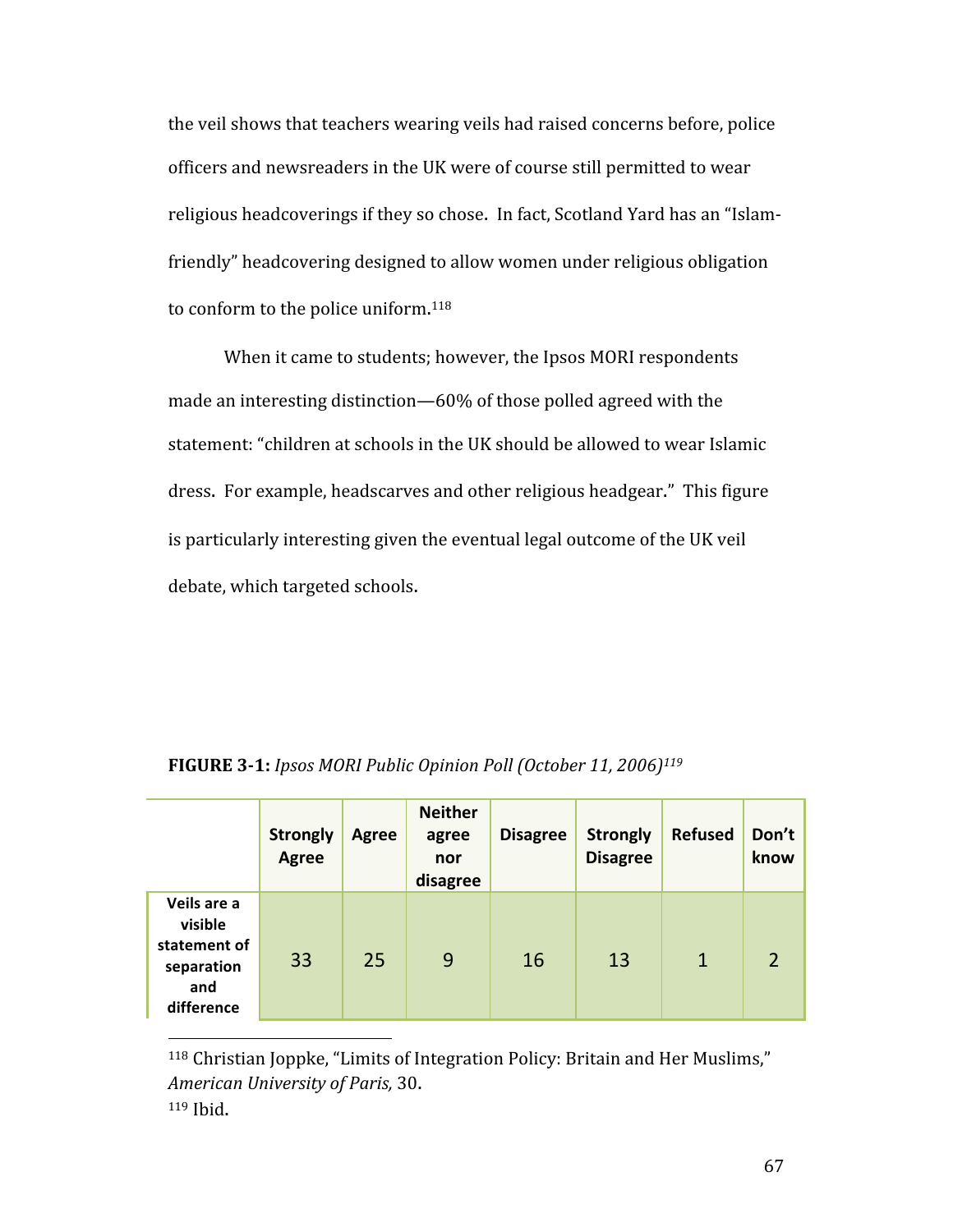| <b>Muslim</b><br>women<br>should have<br>the right to<br>wear a veil                                                                                         | 44 | 33 | 6              | $\overline{7}$ | 9  | $\mathbf{1}$ | $\mathbf{1}$   |
|--------------------------------------------------------------------------------------------------------------------------------------------------------------|----|----|----------------|----------------|----|--------------|----------------|
| By wearing a<br>veil Muslim<br>women are<br>segregating<br>themselves                                                                                        | 36 | 25 | $\overline{7}$ | 16             | 13 | $\mathbf{1}$ | $\overline{2}$ |
| Children at<br>schools in<br>the UK<br>should be<br>allowed to<br>wear Islamic<br>dress. For<br>example<br>headscarves<br>and other<br>religious<br>headgear | 30 | 30 | $\overline{4}$ | 11             | 22 | $\mathbf{1}$ | $\overline{2}$ |
| <b>Television</b><br><b>Newsreaders</b><br>should be<br>allowed to<br>wear a veil<br>when<br>reading the<br>news                                             | 14 | 18 | 6              | 16             | 43 | $\mathbf{1}$ | $\overline{2}$ |
| <b>Teachers</b><br>should be<br>allowed to<br>wear a veil at<br>work                                                                                         | 17 | 18 | 8              | 16             | 38 | $\mathbf{1}$ | $\mathbf{1}$   |
| <b>Police</b><br>women<br>should be<br>allowed to<br>wear a veil at<br>work                                                                                  | 14 | 15 | $\overline{7}$ | 16             | 45 | $\ast$       | $\mathbf{1}$   |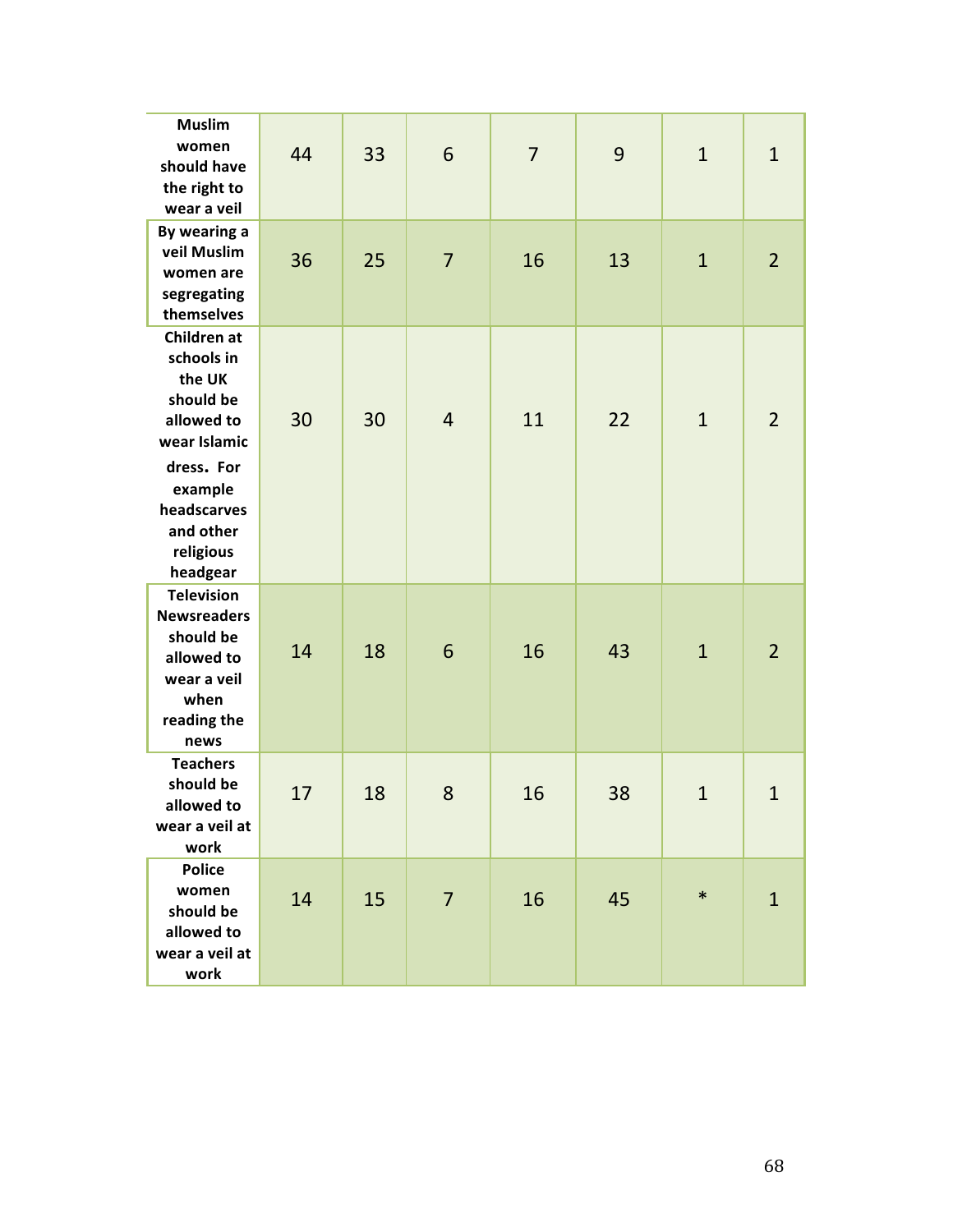Unlike the 2004 French law targeting schools, the British equivalent was not, strictly speaking, a law at all. Rather, the Department for Education and Skills (DFES) issued a "guidance paper" in late March of 2007 to UK schools permitting head teachers to strictly enforce uniform regulations—i.e. decide what clothing is or is not permissible in the classroom.<sup>120</sup> A spokesman from the DFES was quoted in Reuters: "they [the head teachers] should have regard to a range of religions and try to accommodate them where possible...but what we are saying in the guidance is that safety, security, and the ability to learn is paramount."<sup>121</sup>

While the British veil affair did not take place in the same circumstances as the French affairs, nor did it actually result in a law, it is nonetheless tremendously helpful in situating the French affairs in a wider context. In particular, the ways in which the British debate was framed offer insight into the French debates. The importance of the emphasis on security and safety in the British example will also be useful in understanding the French affairs—and will be discussed in depth in the next chapter.

<sup>120 &</sup>quot;English schools get right to ban Muslim veil," *Reuters,* March 20, 2007, < http://www.reuters.com/article/idUSL2071360120070320>. 121 Ibid.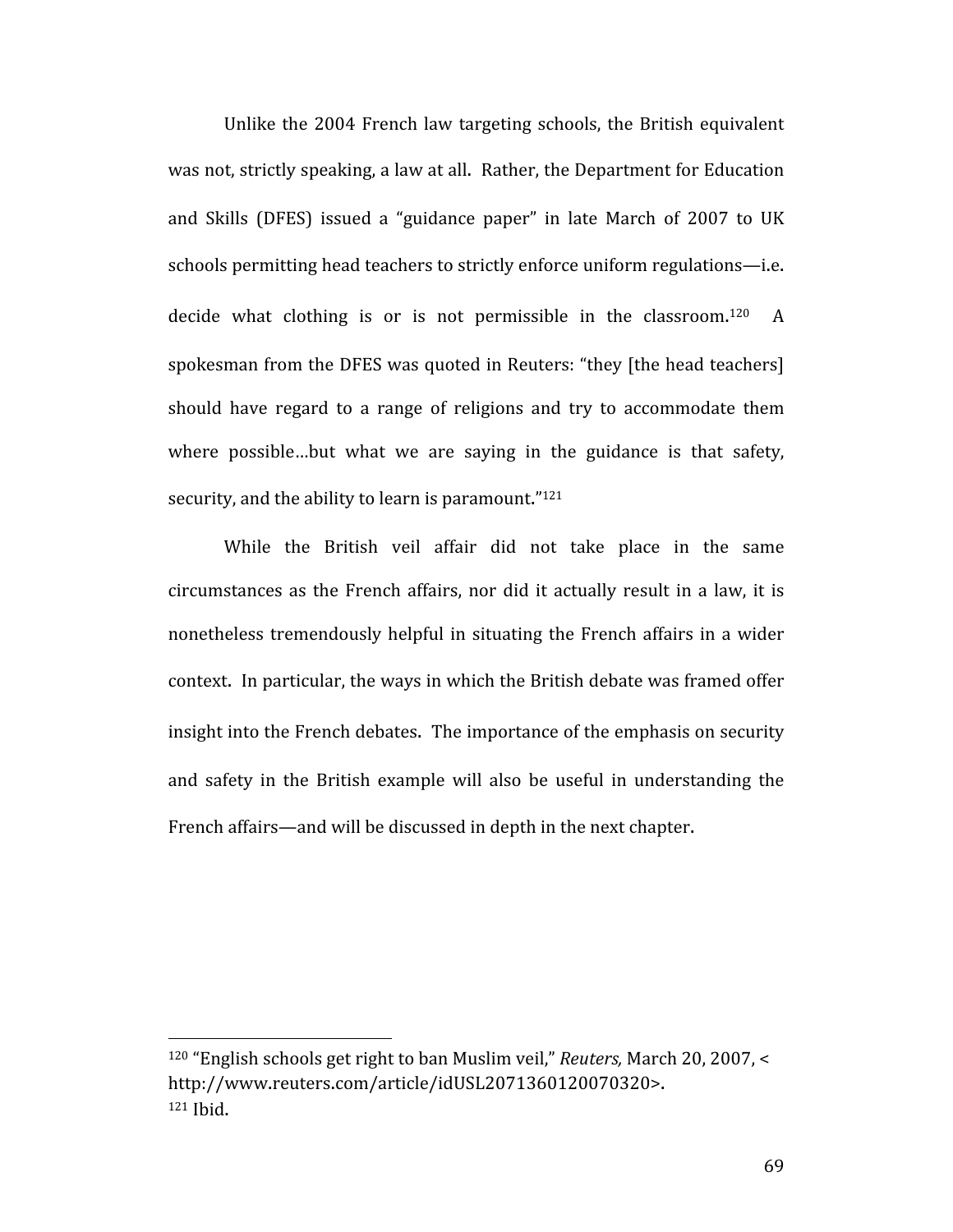# **CHAPTER FOUR: Drawing Lessons about France from the British Case Study**

This chapter will focus on an analysis of the British case study with the goal of establishing a theoretical distinction between what is perhaps more inherent to multiculturalist European state confrontations with Islam, and what is more particular to the French case. This analysis, in addition to the comparison with the 2003‐2004 debates, will allow for conclusions to be drawn about the understanding and application of *laïcité* in France today—as embodied by the 2009‐2010 debate. These conclusions will support the assertion of this study that French *laïcité* is increasingly progressing toward a more assertive and authoritarian interpretation and application. This trend will also useful in providing some insight into the future of Islam in France—a topic that will also be addressed in Chapter 5.

The chapter will begin by identifying several of the areas of useful analysis in the British case study. Next, an examination of public opinion polls will help to identify the different attitudes both *about* Muslims and *of*  Muslims in Great Britain and France, which in turn can help to explain the different attitudes espoused in their respective veil affairs. A look at available statistics or intelligence indications about the actual preponderance of veil‐wearing will highlight the fact that both countries were reacting more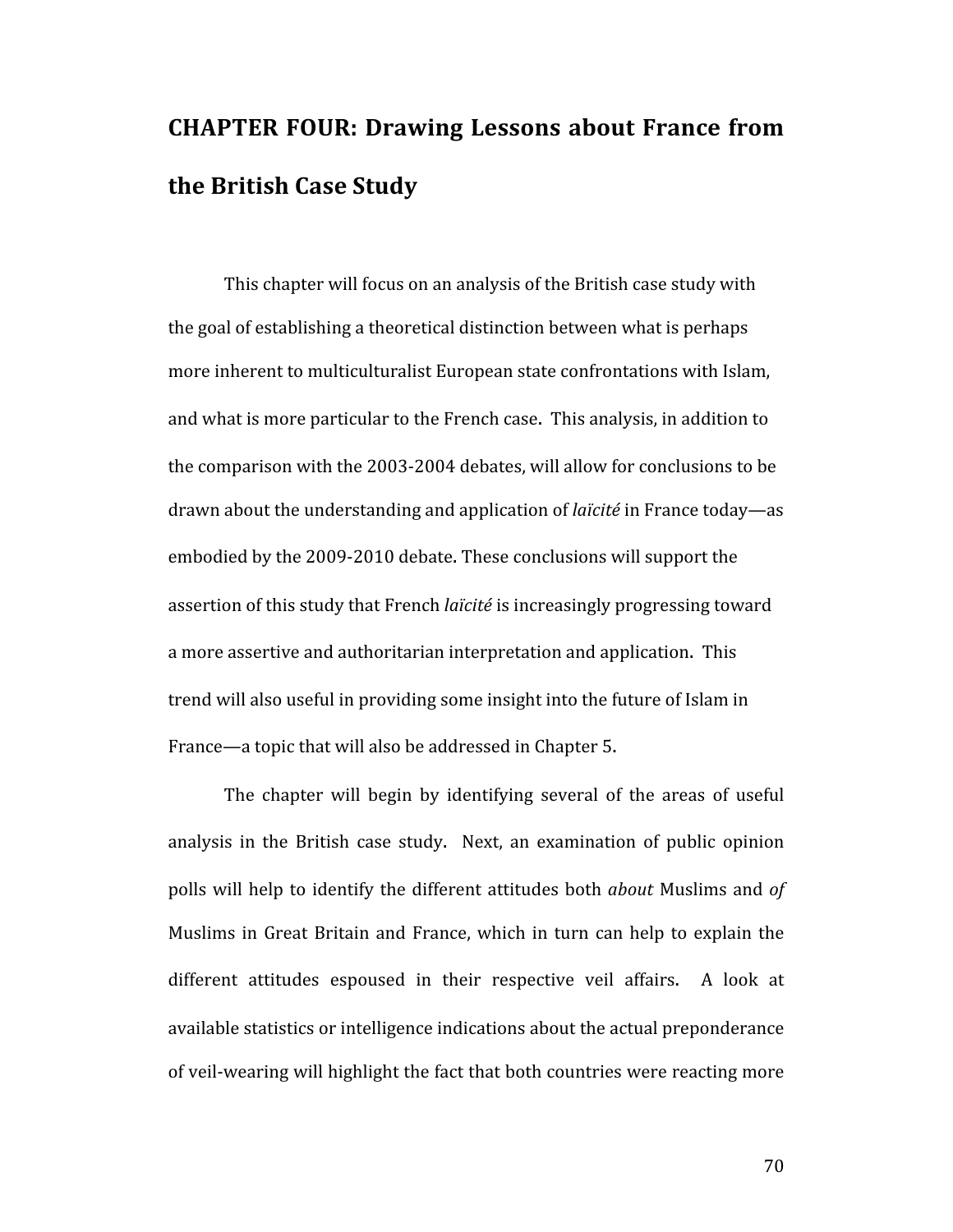to a trend than a numeric menace. This will have important implications for the different ways in which Great Britain and France both perceive and discuss the threat of the veil. Finally, the last part of the chapter will address the role of national and supranational legal‐judicial entities in the debates and their outcome. Not only opinion polls, but also the general reaction and chosen legal recourse of the French case suggest that French *laïcité* is substantially more assertive that British secularism. While not a groundbreaking revelation in and of itself, the comparison of the 2003‐2004 and 2009‐2010 French veil affairs shows a marked evolution in the understanding and application of *laïcité* within France herself. It is this finding that lies at the heart of this study, and will be discussed in detail in this chapter.

Ultimately, this chapter will demonstrate the trajectory of French *laïcité* using the analytical benchmarks of the 2003‐2004 and 2009‐2010 debates. Essentially, the evidence shows that one school of secularism is progressively dominating the other, but is ultimately limited by a stubborn attachment to the gender‐equality frame, which is progressively disappearing from the corpus of acceptable legal discourse for banning what would otherwise be protected as freedom of expression and/or freedom of religion across Europe. The *laïcité* typology of Ahmet Kuru and Caroline Fourest will be particularly helpful in demonstrating this trajectory. Lastly,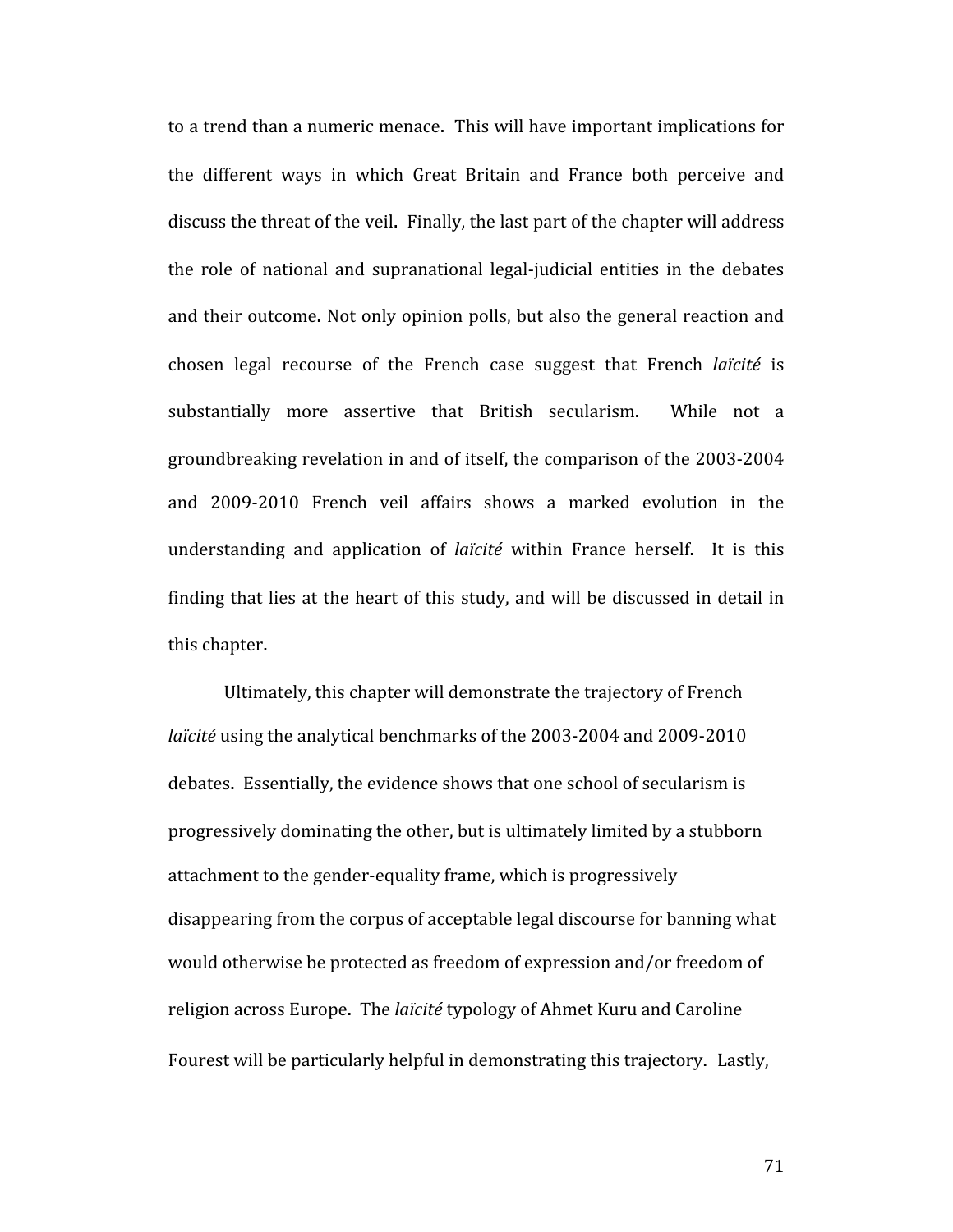the chapter will explore the legal challenges that France will face as it continues to pursue as large a ban of the full veil as possible.

#### **Areas of useful analysis**

In terms of the British case's similarities to the 2003‐2004 French debate, both scenarios involved schoolgirls wearing the veil, which in turn became the symbol of a larger discussion about religious expression in a given public domain (the school) and its relationship to the successes and/or failures of integration on the national level. Furthermore, the outcomes of both debates concerned only the public domain in question (the school), and did not at that point in time seek to extend any legal authority over the public space more generally.

In the 2009‐2010 French debate; however, the public domain in question was not limited to public schools. Rather, the focus was initially placed on a public sphere essentially defined as all shared, non‐residential areas of French society. While this was obviously not the case for the British example, the fact that the 2009‐2010 debate focused on the *voile intégral* in particular highlights the analytical value of the British case study, which focused on the *niqab*—a type of *voile intégral* according to the French distinction. One of the most interesting aspects of the 2006‐2007 British debate and subsequent decree by the Ministry of Education was the focus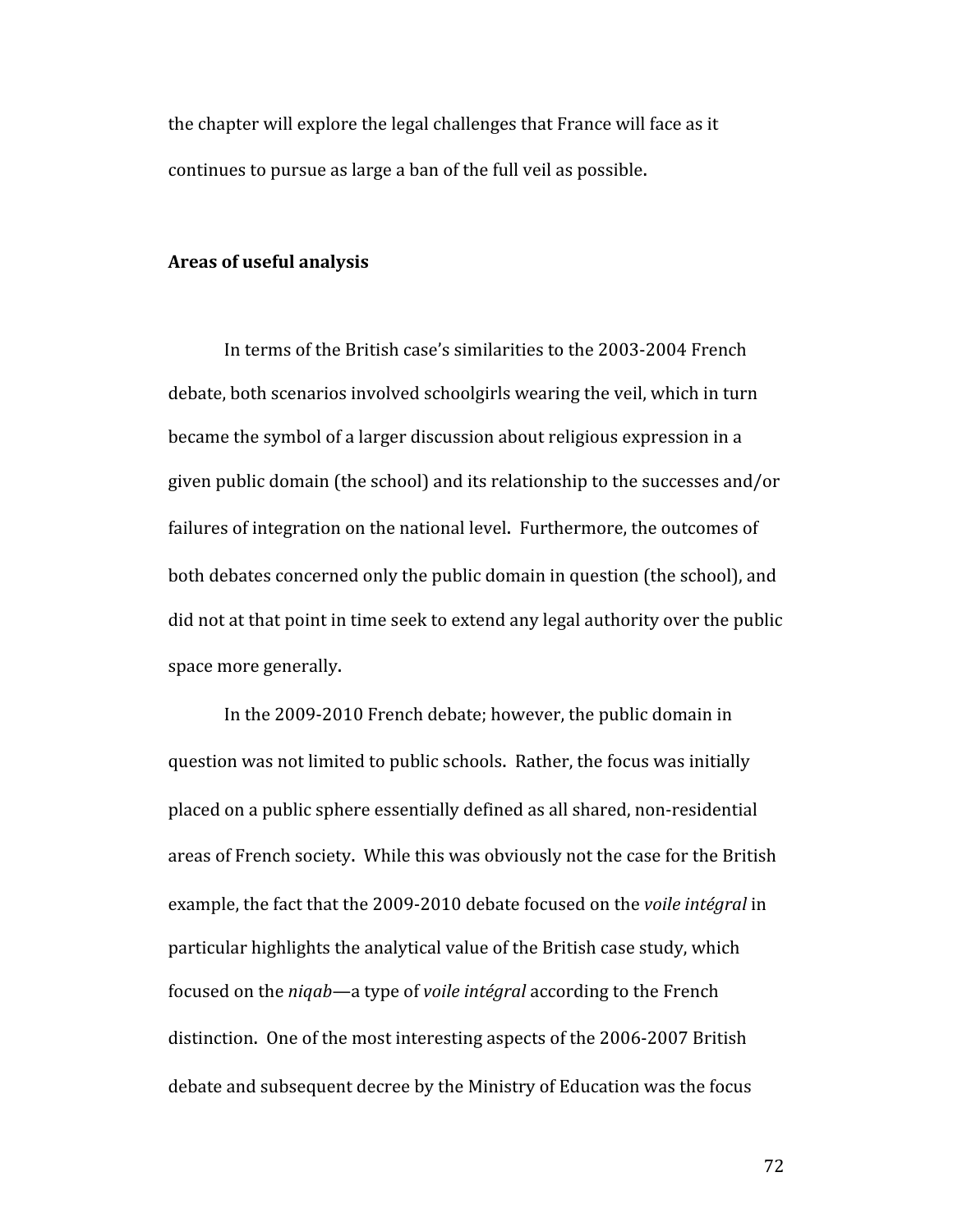placed upon the security dimensions of veils covering the face. This lens contrasts with the typical French focus on *laïcité* and gender equality that was present in both the 2003‐2004 and 2009‐2010 debates. The ideological differences in terms of civic/national identity between Britain and France likely contribute to the different framings of the issue of full veils, which will be discussed later in this chapter.

 The differences in the framing of the issue of the full veil between Great Britain and France also offer a useful comparison in terms of legal permissibility at the national and supranational levels. The role and/or consultation of legal bodies such as the European Court of Human Rights and the French *Conseil d'Etat* in determining the acceptability of headscarf bans also offers some insight into the differences in chosen frames in the UK and France.

# **A Comparison of Public Opinion**

A 2007 study on the views of British Muslims with respect to the veil highlights some of the underlying tensions of the debate as a whole in both Great Britain and, as other studies will show, in France. As Caldwell stresses, the positive correlation between youth and traditional views is overwhelmingly apparent in this survey—a fact which becomes particularly interesting given that the context of these veil debates were, until 2009,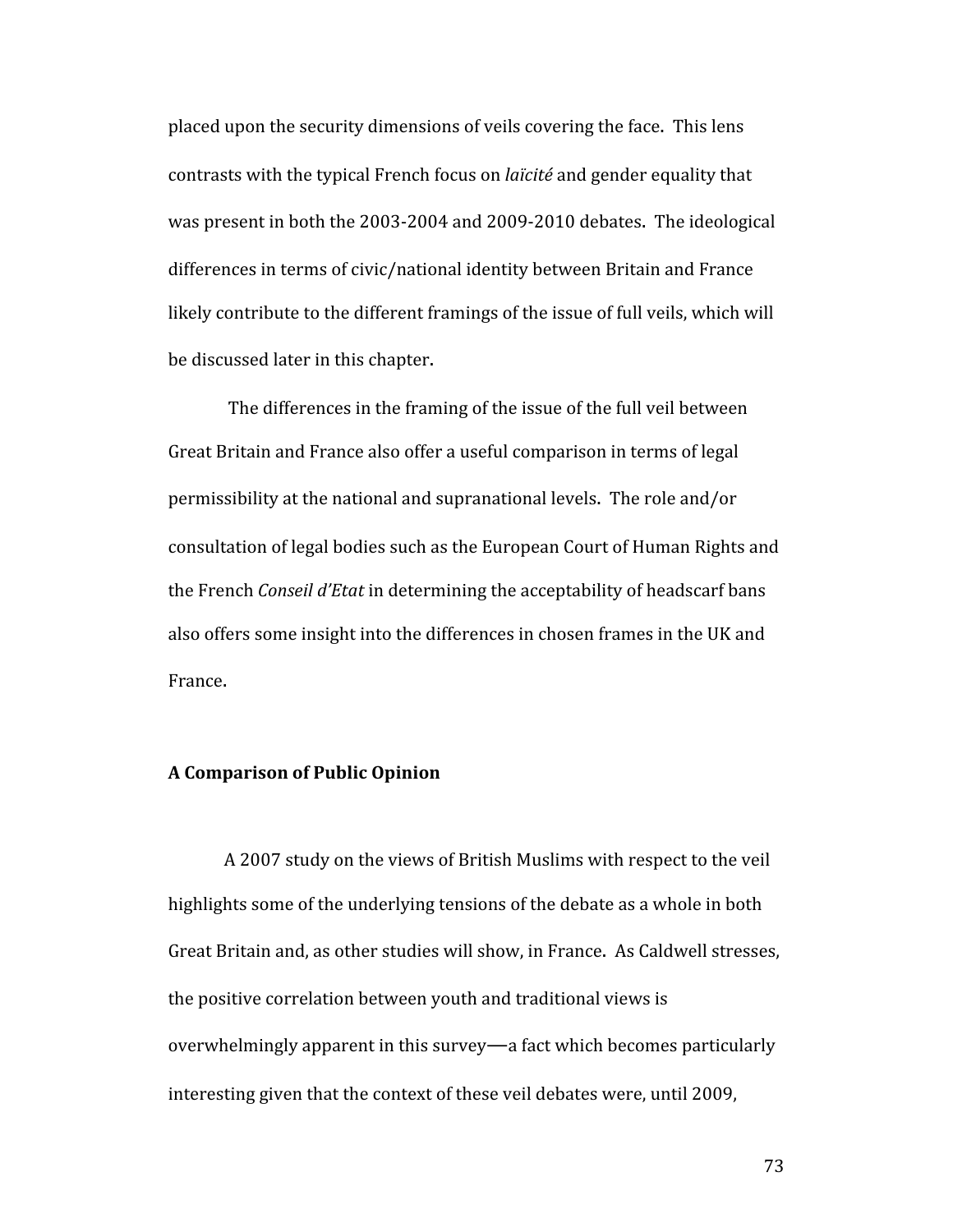focused exclusively on young school girls. Although many of the questions posed to the respondents indicated positive or neutral feelings towards British society or non‐Muslim Brits, the responses to questions concerning veils were more conclusive. While a number of the response patterns supported the authors' conclusion that the Muslim youths in Britain are more extreme than their parents, the expression of this trend in terms of the veil is of the greatest analytical relevance to this project.

The study found that 53% of Muslims in Britain would prefer that women wear the veil; however, this statistic broke down very differently depending on the age category in question. Only 28% of respondents older than 55 agreed with this statement, while 74% of those aged 18‐24 agreed.<sup>122</sup> These results, also expressed below in Figure 4-1, support a trend that the survey described as "a significant rise in Islamic fundamentalism amongst the younger generation."<sup>123</sup> Indeed, as the authors of this study asserted:

"Our research into the attitudes of Muslims in Britain showed that there is a growing religiosity amongst the younger generation of Muslims…[it] is not about following their parents' cultural tradition, but rather, their interest is religion is more politicized. There is a greater stress on asserting one's identity in the public space, for

<sup>122</sup> Munira Mizra, Abi Senthilkumaran, and Zein Ja'far, *Living apart together: British Muslims and the paradox of multiculturalism,* (London: Policy Exchange, 2007) 123 Ibid, 5.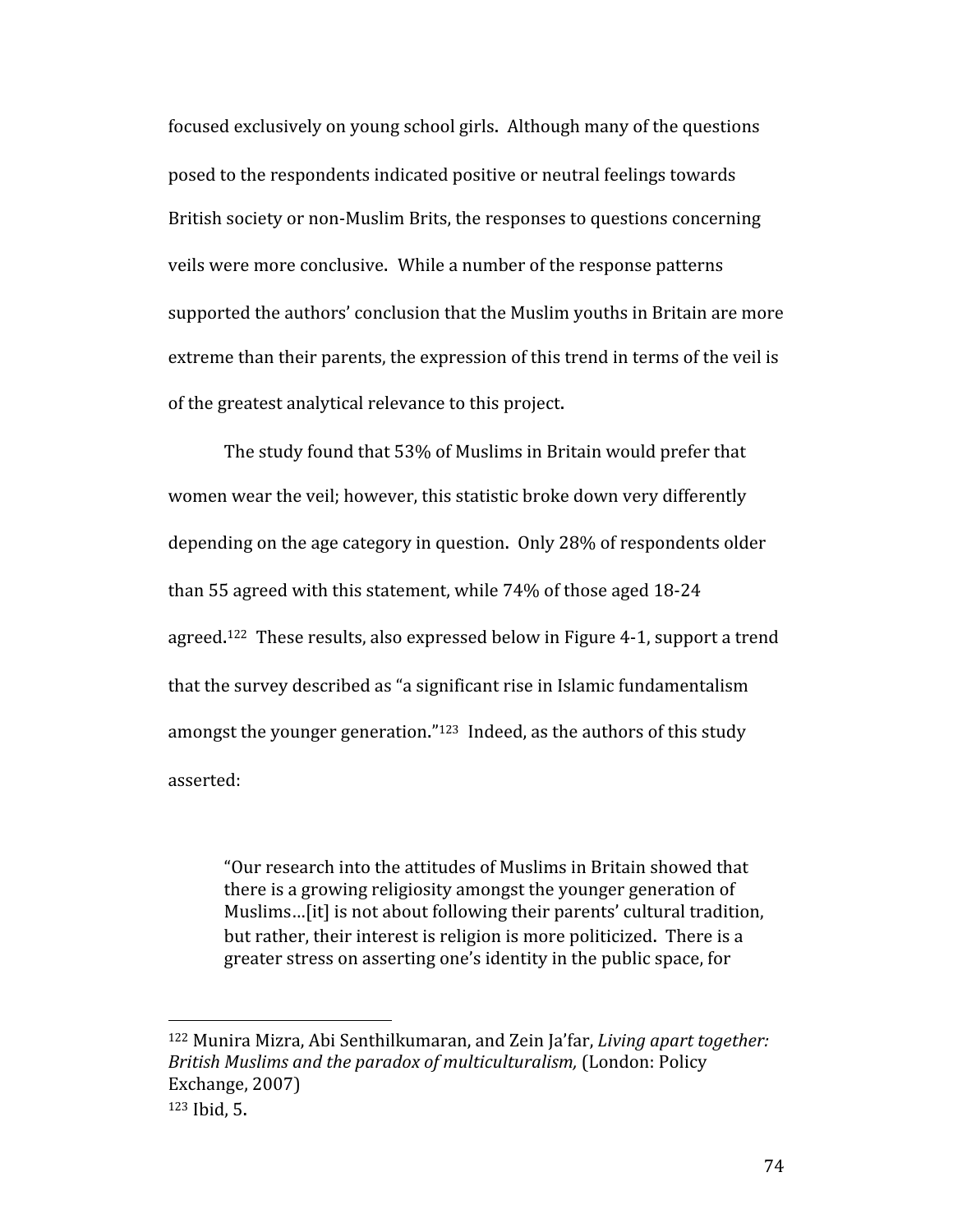example, by wearing the *hijab.*"124

While the relationship between the religiosity of younger generations of Muslims in Europe and politics is hardly a new concept, it is an important dimension of the debate to keep in mind. After all, the discussions and disagreements surrounding headscarf bans, court rulings, and other legislation are, at their root, *political* ones. In France in particular, the 2009‐ 2010 debate made repeated references to an alarming salafist trend growing among the youth in France, drawing a direct correlation between the *voile integral* and this extremist minority branch of Islam. This will be discussed in further detail later in the chapter in a broader treatment of the different framings of the veil issue in Great Britain and France, but raises interesting questions for the political ramifications of an alleged radical Islamist trend. More broadly, as second, third, and fourth generations of Muslims in both Great Britain and France grow into political maturity, the ways in which religious identity impacts political viewpoints will be crucial.

<sup>124</sup> Ibid.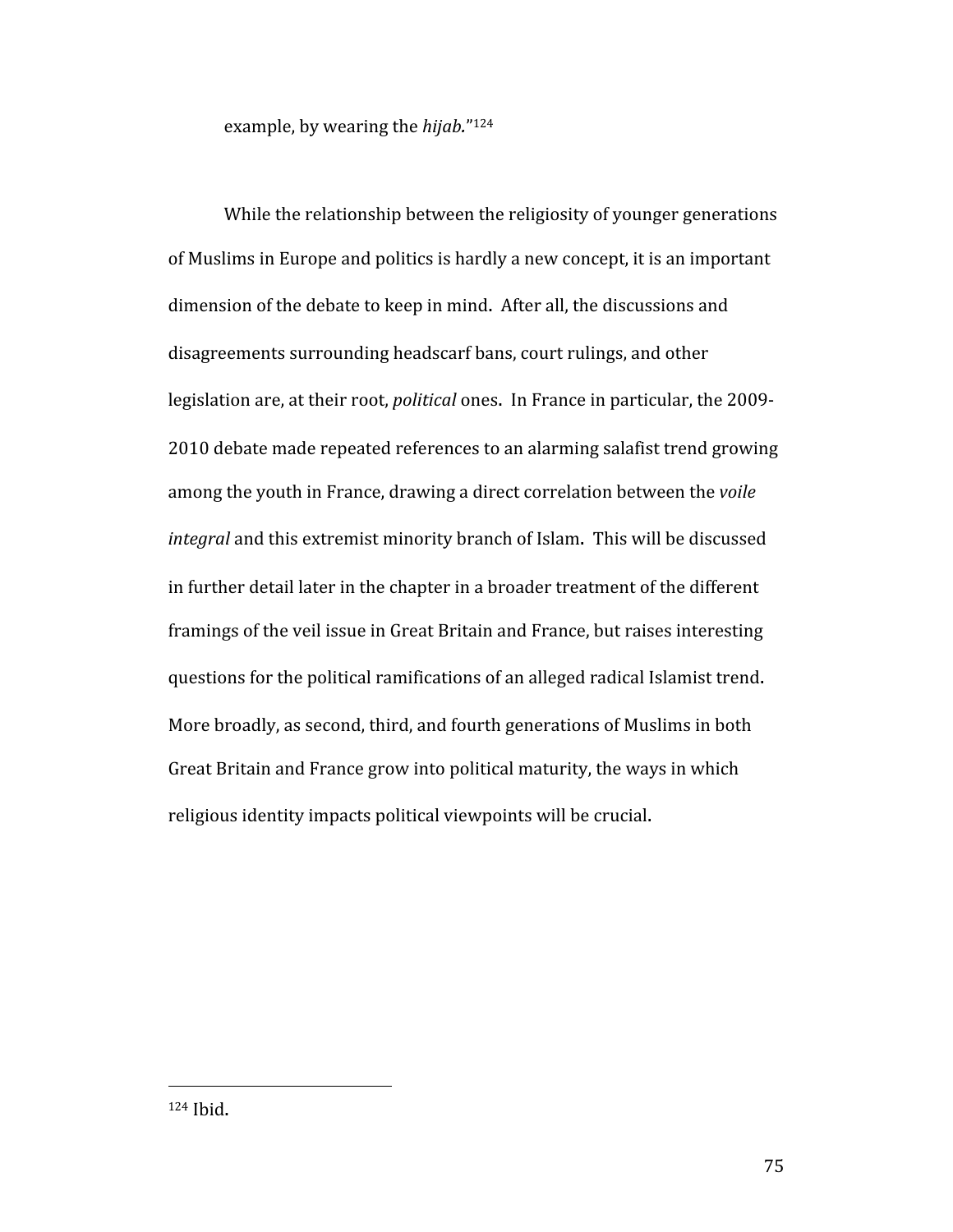| FIGURE 4-1: Policy Exchange Study (2007) <sup>125</sup> |  |  |  |
|---------------------------------------------------------|--|--|--|
|---------------------------------------------------------|--|--|--|

|                                       | <b>BRITISH</b>  | <b>BRITISH</b>  | <b>BRITISH</b>  |
|---------------------------------------|-----------------|-----------------|-----------------|
|                                       | <b>MUSLIMS:</b> | <b>MUSLIMS:</b> | <b>MUSLIMS:</b> |
|                                       | total           | older than 55   | ages 18-24      |
| Prefer that<br>women wear the<br>veil | 53%             | 28%             | 74%             |

The Pew Global Attitudes Project also conducted a couple of polls of particular interest and utility in understanding the differences and similarities between the French and British applications of *laïcité* and secularism in terms of headcoverings—one in the Spring of 2005; the other in the Spring of 2006. The 2005 poll found a significant difference in the opinions of the British and the French on the propriety of a scarf ban. While 62% of British respondents thought that banning scarves was a bad idea, in France 78% thought that it was a good idea.<sup>126</sup>

Perhaps not surprisingly, the study results concluded "views on the scarf ban were closely tied to overall attitudes toward Muslims, with those with negative views of Muslims far more inclined to embrace the ban than

 $125$  Ibid.

<sup>126</sup> Richard Morin and Juliana Menasce Horowitz, "Europeans Debate the Scarf and the Veil," *Pew Global Attitudes Project,* November 20, 2006, < http://pewresearch.org/pubs/95/europeans‐debate‐the‐scarf‐and‐the‐ veil>.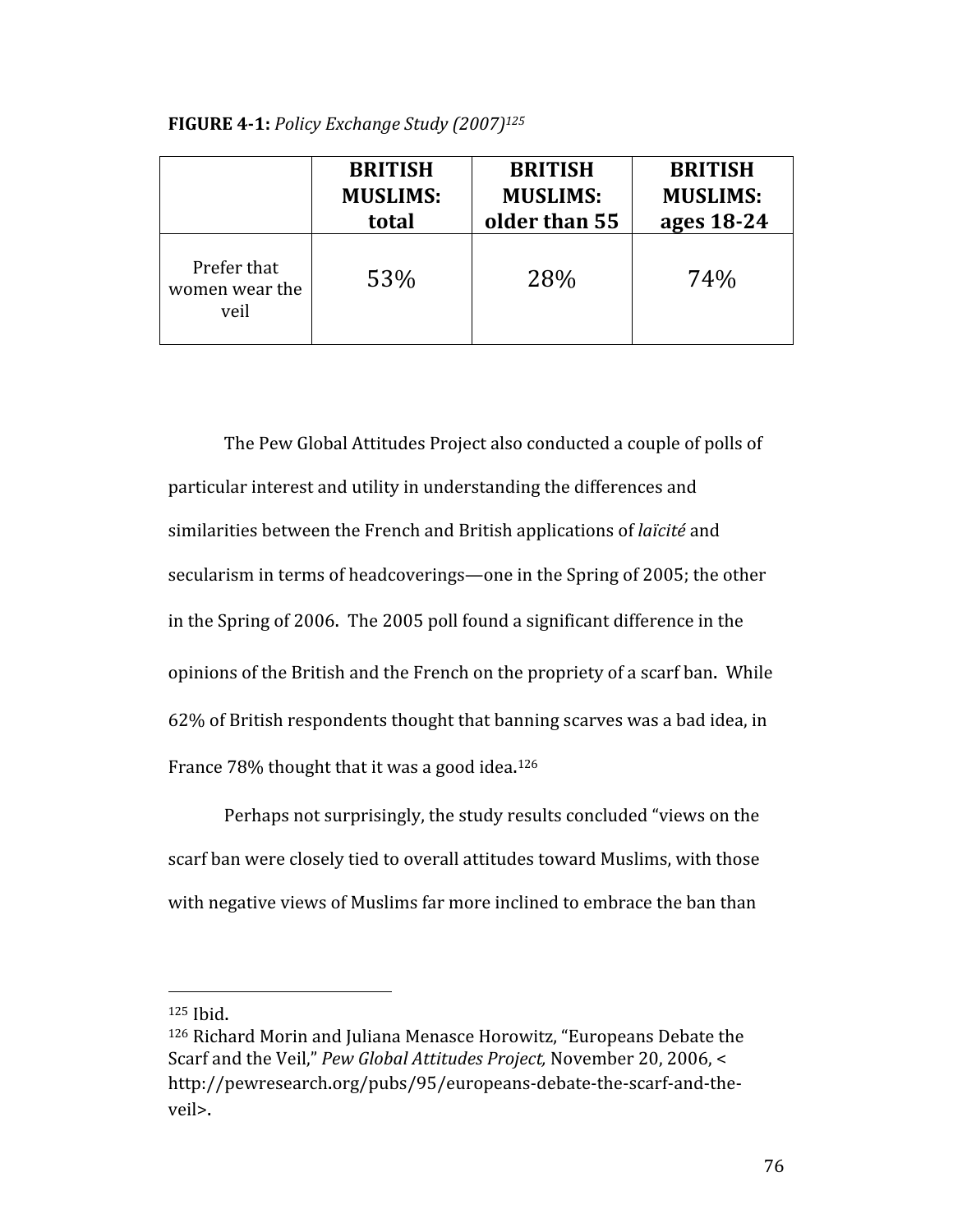those with more positive views."<sup>127</sup> As Figure 4-2 shows, in Great Britain the survey found that 55% of those with generally negative views of Muslims supported a scarf ban, versus only 23% of those with positive views.<sup>128</sup> In France; however, the support of a ban was high on both accounts: 74% of those with positive views and 86% of those with negative views in support of it. 129

**FIGURE 42:** *British and French Opinions on a Veil Ban (Pew Global Attitudes Project Survey: Spring 2005, 2006)130*

|                                                                         | <b>BRITISH</b><br><b>PARTICIPANTS</b> | <b>FRENCH</b><br><b>PARTICIPANTS</b> |
|-------------------------------------------------------------------------|---------------------------------------|--------------------------------------|
| Banning the veil is a<br>good idea                                      | 38%                                   | 78%                                  |
| Generally negative<br>opinions of Muslims<br><b>AND</b> support the ban | 55%                                   | 86%                                  |
| Generally positive<br>opinions of Muslims<br><b>AND</b> support the ban | 23%                                   | 74%                                  |

These responses illustrate yet another dimension of difference between the British and French scenarios: the differing viewpoints on legal

<sup>127</sup> Ibid.

<sup>128</sup> Ibid.

<sup>129</sup> Ibid.

<sup>130</sup> Ibid.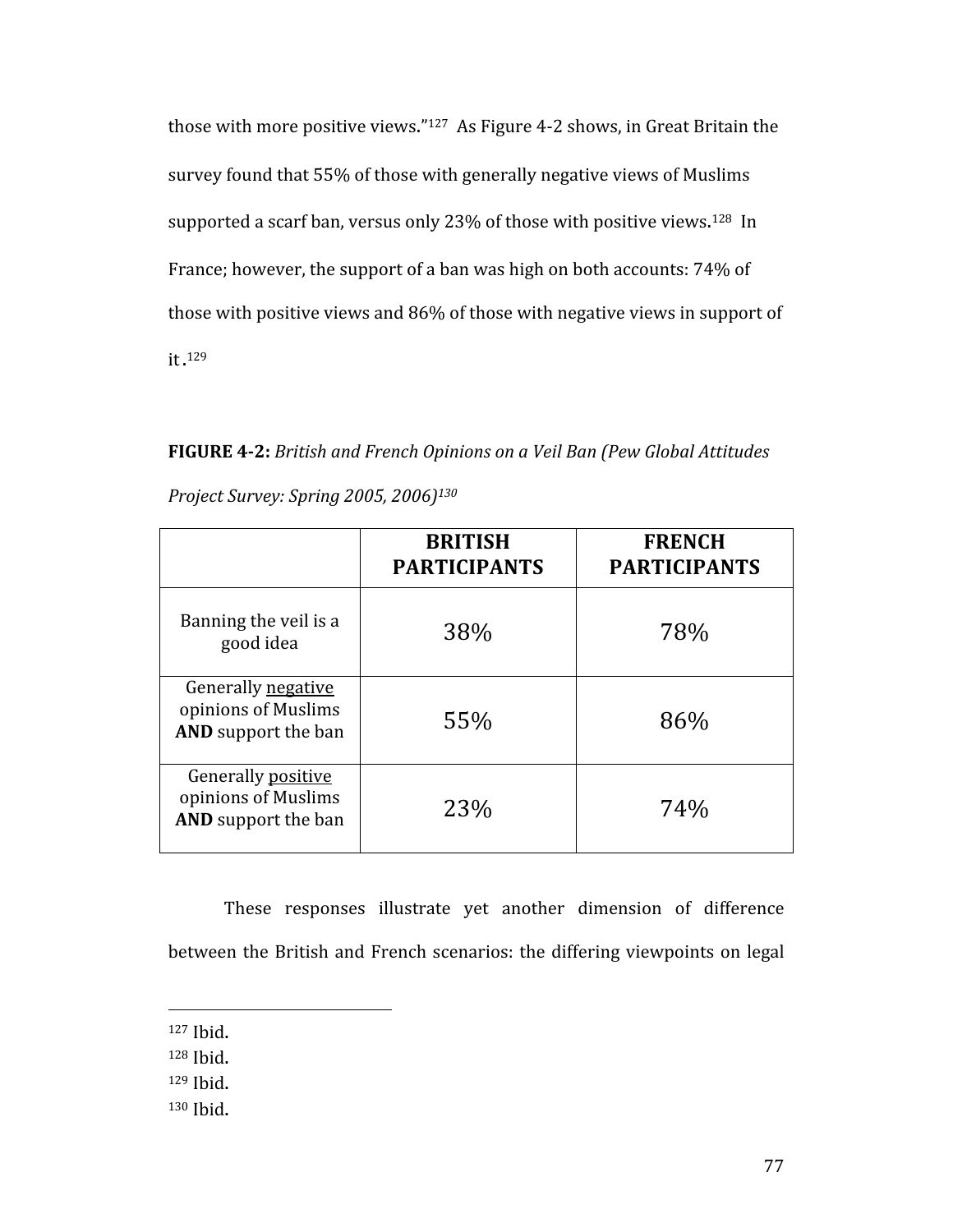recourse in matters of religious expression. Of course, the particularities of the French legal tradition, which were discussed or referenced in several of the previous chapters, probably have some influence over the French survey participants' willingness to support a proposed veil ban. That said, the divergence in support of the ban between British and French respondents even when general opinions of Muslims are accounted for—is nonetheless substantial. The French fondness for legal resolutions to perceived or actual social problems, while a contributing factor, is not sufficient to explain these statistical discrepancies. This begs the question: why are the French particularly threatened by the full veil?

#### **Who's actually wearing the veil?**

Given the strong response on the part of the French, one might assume that the phenomenon of veil‐wearing would be significantly higher in France than in Great Britain. However, a 2006 Pew Global Attitudes Project poll that sought to identify the opinions of Muslims in Great Britain, France, Germany, and Spain found very different realities. In Great Britain, 53% of Muslims admitted to covering their heads either daily or "almost" daily: compared with 13% of French Muslims. In fact, 73% of French Muslims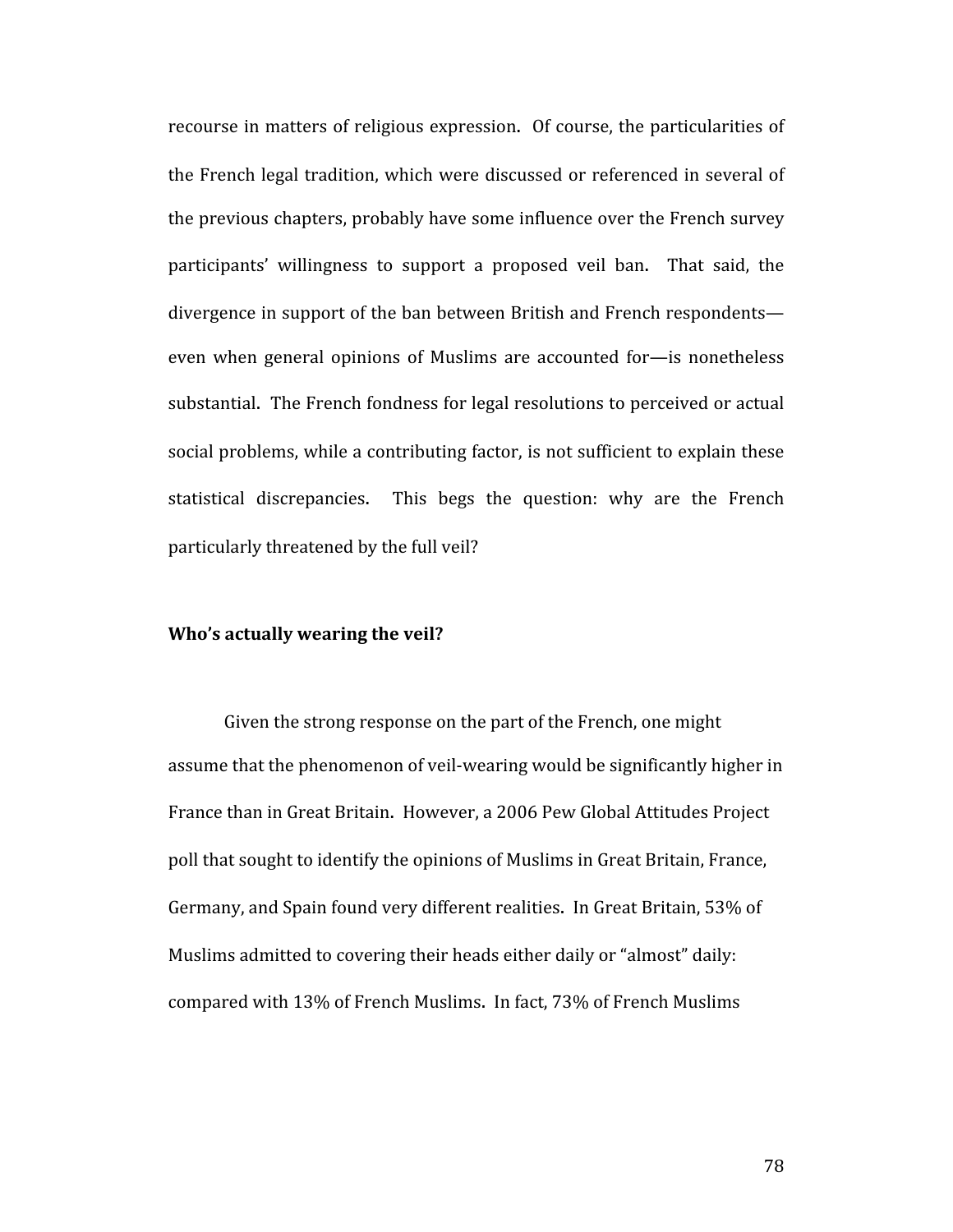claimed to "never" wear a head covering.<sup>131</sup> As Figure 4-3 illustrates, Great Britain ranked highest among the countries polled in terms of daily veil‐ wearing—ahead of Spain and Germany, in addition to being a full 40% ahead of France.

**FIGURE 43:** *Percent of Muslim Women Who Wear Headscarves Every day (Pew Global Atttitudes Project Survey conducted April 4May 4 2006)132*



This survey highlights another important reality of the British and French debates—the fact that the response is not necessarily predicated on the actual prevalence of veil‐wearing. This suggests that the British and

131 Ibid.

<sup>132</sup> Ibid.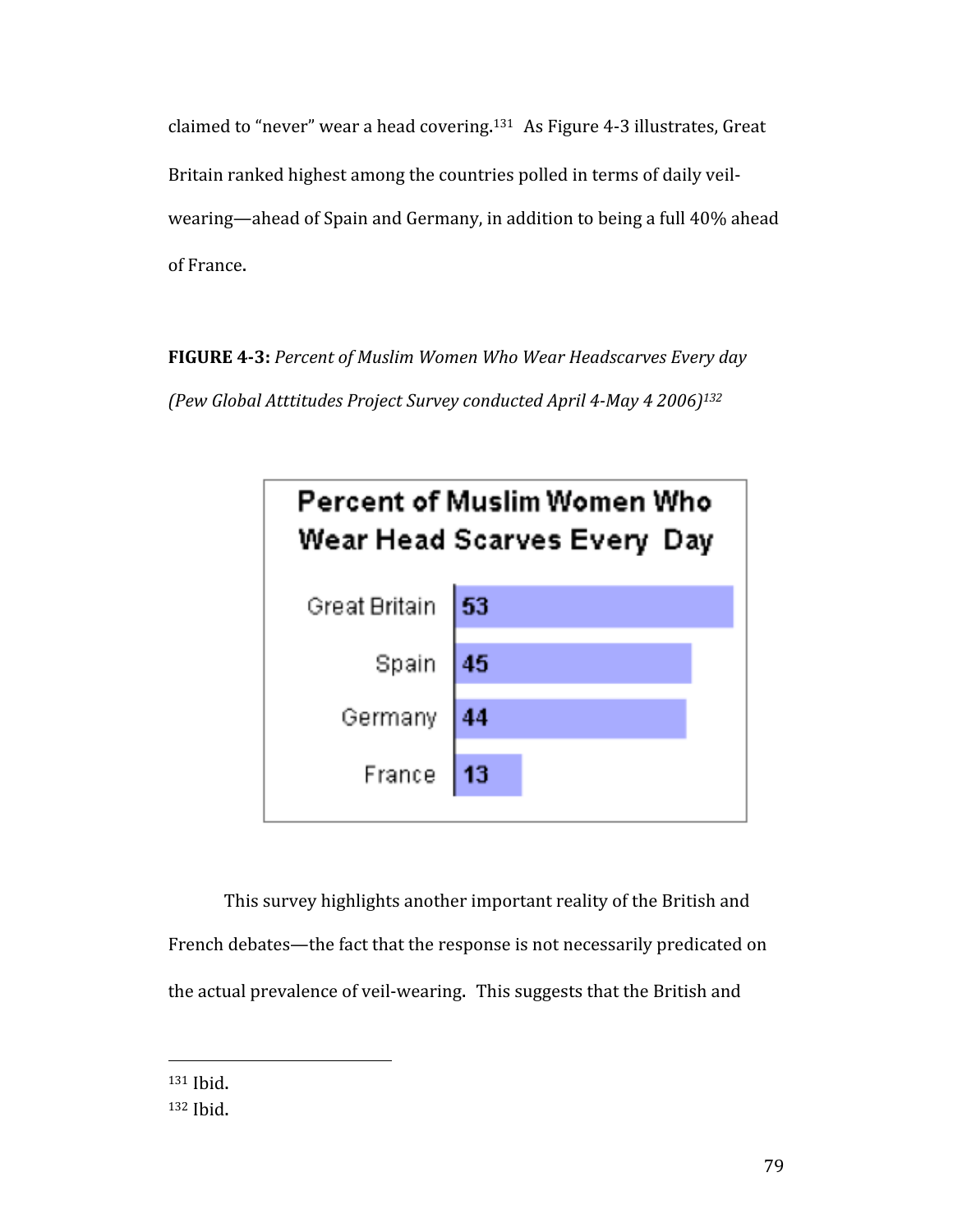French were instead responding to a perceived trend, and attaching significance to said trend. Both the British debate and the 2009‐2010 French debate implied a correlation between the preponderance of women wearing the full veil and growing fundamentalism within their respective Muslim community. Also, both debates suspected external pressures were responsible for the increase—pressures stemming from male members of the family, the religious community, or even their "Islamic culture" more generally. Both debates used examples of Muslim women suspected or proved of being intimidated or "influenced" into wearing the veil to undermine the connection between the veil and the freedom of expression of personal choice.

In the 2009‐2010 debates on the full veil in France, there was a good amount of disagreement about the actual preponderance of Muslim women wearing the full veil. In late July of 2009, as the French debate was gearing up, *Le Monde* reported the figures generated by the intelligence services of the French police, which concluded that the phenomenon was "extremely marginal," and estimated the number of women in France wearing the full veil at a meager 367—which, given an estimated Muslim population of 5 million, is indeed extremely marginal. 133 Some of those involved in the parliamentary fact‐finding mission, already underway when these figures

<sup>133 &</sup>quot;Burqa: 'Une loi, ce serait un gros pilon pour écraser une mouche,'" *Liberation,* July 30, 2009, < http://www.liberation.fr/societe/0101582770‐ burqa‐legiferer‐ce‐serait‐sortir‐un‐gros‐pilon‐pour‐ecraser‐une‐mouche>.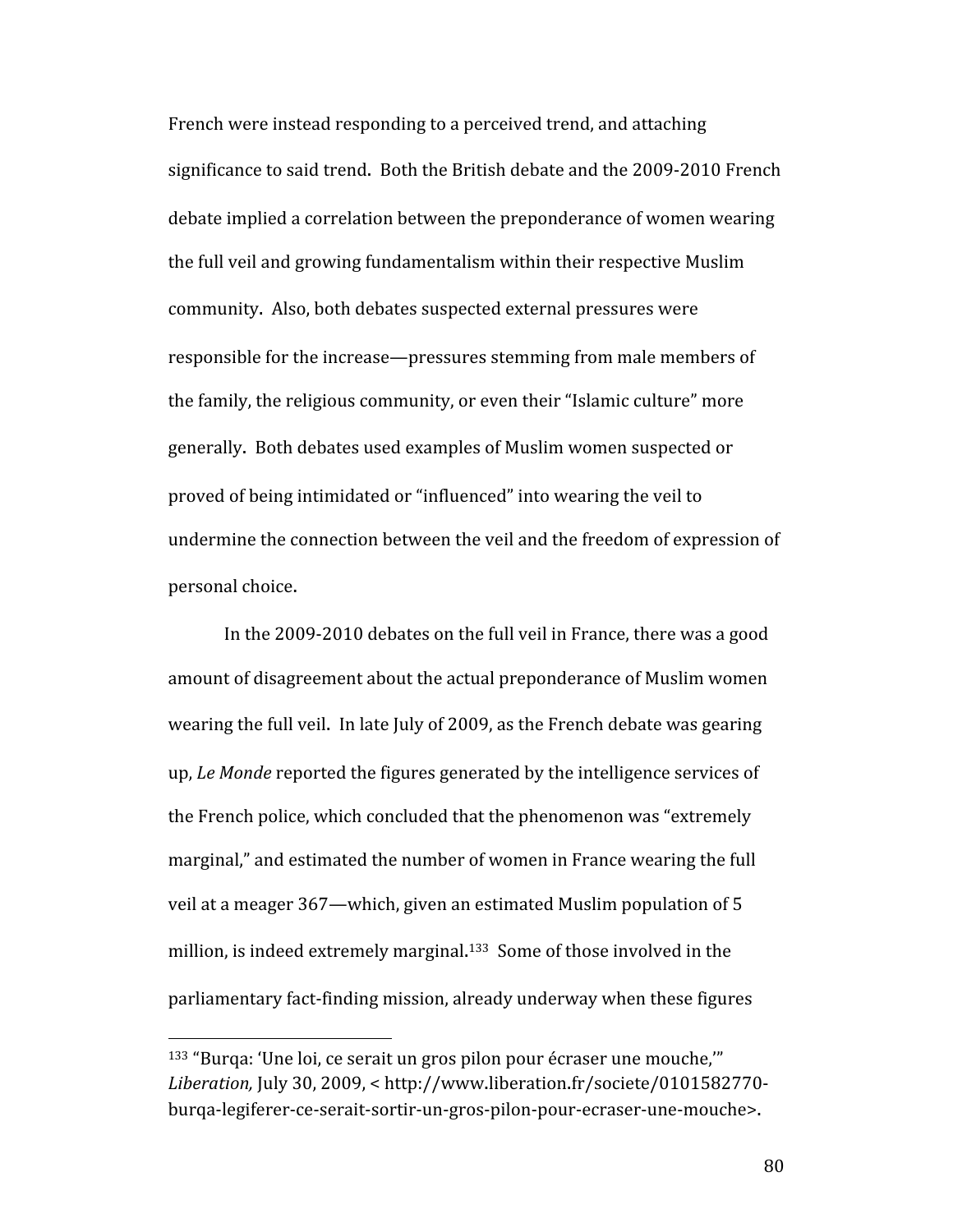were released, voiced their doubts as to the accuracy of the findings. Perhaps the most vocal critic, André Gerin, called the figure "totally preposterous."134

In early September of 2009, *Le Figaro* published a revised estimation somewhere in the neighborhood of 2,000 women, citing a confidential report on Islam by the Ministry of the Interior.<sup>135</sup> Gerin again esteemed this figure "more reasonable but still underestimated."<sup>136</sup> Of course, there are clear political motivations behind any commentary of these figures—and Gerin was never shy about his own position on the *voile intégral.* It remains unclear where the true number actually lies, notably because of the regulations surrounding the gathering of ethnic or religious statistics in France: it has been illegal since 1978, and out of practice since the late 19th century. 137 The truth is probably somewhere between the two extremes.

For Great Britain as well, an estimate of the actual number of women wearing the *burqa* or *niqab* is nearly impossible: sufficed to say that "the number of women wearing the niqab has increased in the past several years"

<sup>134 &</sup>quot;Cécilia Gabizon, "Deux mille femmes portent la burqa en France," *Le Figaro,* September 9, 2009, < http://www.lefigaro.fr/actualite‐ france/2009/09/09/01016‐20090909ARTFIG00040‐deux‐mille‐femmes‐ portent‐la‐burqa‐en‐france‐.php>. 135 Ibid.

<sup>136</sup> "*…plus raisonnable mais toujours sousestimée,"* translated from ibid. 137 Laurence and Vaisse, 17.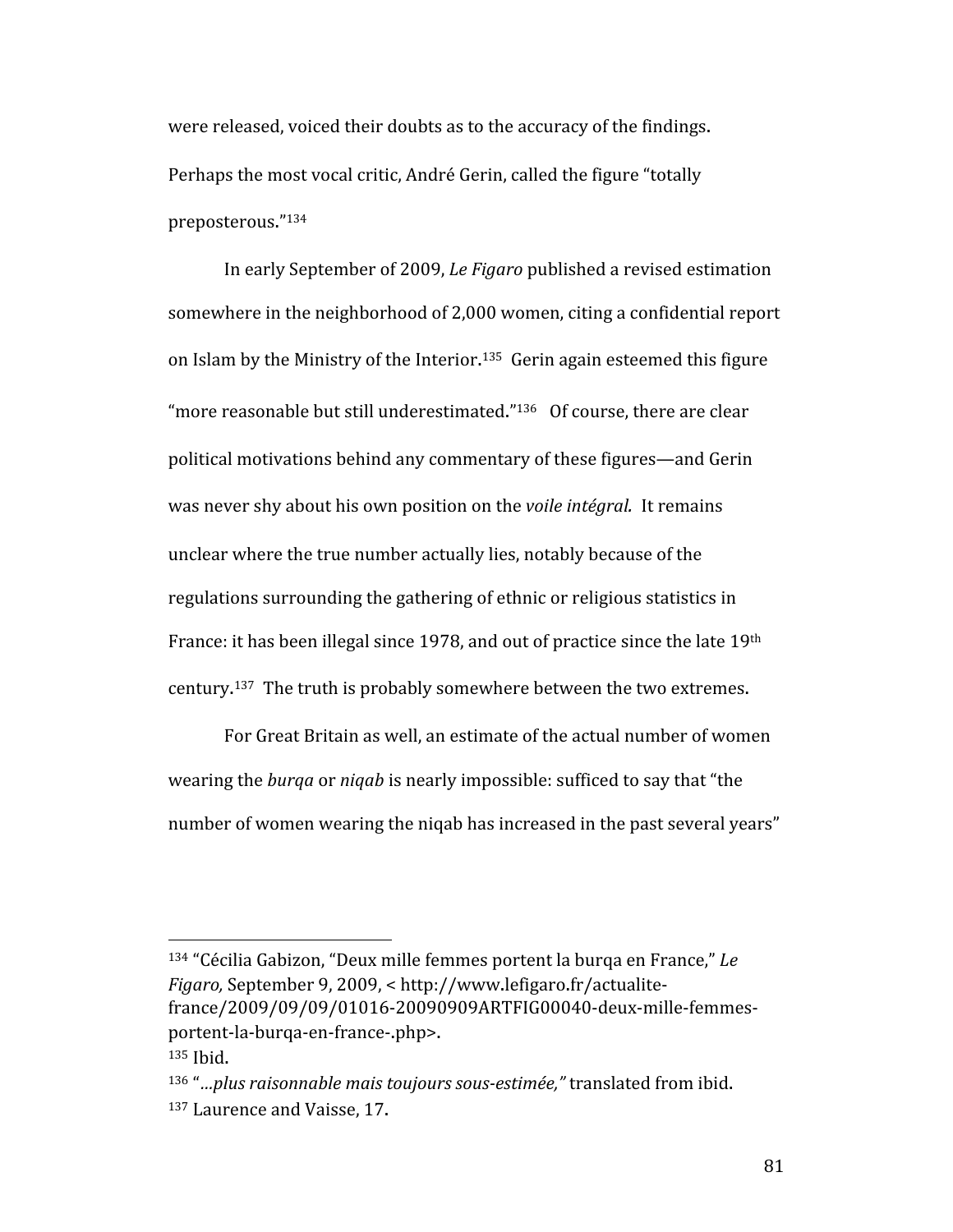from a very small percentage to a slightly less small one.<sup>138</sup> But again, as Gerin and other supporters of bans in both Great Britain and France have reiterated, the problem lies not with the actual number, but rather with the trend. Quoted in *Le Figaro*, Gerin has labeled this tendency as a "rise of fundamentalism in the last 15 years."139 It is remarks like this—in the British as well as the French cases—that demonstrate the different significances that are attached to the veil, which the next section will explore more in depth.

### **The alleged meanings behind the veil**

Gerin's comment at the end of the previous section explicitly draws a link between the rise in women wearing the full veil to a corresponding rise in fundamentalism in France. This is a connection that many on both sides of the English Channel have not been hesitant to make. The more interesting dimension of this alleged correlation is ways in which Great Britain and France each identify how this "fundamentalism" translates to a threat to the state and society. These understandings will in turn shed light on the ways in which the two nations frame the problem as a whole.

<sup>138</sup> Jane Perlez, "Muslims' Veils Test Limits of Britain's Tolerance," *The New York Times,* June 22, 2007, <http://www.nytimes.com/2007/06/22 /world/Europe/22veil.html?pagewanted=1&\_r=1>.

<sup>139 &</sup>quot;…*la montée de l'intégrisme depuis quinze ans,*" translated from Gabizon, "Deux mille femmes…"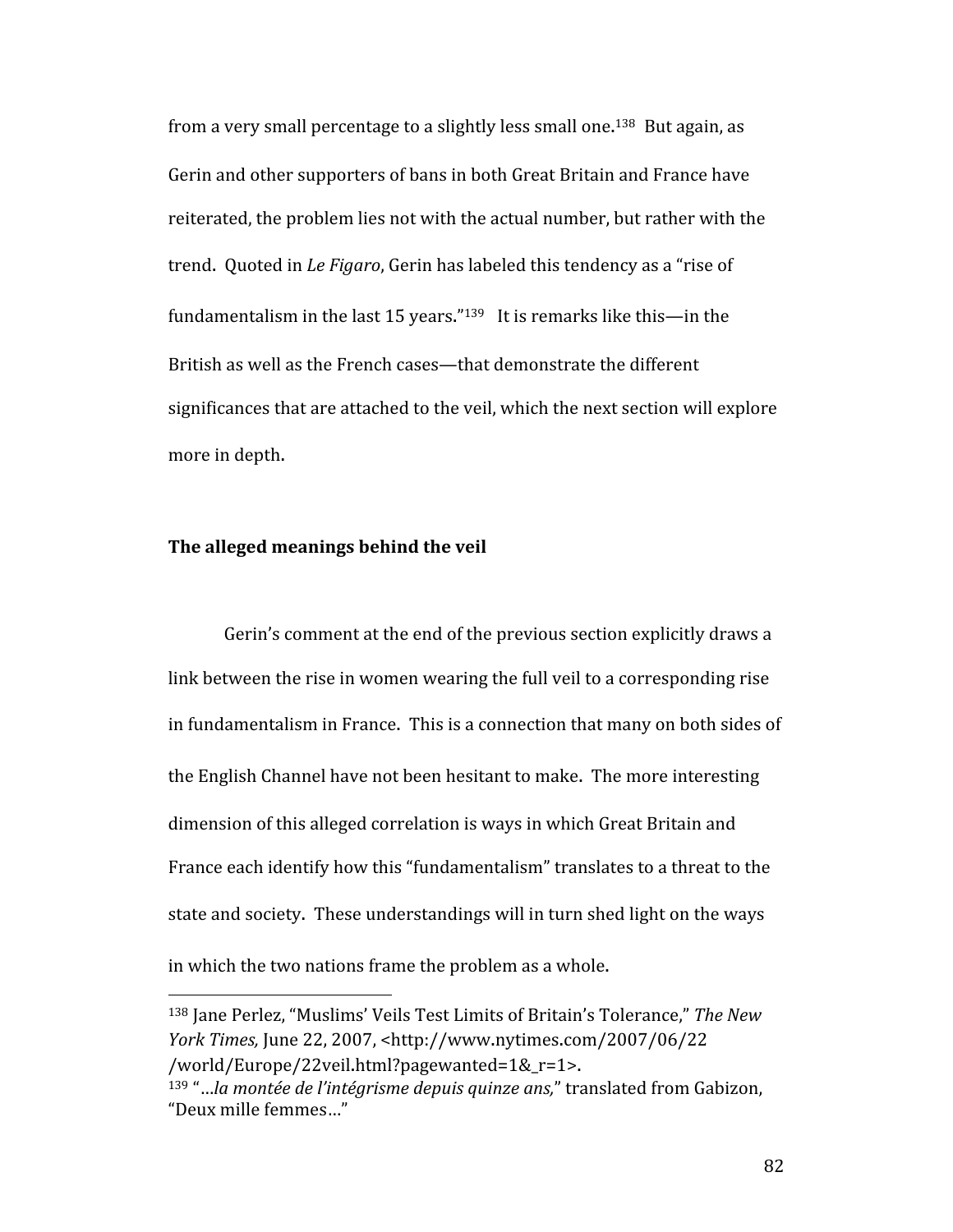Both the British and French debates centered on how the veil represented the failures of integration and a sign heralding the much‐feared *repli communautaire*. As recently as January of 2010, MEP Nigel Farage, former head of the UK Independence Party and adamant proponent of a *burqa* ban in Great Britain, explained that the veil is a "symbol of an increasingly divided Britain…[where] the real worry is that we are heading towards a situation where many of our cities are ghettoized and there is even talk about Sharia law becoming part of British culture."140 This response echoes the fears of the French, to whom separate communities signal the death of healthy republicanism.

Aside from the overarching connections drawn between full veils and the breakdown of a coherent national society, many point to more concrete, identifiable problems related to increased veiling. In an article in *Le Figaro,* Mohamed Abdi—special advisor to Secretary of State for Urban Polices, former president of the feminist movement *Ni Putes, Ni Soumises*, and supporter of a *burqa* ban, Fadela Amara—mentioned the cases of headscarves in Belgium, the Netherlands, and England as a cautionary tale for France. He explains that they also initially judged the prevalence of veil‐ wearing in their societies as a "marginal phenomenon," implying that they now have widespread problems associated with headscarves, ranging from violence against women to racism to fundamentalism—the not‐so‐subtle

<sup>140 &</sup>quot;UKIP chief Nigel Farage calls for burka ban," *BBC News,* January 17, 2010, < http://news.bbc.co.uk/2/hi/8464124.stm>.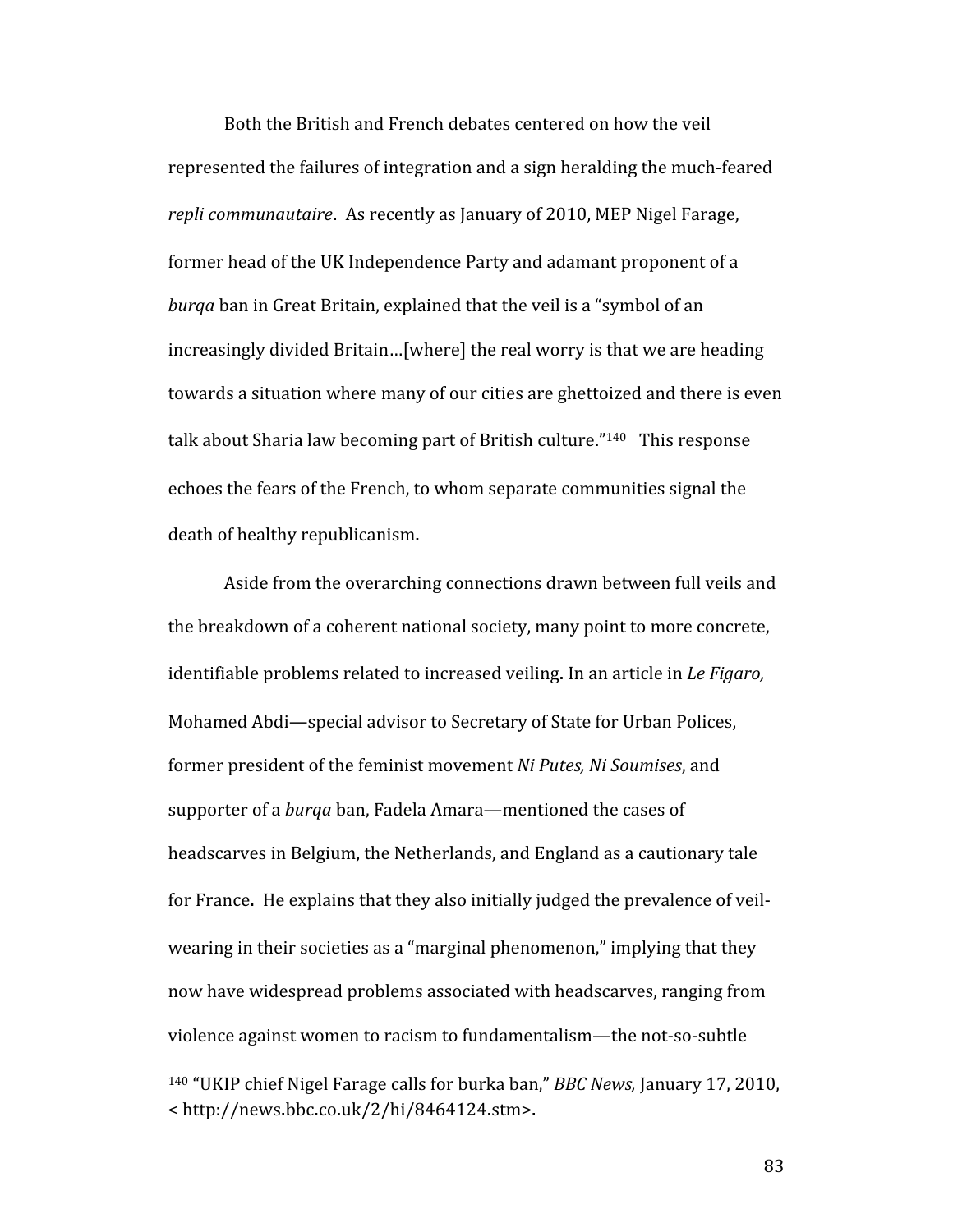implication being that France should curb this progression now with a ban. 141

The implied relationship between veiling and a whole host of social ills is representative of both the British and French debates. Caldwell, when speaking of the 2003‐2004 headscarf affair, wrote that the veil was made "at least in European eyes, a symbol not just of Muslim identity but also of truculent Islamism."142 As Bowen also explains, by linking Islam—as personified by the veil—to these social and economic problems, banning the veil becomes the next logical step towards eradicating said problems. Bowen writes:

"…most of the testimony turned on problems of the poor suburbs: violence against women, challenges to authority in the schools, poverty, and, central to most of the testimony, the voile….In its very choice of persons to hear and questions to pose, the commissioners suggested…a set of causal inks among the voile, Islam, violence against women, and a breakdown of order in schools."143

While Bowen was speaking specifically of the Stasi Commission testimony, this logic held true during the 2009‐2010 debates as well. In particular, the gender‐equality frame upon which the French commissions' justification for a law would ultimately rely reinforced the assumed

<sup>141 &</sup>quot;…*phénomène marginal,"* translated from ibid.

<sup>142</sup> Caldwell, 233.

<sup>143</sup> Bowen, *Headscarves,* 115‐116.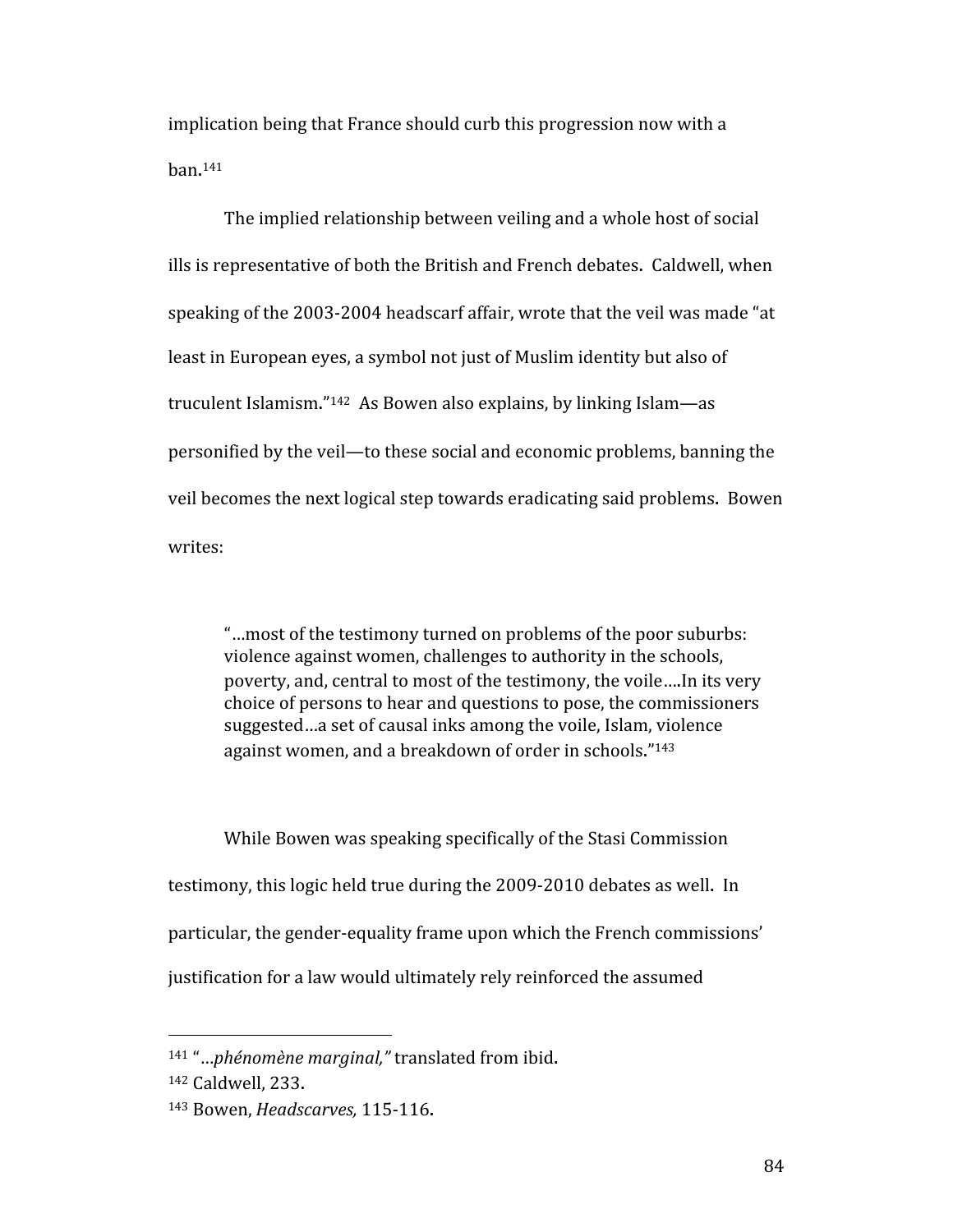correlation between the veil and violence against women, the inferiority of women in Islam, intimidation by males in the community or family, and what Caldwell terms as a broader "danger to…Europe's feminist order."144

#### **Framing the issue**

The meanings given to the veil in both Britain and France have contributed to the ways in which the "problem" of the veil has been framed in political as well as legal discourse. Establishing the frameworks for the British and French veil affairs will provide for an identification of any patterns in framing between the 2003‐2004 and 2009‐2010 French debates. Based on the changes to the French framing of the veil issue between these two affairs, with the analytical help of the British case study, conclusions can be drawn about the trajectory of French *laïcité* with respect to headscarves.

The British veil decision was largely argued in terms of security and logistics; whereas the French veil commissions' recommendations and legal outcome(s) were framed as a human rights issue related to the constitutionally enshrined principle of republican *laïcité*. Although the gender equality discourse also was present at times in the British veil affair, the decree by the Ministry of Education only permitted schools to forbid the

<sup>144</sup> Caldwell, 234.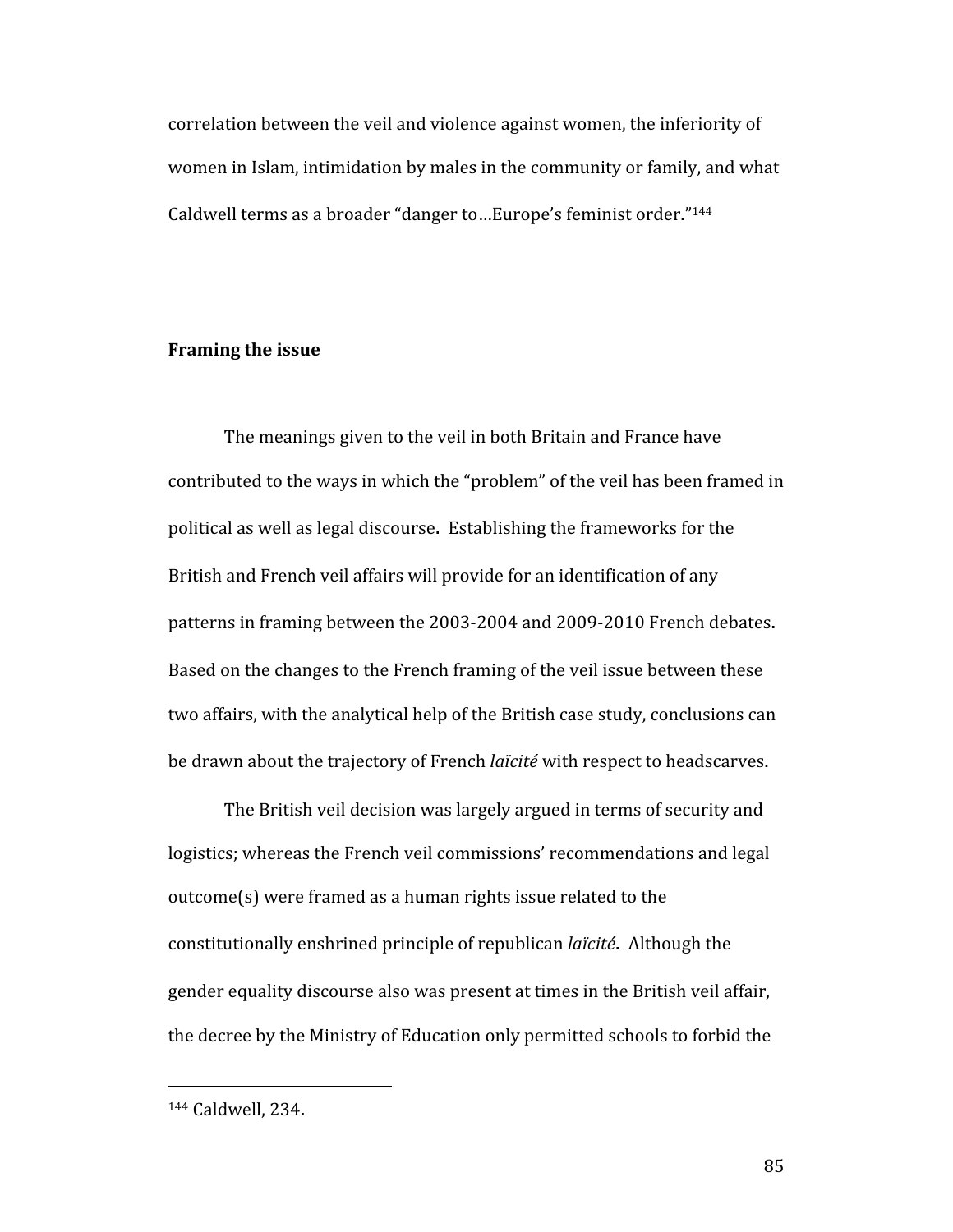veil when the security, safety, or education of students were at risk. Larger in size and scope, the published reports and recommendations of the Stasi Commission in December of 2003 and the Gerin Commission in January of 2010 highlight the gender equality‐based arguments and framing of both the issue of the *foulard* and of the *voile intégral.* As was mentioned before, both the British and French veil affairs have a strong tendency to link larger social issues within the Muslim communities with the symbol of the veil. Where they differ; however, is the framework that is given to justify the measures taken against this perceived societal threat.

The texts of both the Stasi Commission and the Gerin Commission give more insight into this implied link, particularly as it corresponds to gender. The Stasi report states: "the first victims of the degradation of the social situation are women."145 This section of the report, entitled *Threats to individual liberties,* continues on to suggest that people force these young girls to wear items that are "covering and asexualized," outlining a direct link between the veil and a "resurgence of sexism" expressed through "various pressures and through verbal, psychological, or physical violence" by which young girls are victimized.<sup>146</sup> Furthermore, the report transitions into an enumeration of other forms of violence to which young Muslim girls are

<sup>145</sup> *"…les premières victimes de la dégradation de la situation sociale sont les femmes,"* translated from the Stasi Commission report, 46. <sup>146</sup> *"Des menaces sur les libertés individuelles…une résurgence du sexisme…diverses pression et par des violences verbales, psychologiques, ou physiques…courantes et asexuées,"* translated from ibid.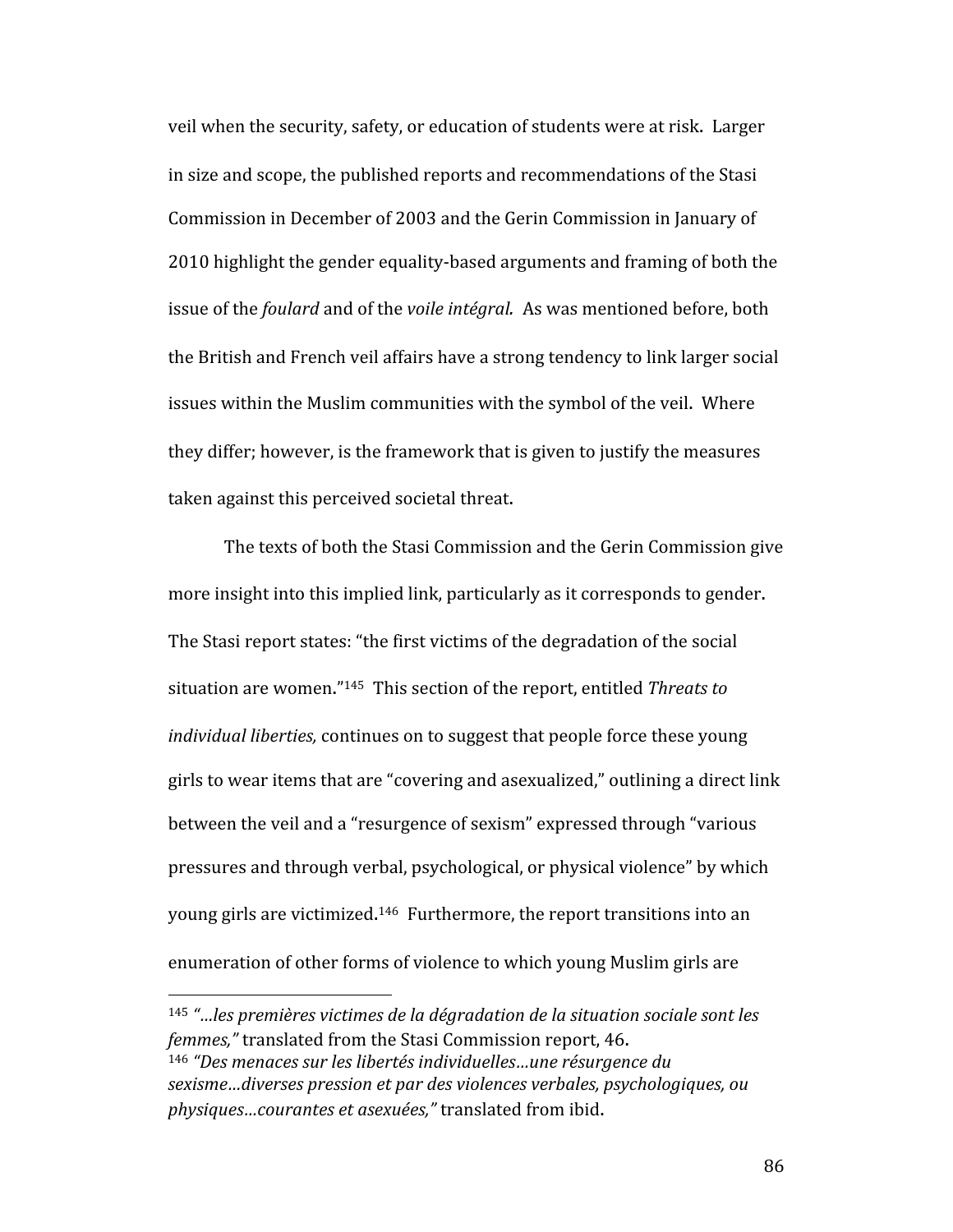allegedly subject, including sexual mutilation, polygamy, and forced marriages—again elaborating upon the alleged link between the problem of the veil and these types of violence.<sup>147</sup>

Likewise, the Gerin Commission's recommendations were worded in terms of gender equality and human rights—though arguably to an even greater degree. Unlike the Stasi Commission whose recommendations targeted religious symbols as a whole, the Gerin Commission's recommendations were aimed at a specifically *female* religious symbol thereby adding to the already present gender equality rhetoric. An examination of the Commission's proposals reveals a strongly gender equality oriented rhetoric. Mentions of "violence against women," "discrimination," "psychological violence," "assault on the dignity of the person," and "equality" all demonstrate the heavy focus on the gender equality framing under the Gerin Commission.

The Stasi Commission also addresses the religious‐political question in a subsection of this part of the report, focusing on racist and xenophobic threats to Muslims. However, the commission stops short of actually suggesting that these racist attacks help spur religious and political extremism. Rather, it states that assumptions of "politico-religious" radicalism" stem from the incorrect conflation of Islam with fundamentalism. In what is arguably an attempt to protect itself from accusations of

<sup>147</sup> Ibid., 47.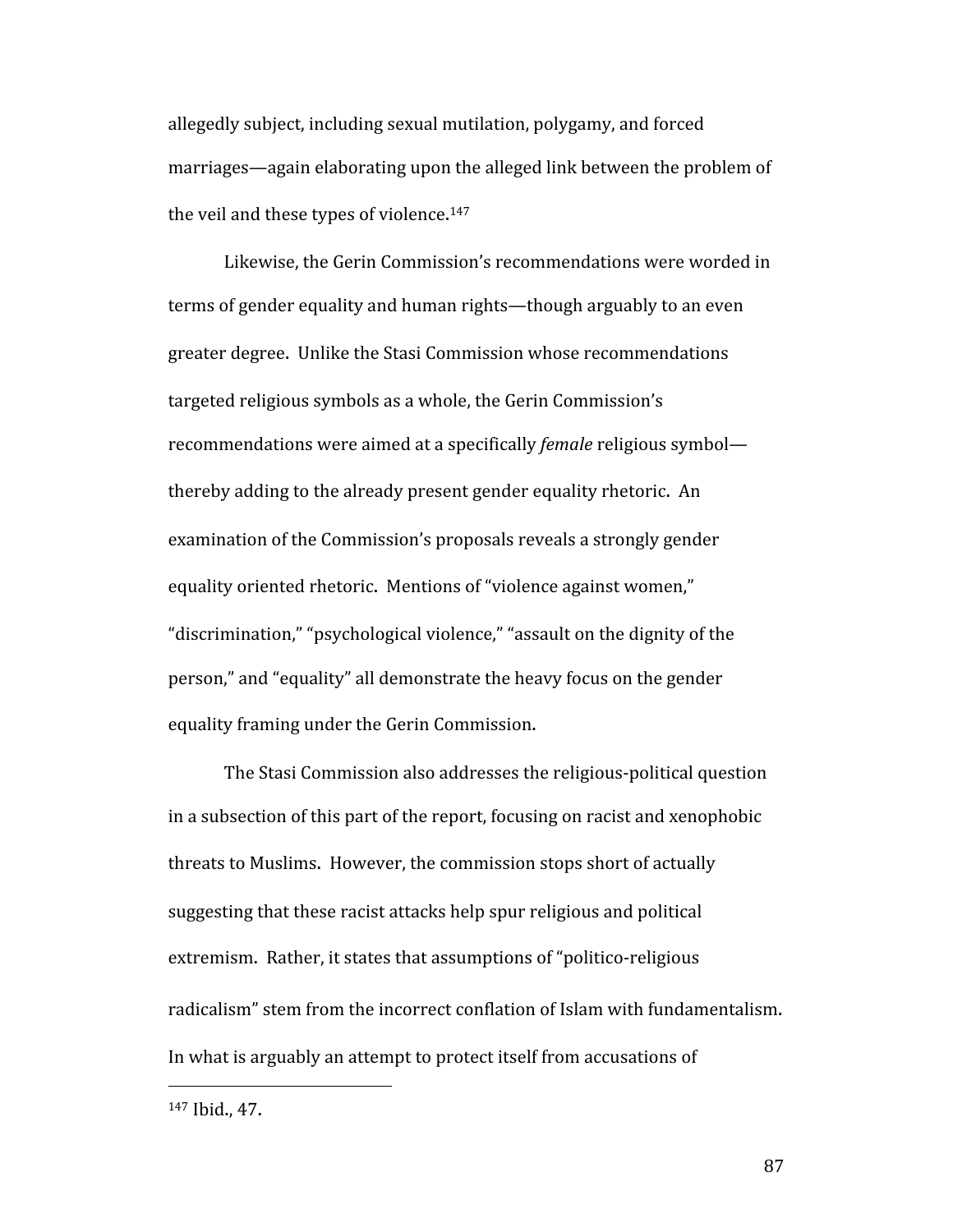specifically targeting Islam in its recommendations, the report is careful to state that "the large majority of Muslims profess a faith and a belief that are perfectly compatible with the laws of the Republic."148

The Gerin Commission's hearings and debates made repeated references to a growing salafist current in French society—though the actual scope or threat posed by this tendency is not definitive. By drawing an explicit link between the full veil and salafism, the Commission bolstered the argument that the veil is a threat to the public order. While this justification is limited in the Commission's recommendations, I believe that they were laying the groundwork for a possible challenge by the European Court on Human Rights—a possibility that will be elaborated upon later in this chapter.

By repeatedly drawing such explicit connections between the veil and a myriad of gender‐biased human rights violations, the Stasi and Gerin Commission reports serve to reinforce the gender equality framework that continues to limit the desired progress of the dominant form of French *laïcité*—notably demonstrated by the failure of the Gerin Commission to achieve unanimity on the desired recommendation for a full *burqa*‐ban. The next section will discuss the trajectory of French *laïcité* as evidenced by the information gathered on the two commissions.

<sup>148</sup> *"…la grande majorité des musulmans confesse une foi et une croyance parfaitement compatibles avec les lois de la République,"* translated from ibid., 48.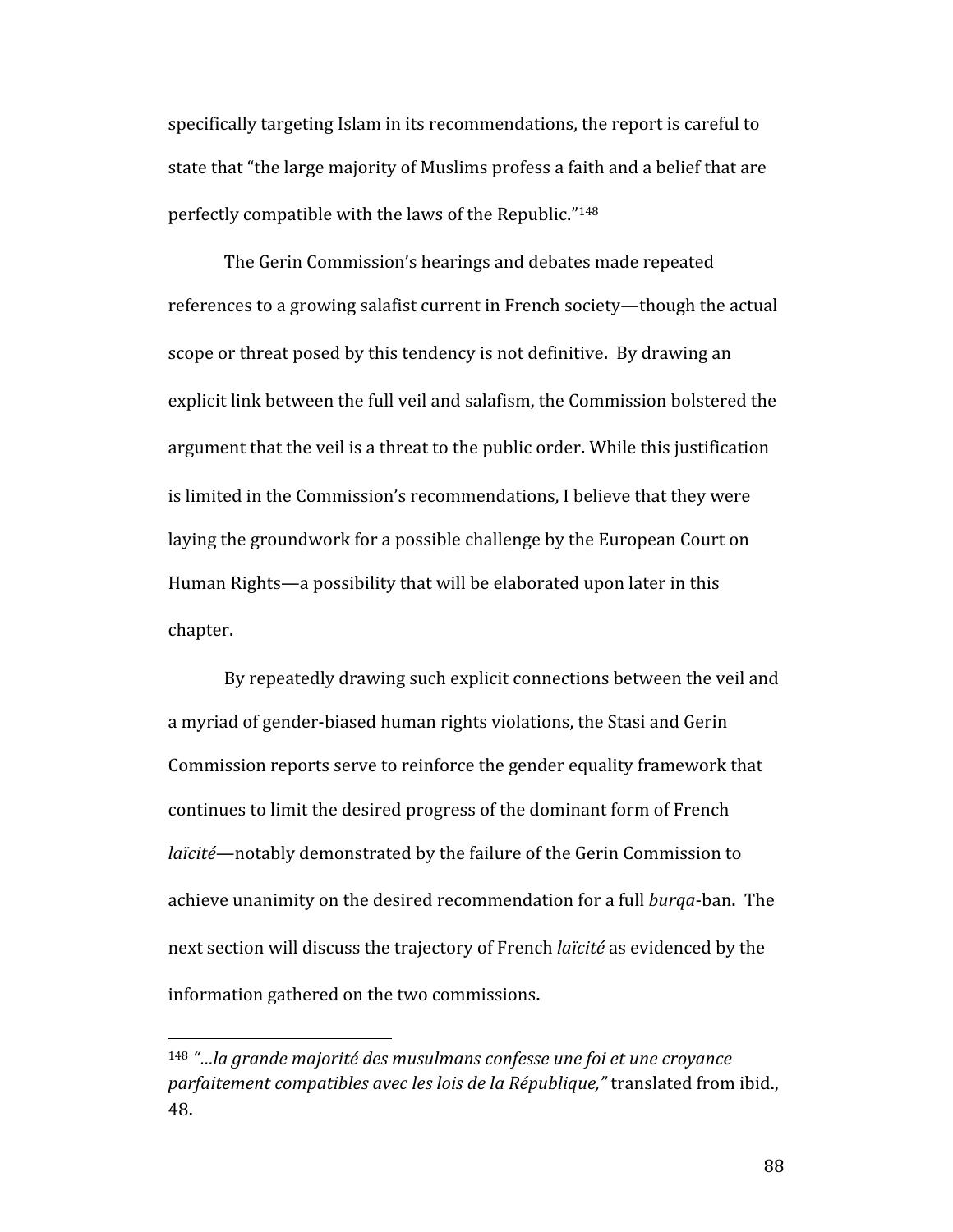#### **The trajectory of French** *laïcité*

While there are indeed similarities between the events surrounding the debates of 2003‐2004 and 2009‐2010—particular in terms of the framing of the issue in gender‐equality terms—the questions at the heart of the two commissions as well as their findings were of different natures. After careful examination of the details surrounding the 2003‐2004 and 2009‐2010 veil affairs in France, it is clear that although the Islamic veil was the shared target of the two commissions (albeit in different forms), the interpretations of *laïcité* and subsequent recommendations from each commission show a clear trend of increasing strictness. In order to better understand this trajectory, this section will utilize the *laïcité* typology presented by Ahmet Kuru, as well as make reference to a useful distinction made by journalist, sociologist, and *intellectuelle engagée* Caroline Fourest during her hearing before the Gerin Commission. These typologies will provide the necessary vocabulary to discuss the evolution of the understanding of *laïcité* from the Stasi Commission to the Gerin Commission, thereby illustrating where French *laïcité* stands today, as well as where it appears to be headed.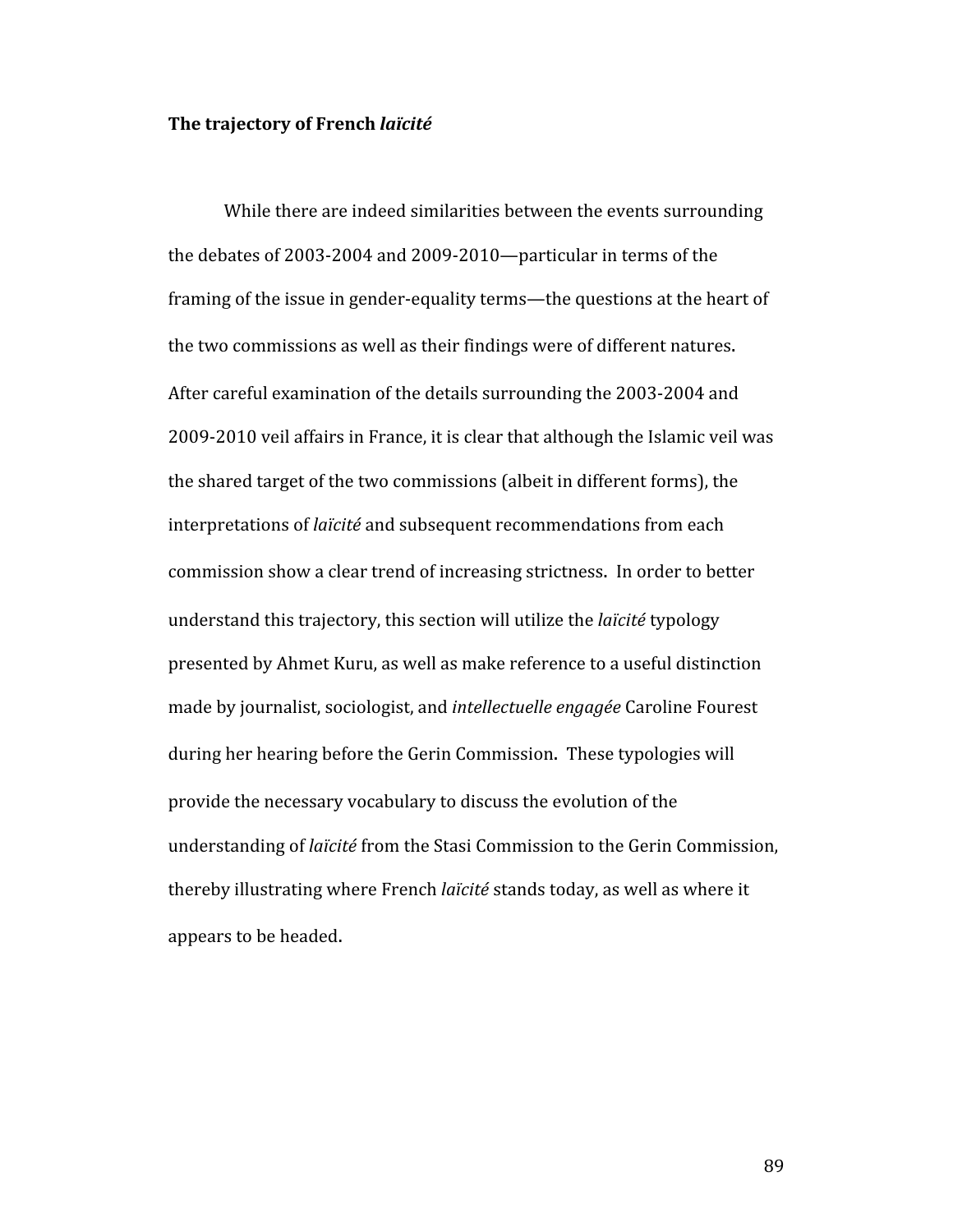#### **Assertive** *Laïcité* **vs. Passive** *Laïcité*

Kuru's typology is particularly useful for understanding what are essentially two competing schools of thought within the tradition of *laïcité* in France. Different authors have labeled these two traditions in numerous ways, but Kuru names them as "assertive secularism" and "passive secularism." As was briefly explained in Chapter 1, Kuru admits that this distinction corresponds to another distinction common in France between "*laïcité de combat"* (combative secularism) and "*laïcité plurielle"* (pluralistic secularism).<sup>149</sup> For the purposes of this discussion; however, I will use a hybrid of the two distinctions, labeling the two philosophical trends within the larger scope of French *laïcité* as "assertive *laïcité*" and "passive *laïcité.*" Kuru used the more generalized term "secularism" because he was using this typology for his comprehensive analysis of state policies of secularization in Turkey and the United States as well as France.

As this section is discussing the French cases in particular, the use of the term "*laïcité*" is more appropriate and will avoid confusion with the references made to "secularism" in the British case study. Aside from the alteration to the titles of the two trends, the terminology of this section will remain true to Kuru's typology.

<sup>149</sup> Kuru, 106.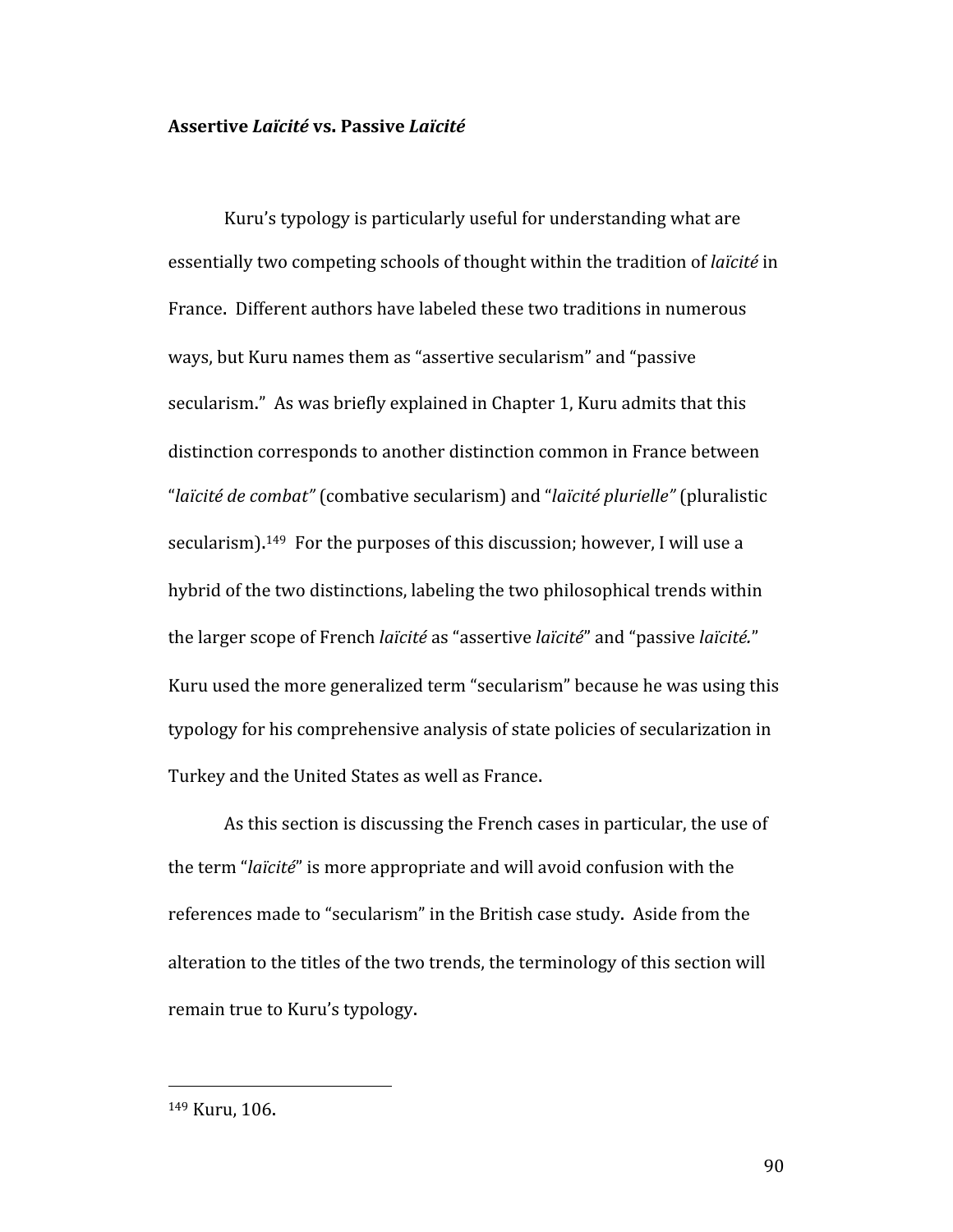Kuru explains the difference between these two schools of *laïcité* as a fundamental difference of opinion of the acceptable degrees of public visibility of religion. He writes: "combative secularism aims to exclude religion from the public sphere whereas passive secularism allows the public visibility of religion." 150 In addition to making this distinction, Kuru also makes the argument that France has historically been dominated by assertive *laïcité*, with significant resistance on the part of passive secularists. <sup>151</sup> Kuru's study was intended as an examination of state policies toward religion in general, but upon closer inspection this overarching trend does also pertain to the issue of the veil in particular.

The trajectory evidenced by the Stasi and Gerin Commissions supports his assertion of the domination of assertive *laïcité*, as the interpretation of *laïcité* with respect to headscarves has become increasingly strict—or, to put it in Kuru's terms, increasingly assertive. Furthermore, the resistance by passive secularists is particularly evident in the disagreements over the scope of an imminent ban both within the Gerin Commission itself as well as between different groups within the State. The particular resistance on the part of the *Conseil d'Etat* will be discussed further in the next section on legal matters.

150 Ibid. 151 Ibid.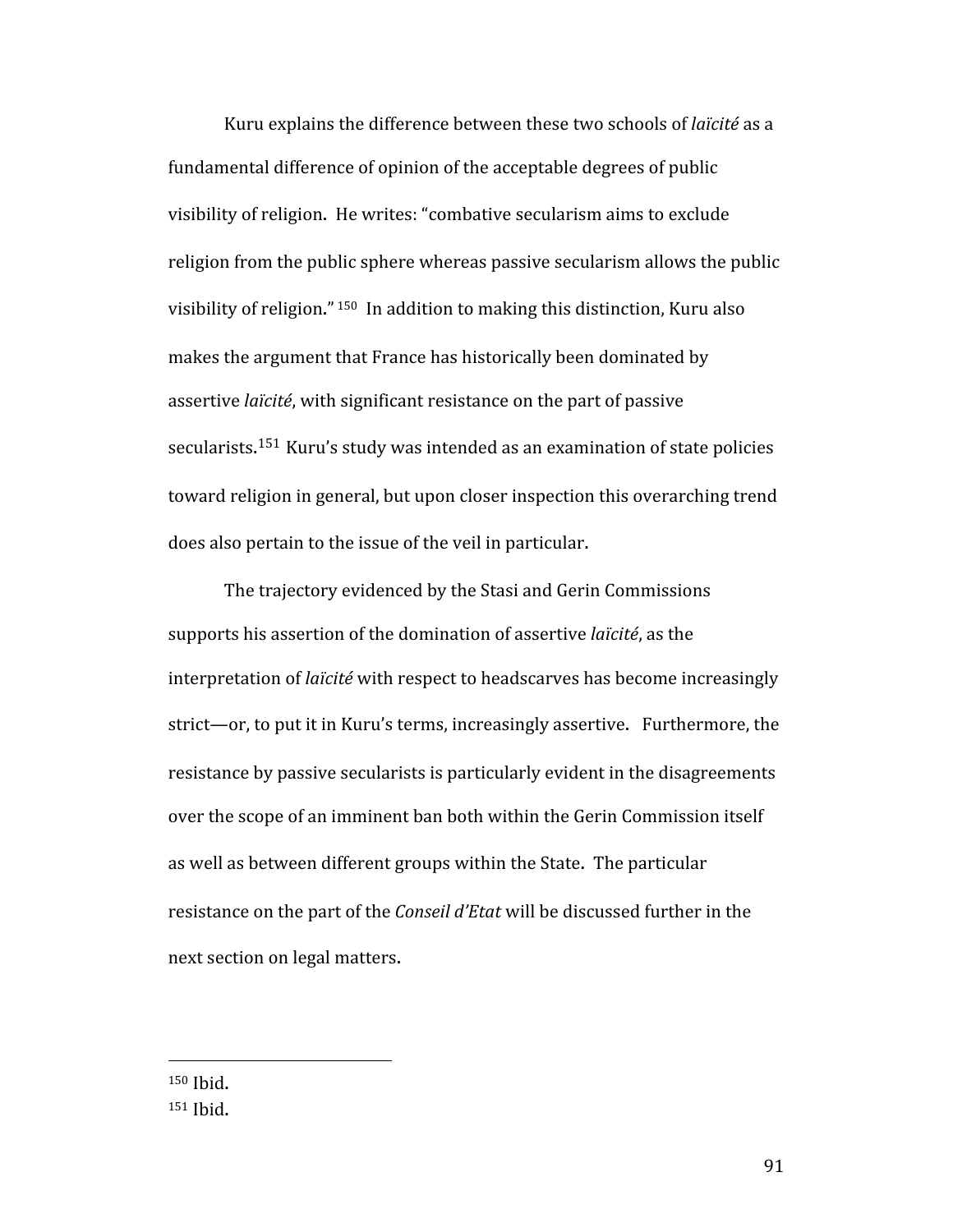Several elements of the 2003‐2004 and 2009‐2010 debates and commissions demonstrate the ways in which current understandings of French *laïcité* are increasingly moving towards assertive *laïcité*. On a more general level, the fact that the Gerin Commission was even considering a full ban is incredibly significant. As was discussed in Chapters 1 and 2, the typical definition of the public space, although an ongoing debate, has been limited to areas under the direct purview of the State. Therefore, to have a commission established with the possibility of recommending a ban in areas that have always been considered as part of the private sphere—such as the streets—is a revolution in and of itself. This attempt to redefine the scope of the public sphere can be viewed as assertive *laïcité* in the sense that it is widening the boundaries within which the State can pursue the exclusion of religion.

Due to disagreement among the deputies, the Gerin Commission was ultimately unable to recommend the full ban that many of its individual members vocally supported. Despite this conclusion, again the consideration of a full ban at all tells a great deal about the state of *laïcité* today. In her hearing before the Gerin Commission, Caroline Fourest made a distinction between *laïcité française* and *laïcité autoritaire. 152* While she was arguing that the ultimate example of *laïcité autoritaire* would be a full ban of the 

<sup>152</sup> Caroline Fourest, "Compte rendu n˚ 12," *l'Assemblée Nationale,* November 12, 2009, <http://www.assemblee‐nationale.fr/13/cr‐miburqa/09‐ 10/c0910012.asp>.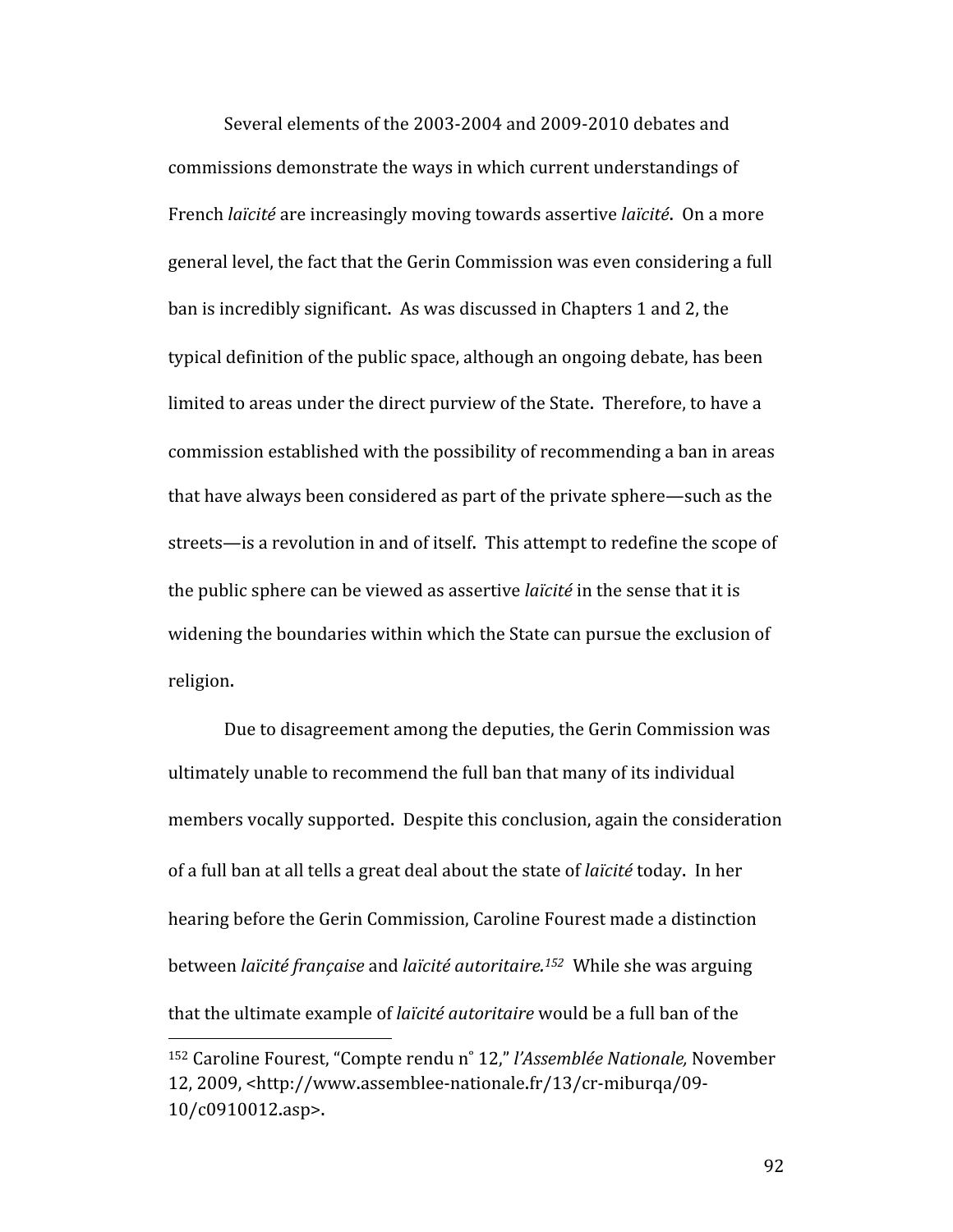"simple veil," I strongly argue that the consideration of any kind of full ban represents a trend towards a more authoritarian or assertive *laïcité.* As many of the legal objections to the ban discussed in the next chapter will argue, the continued use of the gender equality/human rights frame to justify the general banning of the full veil is a significant more authoritarian argument for *laïcité* than an argument based on national security or threats to the public order would otherwise be. Therefore, the trajectory of *laïcité* toward stricter interpretation is evidenced not only by the mere consideration of a full ban, but the fact that this consideration was explicitly worded in terms of gender equality and *laïcité*.

The actual declared missions of each of the commissions also demonstrate their differing starting points with respect to *laïcité.* The Stasi Commission was charged with reflecting on the application of the principle of *laïcité* in the Republic, while the Gerin Commission was asked to investigate the practice of wearing the veil‐full specifically and to enumerate the consequences of this phenomenon as well as determine its compatibility with French republican values and female dignity in particular. The two questions have vastly different connotations and scopes. The Stasi Commission was investigating religious symbols in general, while the Gerin Commission made absolutely no pretense to be examining anything other than a specifically Islamic symbol. As was also mentioned in the framing section, the fact that the question of "female dignity" was included in the wording of the Gerin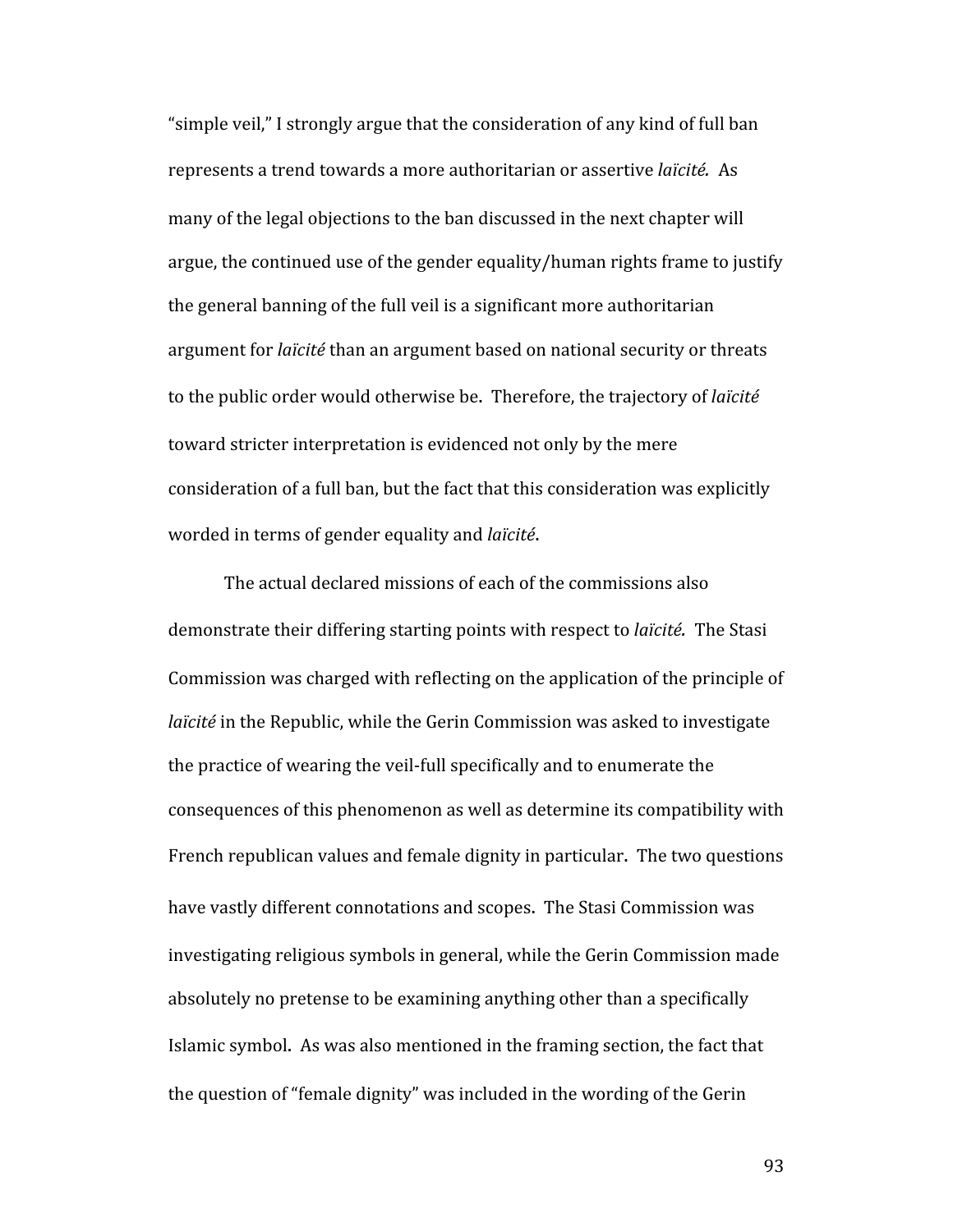Commission's objective undoubtedly steers the Commission towards a gender‐equality and human rights‐based interpretation of the issue. The conclusions of the Stasi Commission were also based upon this framing, but the wording itself did not necessarily steer their deliberations in this direction. The shift from an underlying concern about gender equality to an outright objective centered on it is clear evidence that France is moving toward a more assertive or authoritarian *laïcité.*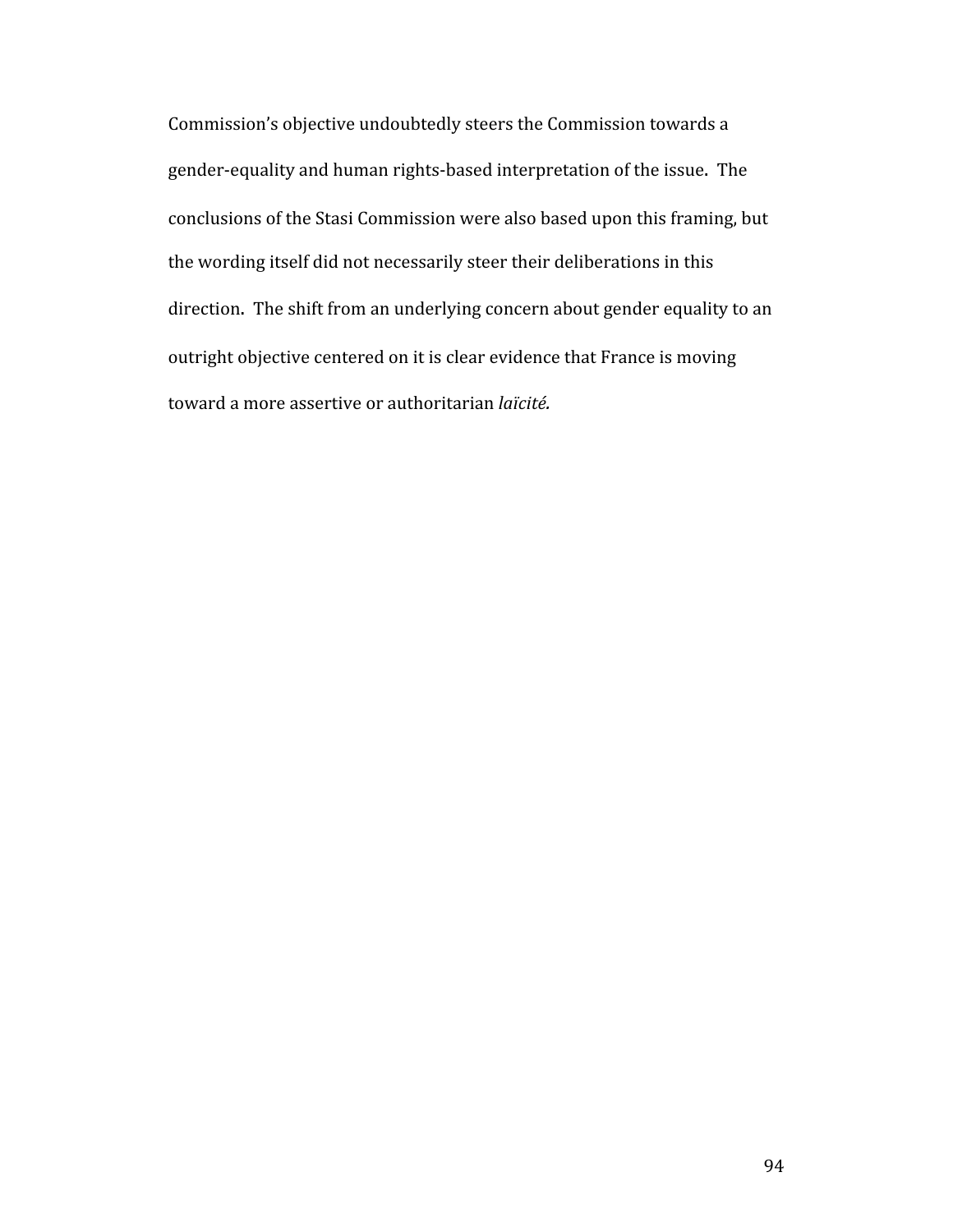# **CHAPTER FIVE: Legal Challenges and Conclusions**

The chapter will address the role of national and supranational legal‐ judicial entities in the debates and their outcome and hypothesize on the future of the complicated relationship between the veil and *laïcité* in France. This chapter will also briefly summarize the conclusions made about the 2009‐2010 affair with respect to the 2003‐2004 affair and the British case study that support the assertion that the understanding and application of *laïcité* within France is becoming increasingly assertive and authoritarian. The larger implications of these findings will also offer some insight into the repercussions for the future of headscarves in France as well as other European communities.

# **Summary of findings**

As the previous chapters demonstrated, this most recent veil affair has shared many of the same interior and exterior threats—real or perceived—that helped to spark the 2003‐2004 affair. In particular, the addition of the domestic stresses of the financial crisis and the continued electoral threat of the extreme right have allowed to veil to once again become a symbol for social ills.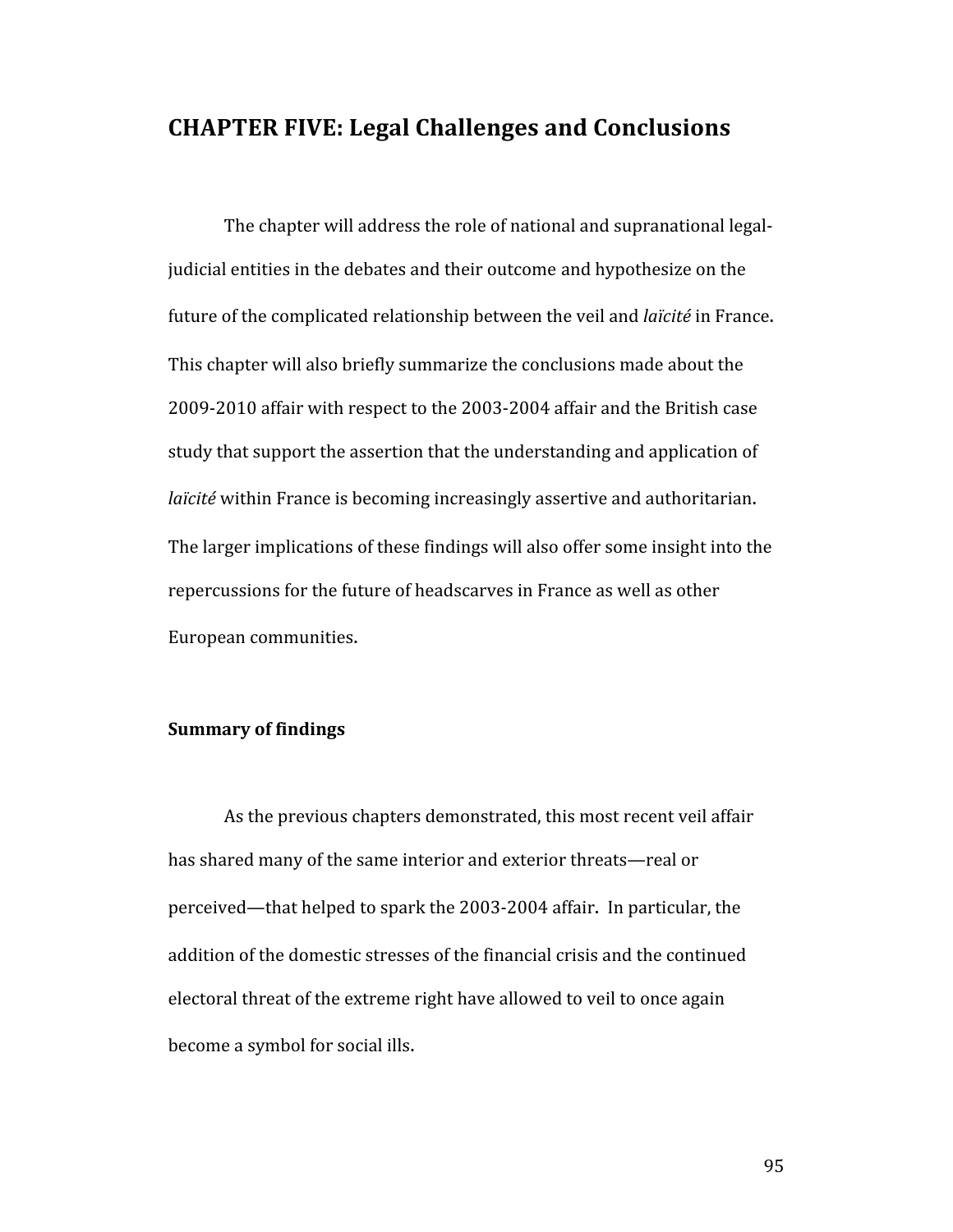Thanks to the analytical help of the 2003‐2004 French veil affair and the 2006‐2007 British veil affair, the current debate was able to be placed in an appropriate national and European context. In particular, the comparison of the 2003‐2004 and 2009‐2010 affairs highlights the evolution from the prior understandings and application of *laïcité* vis‐à‐vis headscarves. The evidence clearly supports the assertion that French *laïcité* is becoming increasingly assertive and authoritarian, despite resistance on the part of passive secularists and legal challenges to the justification of the proposed ban, which will be discussed in the following section.

# **Legal considerations**

As France continues down the path toward an increasingly strict interpretation and application of *laïcité,* a number of legal questions are bound to arise. This is also heavily due to the fact that the French debate and commission recommendations continue to rely upon the gender equality frame discussed earlier in this chapter. The judicial considerations of the French *Conseil d'Etat* and the European Court of Human Rights foreshadow the legal difficulties with which the French state will be confronted if it continues to pursue increasing strict measures in the name of *laïcité.* 

The *Conseil d'Etat* has traditionally been more reserved about any kind of outright ban or uniform decision with respect to headscarves. As was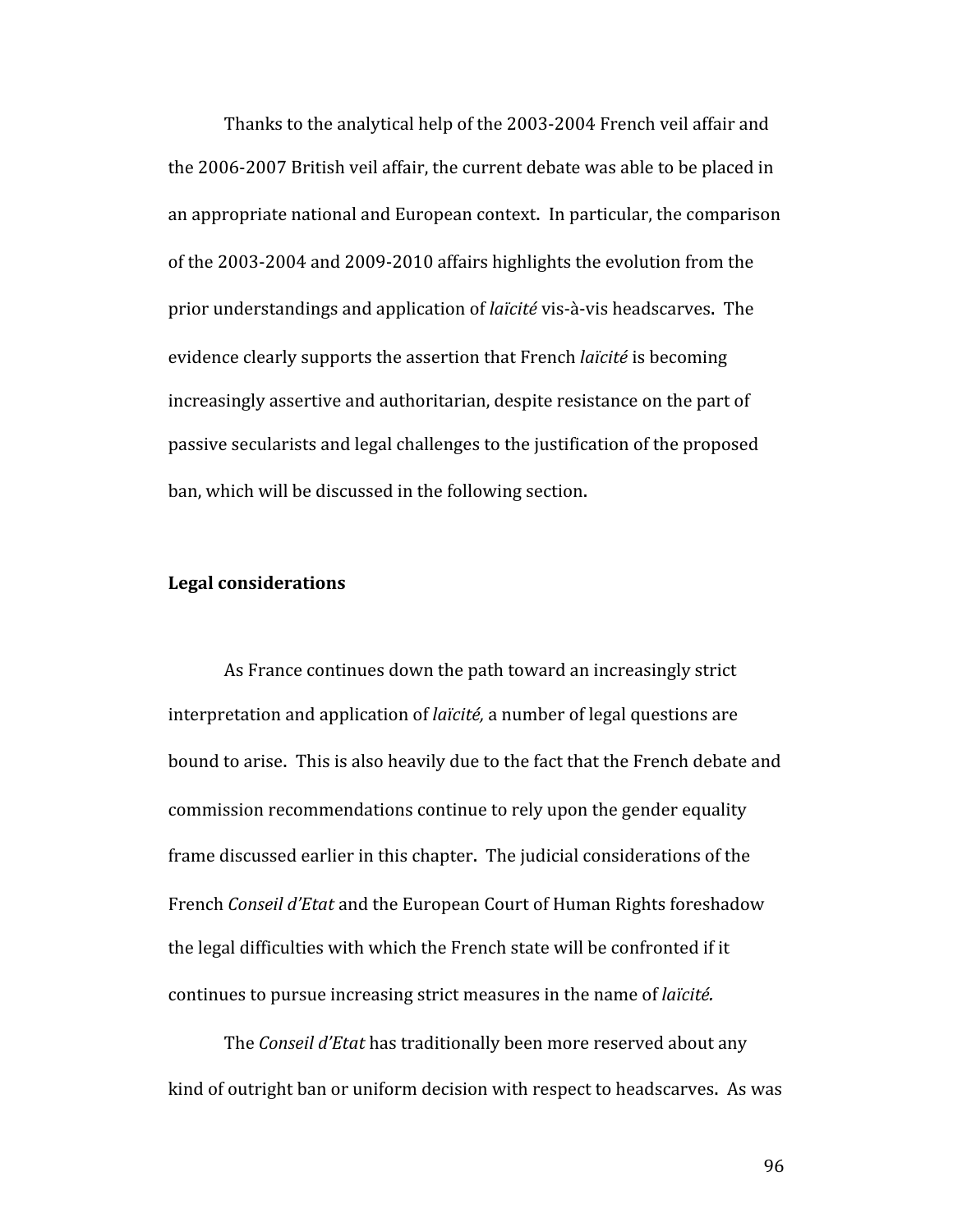explained in Chapter 2, prior to the March 15, 2004 law, the *Conseil d'Etat* had ruled that headscarves were not inherently incompatible with the principle of *laïcité,* and continued to rule on whether or not to uphold individual school expulsions on a case‐by‐case basis—heavily favoring the individual school girls in their verdicts. *153*

Thus it should come as little surprise that the *Conseil*'s recent findings with respect to a hypothetical full ban on the veil were largely negative. A mere three days after the Gerin Commission released its recommendations, which did not support a general ban, French Prime Minister François Fillon requested that the *Conseil* come up with judicial recommendations that would allow for a proposal of law "permitting to reach a ban of the *voile integral*…as large and real as possible" for the Spring of 2010. 154 On March 30, 2010 the *Conseil* released its findings, which quite clearly signaled the legal impossibilities of a full ban, explaining that the court could not "find any incontestable juridical foundation" for the kind of ban desired by the parliament. 155

<sup>153</sup> Ruling of the Conseil d'Etat, 86.

<sup>154 &</sup>quot;…*permettant de parvenir a une interdiction du voile intégral…la plus large et la plus effective possible,"* translated from a quote by François Fillon from "Voile intégral: François Fillon veut légiférer 'au printemps,'" *Le Monde,*  March 11, 2010, < http://www.lemonde.fr/politique/article/2010/03/11 /voile‐integral‐francois‐fillon‐veut‐legiferer‐auprintemps\_1317961\_ 823448.html>.

<sup>155</sup> "…*trouver aucun fondement juridique incontestable,"* translated from Stéphanie Le Bars, "Le Conseil d'Etat rejette l'interdiction général du voile intégral," *Le Monde,* March 30, 2010, < http://www.lemonde.fr/societe/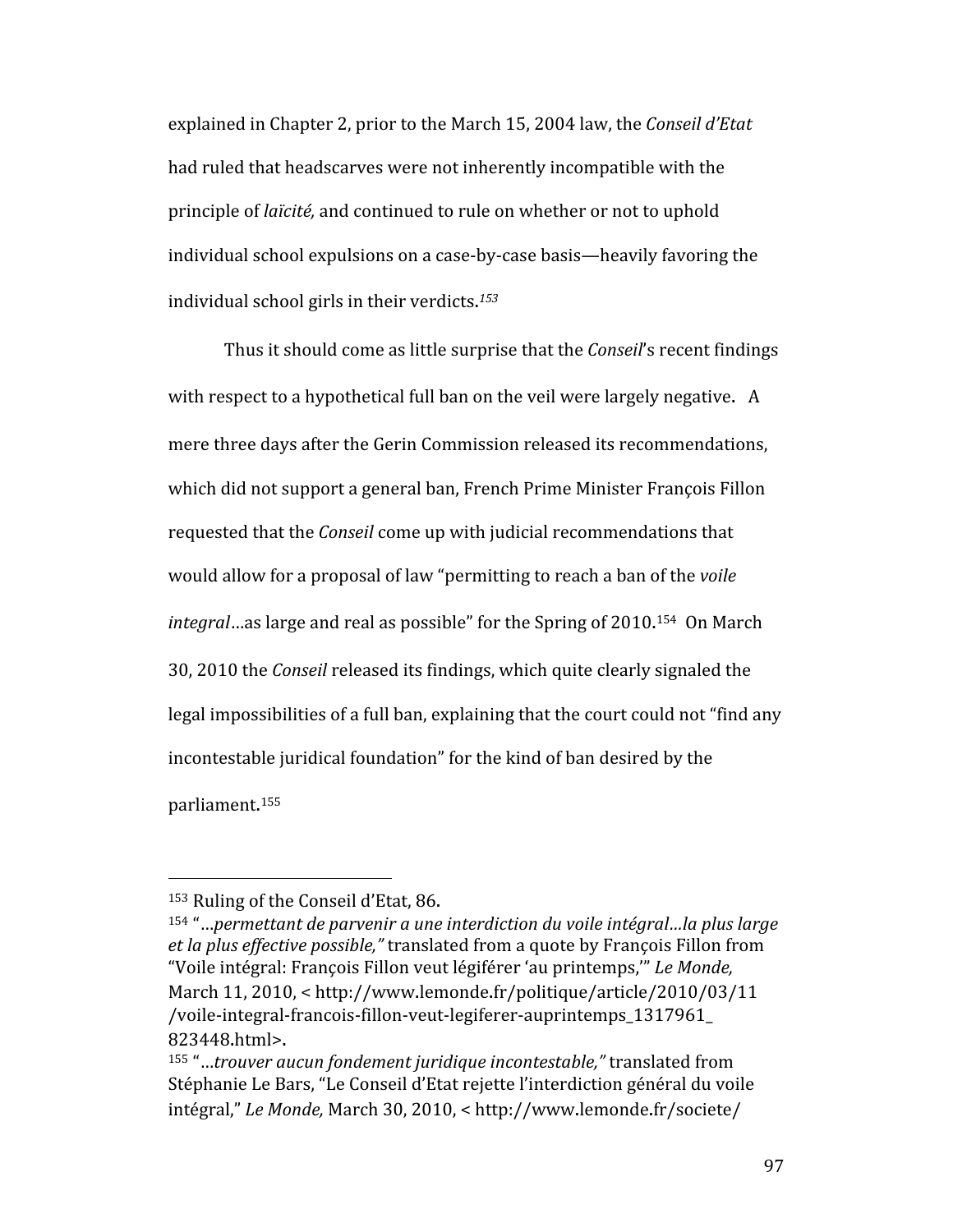The full conclusions of the *Conseil* did; however, reveal some significant recommendations for how to ban the full veil in numerous areas of society. The *Conseil's* rulings echo the findings of this study: that the gender equality and *laïcité* frame on which the issue is being argued is the main impediment to the desired scope of the ban. The *Conseil* recommended that the legislators frame the issue in terms of security and identification in order to increase their chances of success—no doubt referring to the likely objections on the grounds of a violation of the European Convention on Human Rights. While the *Conseil* did not include any explicit limits to the acceptable areas for a ban, they did mention several sectors that could necessitate identification, including: courts, polling stations, city halls, child pick‐up locations from schools, places where medical benefits are distributed, and examinations—including at the university level. 156 While many of these areas coincide with the areas mentioned by the Gerin Commission, the *Conseil* also made reference to another series of sectors that require identification for matters or age or payment such as nightclubs, cinemas, and bars. 157

156 "…*les tribunaux, les bureaux de votes, les mairies, la remise des enfant de l'école, les lieux où sont délivrées des prestations médicales ou hospitalières, le déroulement de concours ou d'examens, y compris dans les universités,"*  translated from ibid.

article/2010/03/30/voile‐integral‐le‐conseil‐d‐etat‐rejette‐l‐interdiction‐ generale\_1326228\_3224.html>.

<sup>157</sup> Ibid.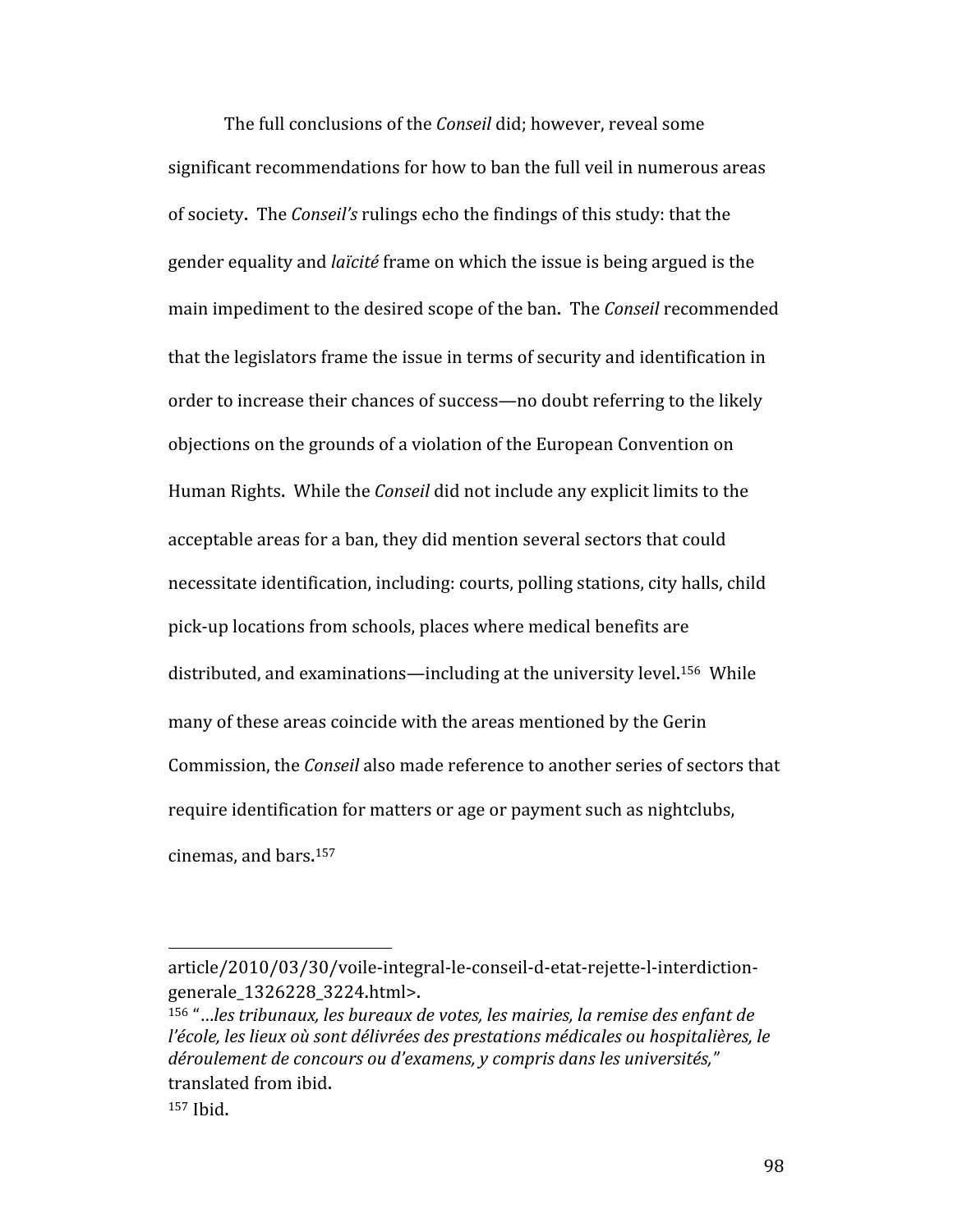In terms of the concerns for identification with respect to criminal activity, the *Conseil* mentioned the possibility of giving police prefects "special powers in all areas open to the public, from the moment that the safeguarding of the public order requires it, for example for the entrance to banks, jewelry stores or for sporting events, international conferences…" etc.<sup>158</sup> While this type of identity control would not be included in the final version of the ban, it would in theory accomplish the same kind of pressure to de‐veil that the parliament is seeking to enshrine in law. The idea that this may be the ideal solution is; however, undermined by the fact that Gerin Commission report clearly states that "it seems difficult to limit this practice (wearing the full veil) without banning it."159

Given this relatively black and white statement, and the continued calls for a full veil by a large number of French deputies, amending a ban to correspond with the recommendations of the *Conseil* may be a more significant compromise than anticipated. Indeed, after the *Conseil* released its conclusions, a number of French deputies came out in continued support of a full ban. Jean‐François Copé, UMP party leader in the National Assembly, voiced his opinion that although the findings of the *Conseil* are "respectable," it is ultimately up to the politicians to determine the scope of the ban.

<sup>158 &</sup>quot;…*confier au préfet un pouvoir de police spéciale susceptible d'être exerce en tout lieu ouvert au public, des lors que la sauvegarde de l'ordre public l'exige, par exemple pour l'accès aux banques, aux bijouteries ou pour des rencontres sportives, des conferences internationaels…,"* translated from Ibid. 159 Gerin Commission report, 166.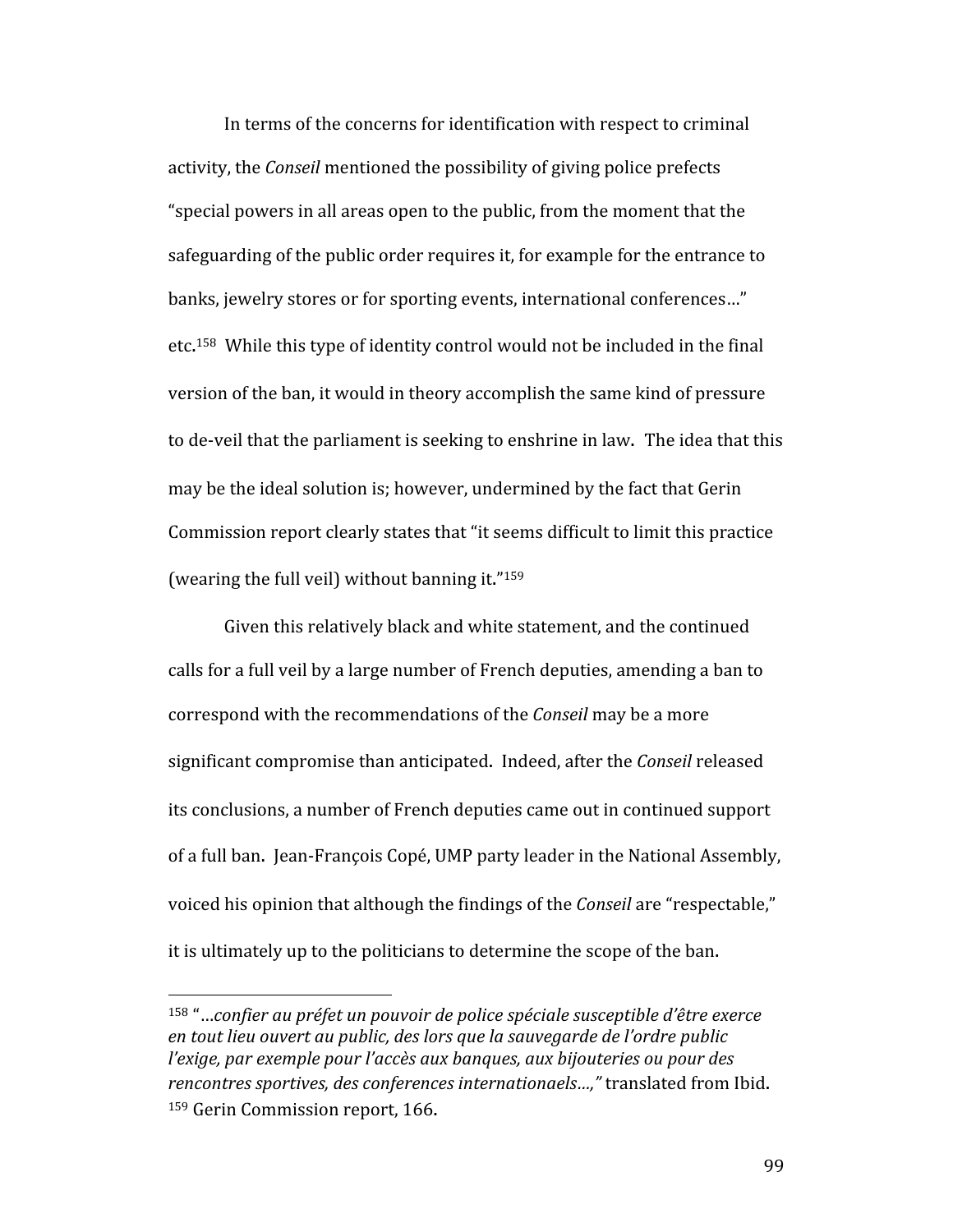Others, including a deputy from Hauts‐de‐Seine were less diplomatic in offering their perspective—Patrick Balkany explained that "the *Conseil d'Etat* has given its advise. We are not obligated to follow it."<sup>160</sup>

The implication of the European Convention on Human Rights (ECHR)—as expressed by the European Court of Human Rights (ECtHR) as well as the European Commission of Human Rights (ECmHR)—is also a key factor for determining the limits of a full ban in any European country. Although France is one of the first European countries to pursue a full ban, there are some important precedents concerning the ECHR that help to shed some light on the legal difficulties facing any full ban advanced by the French Parliament.

In a 2007 article in the Human Rights Law Review, Anatastia Vakulenko analyzed several cases of Islamic dress at the European Court of Human Rights level, all of which involved the infamous Article 9 of the European Convention on Human Rights.<sup>161</sup> Article 9 of the ECHR is as follows:

1. "Everyone has the right to freedom of thought, conscience and religion; this right includes freedom to…manifest his religion or belief, in worship, teaching, practice and observance.

<sup>160</sup> Cécilia Gabizon, "Burqa: l'avis du Conseil d'Etat contesté," *Le Figaro,*  March 30, 2010, < http://www.lefigaro.fr/actualite‐ france/2010/03/30/01016‐20100330ARTFIG00812‐burqa‐l‐avis‐du‐ conseil‐d‐etat‐conteste‐.php>.

<sup>161</sup> Anastasia Vakulenko, "Islamic Dress in Human Rights Jurisprudence: A Critique of Current Trends," *Human Rights Law Review,* (2007) 7 (4), 717‐ 739, available from < http://hrlr.oxfordjournals.org/content/7/4/717.full>.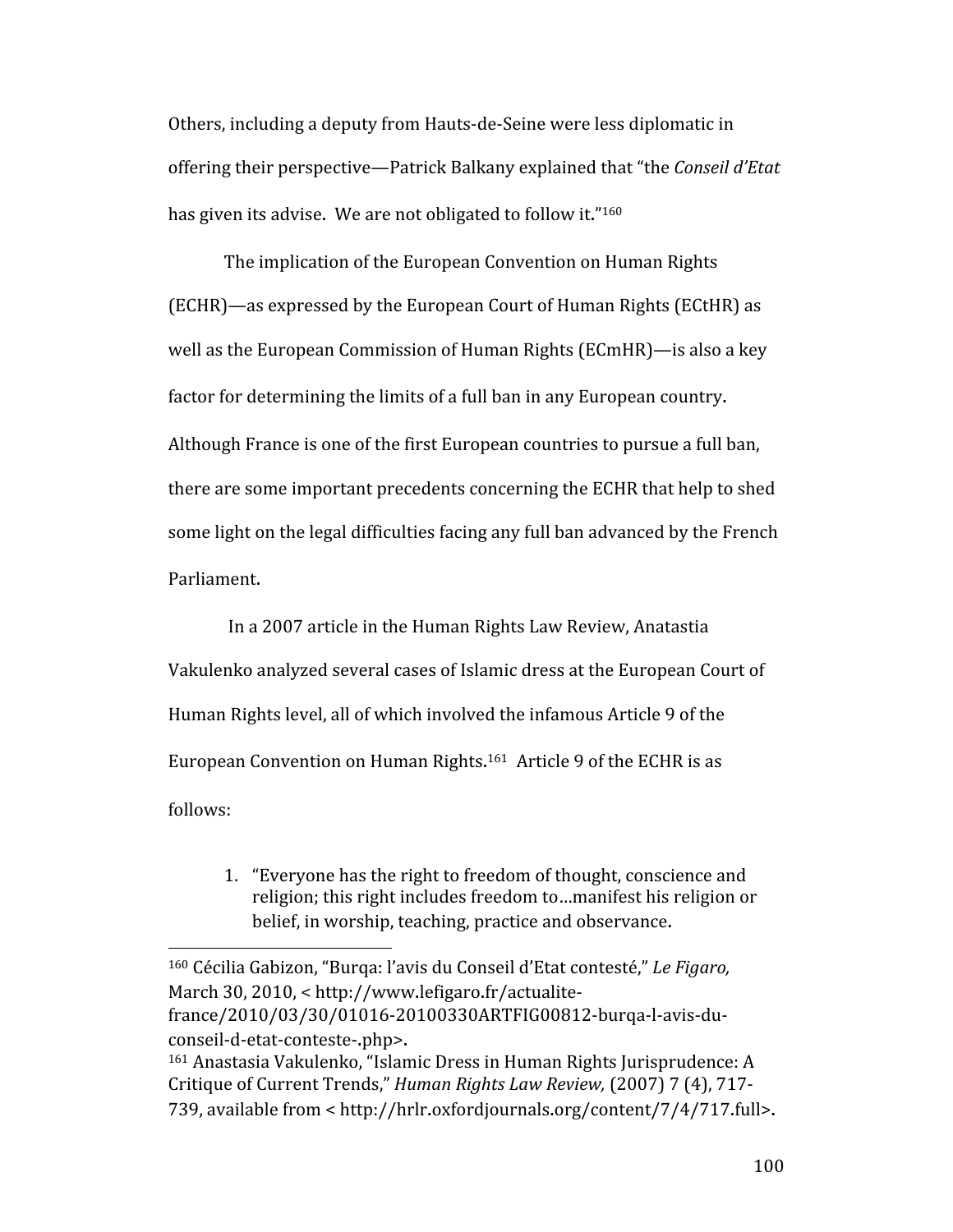2. Freedom to manifest one's religion or beliefs shall be subject only to such limitations as are prescribed by law and are necessary in a democratic society in the interests of public safety, for the protection of public order, health or morals, of for the protection of the rights and freedoms of others."162

In prior cases concerning the headscarf that were brought before the ECtHR, the plaintiffs were typically not favored. Many of the Court's rulings were founded on the idea that the women in question had made choices to participate in particular areas that were known to have secular restrictions. For example, in *Karaduman v Turkey* in 1993, a woman who had graduated from university was being denied documentation of her certification on the grounds that she refused to provide a photograph with her head uncovered. 163 Although the case did not actually make it to the ECtHR, her argument against the university's ruling was based on Article 9. Karaduman argued that the university was impeding her ability to manifest her religion. In rejecting her claim, the ECmHR emphasized the fact that she had chosen to attend a secular university with known rules about religious dress essentially nullified her argument. Furthermore, the Commission cited the presence of

<sup>162</sup> Jim Murdoch, "Freedom of thought, conscience and religion: a guide to the implementation of Article 9 of the European Convention on Human Rights," *Human Rights Handbooks,* No. 9, September, 2007, available from <http://echr.coe.int/NR/rdonlyres/88B98643‐09C1‐4D80‐ACD8‐ EBBB51851747/0/DG2ENHRHAND092007.pdf>. 163 Vakulenko, 2.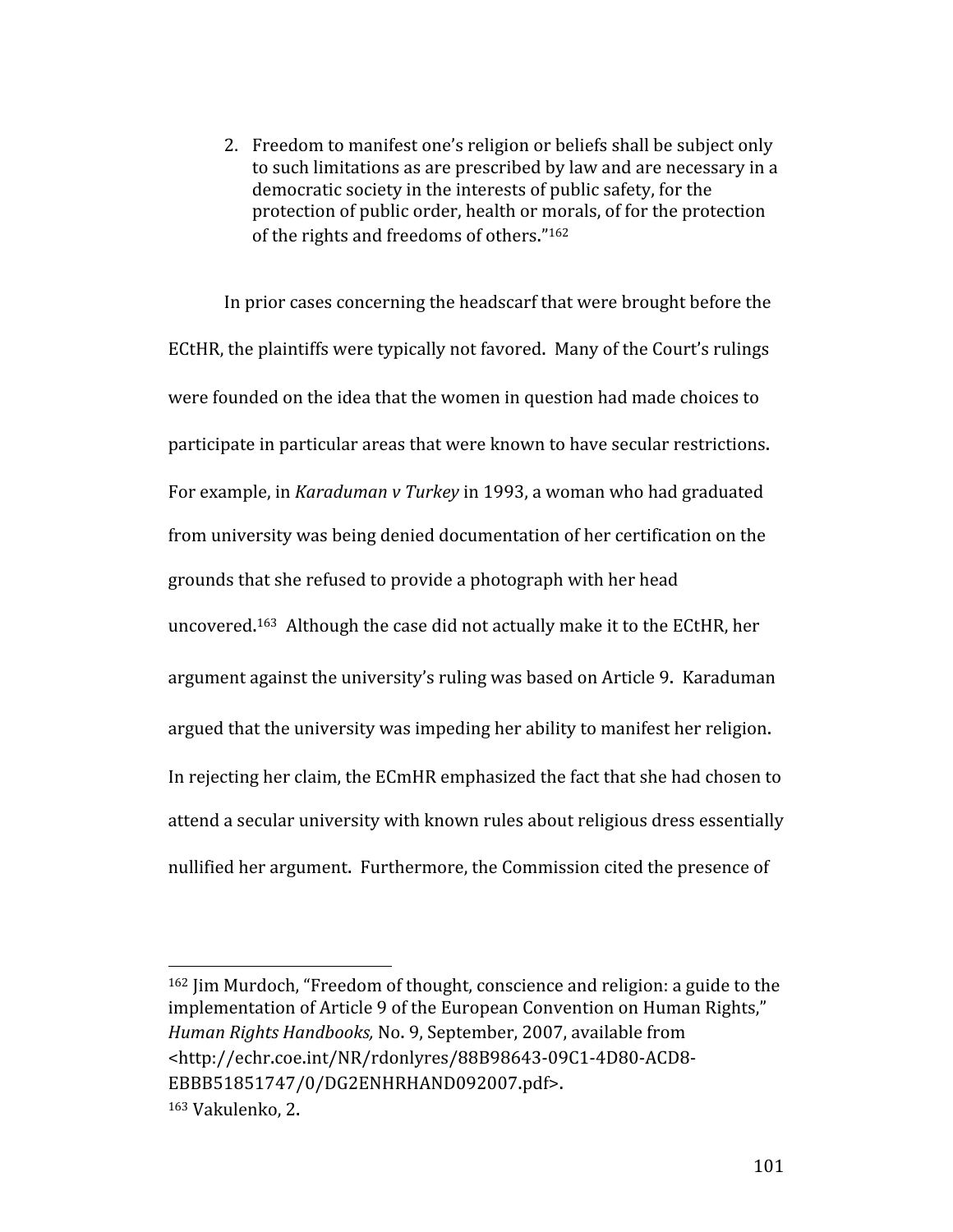"certain religious fundamentalist currents" in Turkey as further support for the school's refusal to provide her desired documentation. 164

*Sahin v Turkey—*another case involving Turkey and the veil—this time in 2007, was the first point at which the ECtHR acknowledged that a ban of the veil could legitimately violate Article 9. This case also concerned the ban on headscarves in universities in Turkey. And while the Court did eventually rule in favor of the Turkish ban, it did so once again by referring to the threat to public safety that the extremists posed in Turkey. The gender equality argument was also present in this case, with the Court "endors[ing] the national authorities' view of the headscarf as antithetical to both secularism and gender equality."<sup>165</sup>

The real question; however, is: how will the ECtHR view a French full ban if there were not a security dimension to its justification? While there have been cases in the ECtHR that were successfully defended on the sole basis of constitutionally‐established gender equality and religious neutrality, the cases involving both aspects appear significantly stronger. While the recommendations of the Gerin Commission remain largely founded on gender equality concerns, parts of the report do consider the possible legal challenges that could be made by the French Constitutional court or the ECtHR. The Gerin Commission report acknowledges that the "security" lens

<sup>164</sup> Ibid., 3.

<sup>165</sup> Ibid.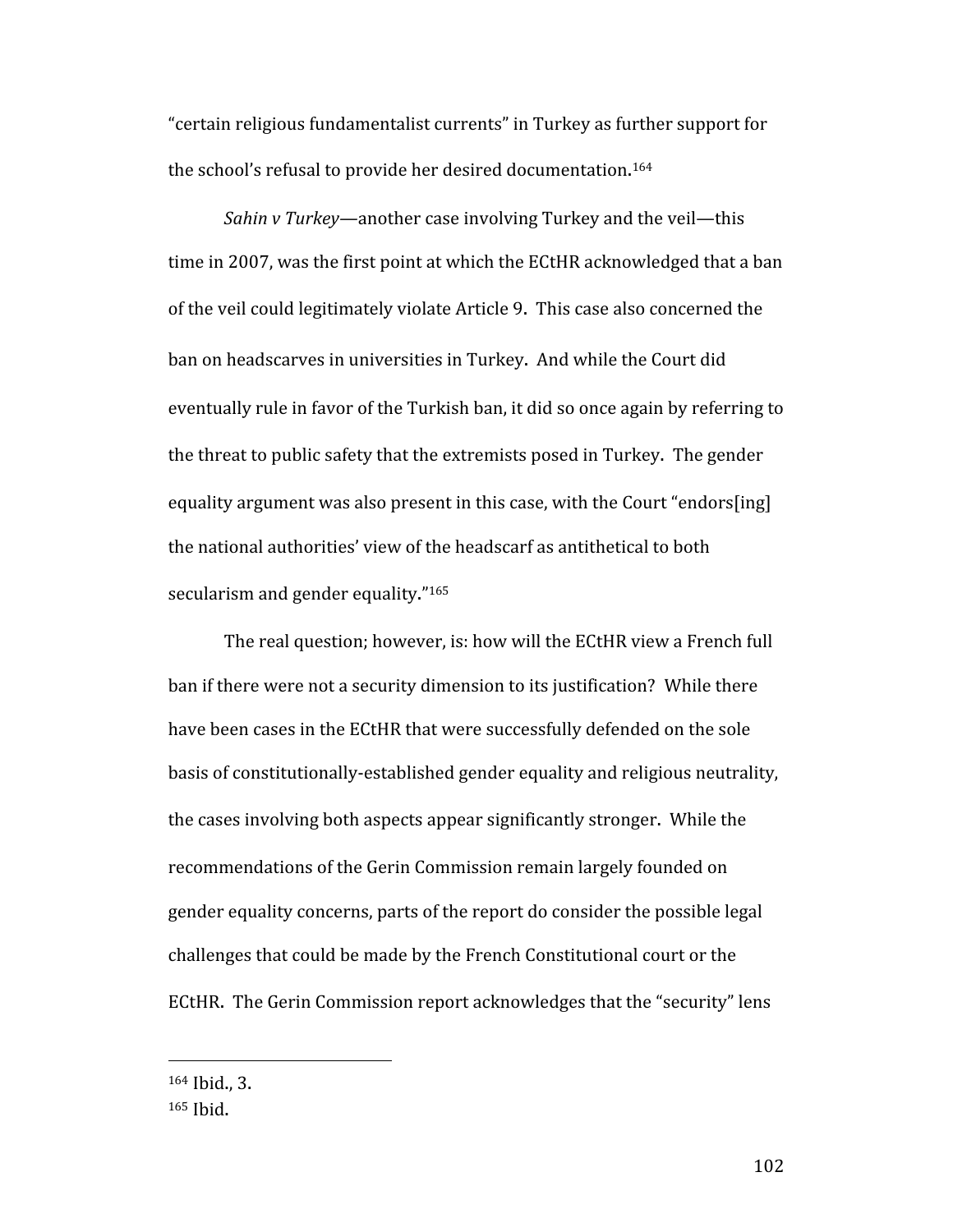would be the least risky avenue for pursuing a general ban, as the argument could be made on a number of levels: namely, the concealment of weapons, identity concerns, and adherence to modern social norms. 166

However, a closer look at the report's list of proposals still shows that the gender equality legal justification is the defining rhetoric of the Commission's report. The concluding paragraphs of the proposal section of the report suggest that while a number of members of the Commission were indeed in favor of banning articles of clothing that cover the face in public— Islamic or otherwise—for the sake of the public order, that there was not sufficient agreement to put forth this recommendation in the concrete list of proposals. The fact that the security question was even put forth; however, raises interesting questions for the future of French *laïcité*.

While France has, in the past, avoided referring to this type of argumentation—instead relying on the constitutionally documented principal of *laïcité—*the Commission's discussion of security concerns suggests that France is at least preparing the groundwork for an eventual ban argued on security concerns. The question then becomes: will France sacrifice its traditional references to *laïcité* and gender equality for the sake of a successful full ban of the veil? Though time will be the ultimate judge of this, the findings of this study suggest that the trend towards increasingly assertive or authoritarian *laïcité* will prompt France to ban the veil by any

<sup>166</sup> Gerin Commission Report, 178‐179.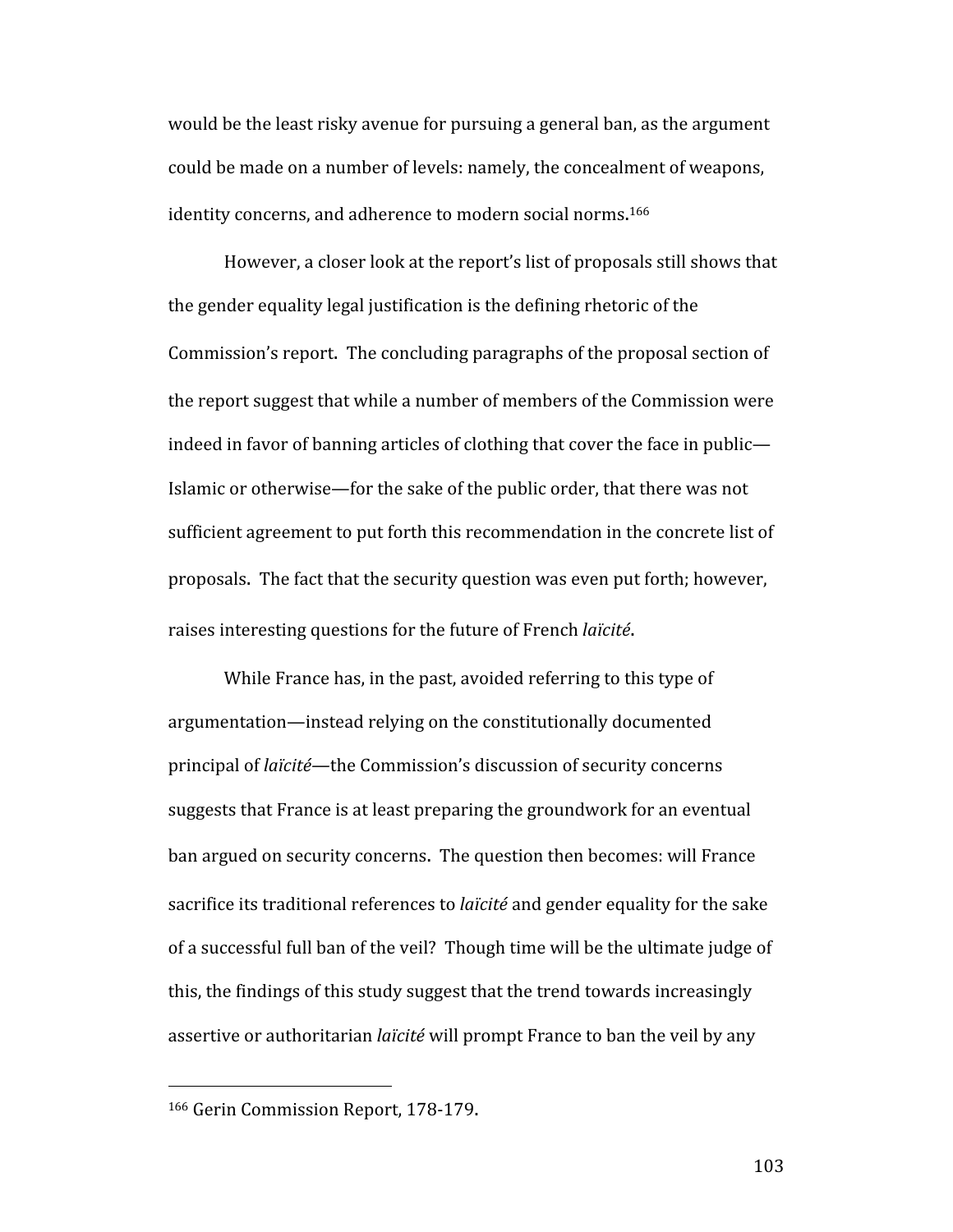means necessary—including through a change in framing that the *Conseil d'Etat* and ECHR are essentially compelling France to adopt.

There are, of course, also other legal questions surrounding a ban that do not solely involve its framing. An article published in early February of 2010, following the recommendations of the Gerin Commission, addressed the possible legal issues of the ban. According to Yvonne Donders, Executive Director of the Amsterdam Center of International Law and Associate Professor, there are legally justified ways in which governments can restrict human rights such as freedom of religious expression.<sup>167</sup> The article mentions three specific criteria for a successful restriction of said rights:

- 1. "Any measure must be done by law (i.e. must pass parliamentary vote, for instance.)
- 2. It has to have a legitimate aim (in the base of the burqa, the question of the promotion of public security or gender equality could be raised);
- 3. The "proportionality test" must be met—is the measure necessary and proportionate to the aim to be achieved?"168

167 "The law on banning the burqa," *Radio Netherlands Worldwide,* February 2, 2010, < http://www.rnw.nl/international‐justice/article/law‐banning‐ burqa>. 168 Ibid.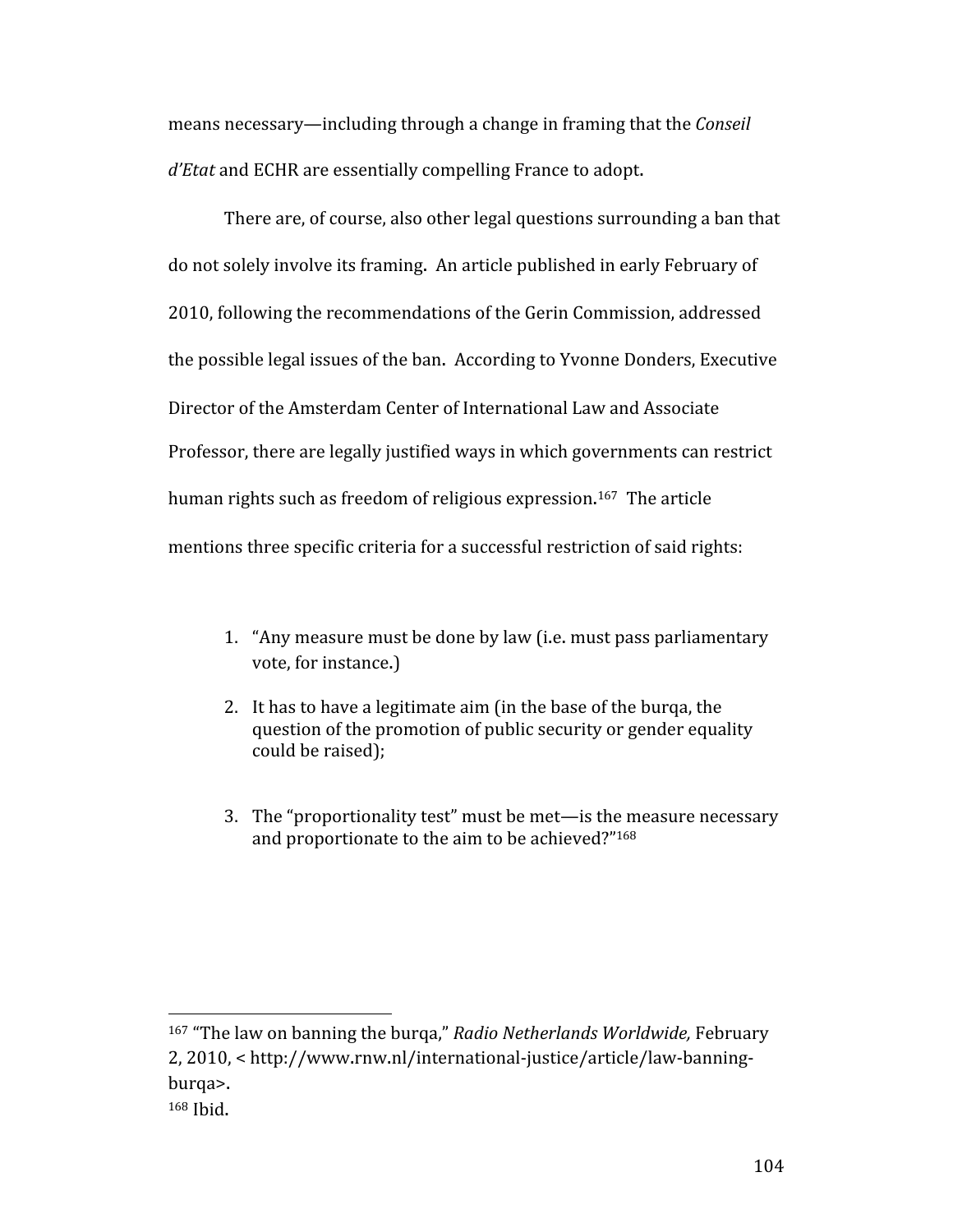Donders explains that the last criteria is often the most difficult to justify—as would certainly be the case in France. For the court cases involving Turkey, there was a justifiable fear of the formidable and numerous extremist groups within Turkish society. In France; however, as was discussed earlier, the response to the full veil hardly corresponds to the suspected number of women actually wearing it. Furthermore, the salafist current to which many opponents of the veil have made references is nowhere near as well established or documented in France as it is in Turkey. It is therefore quite possible that France's eventual burqa ban could be among the first to reverse the trend of the ECtHR's rulings in favor of the national authorities.

#### **The future of the veil in Europe?**

The purpose of this study is not to wildly speculate on the outcomes of similar veil debates in other European countries, and yet the emergence of several initiatives to ban the full veil in proximity to the French case suggests that there is perhaps a relationship between the two. If France manages to successfully pass a full or substantial ban on the full veil, other European countries will no doubt be emboldened to try their hand at similarly restrictive measures. Deputies in Belgium have already unanimously voted to pursue a similar ban this spring. Likewise, French Canada is seeking to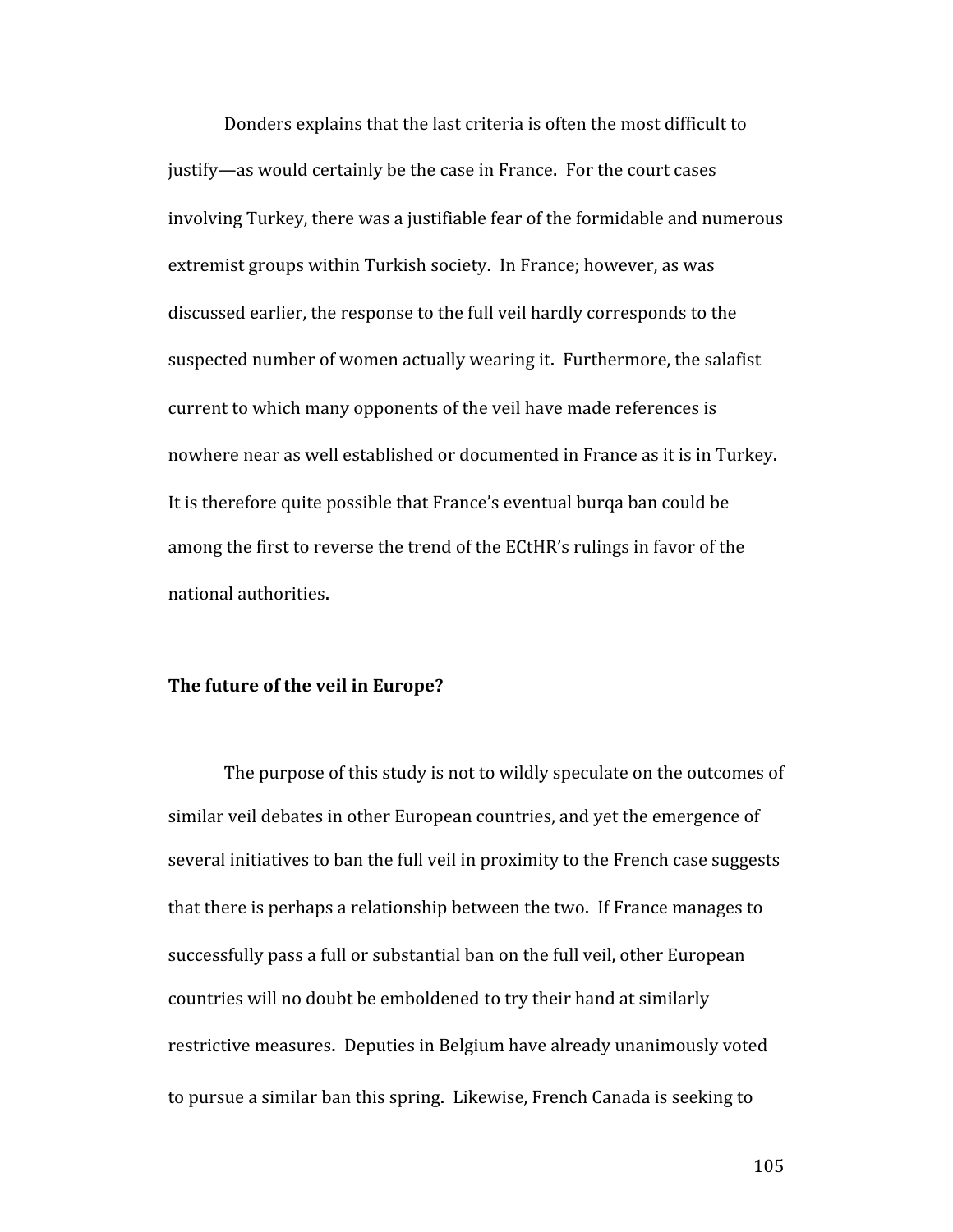eliminate the veil from the public sphere. Similar debates are also gaining momentum in Italy, the United Kingdom, Germany, the Netherlands, as well as Spain.

Different nations undoubtedly respond to the perceived threat of "visible" Islam in different ways, notably based on their historical relationship with organized religion and processes of secularization. As the British and French cases illustrated, the ways in which the "problem" is framed are extremely significant and often signal the particular values that the State feels are in jeopardy. While the inauguration of comparable debates in much of Western Europe could suggest that the trend of increasingly authoritarian interpretation and application of *laïcité* that has been witnessed in France is a growing pattern, at the very least the increased occurrence of these national debates underscores the importance of the conclusions of this study.

The ways in which individual nations frame the threat posed by the veil—full or simple—has serious implications for the degree of severity of the policy solution they pursue, which in turn are significant when placed in the context of larger legal tensions at the national and supranational levels. The conclusions of this study suggest that if France aspires to continue down the path of increasingly assertive and authoritarian secularism, it will, at a certain point, be forced to adapt the ways in which it frames the menace of

106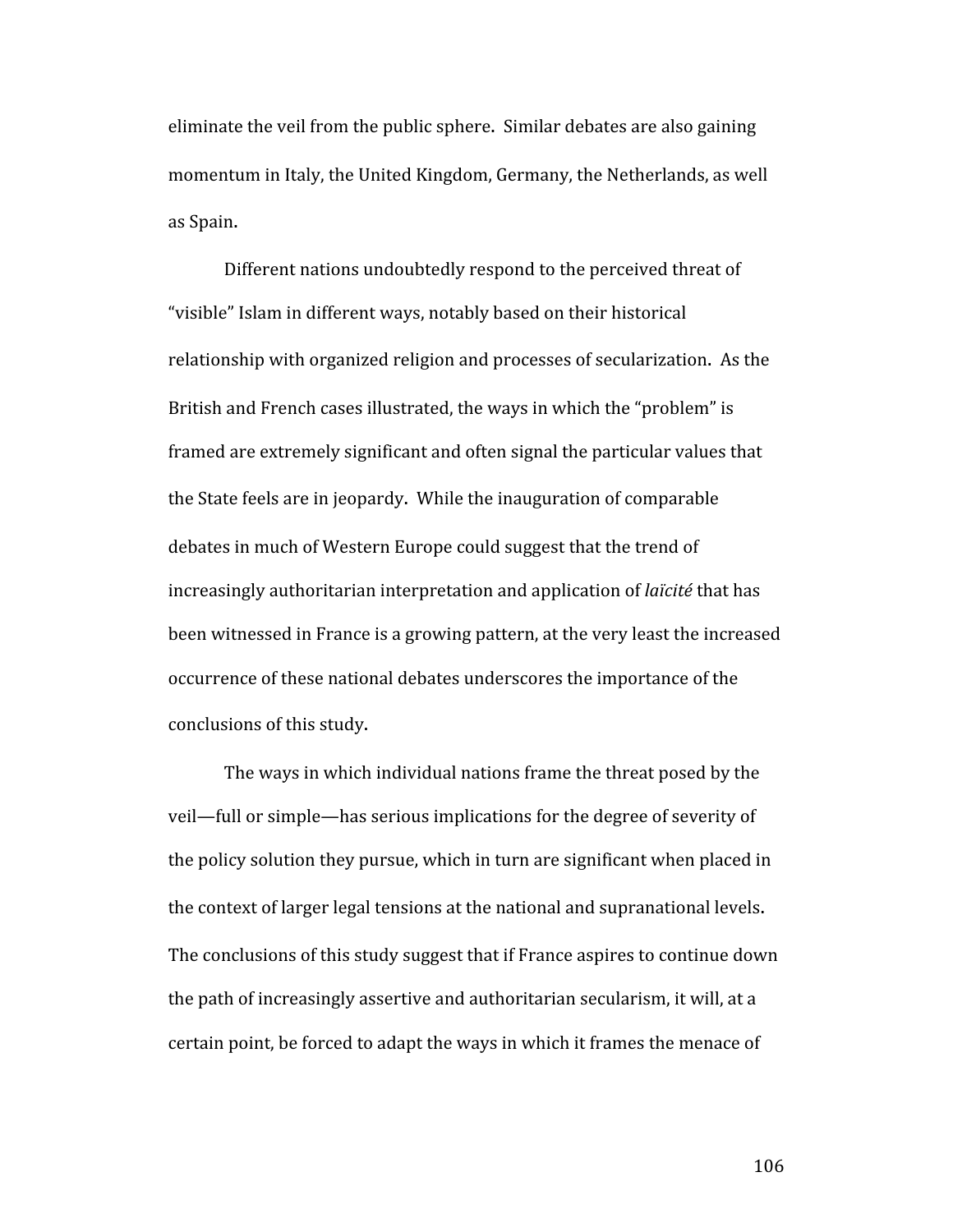the veil to the growing national and supranational preference for securitybased arguments.

While time will be the ultimate judge, restrictive measures such as Switzerland's recent minaret ban and France's eventual ban (to one degree or another) of the full veil law will serve as a crucial litmus test for the development of a more consistent and coherent strategy for lawfully and constitutionally limiting icons of religious expression, such as the Islamic veil, in liberal, Western nations.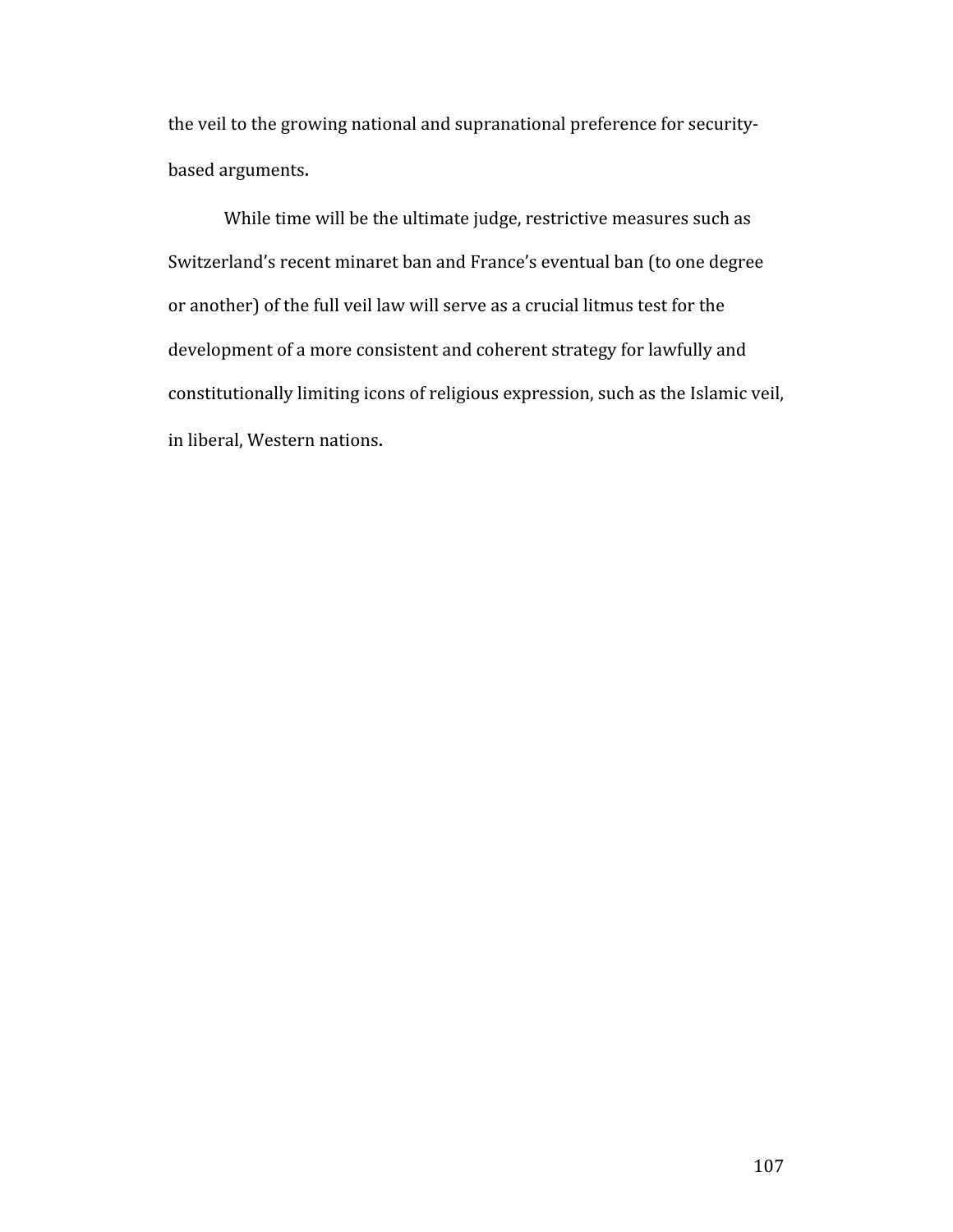## **WORKS CITED**

- "Article 1 of the March 15, 2004 Law." *Legifrance.* <http://www.legifrance. gouv.fr/affichTexte.do;jsessionid=E25912E9EB6A1781F72CCAF584A 99180.tpdjo11v\_2?cidTexte=JORFTEXT000000417977&categorieLie n=id>.
- Asad, Talal. "Reflections on Laïcité & The Public Sphere." Keynote address at the "Beirut Conference on Public Spheres." October 22‐24, 2004.
- Bernard, Philippe. "De la diversité à l'identité, le virage de Nicolas Sarkozy." *LeMonde.fr,* January 20, 2009, <http://www.lemonde.fr/opinions/ article/2010/01/20/de‐la‐diversite‐a‐l‐identite‐le‐virage‐de‐ nicolas‐sarkozy‐par‐philippe‐bernard\_1294241\_3232.html>.
- Blanchard, Christopher M. "The Islamic Traditions of Wahhabism and Salafiyya." *Congressional Research Service Report for Congress.* January 17, 2007. available from<*fpc.state.gov/documents/organization /81366.pdf>.*
- Bouzar, Dounia ."Compte rendu n˚ 2." *l'Assemblee Nationale.* July 8, 2009. <http://www.assemblee‐nationale.fr/13/cr‐miburqa/08‐ 09/c0809002.asp#P9\_222>.
- Bowen, John R. "Pourquoi les Français veulent interdire la burqa ? : entretien avec John Bowen." interviewed by Yasmine Bouagga. *Nonfiction.fr.* 28 July 2009. <http://www.nonfiction.fr/article2715pourquoi les francais veulent interdire la burga entretien avec john bowen. htm>.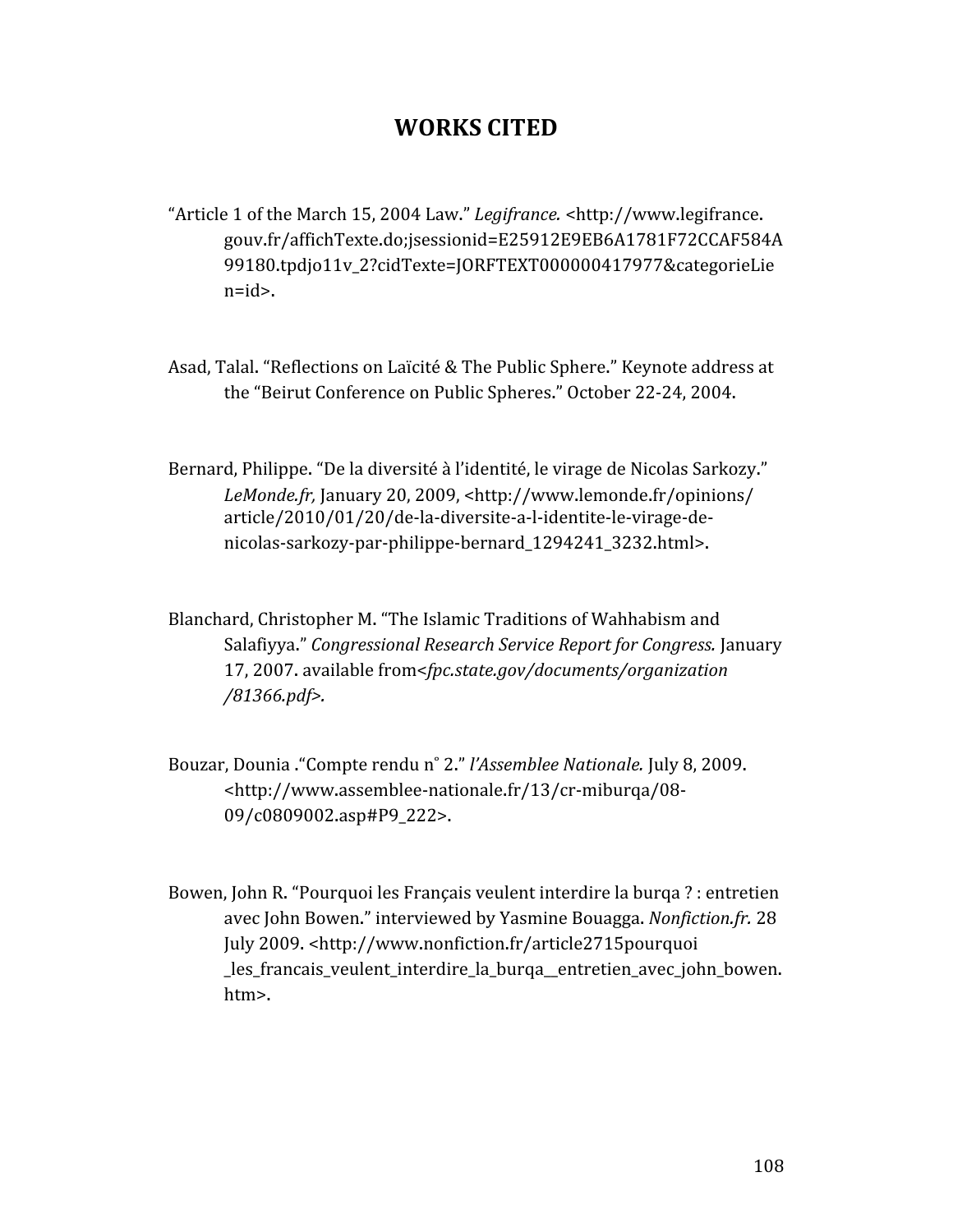- Bowen, John R. *Why the French Don't Like Headscarves: Islam, the State, and Public Space.* (Princeton, New Jersey: Princeton University Press, 2007.)
- "Burqa : le "New York Times" accuse Sarkozy d'"attiser la haine." *LeMonde.fr.* January 27, 2010. < http://www.lemonde.fr/societe/article /2010/01/27/burqa‐le‐new‐york‐times‐accuse‐sarkozy‐d‐attiser‐la‐ haine\_1297660\_3224.html>.
- "Burqa: 'Une loi, ce serait un gros pilon pour écraser une mouche.'" *Liberation.* July 30, 2009. <http://www.liberation.fr/societe/ 0101582770‐burqa‐legiferer‐ce‐serait‐sortir‐un‐gros‐pilon‐pour‐ ecraser‐une‐mouche>.
- Butt, Riazat. "Rushdie backs Straw in row over Muslim veils." *The Guardian*. October 11, 2006. <http://www.guardian.co.uk/uk/2006/oct/ 11/religion.immigrationpolicy>.
- Caldwell, Christopher. *Reflections on the Revolution in Europe: Immigration, Islam, and the West.* (USA: Doubleday, 2009.)
- "Communalism." *Dictionary.com*. < http://dictionary.reference.com/browse /communalism>.
- Cowell, Alan. "Behind the veil debate: the British debate over full‐face veils worn by some Muslims women raises a bigger issue: how well are Muslims assimilating in Great Britain and the rest of Europe?" *The New York Times Upfront.* Available from *BNET.* November 27, 2006. < http://findarticles.com/p/articles/mi\_m0BUE/is\_6\_139/ai\_n172156  $61/$ .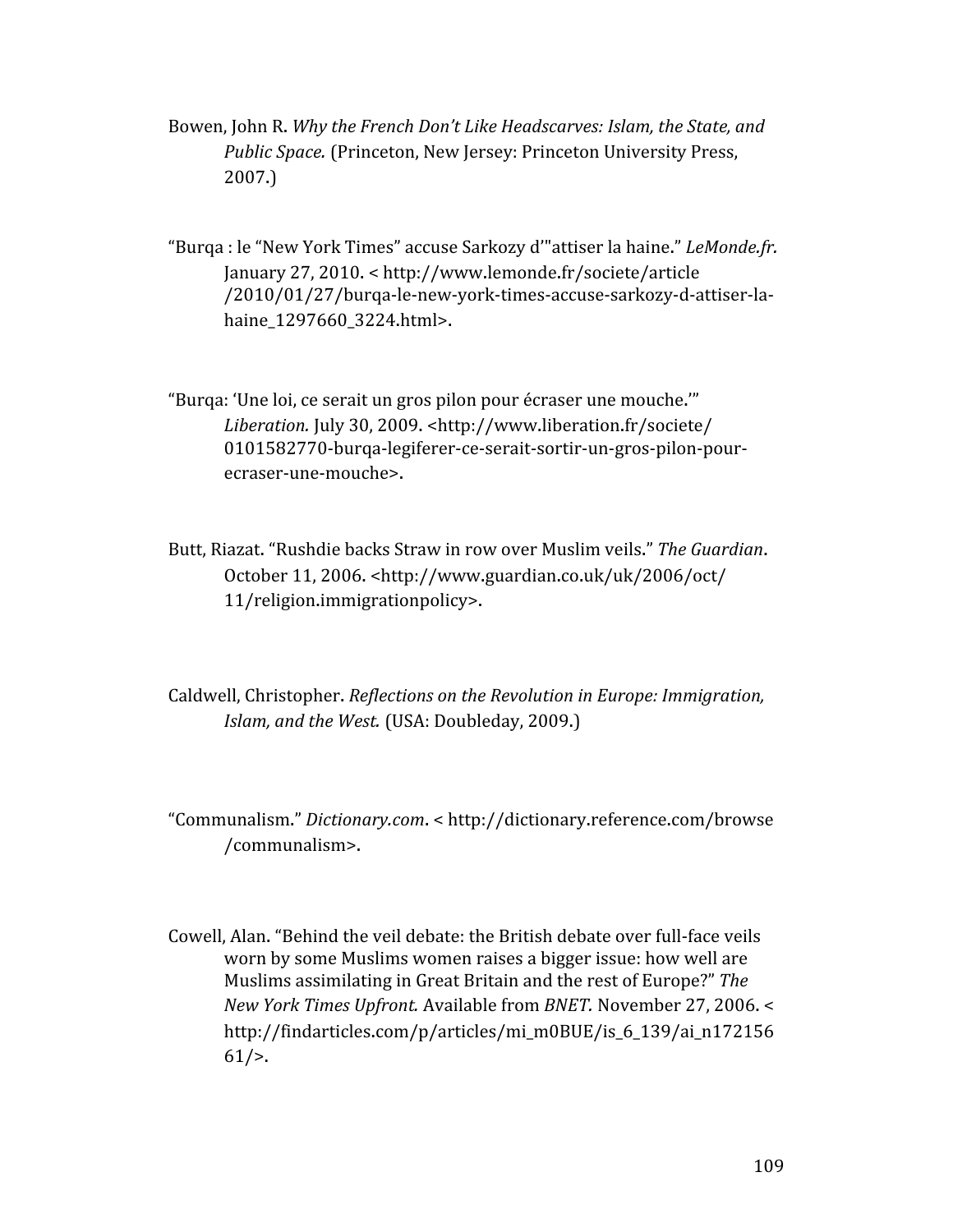"English schools get right to ban Muslim veil." *Reuters,* March 20, 2007. < http://www.reuters.com/article/idUSL2071360120070320>.

Fourest, Caroline. "Compte rendu n˚ 12." *l'Assemblée Nationale.* November 12, 2009. <http://www.assemblee‐nationale.fr/13/cr‐ miburqa/0910/c0910012.asp>.

"France's regional elections: First round knock‐down." *The Economist.* March15, 2010.<http://www.economist.com/world/ europe/displaystory.cfm?story\_id=15708873>.

Gabizon, Cécilia. "Burqa: l'avis du Conseil d'Etat contesté." *Le Figaro.* March 30, 2010. < http://www.lefigaro.fr/actualite‐france/2010/03/30 /01016‐20100330ARTFIG00812‐burqa‐l‐avis‐du‐ conseil‐d‐etat‐conteste‐.php>.

Gabizon, Cécilia. "Ce que dit la mission parlementaire sur la burqa." *Le Figaro.* January 26, 2010, < http://www.lefigaro.fr/actualite‐ france/2010/01/22/01016‐20100122ARTFIG00532‐les‐conclusions‐ de‐la‐mission‐parlementaire‐sur‐la‐burqa‐.php>.

Gabizon, Cécilia. "Deux mille femmes portent la burqa en France." *Le Figaro.* September 9, 2009. < http://www.lefigaro.fr/actualitefrance/2009 /09/09/01016‐20090909ARTFIG00040‐deux‐mille‐femmes‐portent‐ la‐burqa‐en‐france‐.php>.

"Gerin Commission Report." *Assemblée Nationale*. January, 26, 2010. <http: //www.assemblee‐nationale.fr/13/rap‐info/i2262.asp>.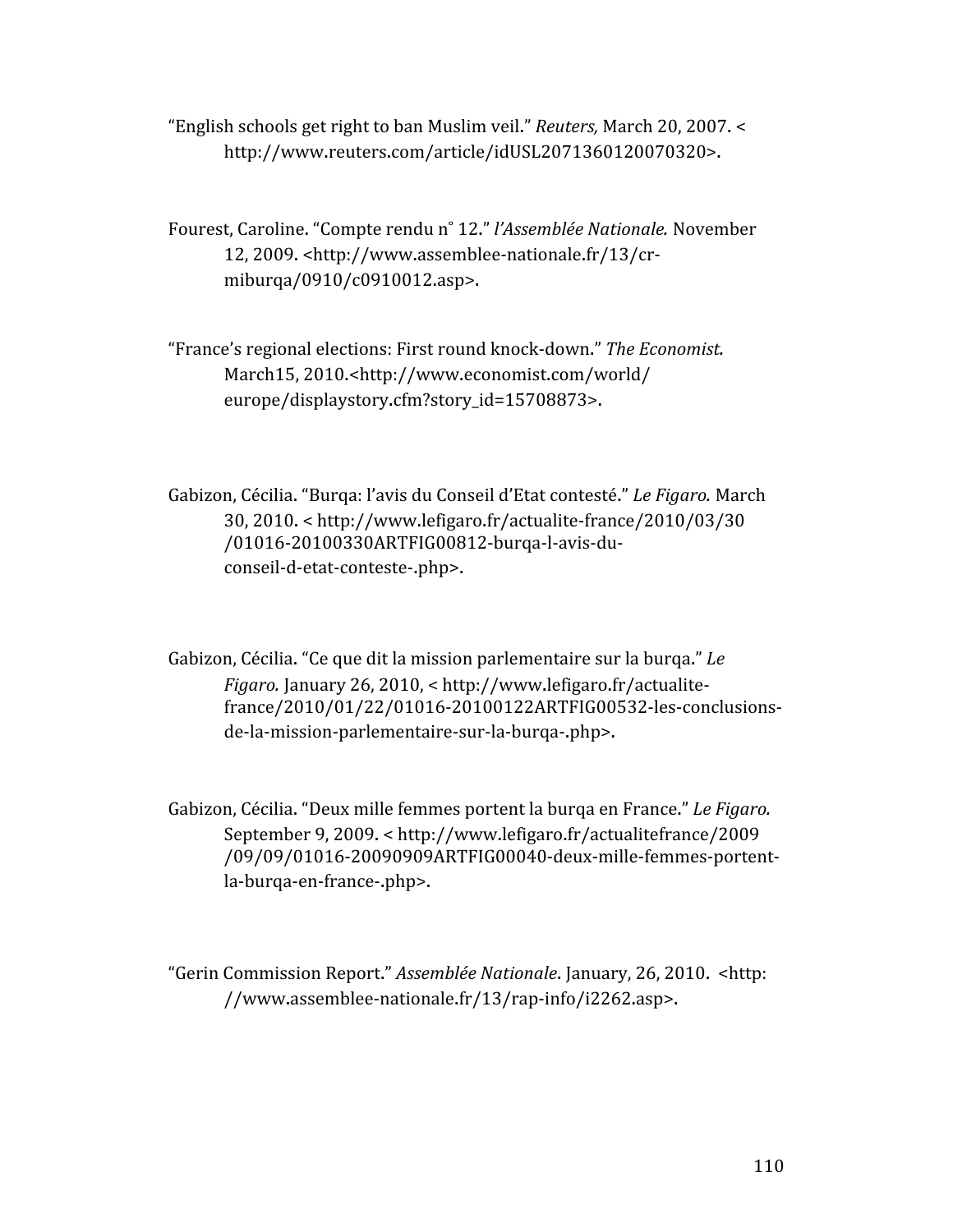Henfield, Sally. "Straw heckled by angry veil women." *Lancashire Telegraph.* October 16, 2006.<http://www.lancashiretelegraph.co.uk/ news/Blackburn/970864.Straw\_heckled\_by\_angry\_veil\_women/>.

Hoebink, Michel. "Debate on the Muslim veil ignites in Britain." *Radio Nederland Wereldomroep.* October 13, 2006. <http://static.rnw.nl /migratie/www.radionetherlands.nl/currentaffairs/vei061013‐ redirected>.

"In graphics: Muslim veils." *BBC News.* <http://news.bbc.co.uk/2/shared /spl/hi/pop\_ups/05/europe\_muslim\_veils/html/1.stm>.

"Islam and Switzerland: the return of the nativists." *The Economist.* December

> 3, 2009. <http://www.economist.com/world/international /displaystory.cfm?story\_id=15017128>.

Jarrassé, Jim. "Large victoire de la gauche, mais pas de Grand Chelem." *Le Figaro.* March 21, 2010, < http://www.lefigaro.fr/elections‐ regionales‐2010/2010/03/21/01034‐20100321ARTFIG00175‐la‐ gauche‐l‐emporte‐largement‐le‐fn‐se‐maintient‐.php>.

Johnston, Chris. "Muslim girl wins battle to wear tradition dress in school." *Times Online.* March 2, 2005. <http://www.timesonline.co.uk /tol/news/uk/article417269.ece>.

Joppke, Christian. "Limits of Integration Policy: Britain and Her Muslims." *American University of Paris.*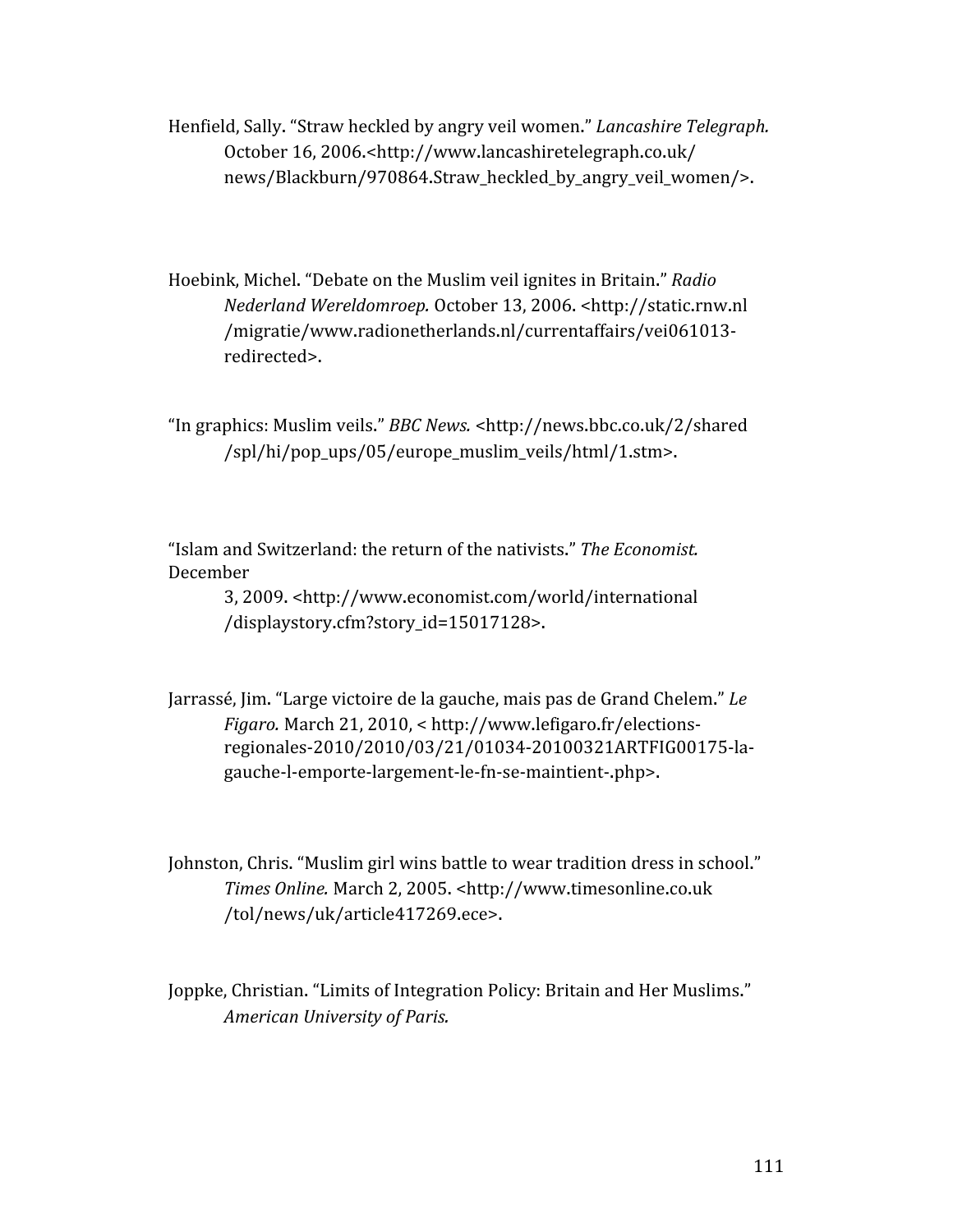Kuru, Ahmet T. *Secularism and State Policies Toward Religion.* (New York City: Cambridge University Press, 2009.)

"La burqa: un phénomène marginal en France." *Le Figaro.* July 30, 2009. <http://www.lefigaro.fr/actualite‐france/2009/07/30/01016‐ 20090730ARTFIG00202‐la‐burqa‐un‐phenomene‐marginal‐en‐ france‐.php>.

"La carte des résultats." *Le Monde.* March 22, 2010. <http://www.lemonde.fr /elections‐regionales/infographie/2010/03/14/la‐carte‐du‐rapport‐ gauche‐droite\_1318393\_1293905.html>.

Laurence, Jonathan and Justin Vaisse. *Integrating Islam: Political and Religious Challenges in Contemporary France.* (Washington, D.C.: Brookings Institute Press, 2006.)

Le Bars, Stéphanie. "Le Conseil d'Etat rejette l'interdiction général du voile intégral." *Le Monde.* March 30, 2010. <http://www.lemonde.fr/ societe/article/2010/03/30/voile‐integral‐le‐conseil‐d‐etat‐rejette‐l‐ interdiction‐generale\_1326228\_3224.html>.

Maigre, François‐Xavier. "Les religions réticentes à une loi sur le voile intégral." *La Croix.* January 25, 2010. <http://lacroix.com/article /index.jsp?docId=2411966&rubId=4078>.

Maigre, François‐Xavier. "Les responsables religieux s'expriment sur le voile intégral." *La Croix.* January 21, 2010. < http://www.la‐croix.com/Les‐ responsables‐religieux‐s‐expriment‐sur‐le‐voile‐integral/article /2411786/55350>.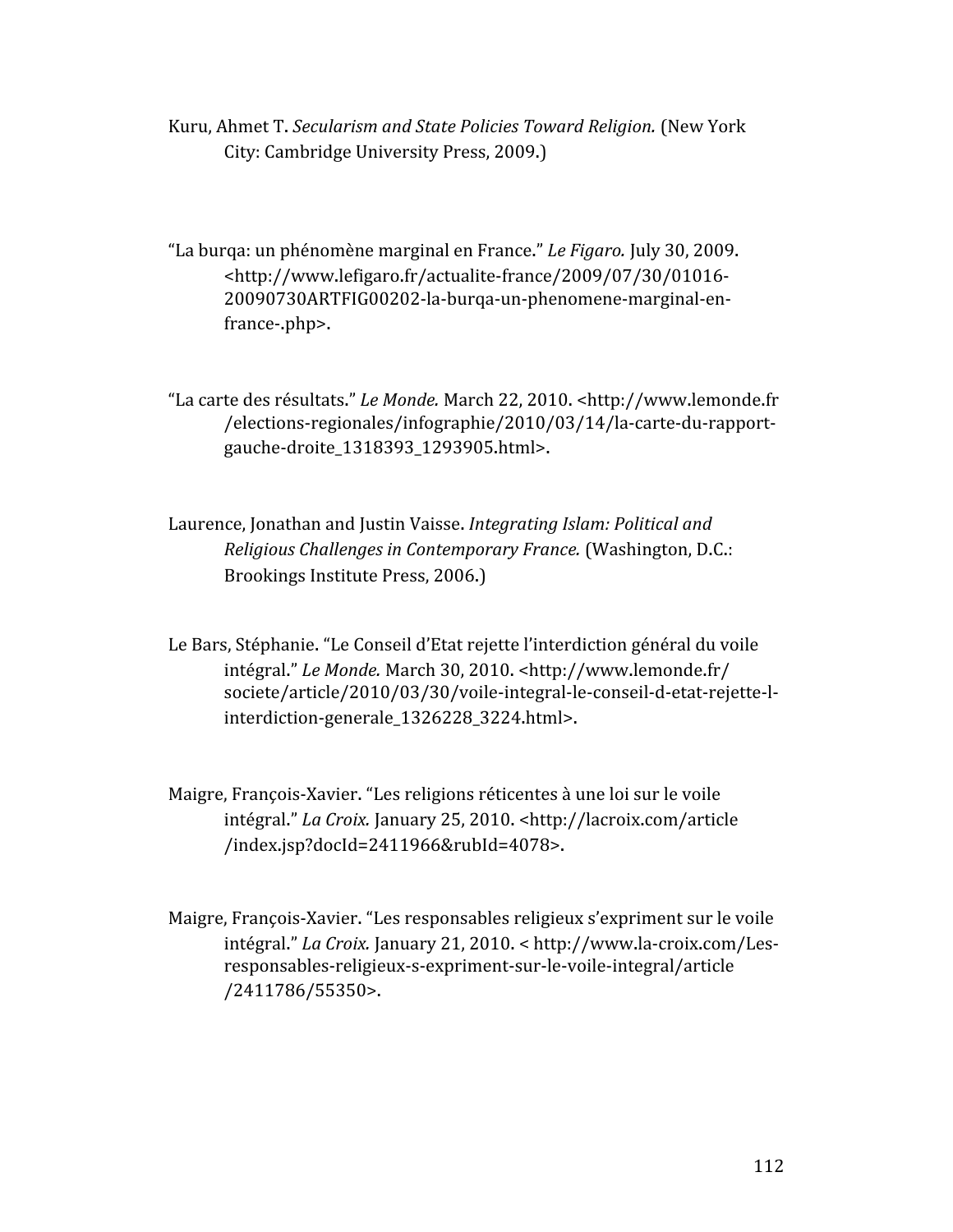- Mendick, Robert and Randhawa, Kiran. "Muslim girl's brother linked to radicals." *The Evening Standard.* March 4, 2005.<http://www. thisislondon.co.uk/news/article‐17038092‐muslim‐girls‐brother‐ linked‐to‐islam‐radicals.do>.
- "Mission d'information sur la pratique du port du voile intégral sur le territoire national." *Assemblée Nationale.* < http://www.assemblee‐ nationale.fr/13/dossiers/voile\_integral.asp#ETAPE255661>.
- Mizra, Munira, Abi Senthilkumaran and Zein Ja'far. *Living apart together: British Muslims and the paradox of multiculturalism.* (London: Policy Exchange, 2007)
- Morin, Richard and Juliana Menasce Horowitz. "Europeans Debate the Scarf and the Veil." *Pew Global Attitudes Project.* November 20, 2006, <http://pewresearch.org/pubs/95/europeans‐debate‐the‐scarf‐and‐ the‐veil>.
- "Multiculturalism." *Dictionary.com*. < http://dictionary.reference.com /browse/multiculturalism>.
- Murdoch, Jim. "Freedom of thought, conscience and religion: a guide to the implementation of Article 9 of the European Convention on Human Rights." *Human Rights Handbooks,* No. 9. September, 2007. Available from <http://echr.coe.int/NR/rdonlyres/88B98643‐09C1‐4D80‐ ACD8‐EBBB51851747/0/DG2ENHRHAND092007.pdf>.
- "Muslim Women Wearing Veils." *Ipsos MORI.* October 17, 2006. <http://www.ipsosmori.com/researchpublications/researcharchive/ poll.aspx?oItemId=315>.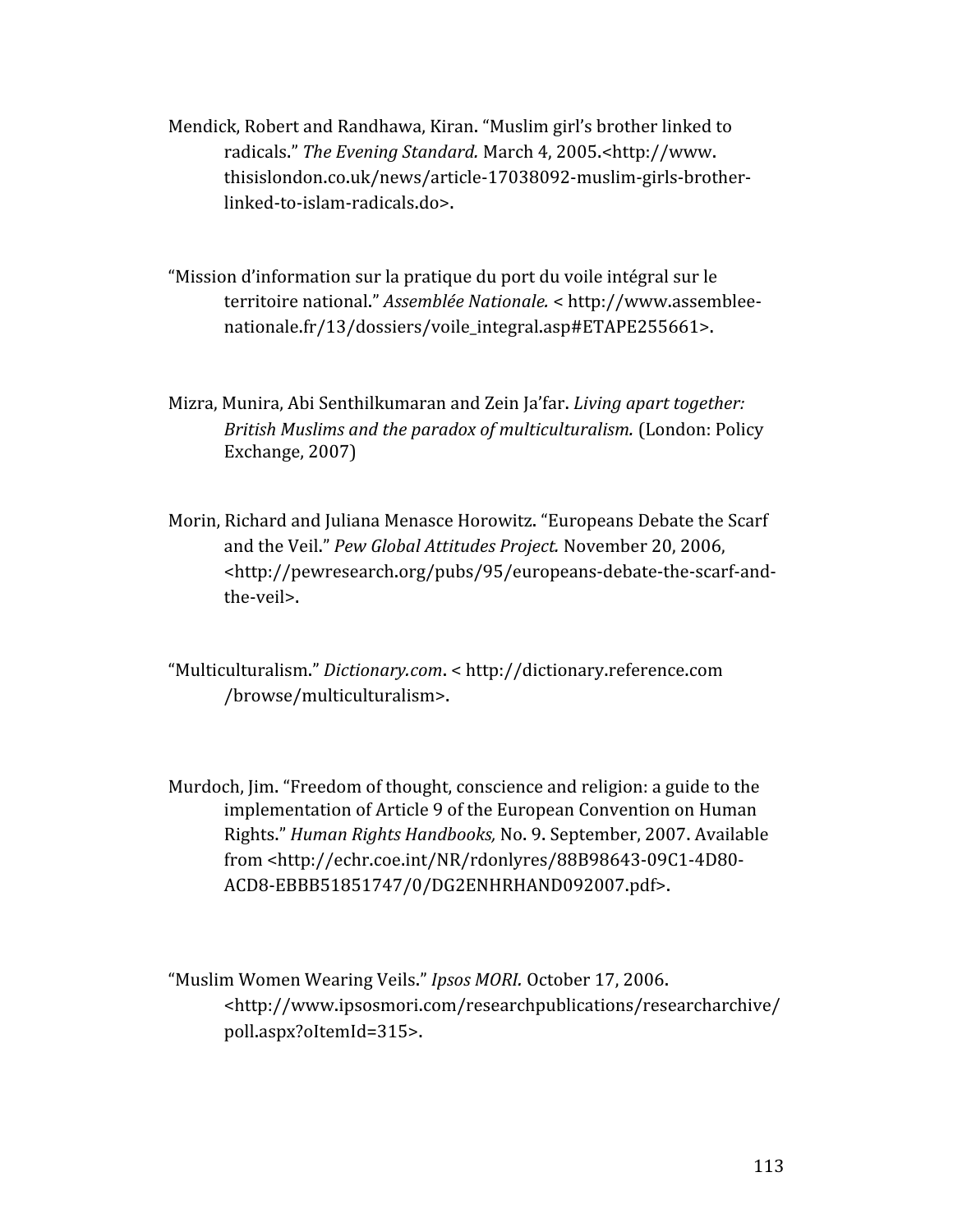- Myard, Jacques. "Le port du voile intégral en France." Video from *France 3*. July 30, 2009. <http://www.dailymotion.com/video/xa0mw2\_le‐ port‐du‐voile‐en‐france‐france‐3\_news>.
- "Nord‐Pas‐de‐Calais." *Le Monde.* March 22, 2010. <http://www.lemonde.fr /nord‐pas‐de‐calais>.
- Obama, Barack. "Remarks by the President on a New Beginning." *The White House Office of the Press Secretary.* June 4, 2009. <http://www. whitehouse.gov/the\_press\_office/Remarks‐by‐the‐President‐at‐Cairo‐ University‐6‐04‐09/>.
- Perlez, Jane. "Muslims' Veils Test Limits of Britain's Tolerance." *The New York Times.* June 22, 2007, <http://www.nytimes.com/2007/06/22 /world/Europe/22veil.html?pagewanted=1&\_r=1>.
- "Plusieurs pays sont tentés de légiférer sur la pression de la droite populiste." *Le Monde.* April 2, 2010. < http://www.lemonde.fr/cgi‐ bin/ACHATS/acheter.cgi?offre=ARCHIVES&type\_item=ART\_ARCH\_30 J&objet\_id=1119525>.
- "Principales dispositions du texte." *Assemblée Nationale. <*http://www.assemblee‐nationale.fr/13/dossiers/voile\_integral. asp>.
- "Proposition de résolution n 1725 de André Gerin pour une commission d'enquête sur le port de la burqa." June 6, 2009. <http://www.andregerin.com/evenement\_detail.pl?id\_evenement=1 834>.

"Provence‐Alpes‐Côte d'Azur." *Le Monde.* March 22, 2010. < http: //www.lemonde.fr/provence‐alpes‐cote‐d‐azur>.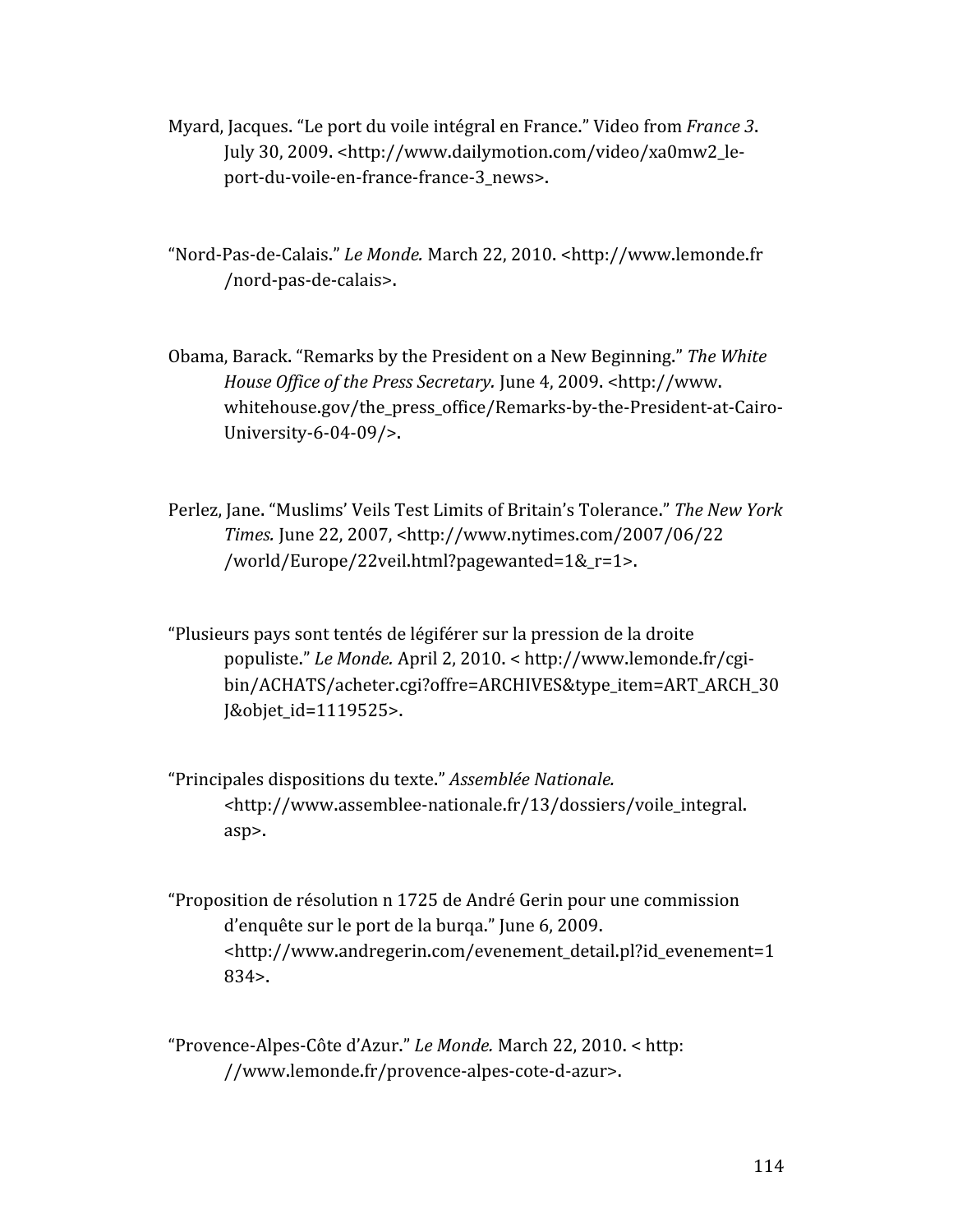- Sa'Adah, Anne. *Contemporary France: A Democratic Education.* (USA: Rowman & Littlefield Publishers, 2003.)
- Sarkozy, Nicolas. Speech before the joint Congress, June 22, 2009, Versailles. <http://www.youtube.com/watch?v=hbzdpKi\_TSY&feature =player\_embedded>.
- "School wins Muslim dress appeal." *BBC News.* March 22, 2006. <http://news.bbc.co.uk/2/hi/uk\_news/education/4832072.stm>.
- Scott, Joan Wallach. *Politics of the Veil.* (Princeton: Princeton University Press, 2007.)
- "Straw words 'spark veil attack'." *BBC News.* October 7, 2006. < http://news. bbc.co.uk/2/hi/uk\_news/england/merseyside/5415478.stm>.
- Straw, Jack. "I felt uneasy talking to someone I couldn't see." *Lancashire Telegraph.* Available from *The Guardian.* October 6, 2006. <http://www.guardian.co.uk/commentisfree/2006/oct/06/politics.u  $k$
- Taher, Abul. "Veil teacher was obeying a fatwa." *The Sunday Times.* October 29, 2006.<http://www.timesonline.co.uk/tol/news/uk/ article616692.ece?print=yes&randnum=1151003209000>.
- "The law on banning the burqa." *Radio Netherlands Worldwide.* February 2, 2010. <http://www.rnw.nl/international‐justice/article/law‐ banning‐burqa>.